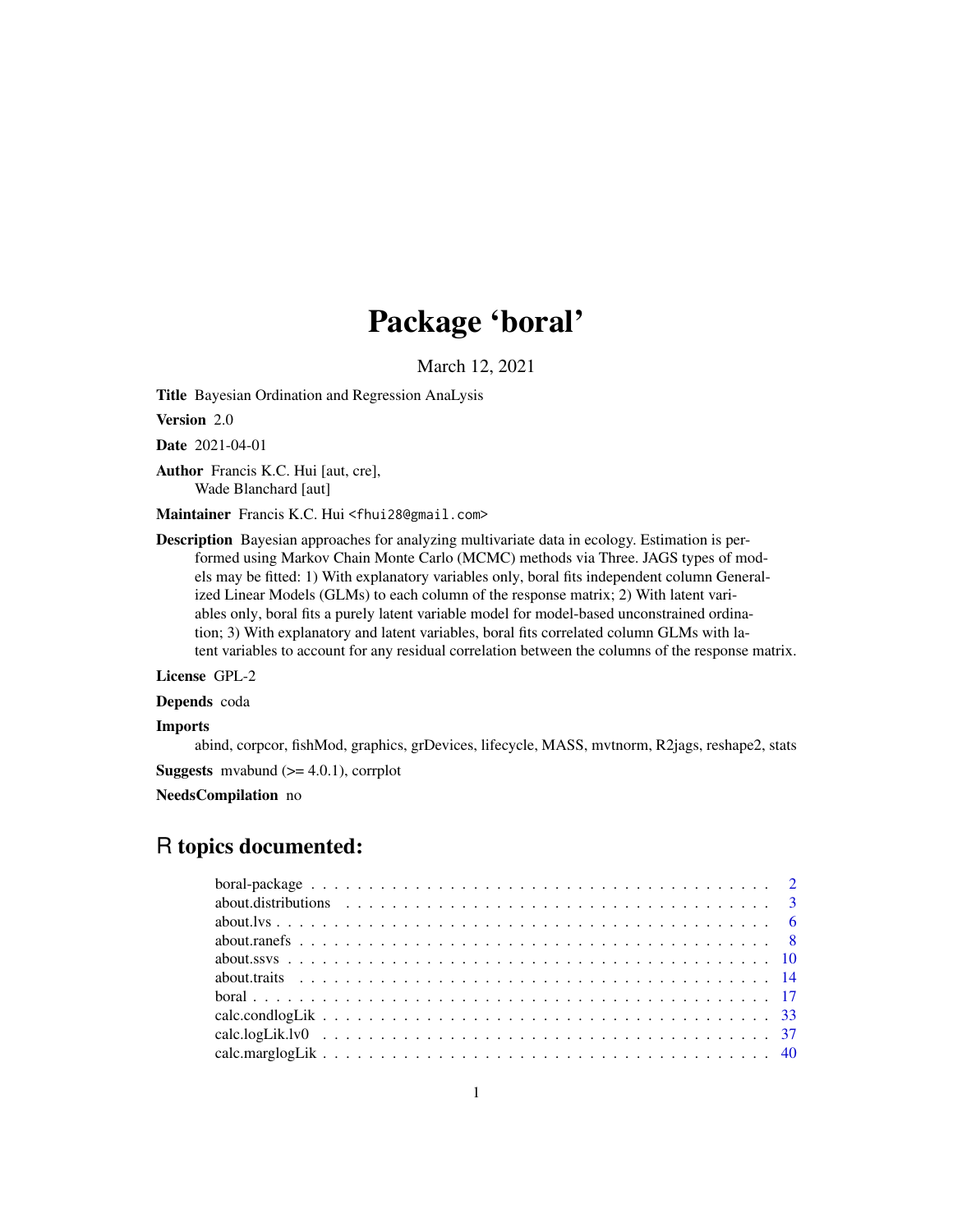<span id="page-1-0"></span>

|                                                                                                                | -61 |
|----------------------------------------------------------------------------------------------------------------|-----|
|                                                                                                                | 63  |
|                                                                                                                | 64  |
|                                                                                                                | -66 |
|                                                                                                                |     |
|                                                                                                                | 71  |
| get.more.measures $\ldots \ldots \ldots \ldots \ldots \ldots \ldots \ldots \ldots \ldots \ldots \ldots \ldots$ | -75 |
|                                                                                                                | 79  |
|                                                                                                                |     |
|                                                                                                                |     |
|                                                                                                                |     |
|                                                                                                                |     |
|                                                                                                                |     |
|                                                                                                                |     |
|                                                                                                                |     |
|                                                                                                                |     |
|                                                                                                                |     |

## **Index** 2008 **[110](#page-109-0)**

boral-package *Bayesian Ordination and Regression AnaLysis (boral)*

# Description

Bayesian approaches for analyzing multivariate data in ecology. Estimation is performed using Markov Chain Monte Carlo (MCMC) methods via Three. JAGS types of models may be fitted: 1) With explanatory variables only, boral fits independent column Generalized Linear Models (GLMs) to each column of the response matrix; 2) With latent variables only, boral fits a purely latent variable model for model-based unconstrained ordination; 3) With explanatory and latent variables, boral fits correlated column GLMs with latent variables to account for any residual correlation between the columns of the response matrix.

# Details

| Package: | boral      |
|----------|------------|
| Type:    | Package    |
| Version: | 0.6        |
| Date:    | 2014-12-12 |
| License: | $GPI - 2$  |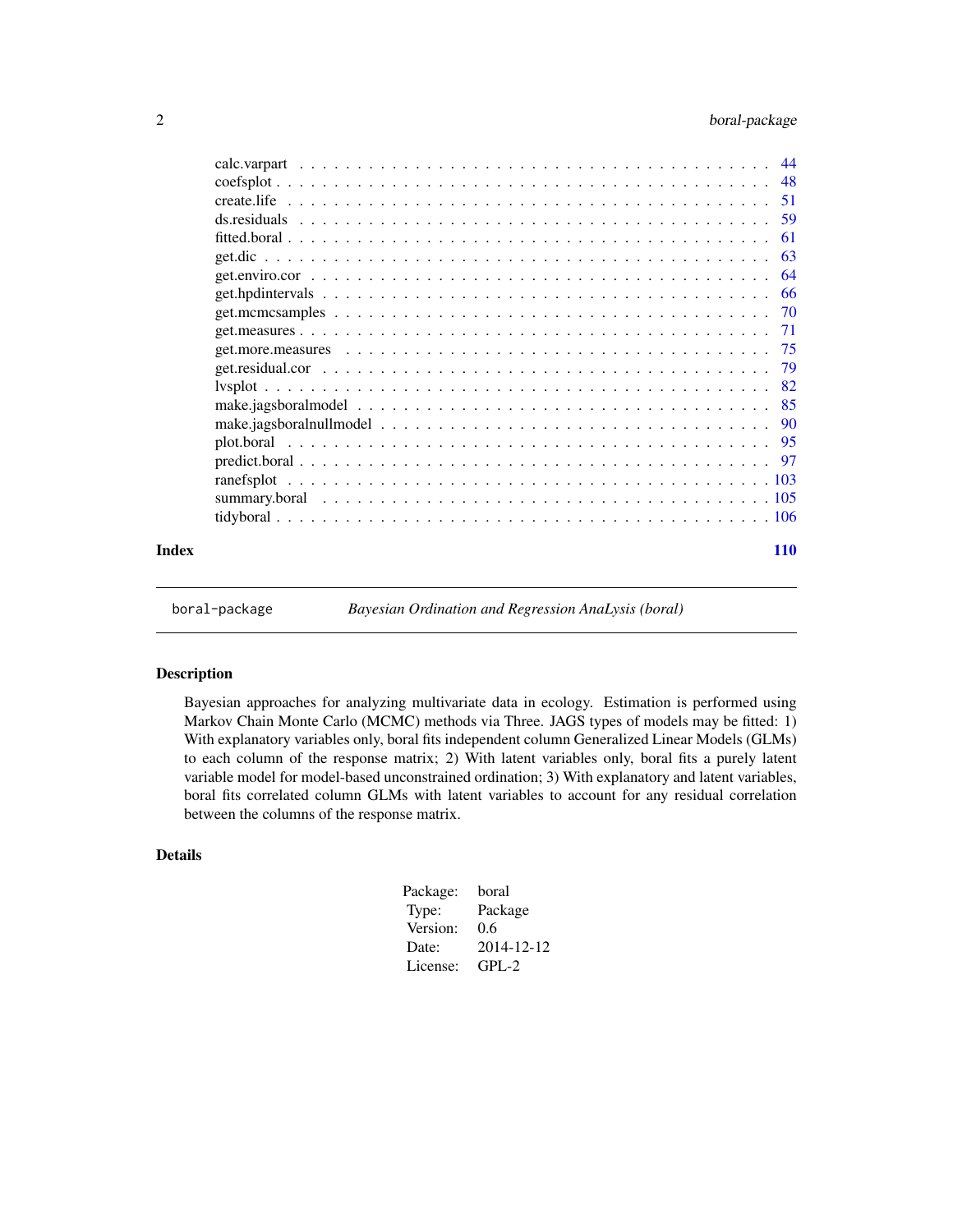#### <span id="page-2-0"></span>Author(s)

Francis K.C. Hui [aut, cre], Wade Blanchard [aut]

Maintainer: Francis K.C. Hui <fhui28@gmail.com>

## References

- Hui et al. (2014). Model-based approaches to unconstrained ordination. Methods in Ecology and Evolution, 6, 399-411.
- Plummer, M. (2003). JAGS: A program for analysis of Bayesian graphical models using Gibbs sampling. In Proceedings of the 3rd International Workshop on Distributed Statistical Computing. March (pp. 20-22).
- Skrondal, A., and Rabe-Hesketh, S. (2004). Generalized latent variable modeling: Multilevel, longitudinal, and structural equation models. CRC Press.
- Warton et al. (2015). So Many Variables: Joint Modeling in Community Ecology. Trends in Ecology and Evolution, 30, 766-779.
- Yi W. et al. (2013). mvabund: statistical methods for analysing multivariate abundance data. R package version 3.8.4.

## Examples

## Please see main boral function for examples.

<span id="page-2-1"></span>about.distributions *Distributions available in boral*

## **Description**

## Stable

This help file provides more information regarding the distributions i.e., the family argument, available in the boral package, to handle various responses types.

#### Details

A variety of families are available in boral, designed to accommodate multivariate abundance data of varying response types. Please see the family argument in the [boral](#page-16-1) which lists all distributions that are currently available.

For multivariate abundance data in ecology, species counts are often overdispersed. Using a negative binomial distribution (family = "negative.binomial") to model the counts usually helps to account for this overdispersion. Please note the variance for the negative binomial distribution is parameterized as  $Var(y) = \mu + \phi \mu^2$ , where  $\phi$  is the dispersion parameter.

For non-negative continuous data such as biomass, the lognormal, Gamma, and tweedie distributions may be used (Foster and Bravington, 2013). For the gamma distribution, the variance is parameterized as  $Var(y) = \mu/\phi$  where  $\phi$  is the response-specific rate (henceforth referred to also as dispersion parameter).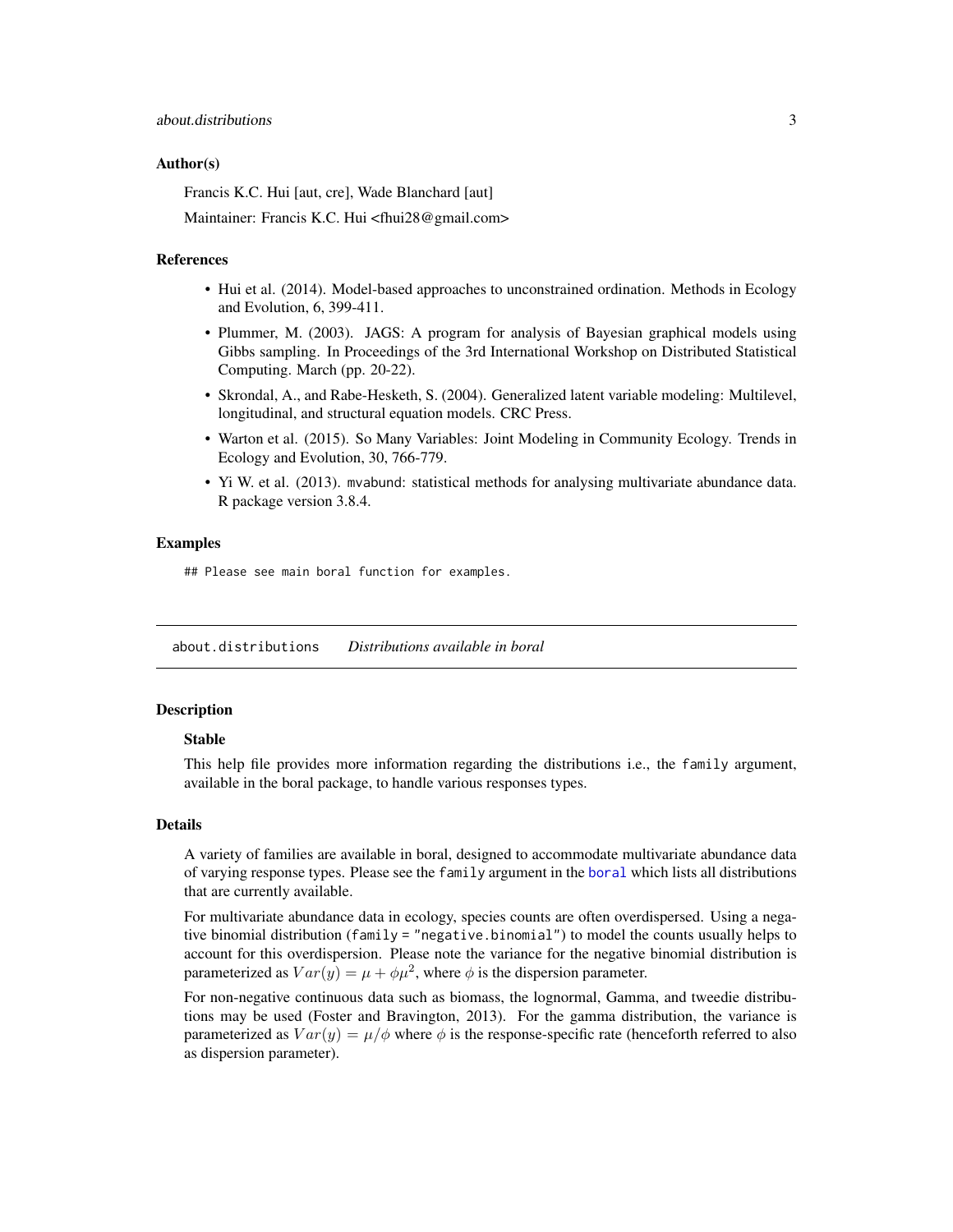For the tweedie distribution, a common power parameter is across all columns with this family, because there is almost always insufficient information to model response-specific power parameters. Specifically, the variance is parameterized as  $Var(y) = \phi \mu^p$  where  $\phi$  is the response-specific dispersion parameter and  $p$  is a power parameter common to all columns assumed to be tweedie, with  $1 < p < 2$ .

Normal responses are also implemented, just in case you encounter normal stuff in ecology (pun intended)! For the normal distribution, the variance is parameterized as  $Var(y) = \phi^2$ , where  $\phi$  is the response-specific standard deviation.

The beta distribution can be used to model data between values between but *not* including 0 and 1. In principle, this would make it useful for percent cover data in ecology, if it not were for the fact that percent cover is commonly characterized by having lots of zeros (which are not permitted for beta regression). An *ad-hoc* fix to this would be to add a very small value to shift the data away from exact zeros and/or ones. This is however heuristic, and pulls the model towards producing conservative results (see Smithson and Verkuilen, 2006, for a detailed discussion on beta regression, and Korhonen et al., 2007, for an example of an application to forest canopy cover data). Note the parameterization of the beta distribution used here is directly in terms of the mean  $\mu$  and the dispersion parameter  $\phi$  (more commonly know as the "sample size"). In terms of the two shape parameters, if we denote the two shape parameters as the vector  $(a, b)$ , his is equivalent to  $a = \mu \phi$ and  $b = (1 - \mu)\phi$ .

For ordinal response columns, cumulative probit regression is used (Agresti, 2010). boral assumes all ordinal columns are measured using the same scale i.e., all columns have the same number of theoretical levels, even though some levels for some species may not be observed. The number of levels is then assumed to be given by the maximum value from all the ordinal columns of the response matrix. Because of this, all ordinal columns then assumed to have the *same* cutoffs,  $\tau$ , while the response-specific intercept,  $\beta_{0j}$ , allows for deviations away from these common cutoffs. That is,

$$
\Phi(P(y_{ij} \leq k)) = \tau_k + \beta_{0j} + \dots,
$$

where  $\Phi(\cdot)$  is the probit function,  $P(y_{ij} \leq k)$  is the cumulative probability of element  $y_{ij}$  being less than or equal to level k,  $\tau_k$  is the cutoff linking levels k and  $k + 1$  (and which are increasing in k),  $\beta_{0i}$  are the column effects, and ... denotes what else is included in the model, e.g. latent variables and related coefficients. To ensure model identifiability, and also because they are interpreted as response-specific deviations from the common cutoffs, the  $\beta_{0j}$ 's are treated as random effects and drawn from a normal distribution with mean zero and unknown standard deviation.

The parameterization above is useful for modeling ordinal in ecology. When ordinal responses are recorded, usually the same scale is applied to all species e.g., level  $1 = \text{not there}$ , level  $2 = \text{a}$ bit there, level 3 = lots there, level 4 = everywhere! The quantity  $\tau_k$  can thus be interpreted as this common scale, while  $\beta_{0j}$  allows for deviations away from these to account for differences in species prevalence. Admittedly, the current implementation of boral for ordinal data can be quite slow.

For count distributions where zeros are not permitted, then the zero truncated Poisson (family =  $"ztpoisson")$  and zero truncated negative binomial distributions (family =  $"ztnegative-binomial")$ are possible. Note for these two distributions, and as is commonly implemented in other regression models e.g., the countreg package (Zeileis and Kleiber, 2018), the models are set up such that a log-link connects the mean of the *untruncated* distribution to the linear predictor. While not necessarily useful on its own, the zero truncated distributions may often be used in conjunction with an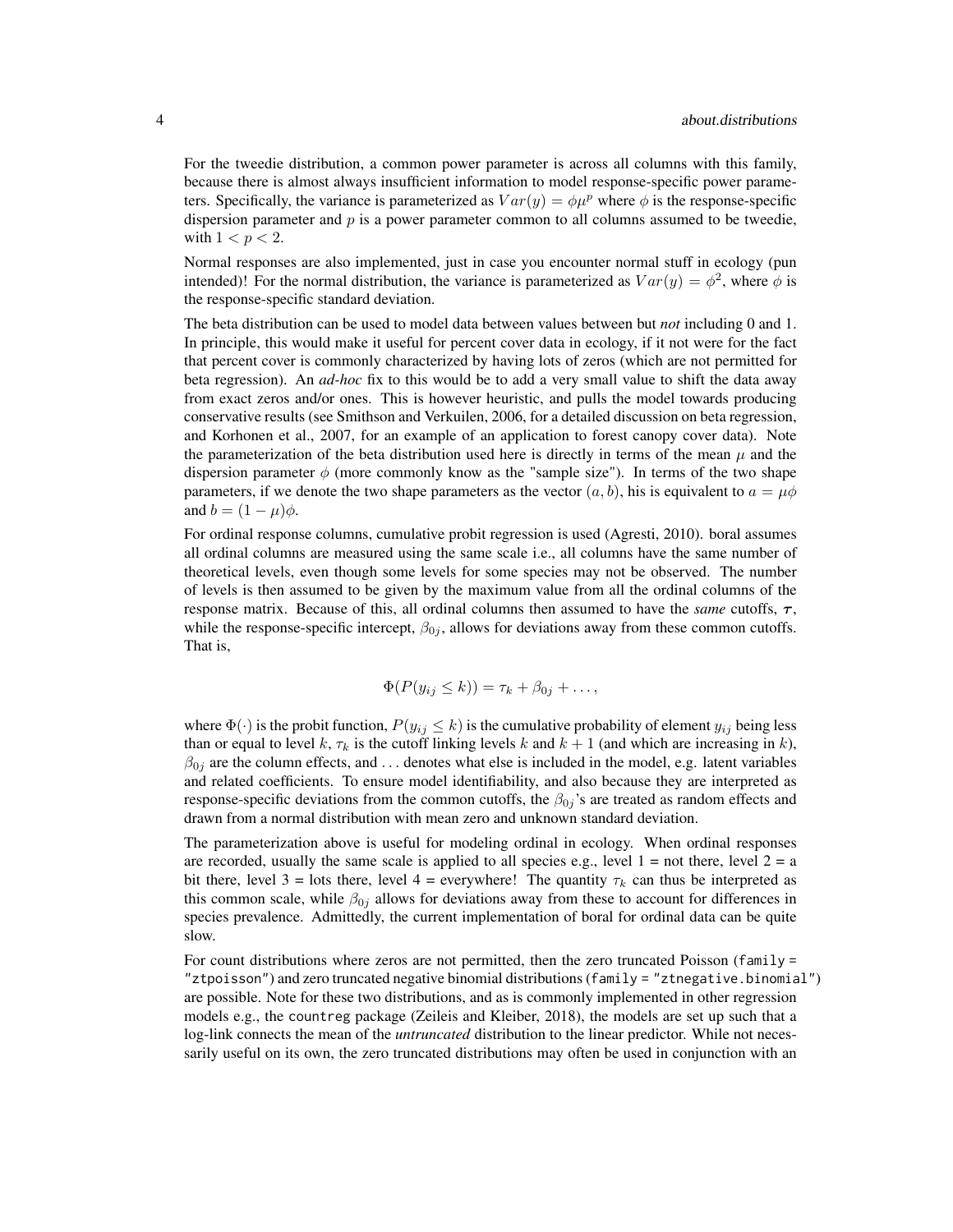## about.distributions 5

model for modeling presence-absence data, and together they can be used to construct the hurdle class of models (noting direct implementation of hurdle models is currently not available).

Finally, in the event different responses are collected for different columns, e.g., some columns of the response matrix are counts, while other columns are presence-absence, one can specify different distributions for each column. Aspects such as variable selection, residual analysis, and plotting of the latent variables are, in principle, not affected by having different distributions. Naturally though, one has to be more careful with interpretation of the row effects  $\alpha_i$  and latent variables  $u_i$ , as different link functions will be applied to each column of the response matrix. A situation where different distributions may prove useful is when the response matrix is a species–traits matrix, where each row is a species and each column a trait such as specific leaf area. In this case, traits could be of different response types, and the goal perhaps is to perform unconstrained ordination to look for patterns between species on an underlying trait surface e.g., a defense index for a species (Moles et al., 2013).

#### Warnings

• MCMC with lots of ordinal columns take an especially long time to run! Moreover, estimates for the cutoffs in cumulative probit regression may be poor for levels with little data. Major apologies for this advance =(

# Author(s)

Francis K.C. Hui [aut, cre], Wade Blanchard [aut] Maintainer: Francis K.C. Hui <fhui28@gmail.com>

## References

- Agresti, A. (2010). Analysis of Ordinal Categorical Data. Wiley.
- Foster, S. D. and Bravington, M. V. (2013). A Poisson-Gamma model for analysis of ecological non-negative continuous data. Journal of Environmental and Ecological Statistics, 20, 533-552.
- Korhonen, L., et al. (2007). Local models for forest canopy cover with beta regression. Silva Fennica, 41, 671-685.
- Moles et al. (2013). Correlations between physical and chemical defences in plants: Tradeoffs, syndromes, or just many different ways to skin a herbivorous cat? New Phytologist, 198, 252-263.
- Smithson, M., and Verkuilen, J. (2006). A better lemon squeezer? Maximum-likelihood regression with beta-distributed dependent variables. Psychological methods, 11, 54-71.
- Zeileis, A., and Kleiber C. (2018). countreg: Count Data Regression. R package version 0.2-1. URL http://R-Forge.R-project.org/projects/countreg/

## See Also

[boral](#page-16-1) for the main boral fitting function.

#### Examples

## Please see main boral function for examples.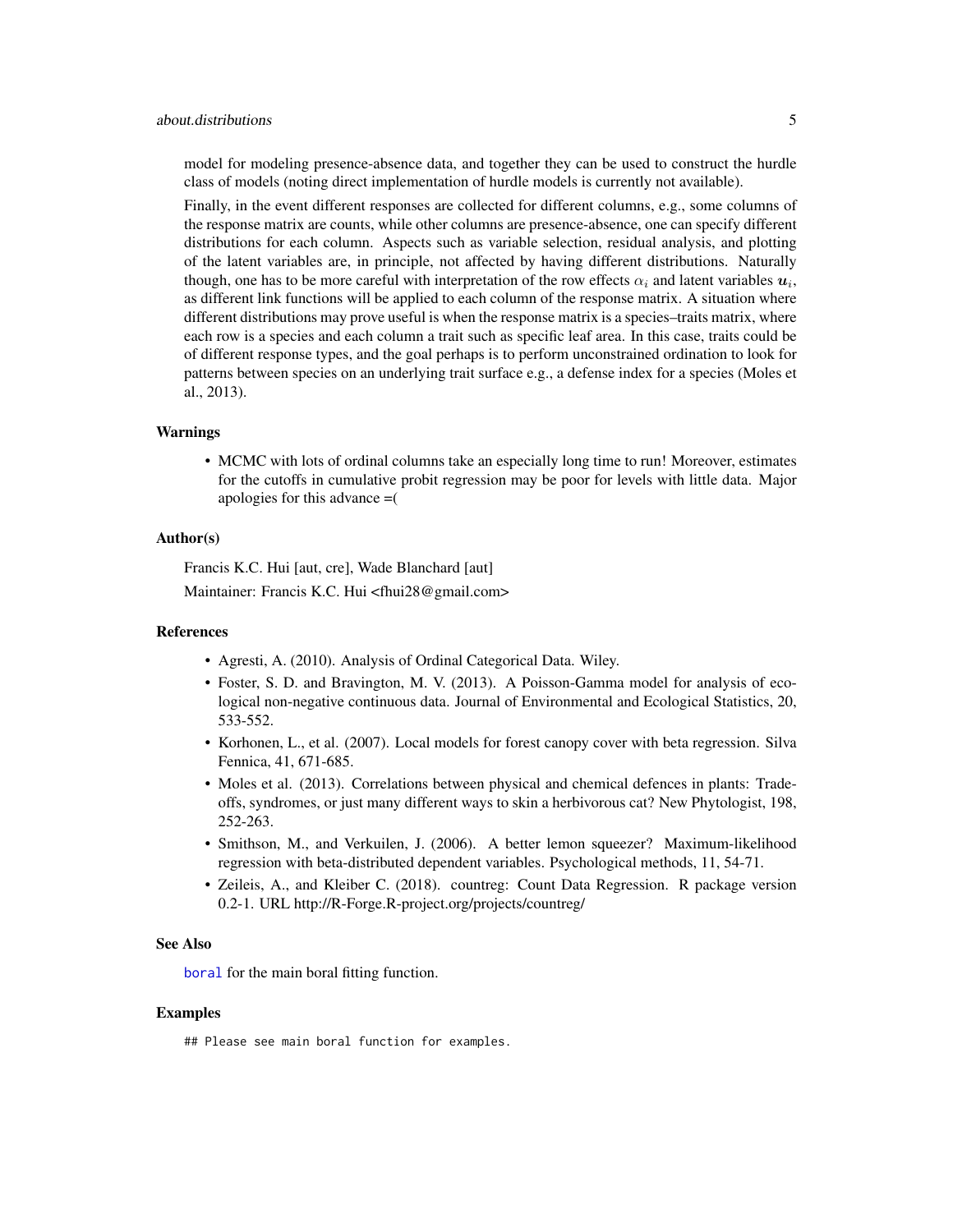<span id="page-5-1"></span><span id="page-5-0"></span>

## **Description**

#### Stable

This help file provides more information how (non-independence) correlation structures can be assumed for latent variables.

## Details

In the main boral function, when latent varaibles are included, the default option is to assume that the latent variables are independent across the rows (sites) of the response matrix i.e.,  $1v$ . type = "independent". That is,  $u_i \sim N(0, I_d)$  where d = num.lv. This is useful when we want to model between species correlations (is a parsimonious manner), but it does make an assumption that sites are independent.

If one *a-priori* believes that the sites are, in fact, correlated e.g., due to spatial correlation, and that it cannot be sufficiently well accounted for by row effects (see comment below), then we can account for this by assuming a non-independence correlation structure for the the latent variables across sites. Note however we continue to assume that the  $d$  latent variables are still independent of one another. That is, if we let  $u_i = (u_{i1}, \ldots, u_{id})$ , then we assume that for  $l = 1, \ldots, d$ ,

$$
(u_{1l}, u_{2l}, \ldots, u_{nl}) \sim N(\mathbf{0}, \mathbf{\Sigma}),
$$

where  $\Sigma$  is some correlation matrix. When  $\Sigma = I_n$  then we are back in the independence case. However, if we allow for the off-diagonals to be non-zero, then we the latent variables to be correlated,  $\Sigma_{ij} = Cov(u_{ii}, u_{ji})$ . This in turn induces correlation across sites and species i.e., two species at two different sites are now correlated because of the correlation across sites.

While there are fancier structures and attempts at accounting for correlations between sites (Cressie and Wikle, 2015), in boral we assume relatively simple structures. Specifically, we can assume that sites further away are less correlated, and so  $\Sigma$  can be characterized based on a distance matrix distmat and associated spatial covariance parameters which require estimation. Indeed, such simple spatial latent variable models have become rather popular in community ecology of late, at least as a first attempt at accounting for spatial (and also temporal) correlation e.g., Thorson et al., (2015, 2016); Ovaskainen et al., (2016, 2017).

At the moment, several correlation structures are permitted. Let  $D_{ij}$  denote the distance between site i and j i.e., entry  $(i, j)$  in distmat. Also, let  $(\vartheta_1, \vartheta_2)$  denote the two spatial covariance parameters (noting that the second parameter is not required for some of structures). Then we have: 1) lv.type="exponential" such that  $\Sigma_{ij} = \exp(-D_{ij}/\vartheta_1)$ ; 2) lv.type= "squared.exponential", ${\rm such\ that\ }\Sigma_{ij}={\rm exp}(-D_{ij}/\vartheta_1^2);$   $\rm 3)$  lv.type = "power.exponential", such that  $\Sigma_{ij}$  =  $\exp(-(D_{ij}/\vartheta_1)^{\vartheta_2})$  where  $\vartheta_1\,\in\, (0,2]$  ; 4) lv.type="spherical", such that  $(D_{ij} < \vartheta_1) * (1 - 1.5 * D_{ij}/\vartheta_1 + 0.5 * (D_{ij}/\vartheta_1)^3)$ . We refer the reader to the geoR and the function cov.spatial for more, simple information on spatial covariance functions (Ribeiro Jr and Diggle, 2016).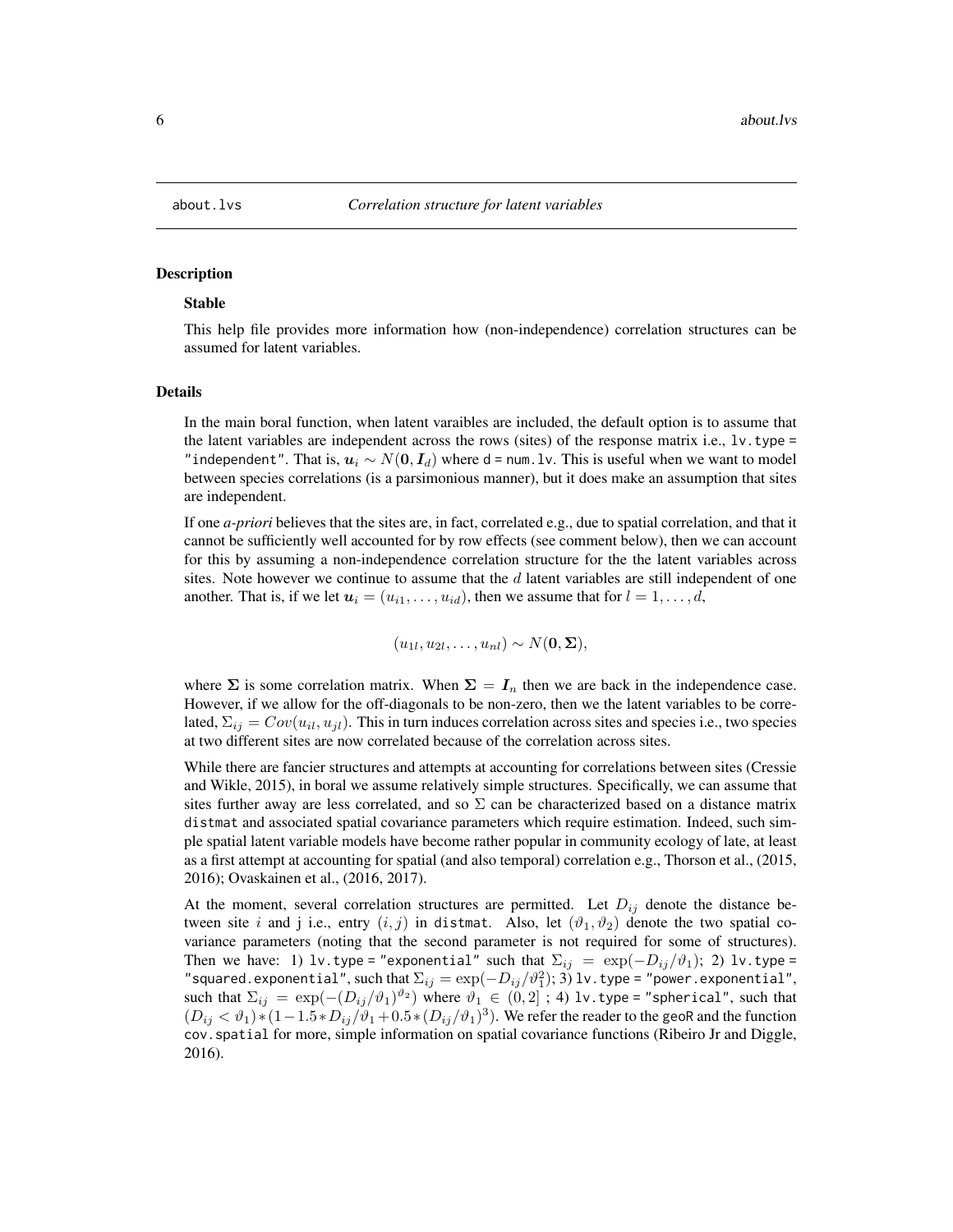#### about.lys 2008 and 2008 and 2008 and 2008 and 2008 and 2008 and 2008 and 2008 and 2008 and 2008 and 2008 and 20

It is important to keep in mind that moving away from an independence correlation structure for the latent variables *massively* increases computation time for MCMC sampling (and indeed any estimation method for latent variable models). Given JAGS is not the fastest of methods when it comes to MCMC sampling, then one should be cautious about moving away from indepndence. For example, if you *a-priori* have a nested experimental design which is inducing spatial correlation, then it is much faster and more effective to include (multiple) row effects in the model to account for this spatial correlation instead.

## Author(s)

Francis K.C. Hui [aut, cre], Wade Blanchard [aut]

Maintainer: Francis K.C. Hui <fhui28@gmail.com>

## References

- Cressie, N. and Wikle, C. K. (2015) Statistics for Spatio-temporal Data. John Wiley & Sons.
- Ovaskainen et al. (2016). Uncovering hidden spatial structure in species communities with spatially explicit joint species distribution models. Methods in Ecology and Evolution, 7, 428-436.
- Ovaskainen et al. (2017). How to make more out of community data? A conceptual framework and its implementation as models and software. Ecology Letters, 20, 561-576.
- Ribeiro Jr, P. J., and Diggle P. J., (2016). geoR: Analysis of Geostatistical Data. R package version 1.7-5.2. <https://CRAN.R-project.org/package=geoR>.
- Thorson et al. (2016). Joint dynamic species distribution models: a tool for community ordination and spatio-temporal monitoring. Global Ecology and Biogeography, 25, 1144- 1158
- Thorson et al. (2015). Spatial factor analysis: a new tool for estimating joint species distributions and correlations in species range. Methods in Ecology and Evolution, 6, 627-63

## See Also

[boral](#page-16-1) for the main boral fitting function.

## Examples

```
library(mvabund) ## Load a dataset from the mvabund package
data(spider)
y <- spider$abun
X <- scale(spider$x)
n \leq -nrow(y)p \leftarrow \text{ncol}(y)## NOTE: The example below is taken directly from the boral help file
example_mcmc_control <- list(n.burnin = 10, n.iteration = 100,
     n.thin = 1)
testpath <- file.path(tempdir(), "jagsboralmodel.txt")
```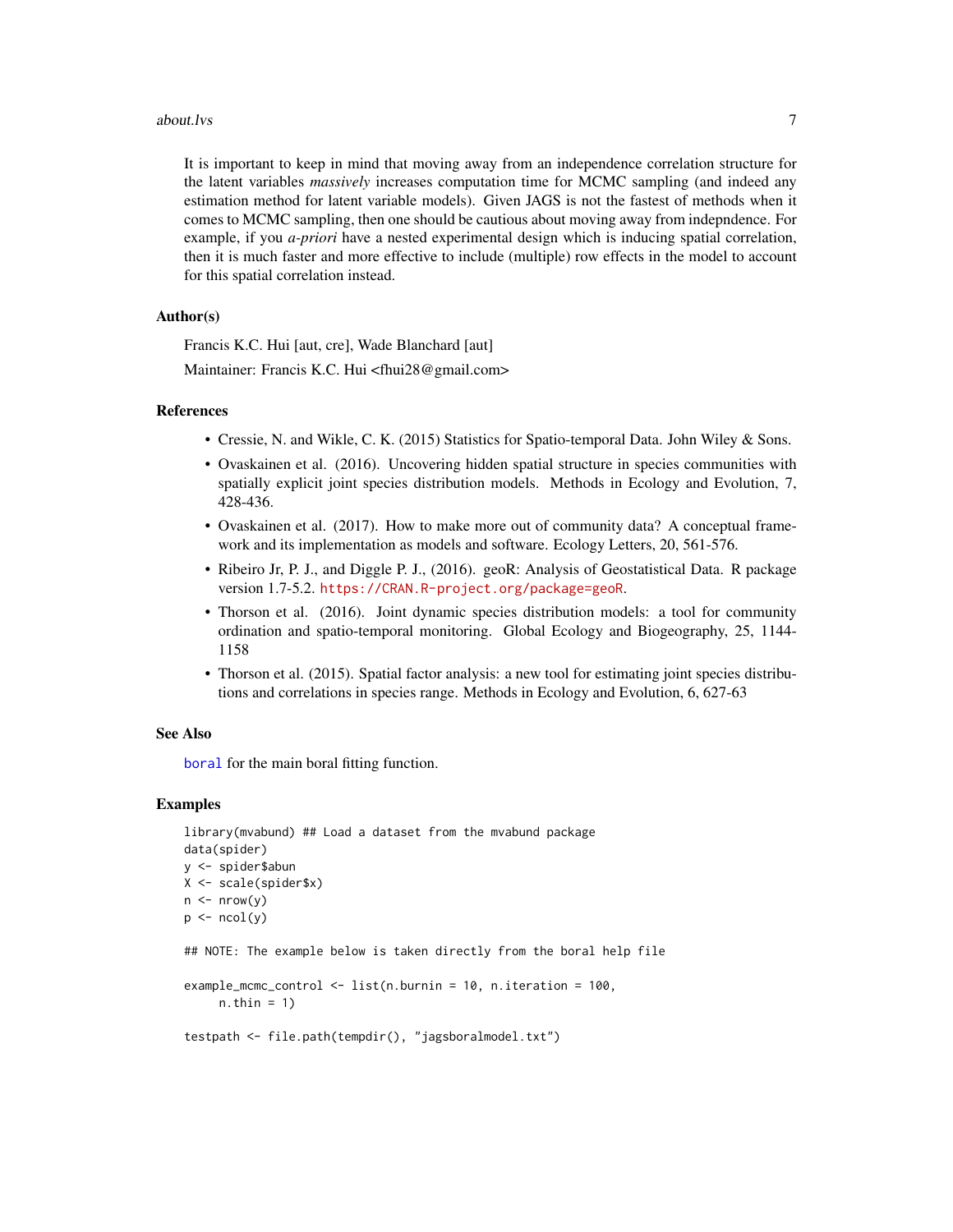```
## Not run:
## Example 2d - model with environmental covariates and
## two structured latent variables using fake distance matrix
fakedistmat <- as.matrix(dist(1:n))
spiderfit_lvstruc <- boral(y, X = X, family = "negative.binomial",
    lv. control = list(num.lv = 2, type = "exponential", distmat = fakedistmat),
    mcmc.control = example_mcmc_control, model.name = testpath)
summary(spiderfit_lvstruc)
## End(Not run)
```
<span id="page-7-1"></span>about.ranefs *Including response-specific random intercepts in boral*

## Description

## Stable

This help file provides more information regarding the how response-specific random intercepts can be included to account for sampling design, induce correlation betweens observational units that are different to each response etc...

## Details

As of version 2.0, it is now possible to include response-specific random intercepts in a model. There may be a number of reasons why a user may be to do this, but the most common reasons (at least in community ecology) would be to account sampling design on a response-specific basis, and more generally if there *a-priori* knowledge of clustering between observational units and so random intercepts are to be included to account for such potential within-cluster correlation.

Alternatively, if you are familiar with including random row effects in a model, then one may think of response-specific random intercepts as similar to this, except the row effects are now responsespecific specific rather than a common across all responses. In doing so, response-specific random intercepts are more flexible and allow the induced correlations (and thus the standard deviations) to be on a per-response basis, although this comes at the expense of some random intercepts being poorly estimates for responses with relatively little information in their observations e.g., rare species.

In for example, the formulation for the correlated response model

$$
g(\mu_{ij}) = \alpha_i + \beta_{0j} + \boldsymbol{x}_i^{\top} \boldsymbol{\beta}_j + \boldsymbol{z}_i^{\top} \boldsymbol{b}_j; \quad i = 1, \ldots, n; j = 1, \ldots, p,
$$

the  $z_i^{\top}b_j$  denote response-specific random intercepts included, with  $bmb_j$  denoting the responsespecific random intercepts, and  $z\bar{\tau}_i$  denoting the corresponding design vector for observational unit  $i$ , and are "constructed" based on the input ranef.ids.

Akin to other packages such as lme4 or glmmTMB, all random intercepts are assumed to be normally distributed with the corresponding variance components are assumed to be response-specific. In fact, if we consider the simpler independent response model with no row effects

<span id="page-7-0"></span>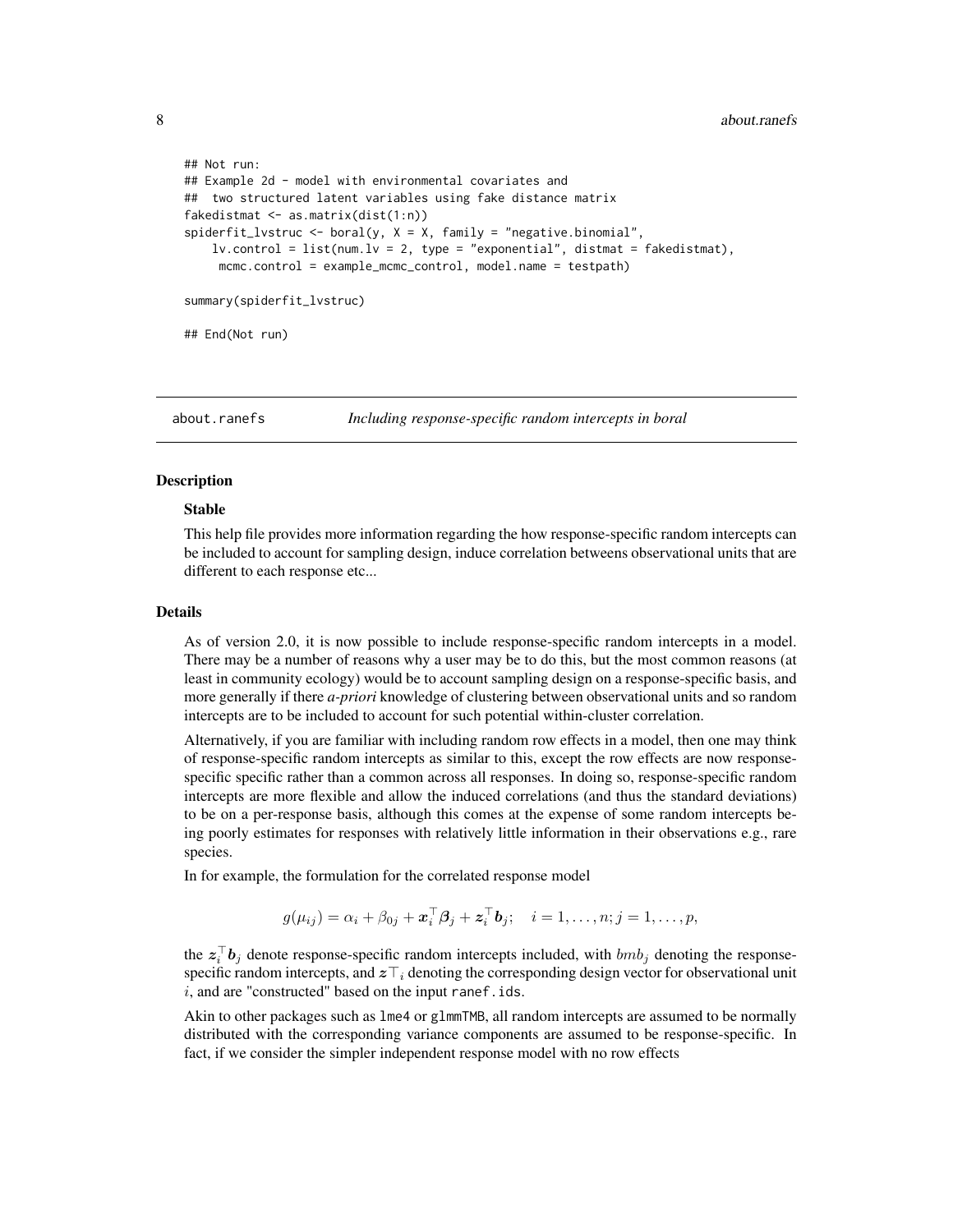$$
g(\mu_{ij}) = \beta_{0j} + \boldsymbol{x}_i^{\top} \boldsymbol{\beta}_j + \boldsymbol{z}_i^{\top} \boldsymbol{b}_j; \quad i = 1, \ldots, n; j = 1, \ldots, p,
$$

then the above would be equivalent to fitting a generalized linear mixed model (GLMM) to each response separately, for which packages such as lme4 and glmmTMB are well suited for. In that sense, boral can fit some models, but can also incorporate row effects and/or latent variables to induce correlation between responses.

Perhaps not surprisingly, the way response-specific random intercepts are included is very similar to how row effects are included in the model. Specifically, the argument ranef.ids identifies the number of random intercepts to be included and how each observational unit maps to a cluster. ranefs.ids is a matrix with the number of rows equal to the number of rows in the response matrix, and the number of columns equal to the number of random intercepts to be included in the model. Element  $(i, j)$  indicates the cluster ID of row i in the response matrix for random intercept eqnj. Examples of its use are provided in the help file below.

After the model is fitted, for each set of random intercepts included (i.e., each column of ranef.ids), estimates along with HPD intervals of the response-specific standard deviations of the corresponding random effects distributions, as well of the random intercept predictions are returned. These can then be visualized for example using the [ranefsplot](#page-102-1) function, or analyzed as appropriately by the user.

### Warnings

• It is usually not recommended to have both random row effects and response-specific random intercepts simultaneously in the same model, unless they are were at different levels of of the data)

## Author(s)

Francis K.C. Hui [aut, cre], Wade Blanchard [aut] Maintainer: Francis K.C. Hui <fhui28@gmail.com>

#### See Also

[boral](#page-16-1) for the main boral fitting function, [ranefsplot](#page-102-1) for horizontal line or "caterpillar plot" of the response-specific random effects predictons (if applicable).

## Examples

```
## Not run:
library(mvabund) ## Load a dataset from the mvabund package
data(spider)
y <- spider$abun
X <- scale(spider$x)
n \leq -nrow(y)p \leftarrow \text{ncol}(v)
```
## NOTE: The example below is taken directly from the boral help file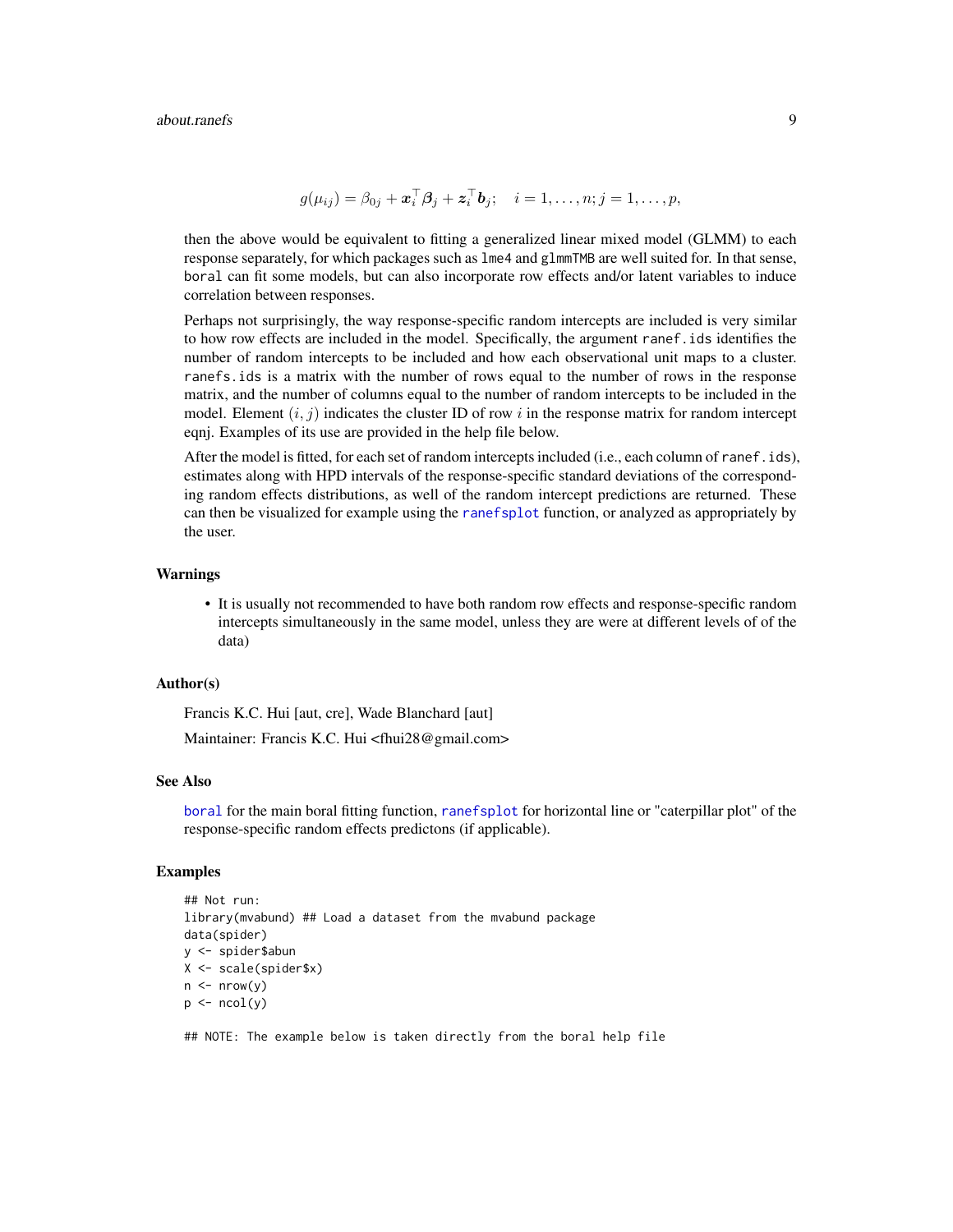```
example_mcmc_control <- list(n.burnin = 10, n.iteration = 100,
     n.thin = 1)
testpath <- file.path(tempdir(), "jagsboralmodel.txt")
## Example 2e - Similar to 2c, but we will species-specific random intercepts
## for the seven regions (with row effects in the model)
spiderfit_nb <- boral(y, X = X, family = "negative.binomial",
   ranef.ids = data.frame(region = rep(1:7, each=4)),
   mcmc.control = example_mcmc_control, model.name = testpath)
spiderfit_nb$ranef.coefs.median
spiderfit_nb$ranef.sigma.median
## End(Not run)
```
<span id="page-9-1"></span>about.ssvs *Stochastic search variable selection (SSVS) in boral*

### Description

#### Stable

This help file provides more information regarding the implementation of the stochastic search variable selection (SSVS, George and McCulloch, 1993) as implemented in the boral package.

#### Details

Stochastic search variable selection (SSVS, George and McCulloch, 1993) is a approach for model selection, which is applicable specifically to the Bayesian MCMC framework. As of boral version 1.5, SSVS is implemented in two ways.

SSVS on coefficients in the covariate matrix  $X:$  SSVS is implemented on the response-specific coefficients  $\beta_i$ . Basically, SSVS works by placing a spike-and-slab priors on these coefficients, such that the spike is a narrow normal distribution concentrated around zero and the spike is a normal distribution with a large variance.

$$
\rho(\beta) = I_{\beta=1} \times \mathcal{N}(0, \sigma^2) + (1 - I_{\beta=1}) \times \mathcal{N}(0, g * \sigma^2),
$$

where  $\sigma^2$  is determined by prior . control\$hypparams[3],  $g$  is determined by ssvs.g, and  $I_{\beta=1}=$  $P(\beta = 1)$  is an indicator function representing whether coefficient is included in the model. It is given a Bernoulli prior with probability of inclusion 0.5. After fitting, the posterior probability of β being included in the model is returned based on posterior mean of the indicator function  $I_{β=1}$ . Note this is NOT the same as a *p*-value seen in maximum likelihood estimation: a *p*-value provides an indication of how much evidence there is against the null hypothesis of  $\beta = 0$ , while the posterior probability provides a measure of how likely it is for  $\beta \neq 0$  given the data.

SSVS can be applied at a grouped or individual coefficient level, and this is governed by prior.control\$ssvs.index: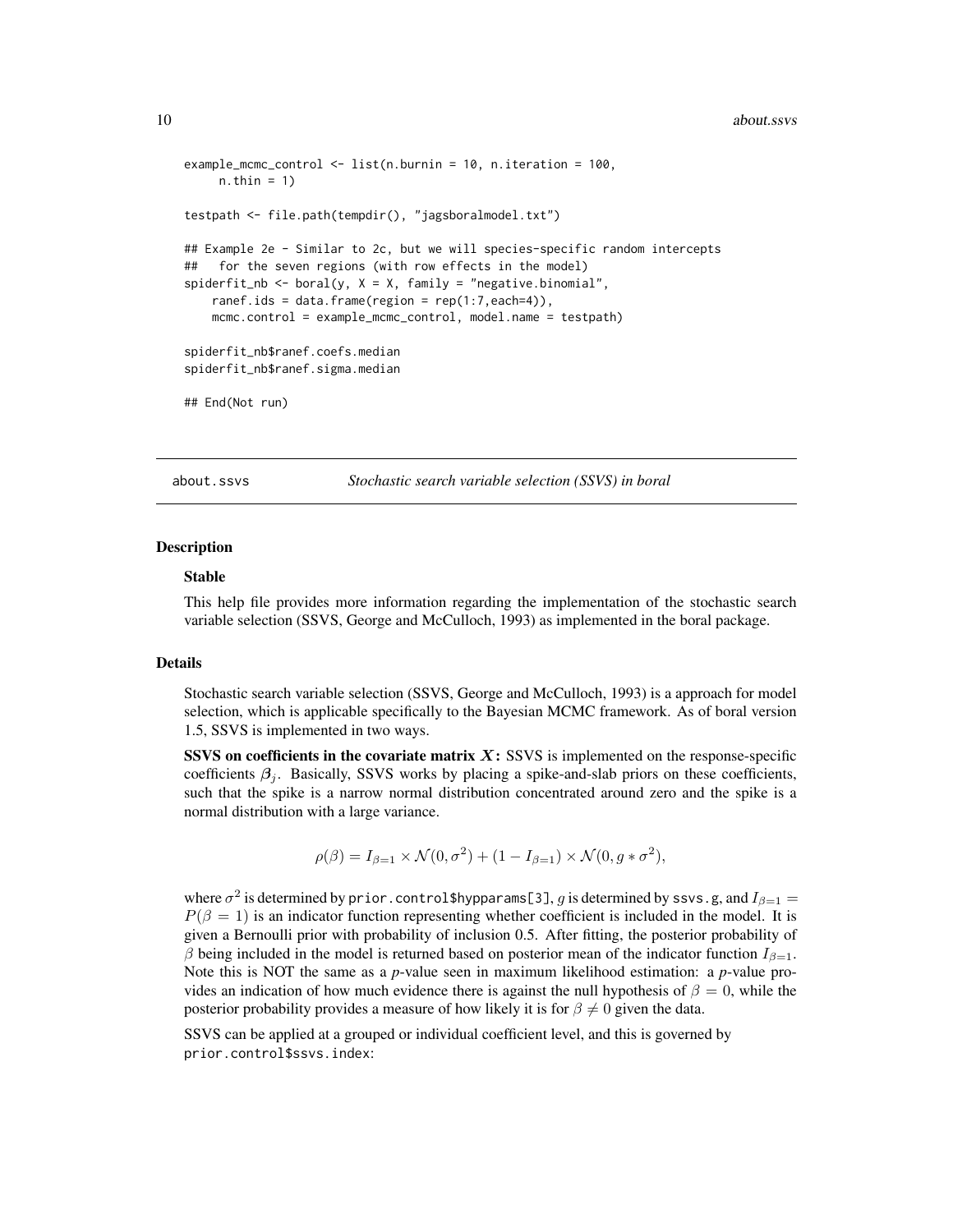- For elements of ssvs. index equal to -1, SSVS is not applied on the corresponding covariate of  $X$ .
- For elements equal to 0, SSVS is applied to each individual coefficients of the corresponding covariate in  $X$ . That is, the fitted model will return posterior probabilities for this covariate, one for each column of the response matrix.
- For elements taking positive integers 1,2,..., SSVS is applied to each group of coefficients of the corresponding covariate in  $X$ . That is, the fitted model will return a single posterior probability for this covariate, indicating whether this covariate should be included for all columns of the response matrix; see O'Hara and Sillanpaa (2009) and Tenan et al. (2014) among many others for an discussion of Bayesian variable selection methods.

Note the last application of SSVS allows multiple covariates to be selected *simultaneously*. For example, suppose the covariate matrix consists of five columns: the first two columns are environmental covariates, while the last three correspond to quadratic terms of the two covariates as well as their interaction. If we want to "test" whether any quadratic terms are required, then we can set prior.control \$ssvs.index =  $c(-1, -1, 1, 1, 1)$ , so a single posterior probability of inclusion is returned for the last three columns of the covariate matrix.

Finally, note that summaries such as posterior medians and HPD intervals of the coefficients, as well as performing residual analysis, from a fitted model that has implemented SSVS may be problematic because the posterior distribution is by definition multi-modal. It may be advisable instead to separate out their application of SSVS and posterior inference.

**SSVS on trait coefficients:** If traits are included in boral, thereby leading to a fourth corner model (see about. traits for more details on this type of model), SSVS can also be performed on the associated trait coefficients. That is, in such model we have

$$
\beta_{0j} \sim N(\kappa_{01} + \boldsymbol{traits}_{j}^{\top}\boldsymbol{\kappa}_{1}, \sigma_{1}^{2})
$$

for the response-specific intercepts, and

$$
\beta_{jk} \sim N(\kappa_{0k} + \textbf{\textit{traits}}_j^\top \boldsymbol{\kappa}_k, \sigma_k^2)
$$

for  $k = 1, \ldots, d$  where  $d = \text{ncol}(X)$ . Then if the a particular index in the argument

prior.control\$ssvs.traitsindex is set to 0, SSVS is performed on the corresponding element in  $\kappa_1$  or  $\kappa_k$ . For example, suppose which.traits[[2]] = c(2,3), meaning that the  $\beta_{i1}$ 's are drawn from a normal distribution with mean depending only on the second and third columns of the trait matrix. Then

prior.control\$ssvs.traitsindex[[2]] =  $c(0,1)$ , then a spike-and-slab prior is placed on the first coefficent in  $\kappa_2$ , while the second coefficient is assigned the "standard" prior governed by the prior.control\$hypparams. That is, SSVS is performed on the first but not the second coefficient in  $\kappa_2$ .

Please keep in mind that because boral allows the user to manually decide which traits drive which covariates in  $X$ , then care must be taken when setting up both which. traits and

prior.control\$ssvs.traitsindex. That is, when supplied then both objects should be lists of have the same length, and the length of the corresponding vectors comprising each element in the two lists should match as well e.g., which.traits[[2]] and

prior.control\$ssvs.traitsindex[[2]] should be of the same length.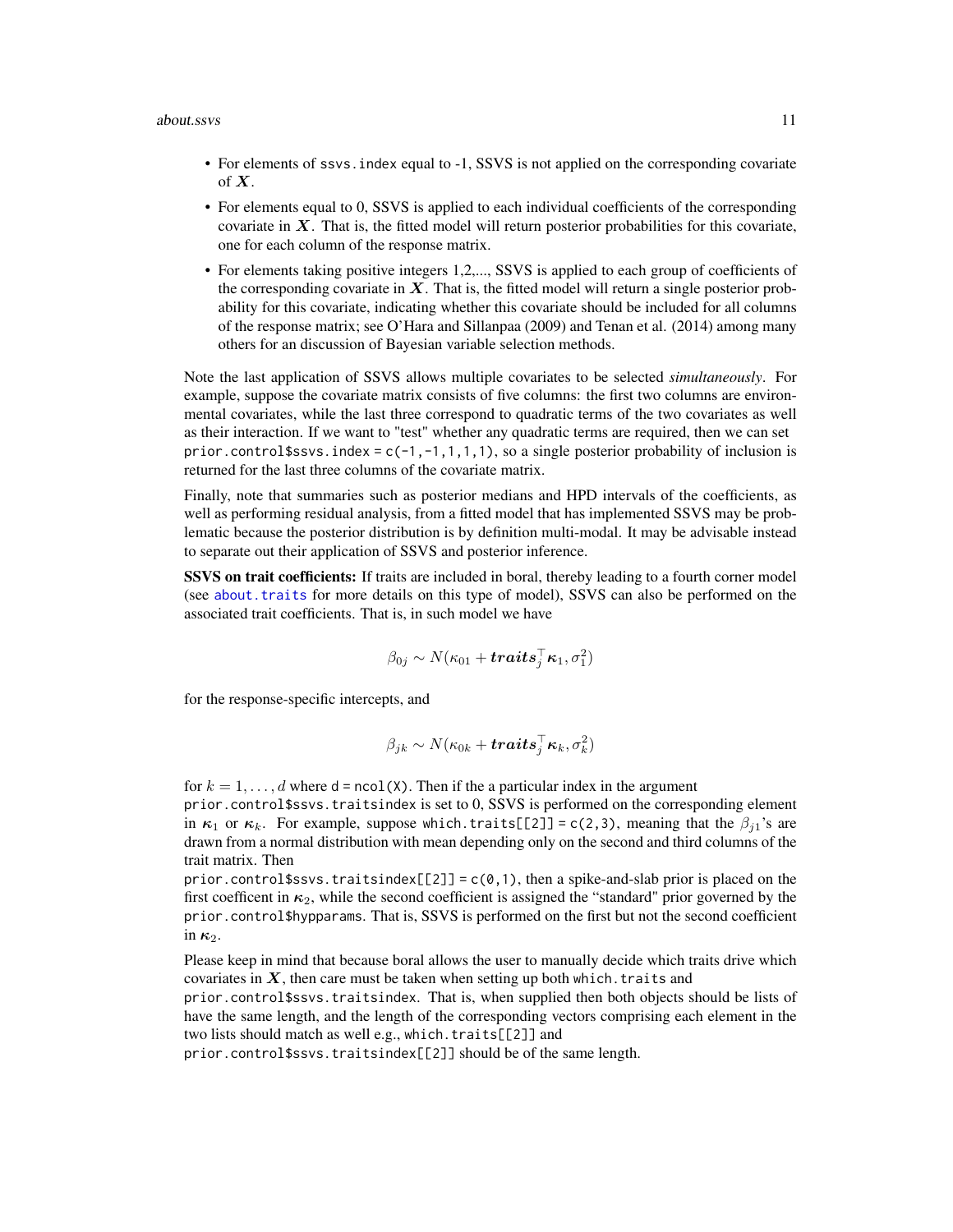#### Warnings

- Summaries of the coefficients such as posterior medians and HPD intervals may also be problematic when SSVS is being used, since the posterior distribution will be multi-modal.
- If save.model = TRUE, the raw jags model is also returned. This can be quite very memoryconsuming, since it indirectly saves all the MCMC samples.

## Author(s)

Francis K.C. Hui [aut, cre], Wade Blanchard [aut]

Maintainer: Francis K.C. Hui <fhui28@gmail.com>

## References

- George, E. I. and McCulloch, R. E. (1993). Variable selection via Gibbs sampling. Journal of the American Statistical Association, 85, 398-409.
- O'Hara, B., and Sillianpaa, M.J. (2009). A Review of Bayesian Variable Selection Methods: What, How and Which. Bayesian Analysis, 4, 85-118.
- Tenan et al. (2014). Bayesian model selection: The steepest mountain to climb. Ecological Modelling, 283, 62-69.

#### See Also

[boral](#page-16-1) for the main boral fitting function which implementing SSVS, and [about.traits](#page-13-1) for how fourth corner models work before applying SSVS to them.

## Examples

```
library(mvabund) ## Load a dataset from the mvabund package
data(spider)
y <- spider$abun
X <- scale(spider$x)
n \leq -nrow(y)p \leftarrow \text{ncol}(y)## NOTE: The two examples below and taken directly from the boral help file
example_mcmc_control <- list(n.burnin = 10, n.iteration = 100,
     n.thin = 1)
testpath <- file.path(tempdir(), "jagsboralmodel.txt")
## Not run:
## Example 3a - Extend example 2 to demonstrate grouped covariate selection
## on the last three covariates.
example_prior_control <- list(type = c("normal","normal","normal","uniform"),
     ssvs.index = c(-1,-1,-1,1,2,3)spiderfit_{nb2} < - boral(y, X = X, family = "negative.binomial",
    mcmc.control = example_mcmc_control, prior.control = example_prior_control,
```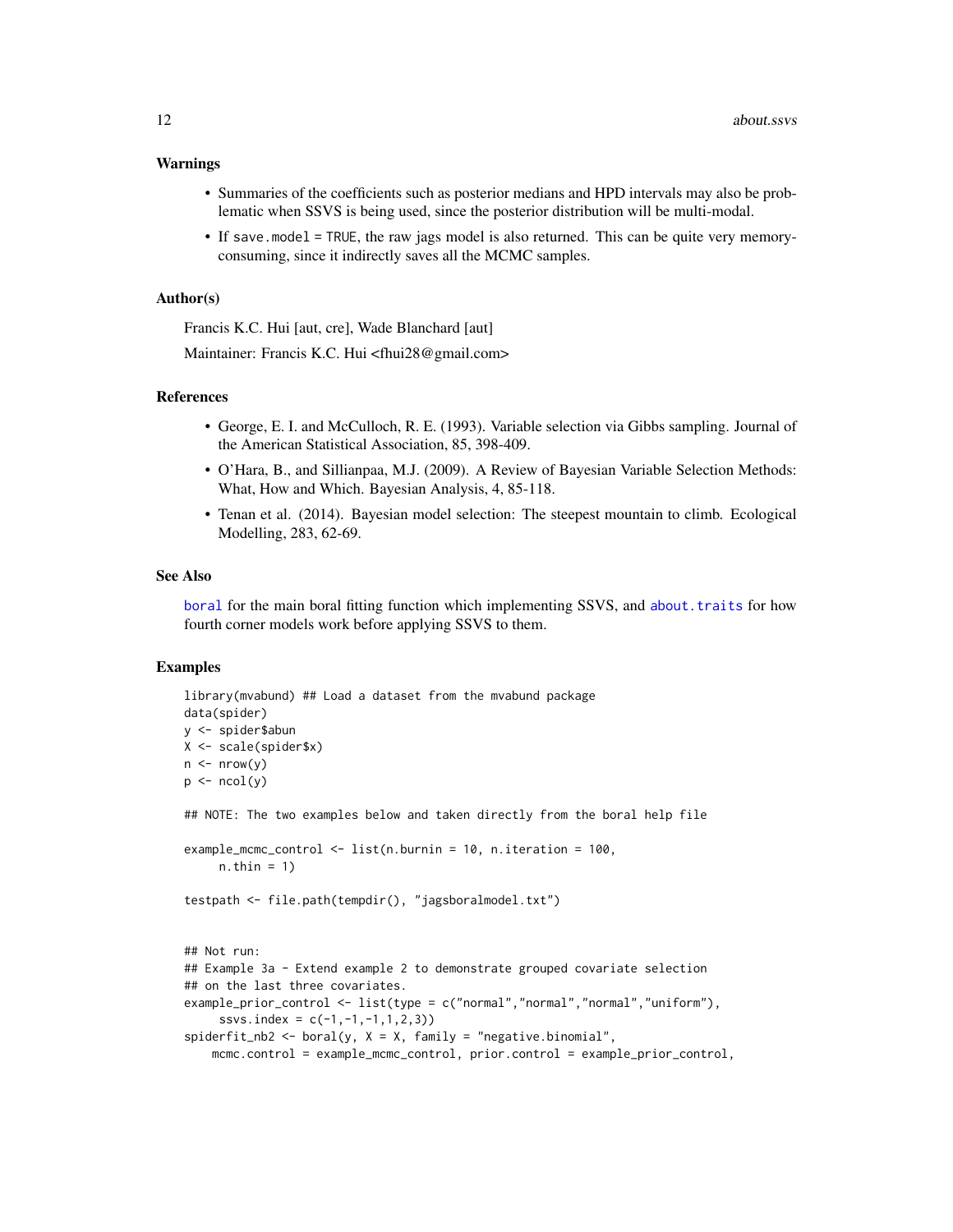#### about.ssvs 13

```
model.name = testpath)
summary(spiderfit_nb2)
## Example 3b - Extend example 2 to demonstrate individual covariate selection
## on the last three covariates.
example_prior_control <- list(type = c("normal","normal","normal","uniform"),
     ssvs.index = c(-1, -1, -1, 0, 0, 0)spiderfit_{nb3} < - boral(y, X = X, family = "negative.binomial",
    mcmc.control = example_mcmc_control, prior.control = example_prior_control,
    model.name = testpath)
summary(spiderfit_nb3)
## Example 5a - model fitted to count data, no site effects, and
## two latent variables, plus traits included to explain environmental responses
data(antTraits)
y <- antTraits$abun
X <- as.matrix(scale(antTraits$env))
## Include only traits 1, 2, and 5
traits <- as.matrix(antTraits$traits[,c(1,2,5)])
example_which_traits <- vector("list",ncol(X)+1)
for(i in 1:length(example_which_traits))
     example_which_traits[[i]] <- 1:ncol(traits)
## Just for fun, the regression coefficients for the second column of X,
## corresponding to the third element in the list example_which_traits,
## will be estimated separately and not regressed against traits.
example_which_traits[[3]] <- 0
fit_traits \leq boral(y, X = X, traits = traits,
   which.traits = example_which_traits, family = "negative.binomial",
    mcmc.control = example_mcmc_control, model.name = testpath,
    save.model = TRUE)
summary(fit_traits)
## Example 5b - perform selection on trait coefficients
ssvs_traitsindex <- vector("list",ncol(X)+1)
for(i in 1:length(ssvs_traitsindex))
     ssvs_traitsindex[[i]] <- rep(0,ncol(traits))
ssvs_traitsindex[[3]] <- -1
fit_traits \le boral(y, X = X, traits = traits, which.traits = example_which_traits,
    family = "negative.binomial", mcmc.control = example_mcmc_control,
    save.model = TRUE, prior.control = list(ssvs.traitsindex = ssvs_traitsindex),
    model.name = testpath)
summary(fit_traits)
## End(Not run)
```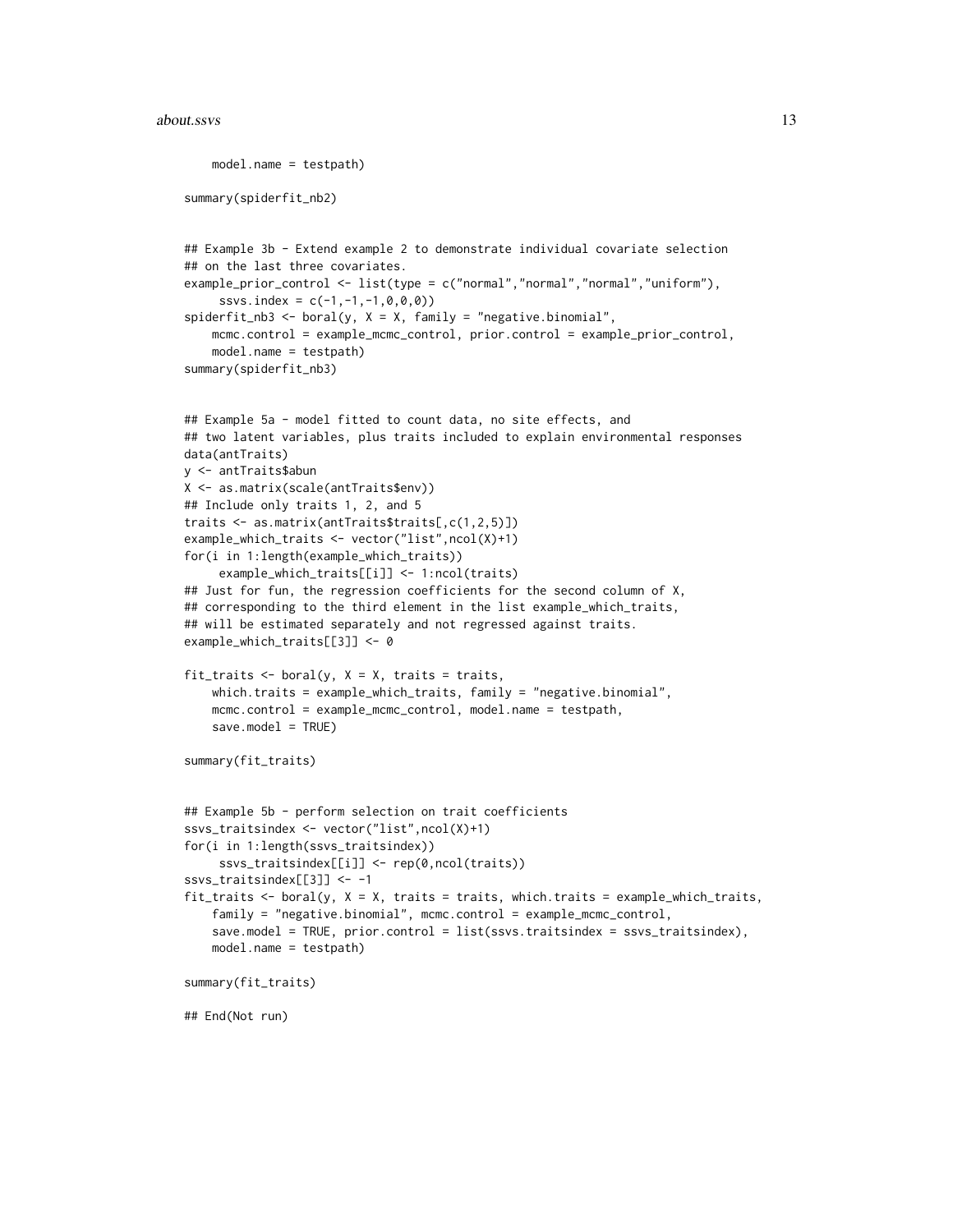<span id="page-13-1"></span><span id="page-13-0"></span>

#### **Description**

## Stable

This help file provides more information regarding the how species can be included to help mediate environmental responses, analogous to the so-called fourth corner problem.

#### Details

In the main boral function, when covariates  $X$  are included i.e. both the independent and correlated response models, one has the option of also including traits to help explain differences in species environmental responses to these covariates. Specifically, when a trait matrix is supplied, along with which.traits, then the  $\beta_{0i}$ 's and  $\beta_i$ 's are then regarded as random effects drawn from a normal distribution. For the response-specific intercepts, we have

$$
\beta_{0j} \sim N(\kappa_{01} + \boldsymbol{traits}_{j}^{\top}\boldsymbol{\kappa}_{1}, \sigma_{1}^{2}),
$$

where  $(\kappa_{01}, \kappa_1)$  are the regression coefficients relating to the traits to the intercepts and  $\sigma_1$  is the error standard deviation. These are now the "parameters" in the model, in the sense that priors are assigned to them and MCMC sampling is used to estimate them (see the next section on estimation). In an analogous manner, each of the elements in  $\beta_j = (\beta_{j1}, \dots, \beta_{jd})$  are now drawn as random effects from a normal distribution. That is, for  $k = 1, \ldots, d$  where d = ncol(X), we have,

$$
\beta_{jk} \sim N(\kappa_{0k} + trails_j^{\top} \kappa_k, \sigma_k^2),
$$

Which traits are to included (regressed) in the mean of the normal distributions is determined by the list argument which.traits in the main boral function. The first element in the list applies to  $beta_{ij}$ , while the remaining elements apply to the the  $\beta_i$ . Each element of which. traits is a vector indicating which traits are to be used. For example, if which.traits[[2]] =  $c(2,3)$ , then the  $\beta_{i1}$ 's are drawn from a normal distribution with mean depending only on the second and third columns of the trait matrix. If which.traits[[2]][1] =  $\theta$ , then the regression coefficients are treated as independent, i.e. the values of  $\beta_{i1}$  are given their own priors and estimated separately from each other.

Including species traits in the model can be regarded as a method of simplifying the model: rather than each to estimates  $p$  sets of response-specific coefficients, we instead say that these coefficients are linearly related to the corresponding values of their traits (Warton et al., 2015; Ovaskainen et al., 2017). That is, we are using trait data to help explain similarities/differences in species responses to the environment. This idea has close relations to the fourth corner problem in ecology (Brown et al., 2014). Unlike the models of Brown et al. (2014) however, which treat the  $\beta_{0j}$ 's and  $\beta_{jk}$ 's are fixed effects and fully explained by the traits, boral adopts a random effects approach similar to Jamil et al. (2013) to "soak up" any additional between species differences in environmental responses not explained by traits.

Finally, note that from boral version 1.5, stochastic search variable selection (SSVS) can now be applied to the trait coefficients  $\kappa_1$  and  $\kappa_k$ ; please see about. ssvs for more details.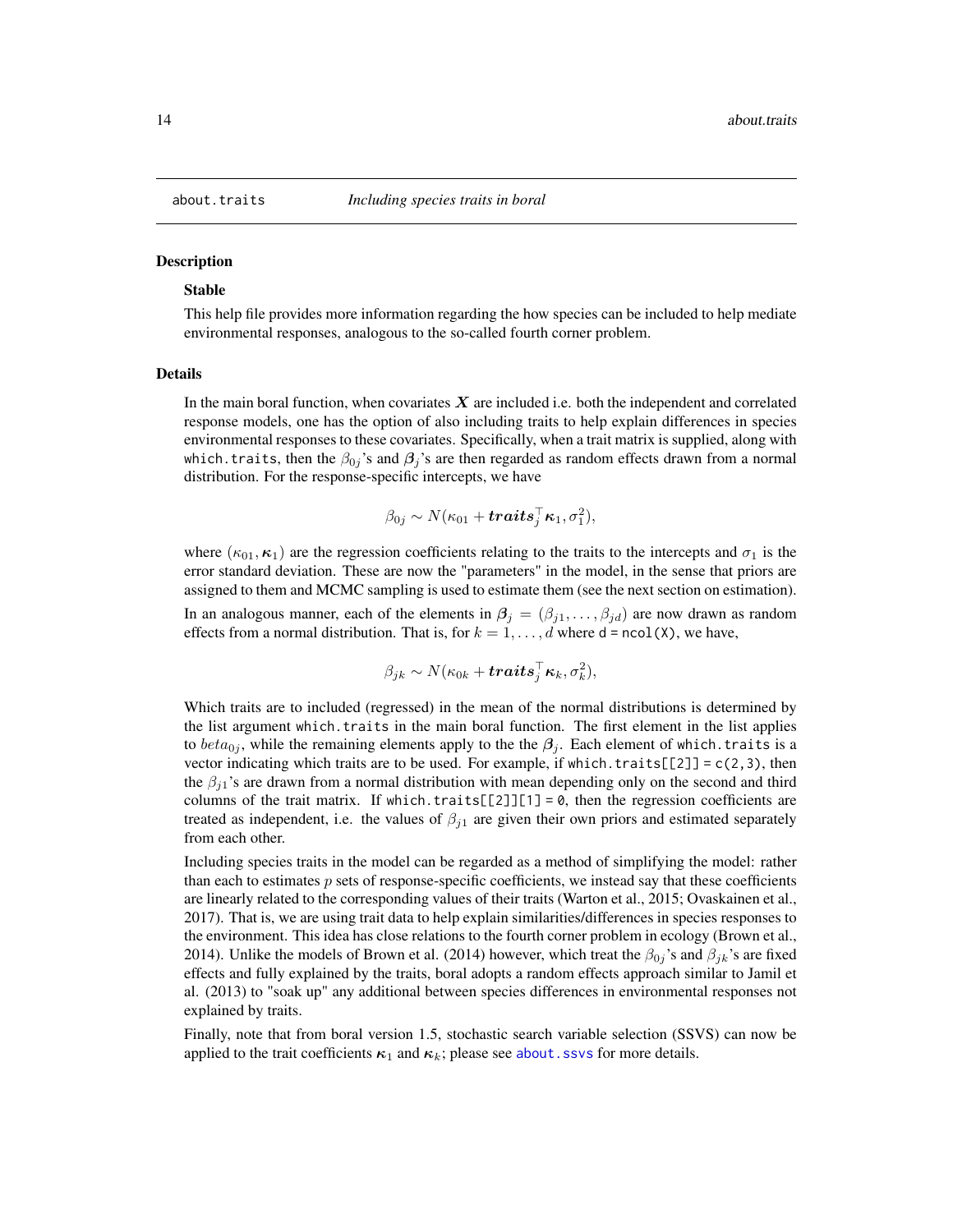#### about.traits and the set of the set of the set of the set of the set of the set of the set of the set of the set of the set of the set of the set of the set of the set of the set of the set of the set of the set of the set

## Warnings

• *No* intercept column should be included in the trait matrix, as it is included automatically.

#### Author(s)

Francis K.C. Hui [aut, cre], Wade Blanchard [aut]

Maintainer: Francis K.C. Hui <fhui28@gmail.com>

## References

- Brown et al. (2014). The fourth-corner solution using predictive models to understand how species traits interact with the environment. Methods in Ecology and Evolution, 5, 344-352.
- Jamil, et al. (2013). Selecting traits that explain species-environment relationships: a generalized linear mixed model approach. Journal of Vegetation Science 24, 988-1000
- Ovaskainen, et al. (2017). How to make more out of community data? A conceptual framework and its implementation as models and software. Ecology Letters, 20, 561-576.
- Warton et al. (2015). So Many Variables: Joint Modeling in Community Ecology. Trends in Ecology and Evolution, 30, 766-779.

#### See Also

[boral](#page-16-1) for the main boral fitting function, and [about.ssvs](#page-9-1) for implementing SSVS on fourth corner models.

## Examples

```
library(mvabund) ## Load a dataset from the mvabund package
data(spider)
y <- spider$abun
X <- scale(spider$x)
n \leq -nrow(y)p \leftarrow \text{ncol}(y)## NOTE: The two examples below and taken directly from the boral help file
example_mcmc_control <- list(n.burnin = 10, n.iteration = 100,
     n.thin = 1)
testpath <- file.path(tempdir(), "jagsboralmodel.txt")
## Not run:
## Example 5a - model fitted to count data, no site effects, and
## two latent variables, plus traits included to explain environmental responses
data(antTraits)
y <- antTraits$abun
X <- as.matrix(scale(antTraits$env))
## Include only traits 1, 2, and 5
traits <- as.matrix(antTraits$traits[,c(1,2,5)])
example_which_traits <- vector("list",ncol(X)+1)
for(i in 1:length(example_which_traits))
```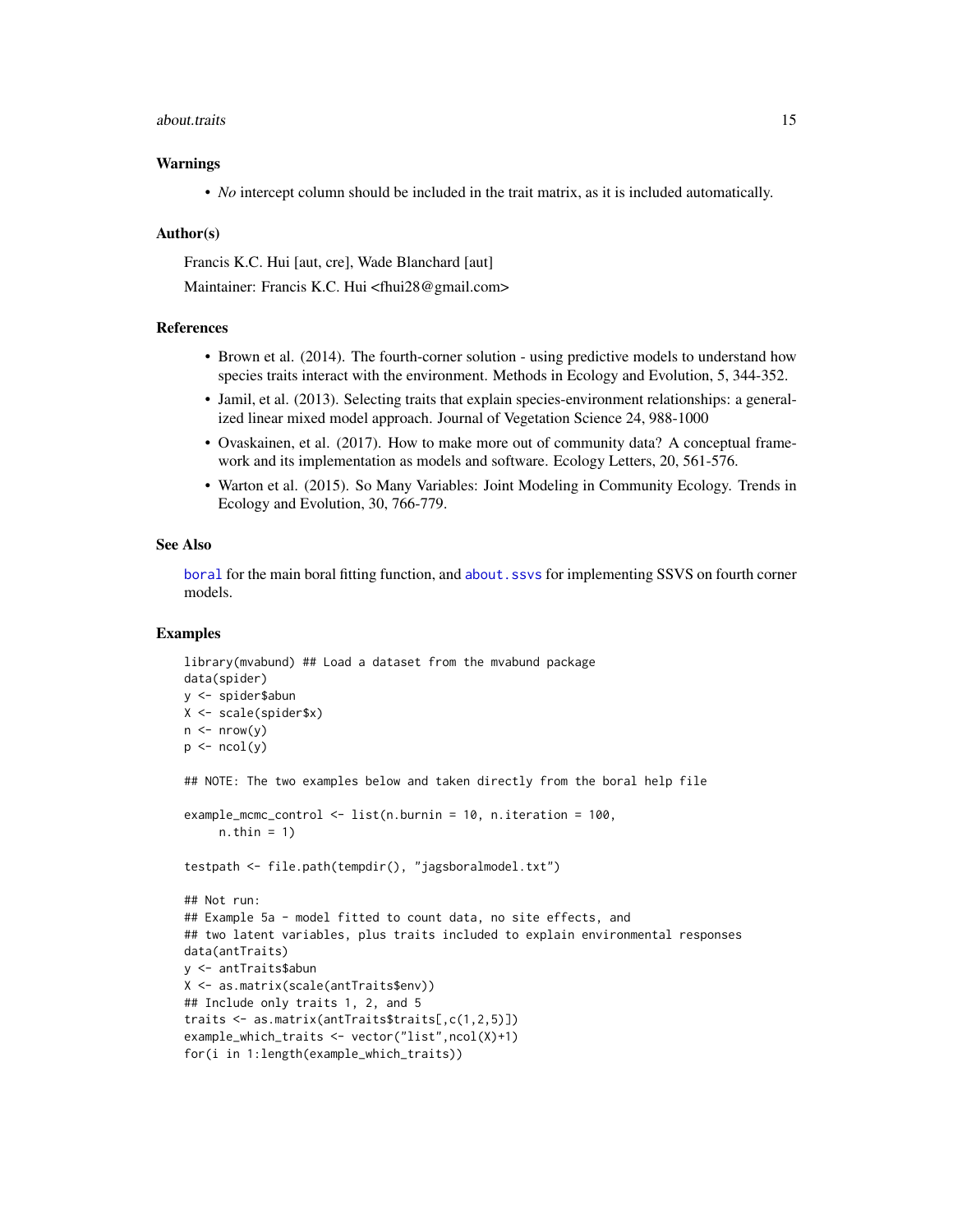```
example_which_traits[[i]] <- 1:ncol(traits)
## Just for fun, the regression coefficients for the second column of X,
## corresponding to the third element in the list example_which_traits,
## will be estimated separately and not regressed against traits.
example_which_traits[[3]] <- 0
fit_traits \leq boral(y, X = X, traits = traits,
    which.traits = example_which_traits, family = "negative.binomial",
    mcmc.control = example_mcmc_control, model.name = testpath,
    save.model = TRUE)
summary(fit_traits)
## Example 5b - perform selection on trait coefficients
ssvs_traitsindex <- vector("list",ncol(X)+1)
for(i in 1:length(ssvs_traitsindex)) ssvs_traitsindex[[i]] <- rep(0,ncol(traits))
ssvs_traitsindex[[3]] <- -1
fit_traits <- boral(y, X = X, traits = traits, which.traits = example_which_traits,
    family = "negative.binomial", mcmc.control = example_mcmc_control,
    save.model = TRUE, prior.control = list(ssvs.traitsindex = ssvs_traitsindex),
    model.name = testpath)
summary(fit_traits)
## Example 6 - simulate Bernoulli data, based on a model with two latent variables,
## no site variables, with two traits and one environmental covariates
## This example is a proof of concept that traits can used to
## explain environmental responses
library(mvtnorm)
n <- 100; s <- 50
X \leftarrow \text{as_matrix}(\text{scale}(1:n))colnames(X) <- c("elevation")
traits <- cbind(rbinom(s,1,0.5), rnorm(s))
## one categorical and one continuous variable
colnames(traits) <- c("thorns-dummy","SLA")
simfit \le list(true.lv = rmvnorm(n, mean = rep(0,2)),
    lv.coefs = cbind(rnorm(s), rmvnorm(s, mean = rep(0,2))),
    traits.coefs = matrix(c(0.1, 1, -0.5, 1, 0.5, 0, -1, 1), 2, byrow = TRUE))
rownames(simfit$traits.coefs) <- c("beta0","elevation")
colnames(simfit$traits.coefs) <- c("kappa0","thorns-dummy","SLA","sigma")
simy = create.life(true.lv = simfit$true.lv, lv.coefs = simfit$lv.coefs, X = X,
    traits = traits, traits.coefs = simfit$traits.coefs, family = "binomial")
example_which_traits <- vector("list",ncol(X)+1)
for(i in 1:length(example_which_traits))
     example_which_traits[[i]] <- 1:ncol(traits)
```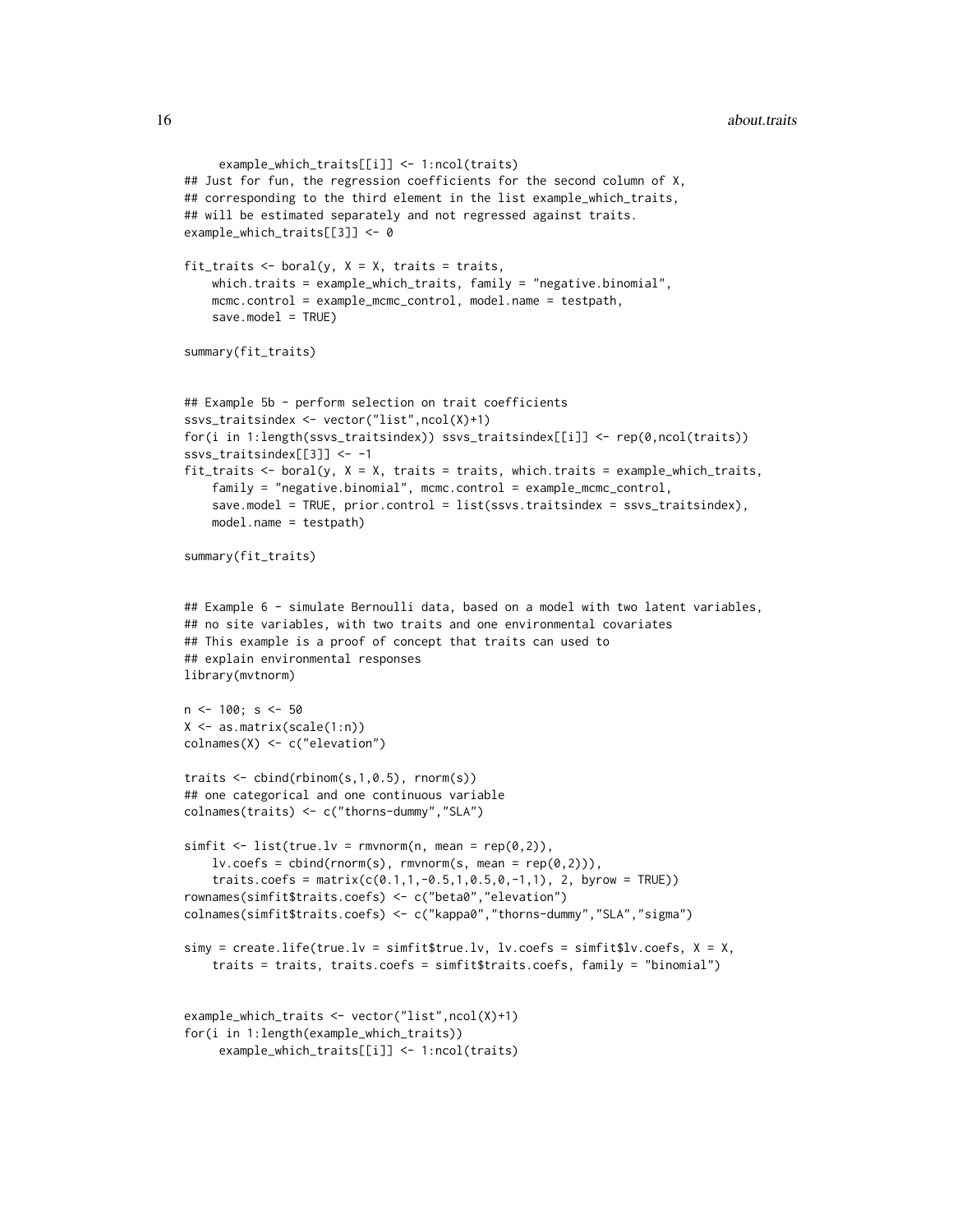#### <span id="page-16-0"></span>boral and the contract of the contract of the contract of the contract of the contract of the contract of the contract of the contract of the contract of the contract of the contract of the contract of the contract of the

```
fit_traits \le boral(y = simy, X = X, traits = traits,
   which.traits = example_which_traits, family = "binomial",
   lv. control = list(num.lv = 2), save.model = TRUE,
   mcmc.control = example_mcmc_control, model.name = testpath)
```
## End(Not run)

<span id="page-16-1"></span>boral *Fitting boral (Bayesian Ordination and Regression AnaLysis) models*

# Description

#### Stable

Bayesian ordination and regression models for analyzing multivariate data in ecology. Three "types" of models may be fitted: 1) With covariates and no latent variables, boral fits independent response GLMs; 2) With no covariates, boral fits a pure latent variable model; 3) With covariates and latent variables, boral fits correlated response GLMs.

### Usage

 $boral(y, ...)$ 

```
## Default S3 method:
boral(y, X = NULL, formula.X = NULL, X.ind = NULL,traits = NULL, which.traits = NULL, family, trial.size = 1,
     lv.contrib = list(num.lv = 0, type = "independent", distmat = NULL),row.eff = "none", row.ids = NULL, ranef.ids = NULL,
     offset = NULL, save.model = FALSE, calc.ics = FALSE,
     mcmc.control = list(n.burnin = 10000, n.iteration = 40000,n. thin = 30, seed = NULL),
     prior.control = list(type = c("normal", "normal", "normal", "uniform"),hypparams = c(10, 10, 10, 30), ssvs.index = -1, ssvs.g = 1e-6,
    ssvs.traitsindex = -1), do.fit = TRUE, model.name = NULL, num.lv = NULL, ...)
```
## S3 method for class 'boral'  $print(x, \ldots)$ 

#### Arguments

y A response matrix of multivariate data e.g., counts, binomial or Bernoulli responses, continuous response, and so on. With multivariate abundance data ecology for instance, rows correspond to sites and columns correspond to species. Any categorical (multinomial) responses **must** be converted to integer values. For ordinal data, the minimum level of the response matrix must be 1 instead of 0.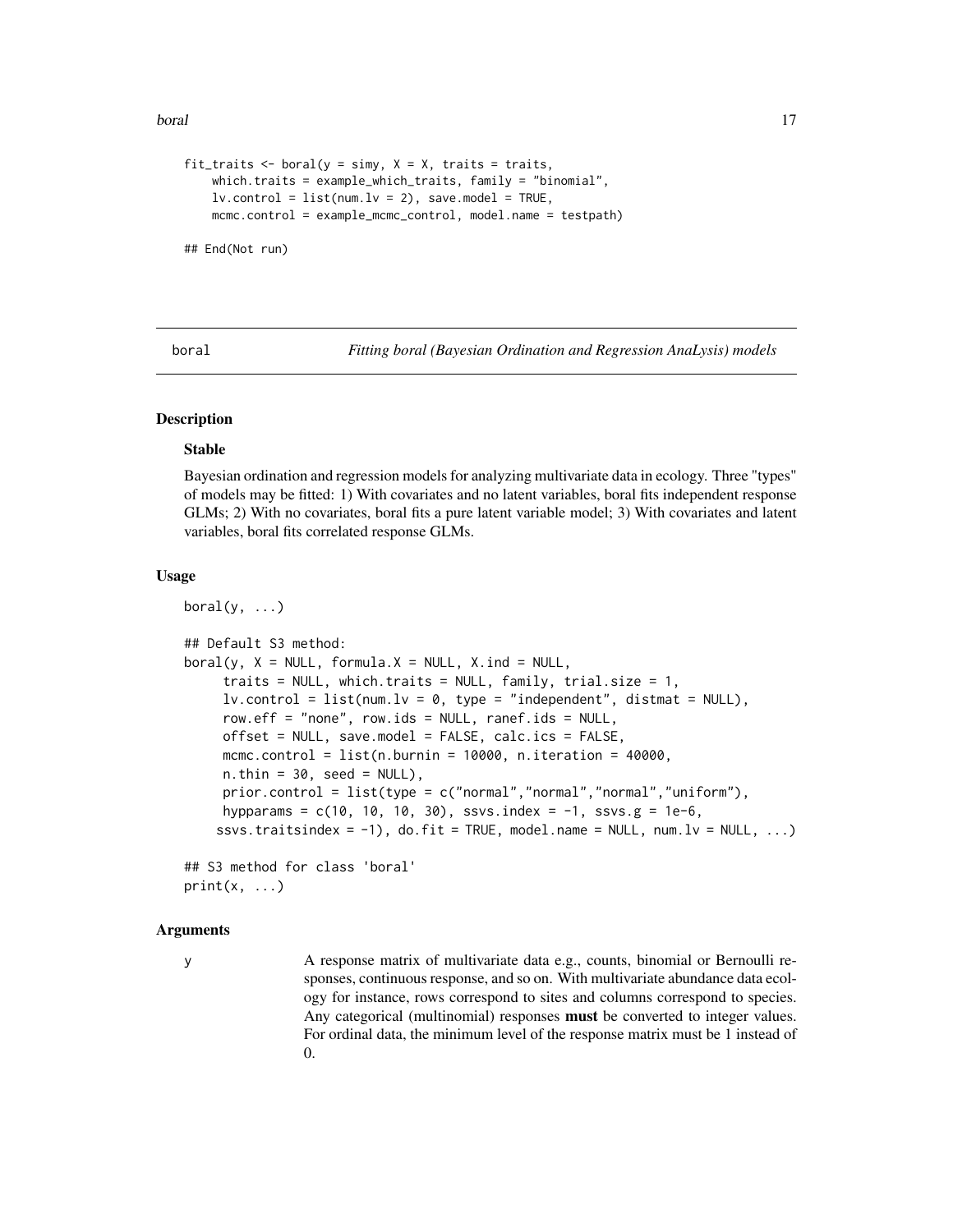| X. | Either a model matrix of covariates (otherwise known as the covariate matrix),  |
|----|---------------------------------------------------------------------------------|
|    | which is included as part of the model, or a data frame from which the argument |
|    | formula. X uses to create covariate matrix. Defaults to NULL, in which case     |
|    | no model matrix (and thus covariates) is included in the model. No intercept    |
|    | column should be included.                                                      |

- X.ind An matrix of 1s and 0s, indicating whether a particular covariate should be included (1) or excluded (0) in the mean structure of a particular response. The matrix should the number of rows equal to the number of columns in the response matrix, and the number of columns equal to the number of columns in the covariate matrix Defaults to NULL, in which case it is assumed that all covariates are included in the mean structure of all responses i.e., all 1s.
- formula.X an object of class "formula", which represents a symbolic description of the covariate matrix to be created (based on the this argument along with the X, which will be treated as a data frame). The symbolic description works in the same way that standard regressions functions such as lm and glm work. The "-1" symbolic description, which denotes to not include an intercept, should not be included. Also, there should be nothing on the left hand side of the "~".

Note that if this argument is supplied, then after fitting boral will return an X output which is not the original X supplied but the covariate matrix created as a consequence of this argument.

- x An object for class "boral".
- traits A model matrix of species traits (otherwise known as the trait matrix), which can be included as part of the model. Defaults to NULL, in which case no matrix was used. No intercept column should be included in the trait matrix, as it is included automatically.
- which.traits A list of length equal to (number of columns in the covariate matrix  $+ 1$ ), informing which columns of the trait matrix the response-specific intercepts and each of the response-specific regression coefficients should be regressed against. The first element in the list applies to the response-specific intercept, while the remaining elements apply to the regression coefficients. Each element of which.traits is a vector indicating which traits are to be used.

For example, if which.traits[[2]] =  $c(2,3)$ , then the regression coefficients corresponding to the first column in the covariate matrix are regressed against the second and third columns of the trait matrix. If which.traits $[\frac{2}{1}]$ [1] = 0, then the regression coefficients for each column are treated as independent. Please see [about.traits](#page-13-1) for more details.

Defaults to NULL, and used in conjunction with traits and prior.control\$ssvs.traitsindex.

family Either a single element, or a vector of length equal to the number of columns in the response matrix. The former assumes all columns of the response matrix come from this distribution. The latter option allows for different distributions for each column of the response matrix. Elements can be one of "binomial" (with probit link), "poisson" (with log link), "negative.binomial" (with log link), "normal" (with identity link), "lnormal" for lognormal (with log link), "tweedie" (with log link), "exponential" (with log link), "gamma" (with log link), "beta" (with logit link), "ordinal" (cumulative probit regression), "ztpois-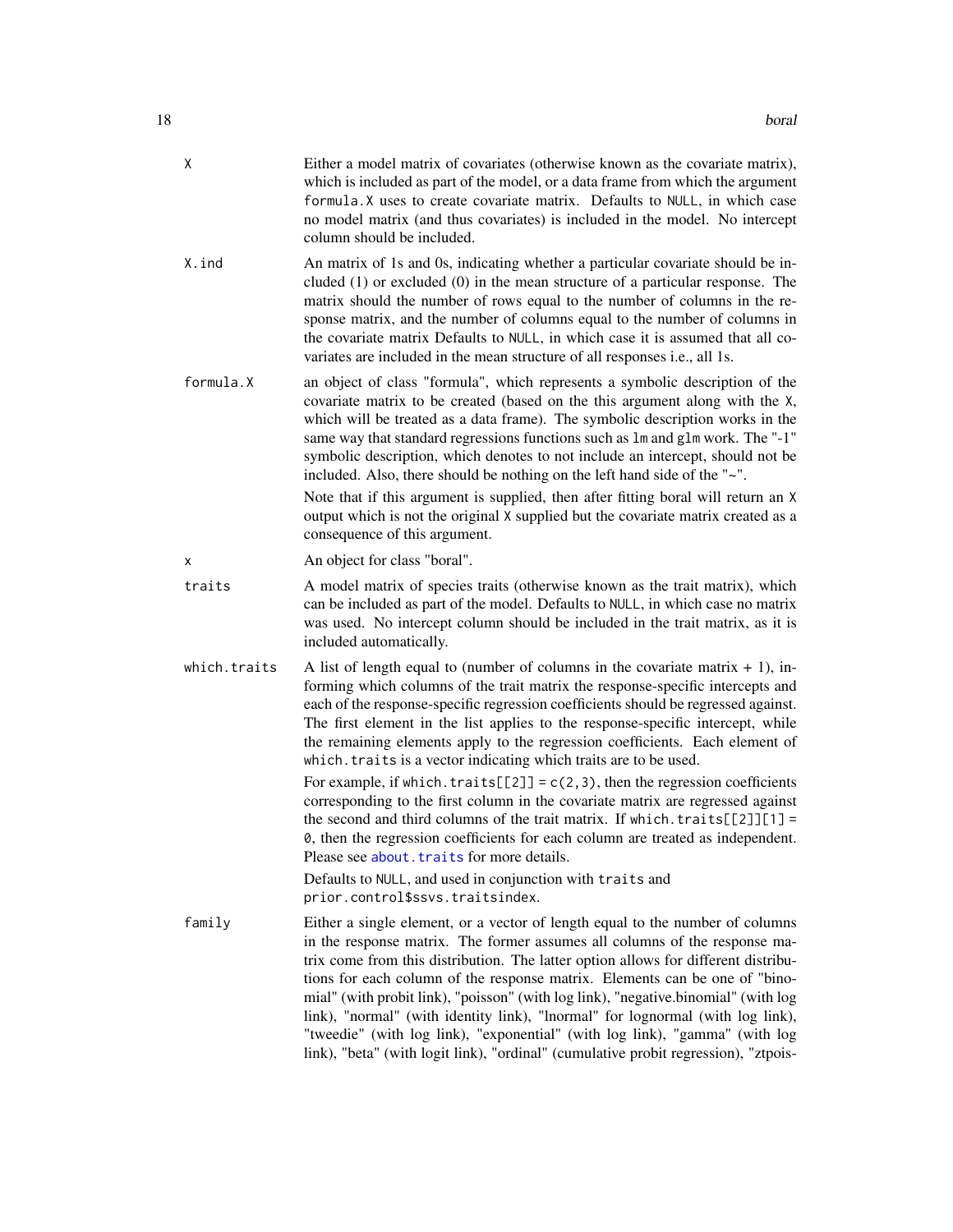|            | son" (zero truncated Poisson with log link), "ztnegative.binomial" (zero trun-<br>cated negative binomial with log link).                                                                                                                                                                                                                                                                                                                                                                                                                                                                                                                                                                                                                                                                                                  |
|------------|----------------------------------------------------------------------------------------------------------------------------------------------------------------------------------------------------------------------------------------------------------------------------------------------------------------------------------------------------------------------------------------------------------------------------------------------------------------------------------------------------------------------------------------------------------------------------------------------------------------------------------------------------------------------------------------------------------------------------------------------------------------------------------------------------------------------------|
|            | Please see about distributions for information on distributions available in<br>boral overall.                                                                                                                                                                                                                                                                                                                                                                                                                                                                                                                                                                                                                                                                                                                             |
| trial.size | Either equal to a single element, or a vector of length equal to the number of<br>columns in y. If a single element, then all columns assumed to be binomially<br>distributed will have trial size set to this. If a vector, different trial sizes are al-<br>lowed in each column of y. The argument is ignored for all columns not assumed<br>to be binomially distributed. Defaults to 1, i.e. Bernoulli distribution.                                                                                                                                                                                                                                                                                                                                                                                                  |
| lv.control | A list (currently) with the following arguments:                                                                                                                                                                                                                                                                                                                                                                                                                                                                                                                                                                                                                                                                                                                                                                           |
|            | • <i>num.lv:</i> which specifies the number of true latent variables to generate.<br>Defaults to 0.                                                                                                                                                                                                                                                                                                                                                                                                                                                                                                                                                                                                                                                                                                                        |
|            | • type: which specifies the type the correlation structure of the latent vari-<br>ables (across sites). Defaults to independence correlation structure.<br>· distmat: which a distance matrix required to calculate correlations across<br>sites when a non-independence correlation structure on the latent variables<br>is imposed.                                                                                                                                                                                                                                                                                                                                                                                                                                                                                      |
|            | Please see about. Lys for more information.                                                                                                                                                                                                                                                                                                                                                                                                                                                                                                                                                                                                                                                                                                                                                                                |
| row.eff    | Single element indicating whether (multiple) row effects are included as fixed<br>effects ("fixed"), random effects ("random") or not included ("none") in the<br>model. If fixed effects, then for parameter identifiability the first row effect is set<br>to zero, which analogous to acting as a reference level when dummy variables<br>are used. If random effects, they are drawn from a normal distribution with mean<br>zero and unknown variance, analogous to a random intercept in mixed models.<br>Defaults to "none".                                                                                                                                                                                                                                                                                        |
| row.ids    | A matrix with the number of rows equal to the number of rows in the response<br>matrix, and the number of columns equal to the number of row effects to be<br>included in the model. Element $(i, j)$ indicates the cluster ID of row i in the re-<br>sponse matrix for random effect eqnj. This matrix is useful if one wants to spec-<br>ify more complicated row effect structures beyond a single, row effect unique<br>to each row; please see details below as well as examples below. Whether these<br>row effects are included as fixed or random effects is governed by row.eff.<br>Defaults to NULL, so that if row.eff = "none" then the argument is ignored,<br>otherwise if row. $eff = "fixed"$ or "random", then<br>row.ids = matrix(1:nrow(y), ncol = 1) i.e., a single, row effect unique to<br>each row. |
| ranef.ids  | A matrix with the number of rows equal to the number of rows in the response<br>matrix, and the number of columns equal to the number of random intercepts<br>to be included in the model. Element $(i, j)$ indicates the cluster ID of row i<br>in the response matrix for random intercept eqnj; please see about.ranefs for<br>details. Defaults to NULL, in which case it is assumed no random intercepts are to<br>be included in the model. If supplied, then response-specific random intercepts<br>are assumed to come from a normal distribution with mean zero and unknown<br>(response-specific) standard deviation.                                                                                                                                                                                            |
| offset     | A matrix with the same dimensions as the response matrix, specifying an a-priori<br>known component to be included in the linear predictor during fitting. Defaults<br>to NULL.                                                                                                                                                                                                                                                                                                                                                                                                                                                                                                                                                                                                                                            |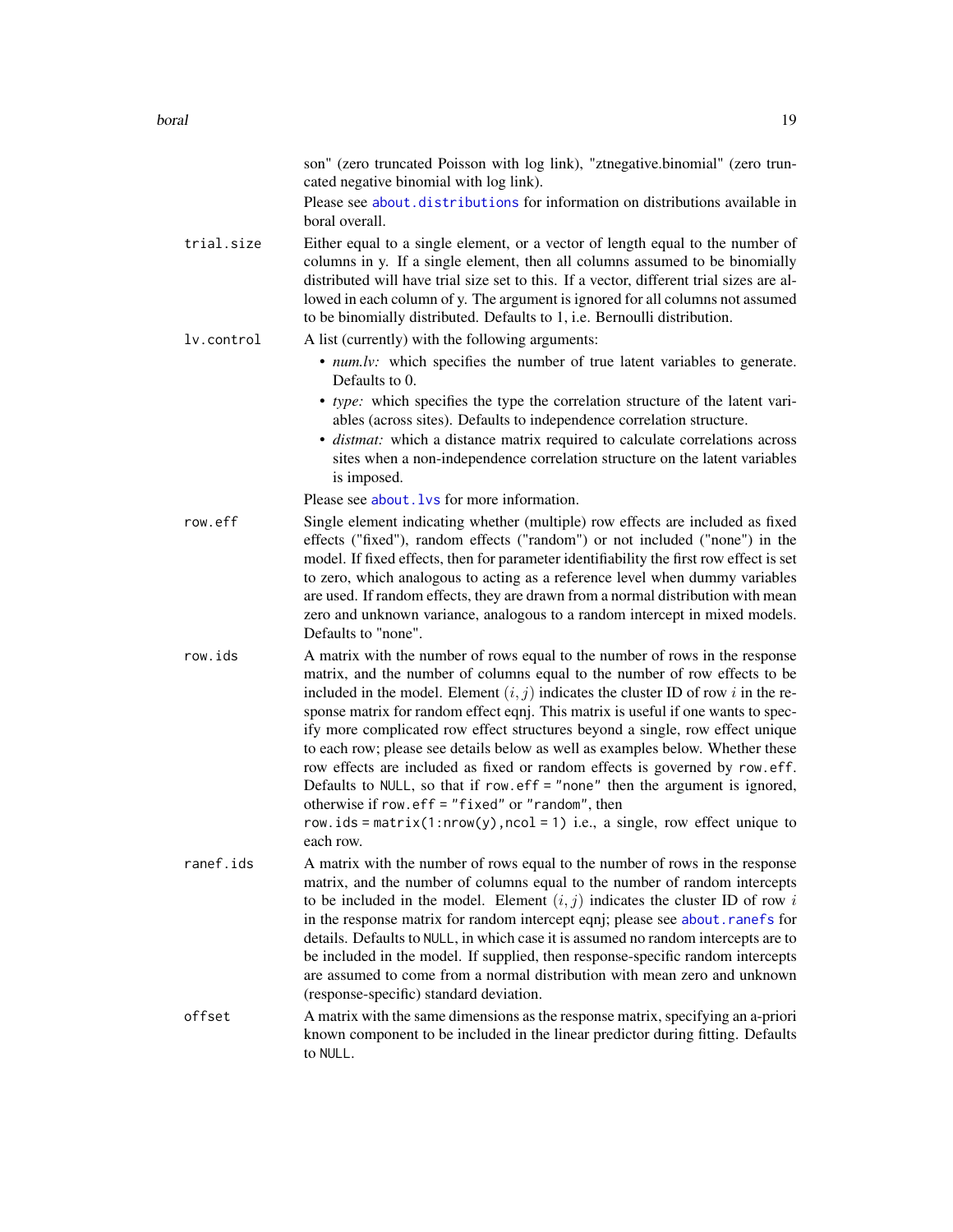| save.model    | If save model = $TRUE$ , then the JAGS model file is saved as a text file (with<br>name given by model.name) in the current working directory as well as the<br>MCMC samples, which themselves can be extracted using the get. mcmcsamples<br>function. Various functions available in the coda package can be applied to the<br>MCMC samples for diagnosing convergence. Note MCMC samples can take up<br>a lot of memory. Defaults to FALSE.                                                                                                                                                                                                                                                                                                                                                                                                                                                                                    |
|---------------|-----------------------------------------------------------------------------------------------------------------------------------------------------------------------------------------------------------------------------------------------------------------------------------------------------------------------------------------------------------------------------------------------------------------------------------------------------------------------------------------------------------------------------------------------------------------------------------------------------------------------------------------------------------------------------------------------------------------------------------------------------------------------------------------------------------------------------------------------------------------------------------------------------------------------------------|
| calc.ics      | If calc.ics = TRUE, then various information criteria values are also returned,<br>which could be used to perform model selection (see get. measures). Defaults<br>to FALSE. WARNING: As of version 1.6, this function is longer updated!                                                                                                                                                                                                                                                                                                                                                                                                                                                                                                                                                                                                                                                                                         |
| mcmc.control  | A list of parameters for controlling the MCMC sampling. Values not set will<br>assume default values. These include:                                                                                                                                                                                                                                                                                                                                                                                                                                                                                                                                                                                                                                                                                                                                                                                                              |
|               | • <i>n.burnin</i> : Length of burnin i.e., the number of iterations to discard at the<br>beginning of the MCMC sampler. Defaults to 10000.<br>• <i>n.iteration:</i> Number of iterations including burnin. Defaults to 40000.<br>• <i>n.thin:</i> Thinning rate. Must be a positive integer. Defaults to 30.<br>• seed: Seed for JAGS sampler. A set. seed(seed) command is run imme-<br>diately before starting the MCMC sampler. Defaults to the value NULL, so<br>the MCMC estimation is not seeded.                                                                                                                                                                                                                                                                                                                                                                                                                           |
| prior.control | A list of parameters for controlling the prior distributions. Values not set will<br>assume default values. These include:                                                                                                                                                                                                                                                                                                                                                                                                                                                                                                                                                                                                                                                                                                                                                                                                        |
|               | • type: Vector of four strings indicating the type of prior distributions to use.<br>In order, these are: 1) priors for all response-specific intercepts, row ef-<br>fects, and cutoff points for ordinal data; 2) priors for the latent variable co-<br>efficients. This is ignored if num. $1v = 0$ ; 3) priors for all response-specific<br>coefficients relating to the covariate matrix (ignored if $X = NULL$ ). When<br>traits are included in the model, this is also the prior for the trait regression<br>coefficients (please see about. traits for more information); 4) priors for<br>any dispersion parameters and variance (standard deviation, to be precise)<br>parameters in the model.                                                                                                                                                                                                                         |
|               | For elements 1-3, the prior distributions currently available include: I) "nor-<br>mal", which is a normal prior with the variance controlled by elements 1-3<br>in hypparams; II) "cauchy", which is a Cauchy prior with variance con-<br>trolled by elements 1-3 in hypparams. Gelman, et al. (2008) considers<br>using Cauchy priors with variance $2.5^2$ as weakly informative priors for<br>coefficients in logistic and potentially other generalized linear models; III)<br>"uniform", which is a symmetric uniform prior with minimum and maxi-<br>mum values controlled by element 1-3 in hypparams.<br>For element 4, the prior distributions currently available include: I) "uni-<br>form", which is uniform prior with minimum zero and maximum controlled<br>by element 4 in hypparmas; II) "halfnormal", which is half-normal prior<br>with variance controlled by hypparams; III) "halfcauchy", which is a half- |
|               | Cauchy prior with variance controlled by element 4 in hypparams.<br>Defaults to the vector c("normal", "normal", "normal", "uniform").                                                                                                                                                                                                                                                                                                                                                                                                                                                                                                                                                                                                                                                                                                                                                                                            |
|               | • hypparams: Vector of four hyperparameters used in the set up of prior<br>distributions. In order, these are: 1) affects the prior distribution for all<br>response-specific intercepts, row effects, and cutoff points for ordinal data;                                                                                                                                                                                                                                                                                                                                                                                                                                                                                                                                                                                                                                                                                        |

2) affects the prior distribution for all latent variable coefficients. This is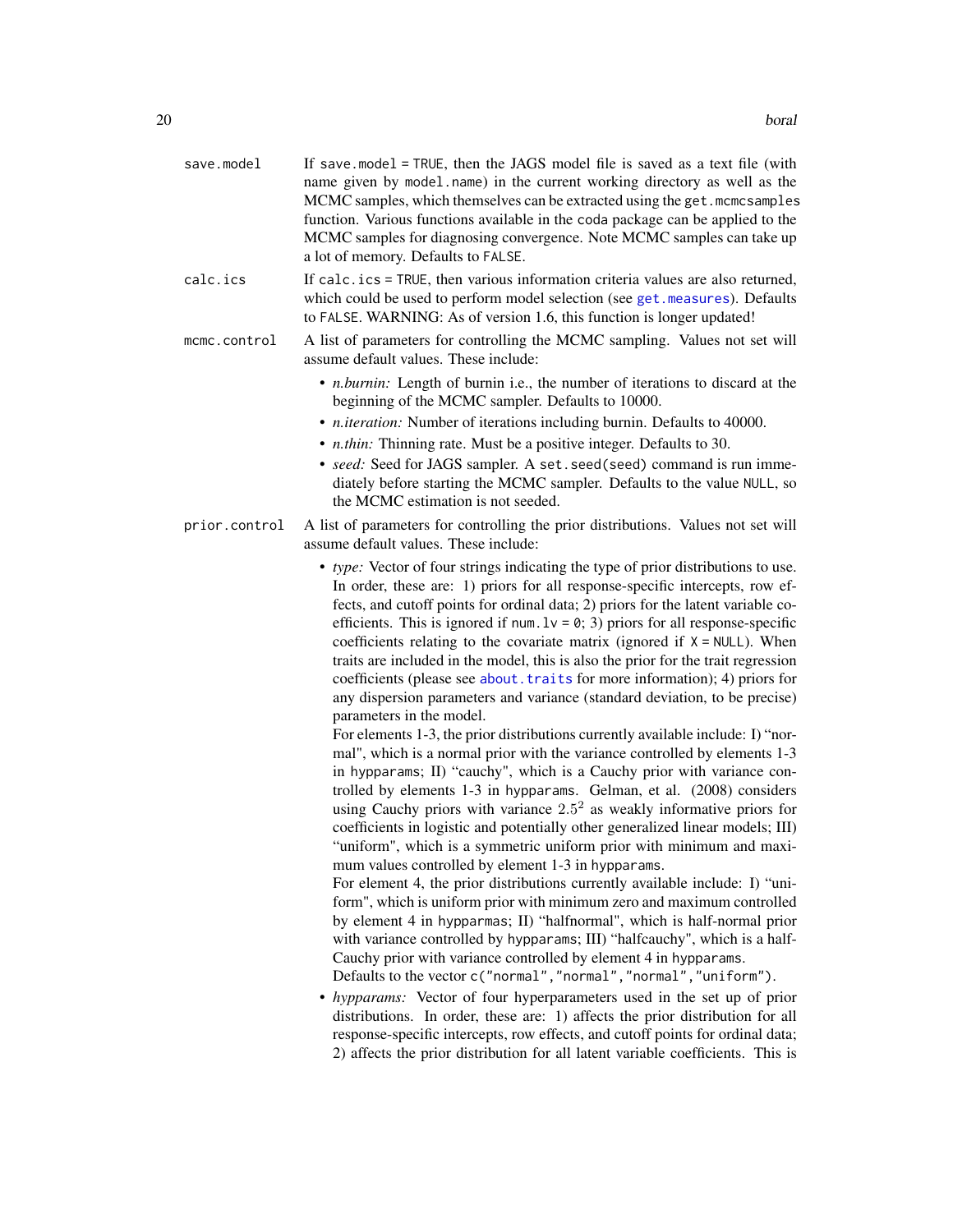ignored if num.  $1v = 0$ ; 3) affects the prior distribution for response-specific coefficients relating to the covariate matrix (ignored if  $X = NULL$ ). When traits are included in the model, it also affects the prior distribution for the trait regression coefficients; 4) affects the prior distribution for any dispersion parameters, as well as the prior distributions for the standard deviation of the random effects normal distribution if row.eff = "random", the standard deviation of the response-specific random intercepts for these columns if more than two of the columns are ordinal, and the standard deviation of the random effects normal distribution for trait regression coefficients when traits are included in the model.

Defaults to the vector  $c(10,10,10,30)$ . The use of normal distributions with mean zero and variance 10 as priors is seen as one type of (very) weakly informative prior, according to **Prior** choice recommendations.

• *ssvs.index:* Indices to be used for stochastic search variable selection (SSVS, George and McCulloch, 1993). Either a single element or a vector with length equal to the number of columns in the covariate matrix. Each element can take values of -1 (no SSVS is performed on this covariate), 0 (SSVS is performed on individual coefficients for this covariate), or any integer greater than 0 (SSVS is performed on collectively all coefficients on this covariate.)

Please see about. ssvs for more information regarding the implementation of SSVS. Defaults to -1, in which case SSVS is not performed on the covariates.

- *ssvs.g:* Multiplicative, shrinkage factor for SSVS, which controls the strength of the "spike" in the SSVS mixture prior. In summary, if the coefficient is included in the model, the "slab" prior is a normal distribution with mean zero and variance given by element 3 in hypparams, while if the coefficient is not included in the model, the "spike" prior is normal distribution with mean zero and variance given by element 3 in hypparams multiplied by ssvs.g. Please see about. ssvs for more information regarding the implementation of SSVS. Defaults to 1e-6.
- *ssvs.traitsindex:* Used in conjunction with traits and which.traits, this is a list of indices to be used for performing SSVS on the trait coefficients. Should be a list with the same length as which.traits, and with each element a vector of indices with the same length as the corresponding element in which.traits. Each index either can take values of -1 (no SSVS on this trait coefficient) or 0 (no SSVS on this trait coefficient).

Please see [about.ssvs](#page-9-1) for more information regarding the implementation of SSVS. Defaults to -1, in which case SSVS is not performed on any of the trait coefficients, if they are included in the model.

- do.fit If do.fit = FALSE, then only the JAGS model file is written to the current working directly (as text file with name based on model.name). No MCMC sampling is performed, and *nothing else* is returned. Defaults to TRUE.
- model.name Name of the text file that the JAGS script is written to. Defaults to NULL, in which case the default of "jagsboralmodel.txt" is used.
- num.lv Old argument superceded by lv.control. Defaults to NULL and ignored.
- ... Not used.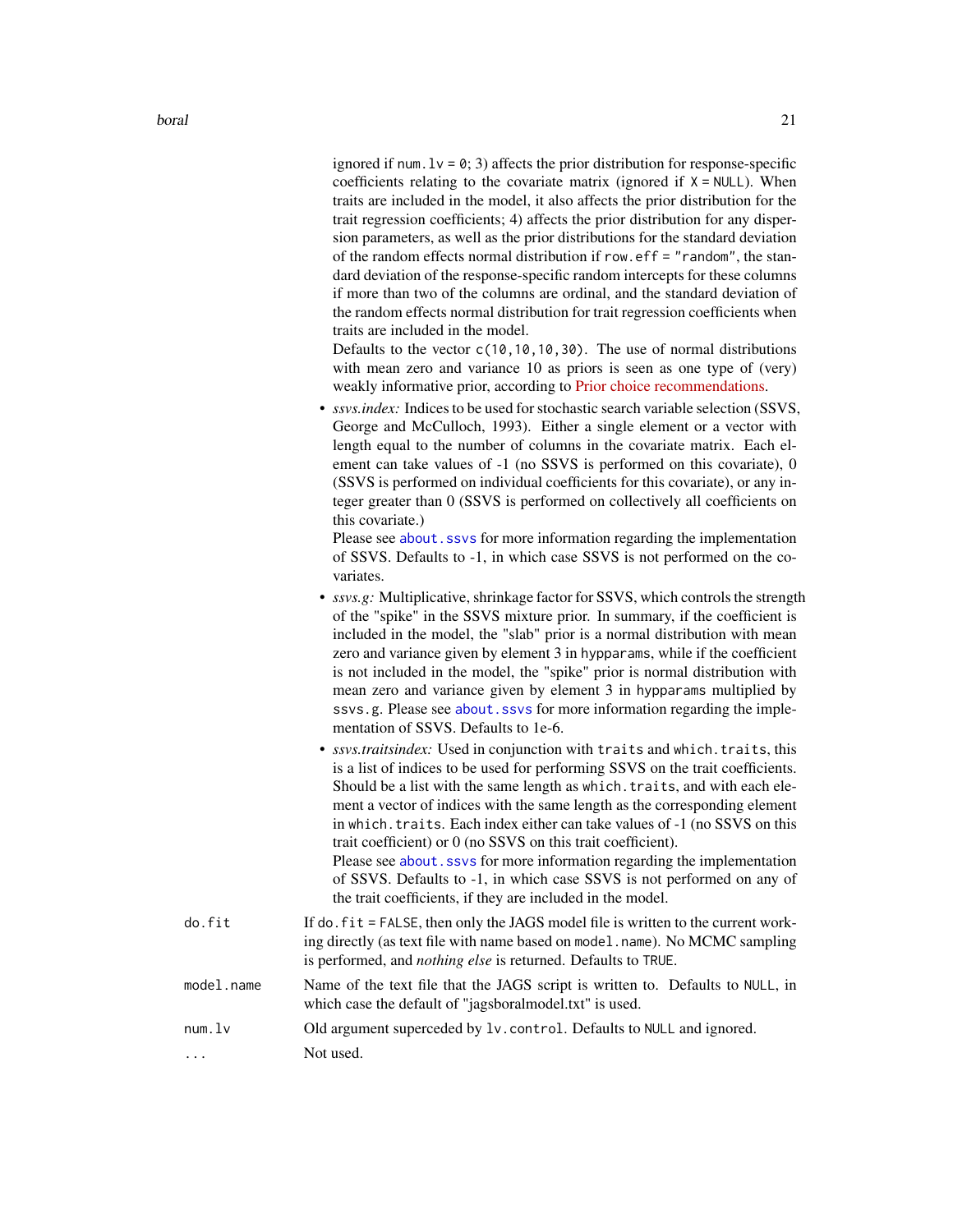## Details

The boral package is designed to fit three types of models which may be useful in ecology (and probably outside of ecology as well =D).

Independent response models: boral allows explanatory variables to be entered into the model via the covariate matrix  $X$ . If factors are to be included, then they should be parameterized using dummy variables. It should NOT include an intercept column. Alternatively, users can make use of the formula.X function to create the covariate model.

Without latent variables, i.e.  $1v$ .control\$num.lv = 0, boral fits separate GLMs to each column of the  $n \times p$  response matrix Y, where the columns are assumed to be independent.

$$
g(\mu_{ij}) = \alpha_i + \beta_{0j} + \boldsymbol{x}_i^{\top} \boldsymbol{\beta}_j + \boldsymbol{z}_i^{\top} \boldsymbol{b}_j; \quad i = 1, \ldots, n; j = 1, \ldots, p,
$$

where the mean response for element (i,j), denoted as  $mu_{ij}$ , is regressed against the covariates  $x_i$ via a link function  $g(\cdot)$ . The quantities  $beta_{0j}$  and  $beta_{ij}$  denote the response-specific intercepts and coefficients respectively, while alpha\_i is an optional row effect that may be treated as a fixed or random effect, and  $z_i^{\top}b_j$  denote an optional set of response-specific random intercepts. Not all of these components may be included in the model, and the above is just representing the general case. If the included row effects are assumed to be fixed, then the first row effect is constrained to be zero for parameter identifiability reasons. If the include row effects are assumed to be random then they are drawn from a normal distribution with unknown variance  $\phi^2$ . One reason we might want to include row effects is to account differences in sampling intensity between sites: these can lead to differences in site total abundance, and so by including fixed effects they play the same role as an offset to account for these differences.

boral can also handle multiple, hierarchical row effects, which may be useful to account for sampling design. This is controlled using the row.ids argument. For example, if the first five rows of y correspond to replications from site 1, the next five rows correspond to replications from site 2, and so on, then one can set row.ids =  $matrix(c(1,1,1,1,1,2,2,2,2,2,...),ncol = 1)$  to take this in account. While this way of coding row effects via the row.ids argument takes some getting used to, it has been done this way partly to force the user to think more carefully about exactly the structure of the data i.e., with great power comes great responsibility...

Aside from row effects, and another more flexible way to account for sampling design but on a response-specific basis, boral allows users to include response-specific random intercepts. Please see about. ranefs for more information on this. Note response-specific random intercepts are permitted for all three types of models discussed. Akin to other packages such as lme4 or glmmTMB, all random intercepts are assumed to be normally distributed with the corresponding variance components are assumed to be response-specific.

If offset is supplied, then it will be included in the linear predictor below (and all linear predictors below where appropriate).

Without row effects, the above independent response model is basically a Bayesian analog of the manyglm function in the mvabund package (Wang et al., 2013). Note that X.ind argument can be optionally used to manually force certain covariates to be included in (1) or excluded from (0) from the mean structure of specific responses.

**Pure latent variable models:** If no explanatory variables are included and  $1v$ . control\$num.  $1v$  > 0, boral fits a pure latent variable model to perform model-based unconstrained ordination (Hui et al., 2014),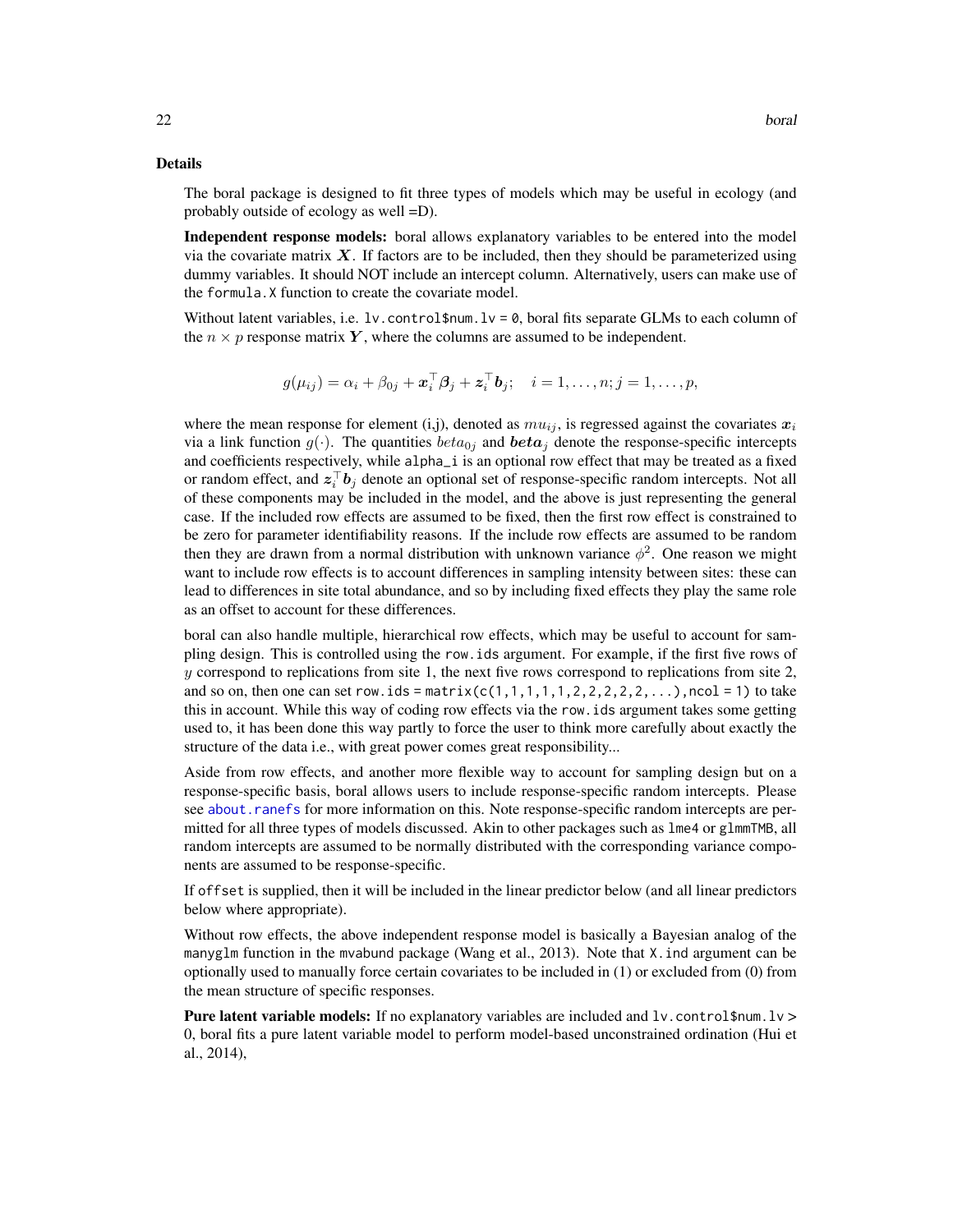$$
g(\mu_{ij}) = \alpha_i + \beta_{0j} + \boldsymbol{z}_i^{\top} \boldsymbol{b}_j + \boldsymbol{u} \top_i \boldsymbol{\theta}_j,
$$

where instead of measured covariates, we now have a vector of latent variables  $u_i$  with  $\theta_i$  being the response-specific coefficients relating to these latent variables. The response-specific intercept, beta\_0j, accounts for differences between species prevalence, while the row effect,  $alpha_i$ , is included to account for differences in site total abundance (typically assuming a fixed effect, row.eff = "fixed", although see Jamil and ter Braak, 2013, for a motivation for using random site effects), so that the ordination is then in terms of species composition. If  $\alpha_i$  is omitted from the model i.e., row.eff = FALSE, then the ordination will be in terms of relative species abundance. As mentioned previously, one reason for including fixed row effects is to account of any potential differences in sampling intensity between sites.

As with the other types of models,  $\alpha_i$  can be replaced with more sophisticated multiple, hierarchical row effects, and/or response-specific random intercepts given by  $z_i^{\top}b_j$  are optional.

Unconstrained ordination is used for visualizing multivariate data in a low-dimensional space, without reference to covariates (Chapter 9, Legendre and Legendre, 2012). Typically, lv.control\$num.lv = 1 to 3 latent variables is used, allowing the latent variables to plotted (using [lvsplot](#page-81-1), for instance). The resulting plot can be interpreted in the same manner as plots from Nonmetric Multi-dimensional Scaling (NMDS, Kruskal, 1964) and Correspondence Analysis (CA, Hill, 1974), for example. A biplot can also be constructed by setting biplot = TRUE when using [lvsplot](#page-81-1), so that both the latent variables and their corresponding coefficients are plotted. For instance, with multivariate abundance data, biplots are used to visualize the relationships between sites in terms of species abundance or composition, as well as the indicator species for the sites.

Finally, boral offers a small number of options for allowing the latent variables to be correlated across rows of the responses. This may be useful when one has *a-priori* information about correlation between sites e.g., spatial correlation, which cannot be systematically accounted for by the inclusion of random effects (Thorson et al., 2015, 2016; Ovaskainen et al., 2016, 2017).. Please see the help file [about.lvs](#page-5-1) for more information on this. By default, boral assumes the latent variables are independent standard normally distributed across rows. Note the use of a non-independence correlation structure massively increases computation time!

Correlated response models: When one or more latent variables are included in conjunction with covariates i.e., a covariate matrix is supplied and  $1v$ . control \$num.  $1v > 1$ , boral fits separate GLMs to each column of the response matrix  $Y$  while allowing for residual correlation between columns via the latent variables. This is quite useful for multivariate abundance data in ecology, where a separate GLM is fitted to species (modeling its response against environmental covariates), while accounting for the fact species at a site are likely to be correlated for reason other than similarities in environmental responses, e.g. biotic interaction, phylogeny, and so on. Correlated response model take the following form,

$$
g(\mu_{ij}) = \alpha_i + \beta_{0j} + \boldsymbol{x}_i^{\top} \boldsymbol{\beta}_j + \boldsymbol{z}_i^{\top} \boldsymbol{b}_j + \boldsymbol{u}_i^{\top} \boldsymbol{\theta}_j.
$$

This model is thus a combinaton of the first two types of models. The linear predictor  $\mathbf{u}_i^{\top} \mathbf{\theta}_j$ induces a residual covariance between the columns of the response matrix  $y$  (which is of rank lv.control\$num.lv). For multivariate abundance data, this leads to a parsimonious method of accounting for correlation between species not due to the shared environmental responses. After fitting the model, the residual correlation matrix then can be obtained via the [get.residual.cor](#page-78-1)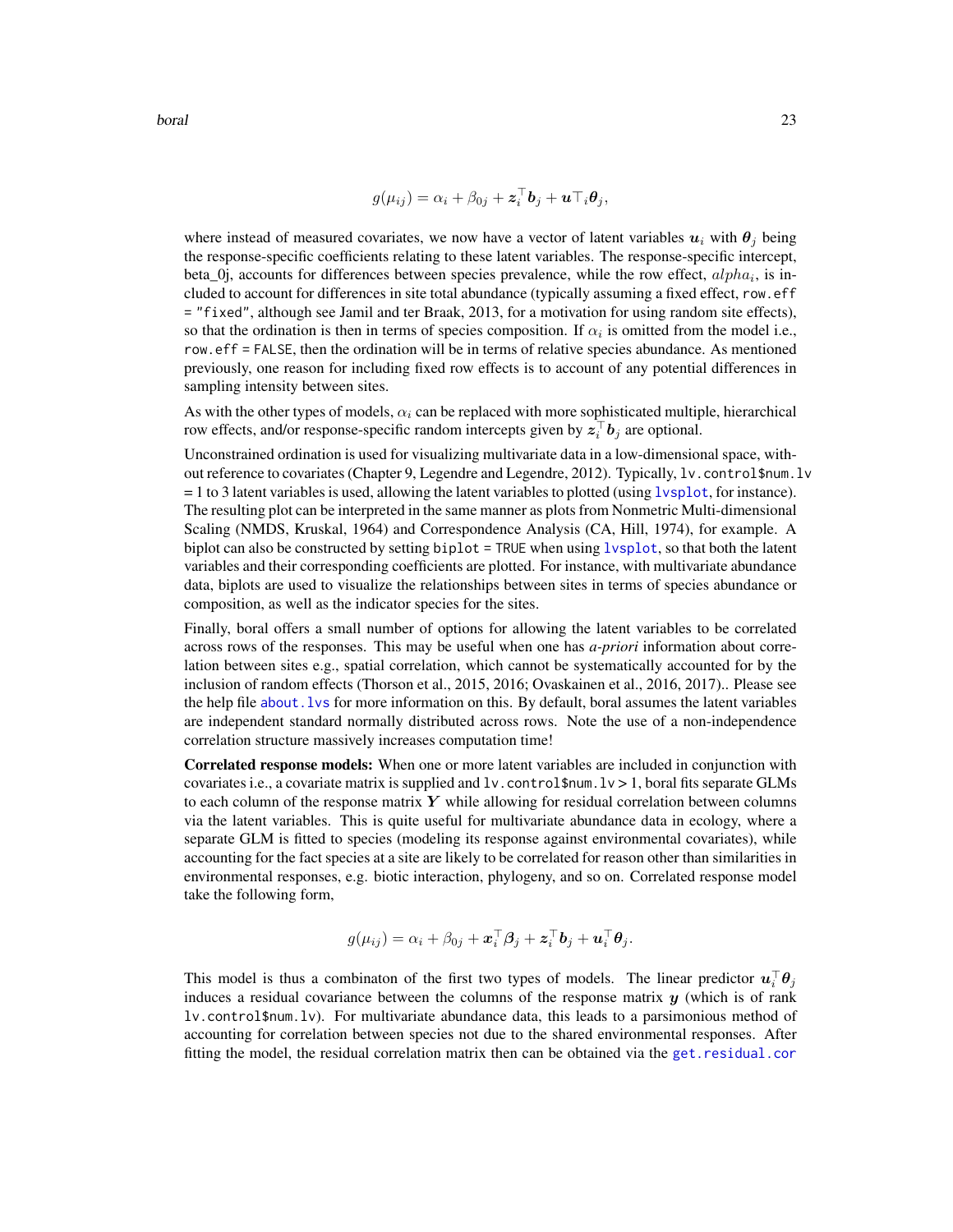function. Note  $l\mathbf{v}$  control  $\mathbf{w}$  is necessarily in order to flexibly model the residual correlations; see Pollock et al. (2014) for residual correlation matrices in the context of Joint Species Distribution Models, Ovaskainen et al., (2017), and Warton et al. (2015, 2016) for an overview of latent variable models in multivariate ecology.

As with the other types of models,  $\alpha_i$  can be replaced with more sophisticated multiple, hierarchical row effects, and/or response-specific random intercepts given by  $z_i^{\top}b_j$  are optional.

Distributions: A variety of families are available in boral, designed to handle multivariate abundance data of varying response types. Please see [about.distributions](#page-2-1) for more information on this.

Including species traits: When covariates are included i.e. both the independent and correlated response models, one has the option of also including traits to help explain differences in species environmental responses to these covariates. Please see [about.traits](#page-13-1) for more information on this.

Including response-specific random intercepts: For some types of data e.g. nested designs, it may be appropriate to include response-specific random intercepts. This can be considered as like row effects, but now the effects are specific to each response rather than the same across all responses. Please see [about.ranefs](#page-7-1) for more information on this. Note as a consequence, it is usually not recommended to have both random row effects and response-specific random intercepts simultaneously in the same model (unless they are were at different levels of of the data).

Estimation: Estimation for all models is performed using Bayesian Markov Chain Monte Carlo (MCMC) methods via JAGS (Plummer, 2003). Please note that only *one* MCMC chain in run: this point is discussed later in this help file. Regarding prior distributions, the default settings, based on the prior.control argument, are as follows:

- Normal priors with mean zero and variance given by element 1 in hypparams are assigned to all intercepts, cutoffs for ordinal responses, and row effects.
- Normal priors with mean zero and variance given by element 2 in hypparams are assigned coefficients relating to latent variables,  $\theta_i$ .
- Normal priors with mean zero and variance given by element 3 hypparams are assigned to all coefficients relating to covariates in  $\beta_i$ . If traits are included, the same normal priors are assigned to the  $\kappa$ 's, and the standard deviation  $\sigma_k$  are assigned uniform priors with maximum equal to element 4 in hypparams.
- For the negative binomial, normal, lognormal, and tweedie distributions, uniform priors with maximum equal to element 4 in hypparams are used on the dispersion parameters. Please note that for the normal and lognormal distributions, these uniform priors are assigned to the standard deviations  $\phi$  (see Gelman, 2006). If there are any variance (standard deviation, to be precise) parameters in the model, then these are also assigned uniform priors with maximum equal to element 4 in hypparams e.g., standard deviation of the normal random effects if the row effects are assumed to random, the standard deviation of the normal random responsespecific intercepts if more than two columns are ordinal responses, and the standard deviation of the normal random response-specific random intercepts when ranef.ids is supplied etc...

Using information criteria at your own risk: Using information criterion from calc.ics = TRUE for model selection should be done with extreme caution, for two reasons: 1) The implementation of some of these criteria is heuristic and experimental, 2) Deciding what model to fit should also be driven by the science and questions of interest. For example, it may be the case that a criterion suggests a model with 3 or 4 latent variables is more appropriate. However, if we are interested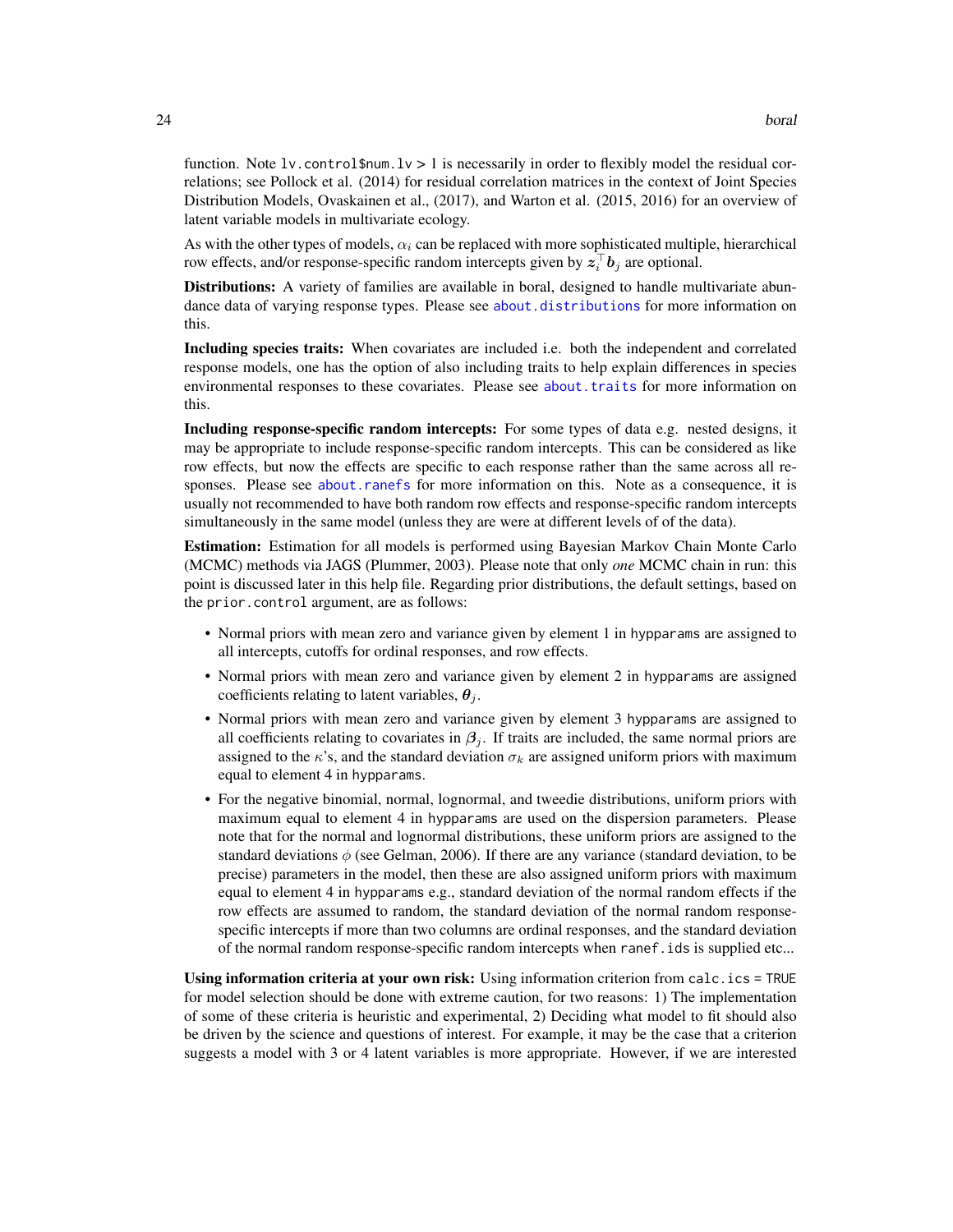#### boral 25

in visualizing the data for ordination purposes, then models with 1 or 2 latent variables are more appropriate. As another example, whether or not we include row effects when ordinating multivariate abundance data depends on if we are interested in differences between sites in terms of relative species abundance (row.eff = "none") or species composition (row.eff = "fixed"). From version 1.6, the calculation of all information criteria is being gradually phased out!

SSVS: Stochastic search variable selection (SSVS, George and McCulloch, 1993) is also implemented for the response-specific coefficients  $\beta_j$ . Please see [about.ssvs](#page-9-1) for more information on this approach.

# Value

An object of class "boral" is returned, being a list containing (but not limited to) the following components where applicable:

## call The matched call.

lv.coefs.mean/median/sd/iqr

Matrices containing the mean/median/standard deviation/interquartile range of the posterior distributions of the latent variable coefficients. This also includes the response-specific intercepts, and dispersion parameters if appropriate.

#### lv.mean/median/sd/iqr

A matrix containing the mean/median/standard deviation/interquartile range of the posterior distributions of the latent variables.

lv.covparams.mean/median/sd/iqr

A matrix containing the mean/median/standard deviation/interquartile range of the posterior distributions for the parameters characterizing the correlation structure of the latent variables when they are assumed to be non-independent across rows.

#### X.coefs.mean/median/sd/iqr

Matrices containing the mean/median/standard deviation/interquartile range of the posterior distributions of the response-specific coefficients relating to the covariate matrix.

### traits.coefs.mean/median/sd/iqr

Matrices containing the mean/median/standard deviation/interquartile range of the posterior distributions of the coefficients and standard deviation relating to the species traits; please see [about.traits](#page-13-1).

## cutoffs.mean/median/sd/iqr

Vectors containing the mean/median/standard deviation/interquartile range of the posterior distributions of the common cutoffs for ordinal responses (please see the not-so-brief tangent on distributions above).

# ordinal.sigma.mean/median/sd/iqr

Scalars containing the mean/median/standard deviation/interquartile range of the posterior distributions of the standard deviation for the random intercept normal distribution corresponding to the ordinal response columns.

## powerparam.mean/median/sd/iqr

Scalars for the mean/median/standard deviation/interquartile range of the posterior distributions of the common power parameter for tweedie responses (please see the not-so-brief tangent on distributions above).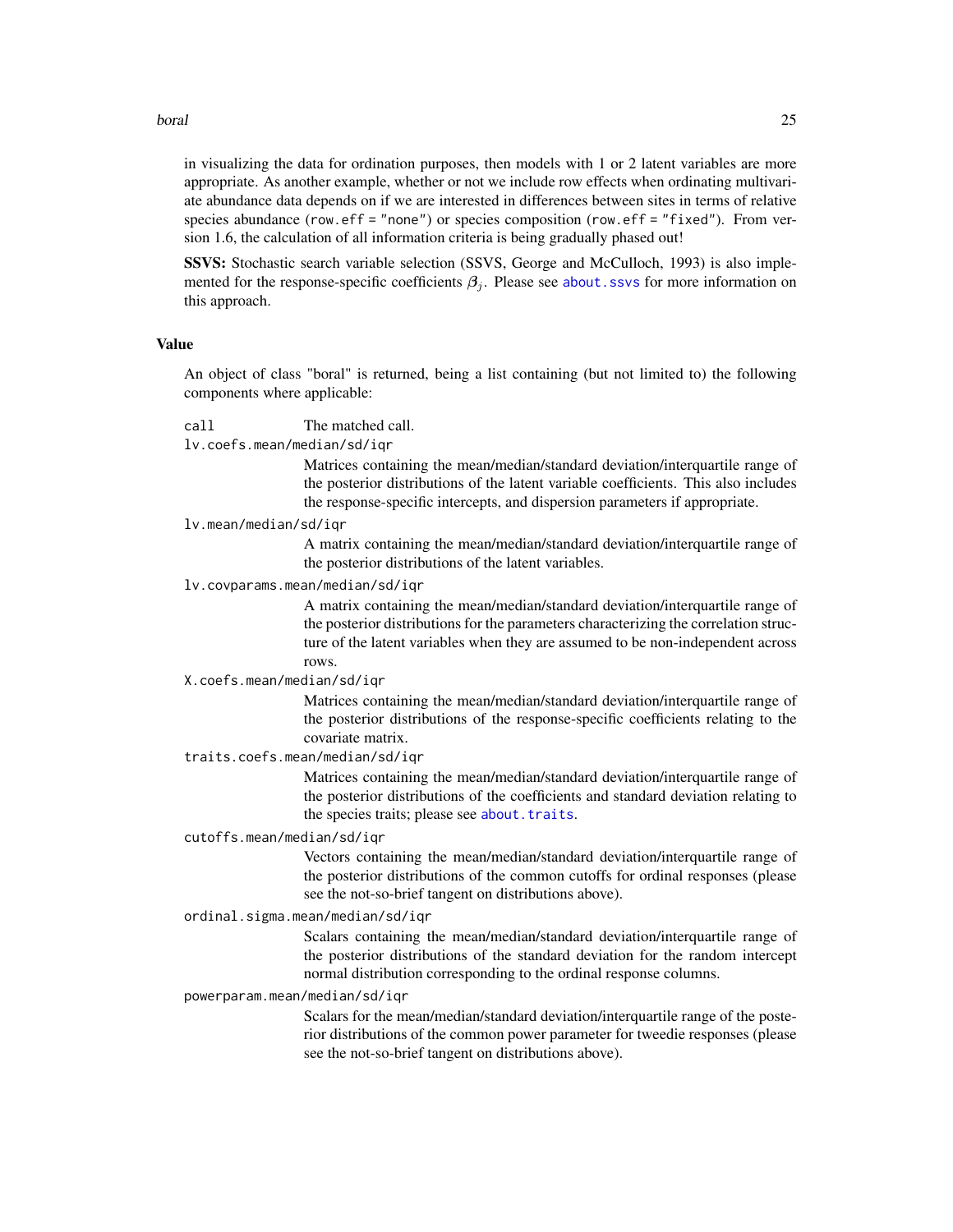| row.coefs.mean/median/sd/iq |  |
|-----------------------------|--|
|-----------------------------|--|

A list with each element containing the vectors of the mean/median/standard deviation/interquartile range of the posterior distributions of the row effects. The length of the list is equal to the number of row effects included i.e., ncol(row.ids).

row.sigma.mean/median/sd/iqr

A list with each element containing the mean/median/standard deviation/interquartile range of the posterior distributions of the standard deviation for the row random effects normal distribution. The length of the list is equal to the number of row effects included i.e., ncol(row.ids).

ranef.coefs.mean/median/sd/iq

A list with each element containing the matrices of the mean/median/standard deviation/interquartile range of the posterior distributions of the response-specific random intercepts. The length of the list is equal to the number of random intercepts included i.e., ncol(ranef.ids).

ranef.sigma.mean/median/sd/iqr

A matrix containing the mean/median/standard deviation/interquartile range of the posterior distributions of the standard deviation for the response-specific random intercept normal distribution. The number of columns of the matrix is equal to number of random intercepts included i.e., ncol(ranef.ids).

ssvs.indcoefs.mean/ssvs.indcoefs.sd

Matrices containing posterior probabilities and associated standard deviation for individual SSVS of coefficients in the covariate matrix.

ssvs.gpcoefs.mean/ssvs.gpcoefs.sd

Matrices containing posterior probabilities and associated standard deviation for group SSVS of coefficients in the covariate matrix.

ssvs.traitscoefs.mean/ssvs.traitscoefs.sd

Matrices containing posterior probabilities and associated standard deviation for individual SSVS of coefficients relating to species traits.

- hpdintervals A list containing components which correspond to the lower and upper bounds of highest posterior density (HPD) intervals for all the parameters indicated above. Please see [get.hpdintervals](#page-65-1) for more details.
- ics If calc.ics = TRUE, then a list of different information criteria values for the model calculated using [get.measures](#page-70-1) is run. Please see [get.measures](#page-70-1) for details regarding the criteria. Also, please note the ics returned are based on [get.measures](#page-70-1) with more.measures = FALSE.
- jags.model If save.model = TRUE, the raw jags model fitted is returned. This can be quite large!
- geweke.diag A list with two elements. The first element is itself a list containing the Geweke convergence diagnostic (Z-scores) for all appropriate parameters in the model. The second element contains the proportion of Z-scores that whose corresponding p-value is less than 0.05. No adjustment is made for multiple comparison on the p-values. Please see the section *Why is only one MCMC chain run?* for more information on this diagnostic.

n, p, family, trial.size, num.lv, ...

Various attributes of the model fitted, including the dimension of the response matrix, the response and model matrix used, distributional assumptions and trial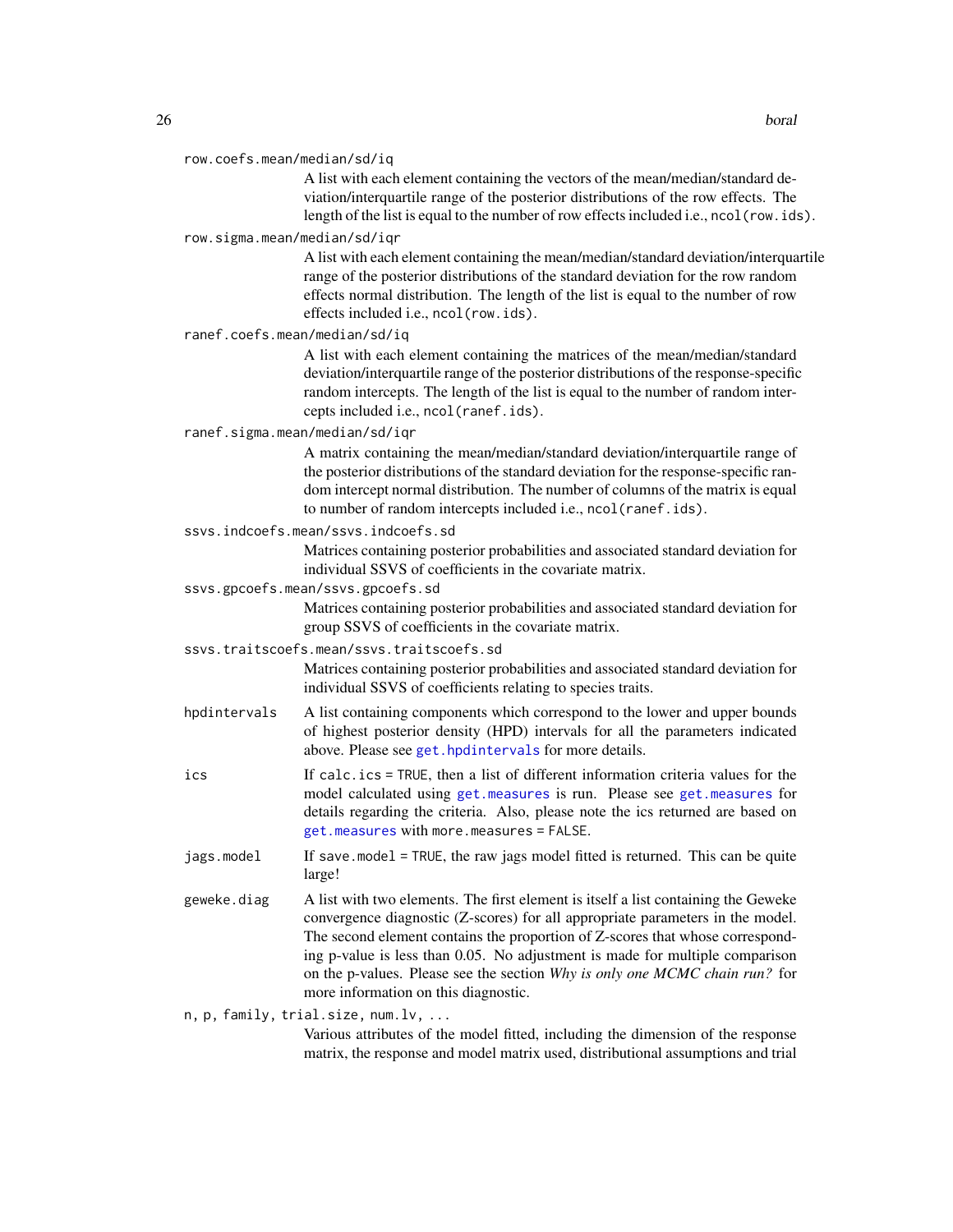sizes, number of latent variables, the number of covariates and traits, hyperparameters used in the Bayesian estimation, indices for SSVS, the number of levels for ordinal responses, and n.burnin, n.iteration and n.thin.

## Why is only one MCMC chain run?

Much like the MCMCfactanal function in the MCMCpack package (Martin et al., 2011) for conducting factor analysis, which is a special case of the pure latent variable model with Gaussian responses, boral deliberately runs only one MCMC chain. This runs contrary to the recommendation of most Bayesian analyses, where the advice is to run multiple MCMC chains and check convergence using (most commonly) the Gelman-Rubin statistic (Gelman et al., 2013). The main reason for this is that, in the context of MCMC sampling, the latent variable model is invariant to a switch of the sign, i.e.  $\mathbf{u}_i^{\top} \boldsymbol{\theta}_j = (-\mathbf{u}_i^{\top}(-\boldsymbol{\theta}_j))$ , and so is actually unidentifiable.

As a result of sign-switching, different MCMC chains can produce latent variables and corresponding coefficients values that, while having similar magnitudes, will be different in sign. Consequently, combining MCMC chains and checking Rhats, computing posterior means and medians etc...becomes complicated (in principle, one way to resolve this problem would be to post-process the MCMC chains and deal with sign switching, but this is really hard!). Therefore, to alleviate this issue together, boral chooses to only run one MCMC chain.

What does this mean for the user?

• boral automatically calculates the Geweke convergence diagnostic (Geweke, 1992), which is a diagnostic applicable with only one MCMC chain; please see the help file geweke.diag in the coda package for more information. The output is a list containing Z-scores for the appropriate parameters in the model, and each score can be interpreted in the same manner as the test statistic from conducting a Z-test i.e., if the score exeeds roughly 1.96 then the p-value is less than 0.05, and there is evidence the MCMC chain (for this particular parameter) has not converged.

The output from boral also provides the proportion of Z-scores whose corresponding p-values are less than 0.05. Of course, because there are a large number of parameters in the model, then there are large number of Z-scores, and boral does not make any multiple comparison adjustment for this when calculating the number of "significant" Z-scores. If you do indeed want to use this diagnostic to formally check for convergence, then we recommend you conduct some adjustment e.g., using Holm's method, by doing something such as

gew.pvals <-2\*pnorm(abs(unlist(fit\$geweke.diag[[1]])),lower.tail = FALSE) and then p.adjust(gew.pvals,method = "holm").

- For checking convergence, we recommend you look at trace plots of the MCMC chains. Using the coda package, which is automatically loaded when the boral package is loaded, try something like plot(get.mcmcsamples(fit)).
- If you have a lot of data, e.g. lots of sites compared to species, sign-switching tends to be less of problem and pops up less often.

## Warnings

• *No* intercept column should be included in the covariate matrix. Column-specific intercepts are estimated automatically and given by the first column of lv.coefs. Similarly, *no* intercept column should be included in the trait matrix, as it is included automatically.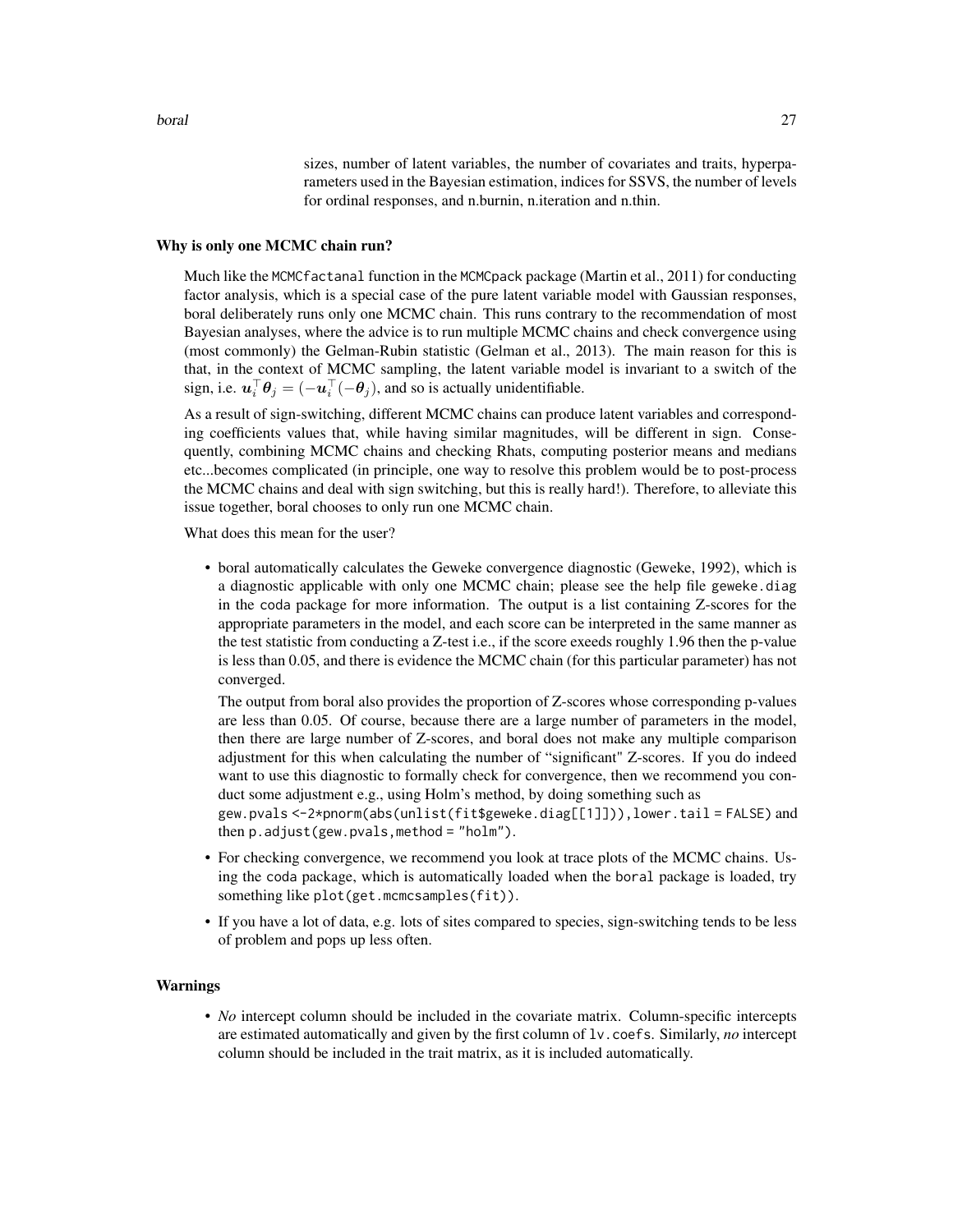- As of version 1.6, functions to calculate information criteria along with [calc.marglogLik](#page-39-1) are no longer updated, and being phrased out!
- MCMC with a non-independence correlation structure for the latent variables takes an especially long time to run! Likewise, MCMC with lots of ordinal columns take an especially long time to run! Moreover, estimates for the cutoffs in cumulative probit regression may be poor for levels with little data. Major apologies for this advance =(
- Summaries of the coefficients such as posterior medians and HPD intervals may also be problematic when SSVS is being used, since the posterior distribution will be multi-modal.
- If save.model = TRUE, the raw jags model is also returned. This can be quite very memoryconsuming, since it indirectly saves all the MCMC samples.

## Author(s)

Francis K.C. Hui [aut, cre], Wade Blanchard [aut]

Maintainer: Francis K.C. Hui <fhui28@gmail.com>

## References

- Gelman A. (2006) Prior distributions for variance parameters in hierarchical models. Bayesian Analysis 1, 515-533.
- Gelman et al. (2008). A weakly informative default prior distribution for logistic and other regression models. The Annals of Applied Statistics, 2, 1360-1383.
- Gelman et al. (2013) Bayesian Data Analysis. CRC Press.
- George, E. I. and McCulloch, R. E. (1993). Variable selection via Gibbs sampling. Journal of the American Statistical Association, 85, 398-409.
- Geweke, J. (1992) Evaluating the accuracy of sampling-based approaches to calculating posterior moments. In Bayesian Statistics 4 (editors JM Bernado, JO Berger, AP Dawid and AFM Smith). Clarendon Press.
- Hui et al. (2014). Model-based approaches to unconstrained ordination. Methods in Ecology and Evolution, 6, 399-411.
- Hill, M. O. (1974). Correspondence analysis: a neglected multivariate method. Applied statistics, 23, 340-354.
- Jamil, T., and ter Braak, C.J.F. (2013). Generalized linear mixed models can detect unimodal species-environment relationships. PeerJ 1: e95.
- Kruskal, J. B. (1964). Nonmetric multidimensional scaling: a numerical method. Psychometrika, 29, 115-129.
- Legendre, P. and Legendre, L. (2012). Numerical ecology, Volume 20. Elsevier.
- Martin et al. (2011). MCMCpack: Markov Chain Monte Carlo in R. Journal of Statistical Software, 42, 1-21. URL: http://www.jstatsoft.org/v42/i09/.
- McLachlan, G., and Peel, D. (2004). Finite Mixture Models. Wiley.
- Ovaskainen, et al. (2016). Uncovering hidden spatial structure in species communities with spatially explicit joint species distribution models. Methods in Ecology and Evolution, 7, 428-436.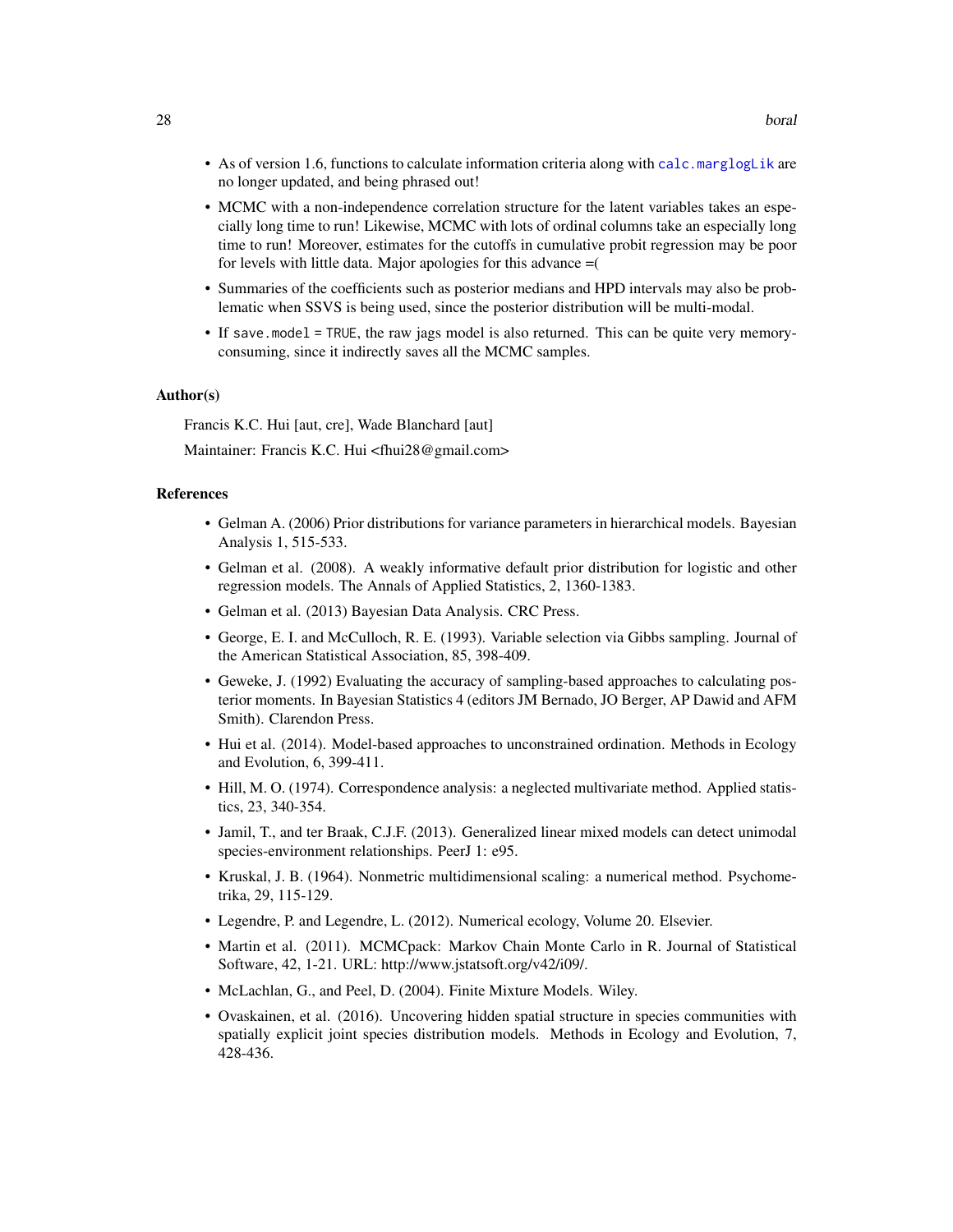- Ovaskainen, et al. (2017). How to make more out of community data? A conceptual framework and its implementation as models and software. Ecology Letters, 20, 561-576.
- Plummer, M. (2003). JAGS: A program for analysis of Bayesian graphical models using Gibbs sampling. In Proceedings of the 3rd International Workshop on Distributed Statistical Computing. March (pp. 20-22).
- Pollock, et al. (2014). Understanding co-occurrence by modelling species simultaneously with a Joint Species Distribution Model (JSDM). Methods in Ecology and Evolution, 5, 397- 406.
- Skrondal, A., and Rabe-Hesketh, S. (2004). Generalized latent variable modeling: Multilevel, longitudinal, and structural equation models. CRC Press.
- Thorson, et al. (2016). Joint dynamic species distribution models: a tool for community ordination and spatio-temporal monitoring. Global Ecology and Biogeography, 25, 1144- 1158
- Thorson, et al. (2015). Spatial factor analysis: a new tool for estimating joint species distributions and correlations in species range. Methods in Ecology and Evolution, 6, 627-63
- Warton et al. (2012). Distance-based multivariate analyses confound location and dispersion effects. Methods in Ecology and Evolution, 3, 89-101.
- Warton et al. (2015). So Many Variables: Joint Modeling in Community Ecology. Trends in Ecology and Evolution, 30, 766-779.
- Warton et al. (2016). Extending joint models in community ecology: A response to Beissinger et al. Trends in ecology & evolution, 31, 737-738.
- Wang et al. (2013). mvabund: statistical methods for analysing multivariate abundance data. R package version 3.8.4.

## See Also

[calc.varpart](#page-43-1) to calculate variance partitioning of the covariates, [coefsplot](#page-47-1) for horizontal line or "caterpillar plot" of the regression coefficients corresponding to the covariate matrix (if applicable), [get.enviro.cor](#page-63-1) and [get.residual.cor](#page-78-1) for calculating the correlation matrix between the explanatory variables in the covariate matrix and the residual correlation matrix respectively, [lvsplot](#page-81-1) for a scatter plot of the latent variables (and their coefficients if applicable), [predict.boral](#page-96-1) for calculating predictions from a fitted model. [ranefsplot](#page-102-1) for horizontal line or "caterpillar plot" of the response-specific random effects predictons (if applicable), [summary.boral](#page-104-1) for a summary of the fitted model,

## Examples

```
library(mvabund) ## Load a dataset from the mvabund package
data(spider)
y <- spider$abun
X <- scale(spider$x)
n \leq -nrow(y)p \leftarrow \text{ncol}(y)
```

```
## NOTE: The values below MUST NOT be used in a real application;
## they are only used here to make the examples run quick!!!
example_mcmc_control <- list(n.burnin = 10, n.iteration = 100,
```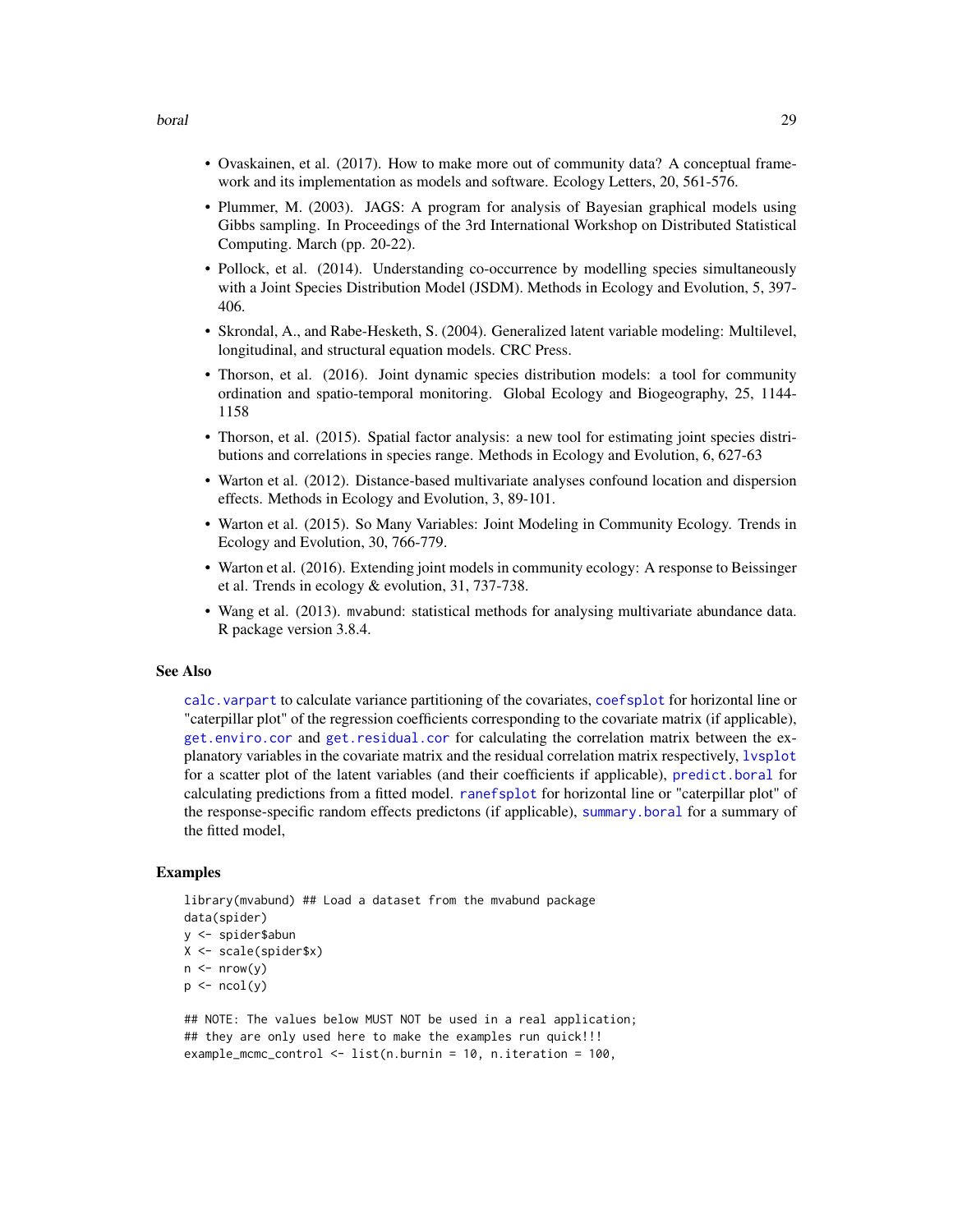```
n.thin = 1)
testpath <- file.path(tempdir(), "jagsboralmodel.txt")
## Example 1 - model with two latent variables, site effects,
## and no environmental covariates
spiderfit_nb <- boral(y, family = "negative.binomial",
   lv. control = list(num.lv = 2), row.eff = "fixed",
   mcmc.control = example_mcmc_control, model.name = testpath)
summary(spiderfit_nb)
par(mfrow = c(2,2))plot(spiderfit_nb) ## Plots used in residual analysis,
## Used to check if assumptions such an mean-variance relationship
## are adequately satisfied.
lvsplot(spiderfit_nb) ## Biplot of the latent variables,
## which can be interpreted in the same manner as an ordination plot.
## Not run:
## Example 2a - model with no latent variables, no site effects,
## and environmental covariates
spiderfit\_nb \leq bond(y, X = X, family = "negative.binomial",mcmc.control = example_mcmc_control, model.name = testpath)
## Alternatively, you can use the formula.X argument for more custom
## creation of a covariate matrix. For example, for have a covariate
## including all predictors except bare sand:
# spiderfit_nb <- boral(y, X = X, formula.X = \sim . - bare.sand,
# family = "negative.binomial", mcmc.control = example_mcmc_control,
# model.name = testpath)
summary(spiderfit_nb)
## The results can be compared with the default example from
## the manyglm() function in mvabund.
## Caterpillar plots for the coefficients
par(mfrow=c(2,3), mar = c(5,6,1,1))sapply(colnames(spiderfit_nb$X), coefsplot, object = spiderfit_nb)
## Example 2b - suppose now, for some reason, the 28 rows were
## sampled such into four replications of seven sites
## Let us account for this as a fixed effect
spiderfit_nb <- boral(y, X = X, family = "negative.binomial",
    row.eff = "fixed", row.ids = matrix(rep(1:7,each=4),ncol=1),
    mcmc.control = example_mcmc_control, model.name = testpath)
```
spiderfit\_nb\$row.coefs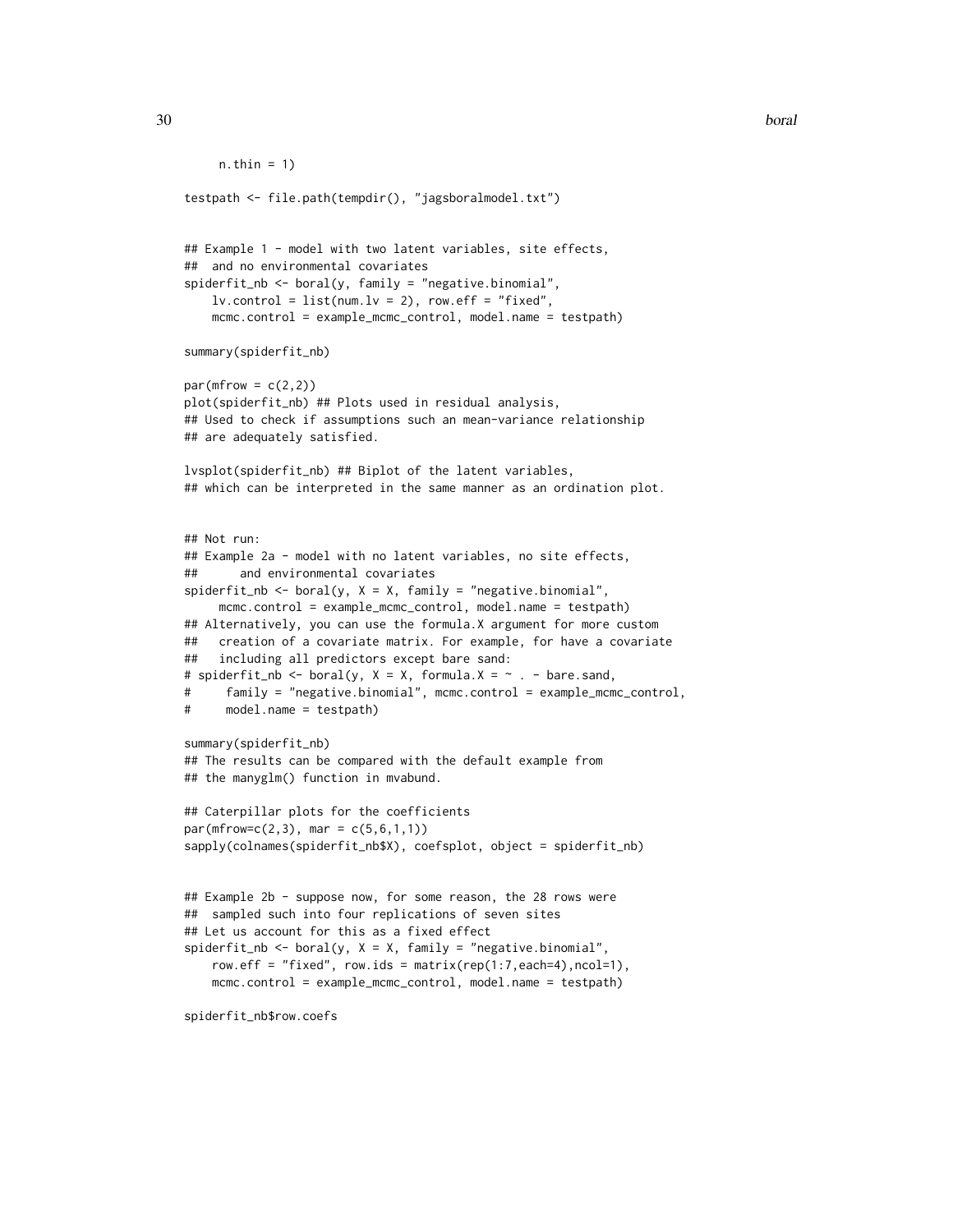```
## Example 2c - suppose now, for some reason, the 28 rows reflected
## a nested design with seven regions, each with four sub-regions
## We can account for this nesting as a random effect
spiderfit_nb <- boral(y, X = X, family = "negative.binomial",
   row.eff = "random",
   row.ids = cbind(1:n, rep(1:7, each=4)),mcmc.control = example_mcmc_control, model.name = testpath)
spiderfit_nb$row.coef.median
## Example 2d - model with environmental covariates and
## two structured latent variables using fake distance matrix
fakedistmat <- as.matrix(dist(1:n))
spiderfit_lvstruc <- boral(y, X = X, family = "negative.binomial",
    lv.countrol = list(num.lv = 2, type = "exponential", distmat = fakedistmat),mcmc.control = example_mcmc_control, model.name = testpath)
summary(spiderfit_lvstruc)
## Example 2e - Similar to 2c, but we will species-specific random intercepts
## for the seven regions (with row effects in the model)
spiderfit_nb <- boral(y, X = X, family = "negative.binomial",
   ranef.ids = data.frame(region = rep(1:7, each=4)),
    mcmc.control = example_mcmc_control, model.name = testpath)
spiderfit_nb$ranef.coefs.median
spiderfit_nb$ranef.sigma.median
## Example 3a - Extend example 2 to demonstrate grouped covariate selection
## on the last three covariates.
example_prior_control <- list(type = c("normal","normal","normal","uniform"),
     ssvs.index = c(-1, -1, -1, 1, 2, 3)spiderfit_{nb2} < - boral(y, X = X, family = "negative.binomial",
    mcmc.control = example_mcmc_control,
   prior.control = example_prior_control, model.name = testpath)
summary(spiderfit_nb2)
## Example 3b - Extend example 2 to demonstrate individual covariate selection
## on the last three covariates.
example_prior_control <- list(type = c("normal","normal","normal","uniform"),
    ssvs.index = c(-1, -1, -1, 0, 0, 0)spiderfit_{nb3} < - boral(y, X = X, family = "negative.binomial",
   mcmc.control = example_mcmc_control, prior.control = example_prior_control,
   model.name = testpath)
summary(spiderfit_nb3)
```
## Example 4 - model fitted to presence-absence data, no site effects, and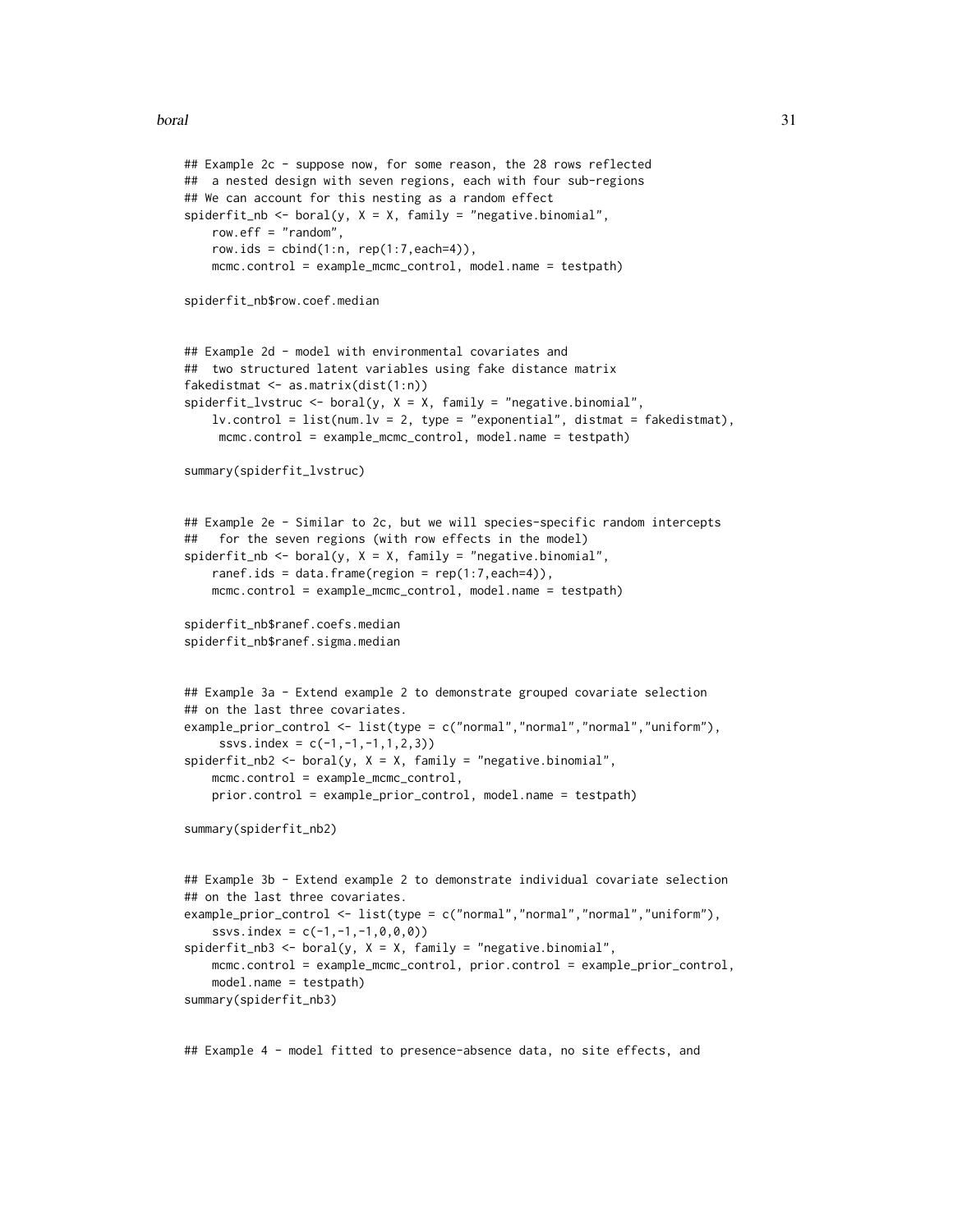```
32 boral boral boral boral boral boral boral boral boral boral boral boral boral boral boral boral boral boral
```

```
## two latent variables
data(tikus)
y <- tikus$abun
y[y > 0] <- 1
y <- y[1:20,] ## Consider only years 1981 and 1983
y \le y (apply(y > 0,2, sum) > 2] ## Consider only spp with more than 2 presences
tikusfit \leq boral(y, family = "binomial",
    lv.contrib = list(num.lv = 2), mcmc.control = example_mcmc_control,
    model.name = testpath)
lvsplot(tikusfit, biplot = FALSE)
## A strong location between the two sampling years
## Example 5a - model fitted to count data, no site effects, and
## two latent variables, plus traits included to explain environmental responses
data(antTraits)
y <- antTraits$abun
X <- as.matrix(scale(antTraits$env))
## Include only traits 1, 2, and 5
traits <- as.matrix(antTraits$traits[,c(1,2,5)])
example_which_traits <- vector("list",ncol(X)+1)
for(i in 1:length(example_which_traits))
    example_which_traits[[i]] <- 1:ncol(traits)
## Just for fun, the regression coefficients for the second column of X,
## corresponding to the third element in the list example_which_traits,
## will be estimated separately and not regressed against traits.
example_which_traits[[3]] <- 0
fit_traits \leq boral(y, X = X, traits = traits,
    lv. control = list(num.lv = 2),
    which.traits = example_which_traits, family = "negative.binomial",
    mcmc.control = example_mcmc_control, model.name = testpath,
    save.model = TRUE)
summary(fit_traits)
## Example 5b - perform selection on trait coefficients
ssvs_traitsindex <- vector("list",ncol(X)+1)
for(i in 1:length(ssvs_traitsindex))
     ssvs_traitsindex[[i]] <- rep(0,ncol(traits))
ssvs_traitsindex[[3]] <- -1
fit_traits <- boral(y, X = X, traits = traits, which.traits = example_which_traits,
    family = "negative.binomial",
    lv.contrib = list(num.lv = 2), mcmc.control = example_mcmc_control,
    save.model = TRUE, prior.control = list(ssvs.traitsindex = ssvs_traitsindex),
    model.name = testpath)
```

```
summary(fit_traits)
```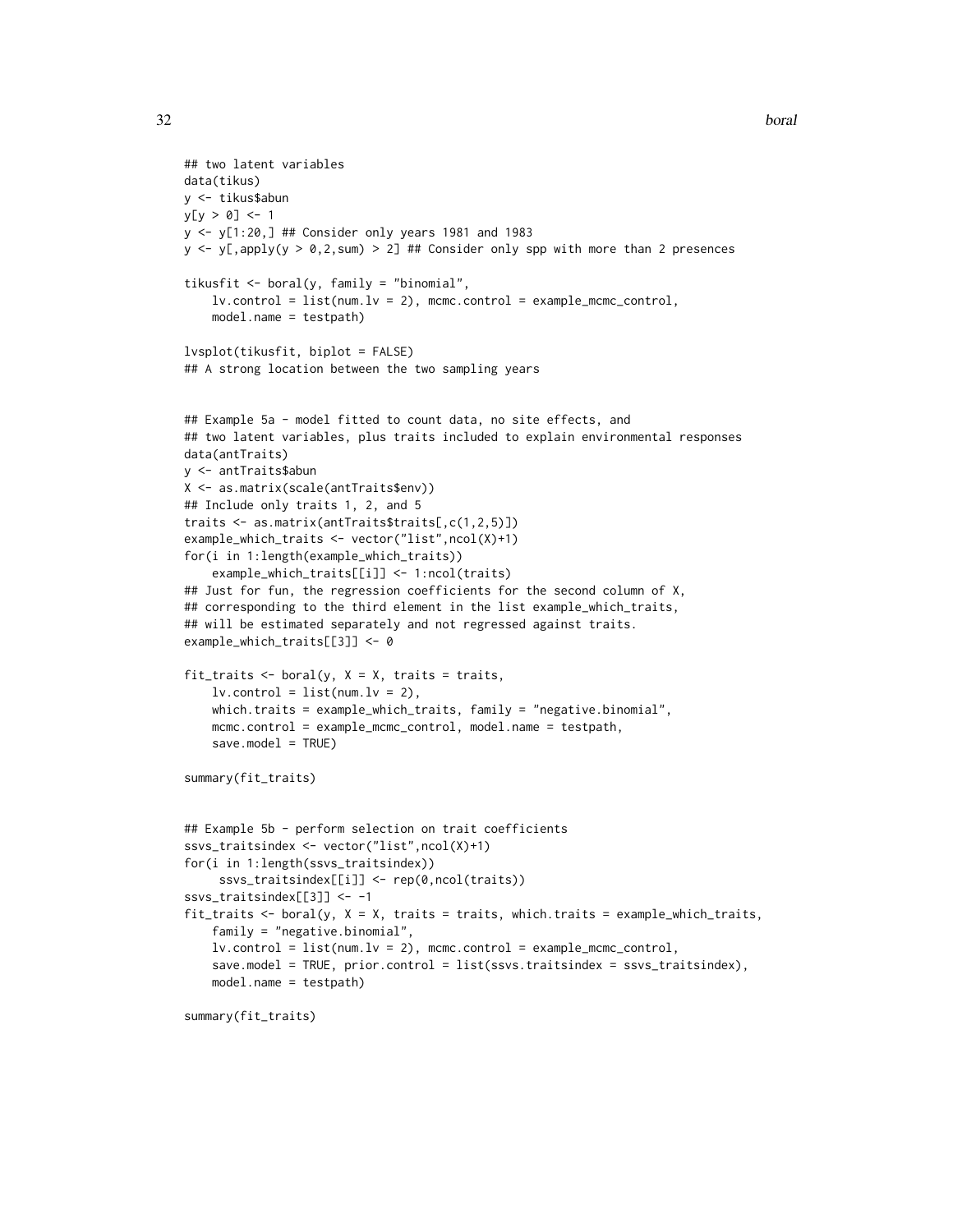```
## Example 6 - simulate Bernoulli data, based on a model with two latent variables,
## no site variables, with two traits and one environmental covariates
## This example is a proof of concept that traits can used to
## explain environmental responses
library(mvtnorm)
n <- 100; s <- 50
X <- as.matrix(scale(1:n))
colnames(X) <- c("elevation")
traits <- cbind(rbinom(s,1,0.5), rnorm(s))
## one categorical and one continuous variable
colnames(traits) <- c("thorns-dummy","SLA")
simfit \le list(true.lv = rmvnorm(n, mean = rep(0,2)),
    lv.\csc s = \text{cbind}(rnorm(s), rmvnorm(s, mean = rep(0,2))),traits.coefs = matrix(c(0.1, 1, -0.5, 1, 0.5, 0, -1, 1), 2, byrow = TRUE))
rownames(simfit$traits.coefs) <- c("beta0","elevation")
colnames(simfit$traits.coefs) <- c("kappa0","thorns-dummy","SLA","sigma")
simy = createuif (true.1v = simfit$true.1v, 1v.coeffs = simfit$1v.coeffs, X = X,traits = traits, traits.coefs = simfit$traits.coefs, family = "binomial")
example_which_traits <- vector("list",ncol(X)+1)
for(i in 1:length(example_which_traits))
    example_which_traits[[i]] <- 1:ncol(traits)
fit_traits <- boral(y = simy, X = X, traits = traits,
    which.traits = example_which_traits, family = "binomial",
    lv.contrib = list(num.lv = 2), save.model = TRUE,
   mcmc.control = example_mcmc_control, model.name = testpath)
## End(Not run)
```
calc.condlogLik *Conditional log-likelihood for a fitted model*

#### **Description**

### Deprecated

Calculates the conditional log-likelihood for a set of parameter estimates from a fitted model, where everything is treated as "fixed effects" including latent variables, row effects, and so on. WARNING: As of version 1.9, this function is no longer being maintained (and probably does not work properly, if at all)!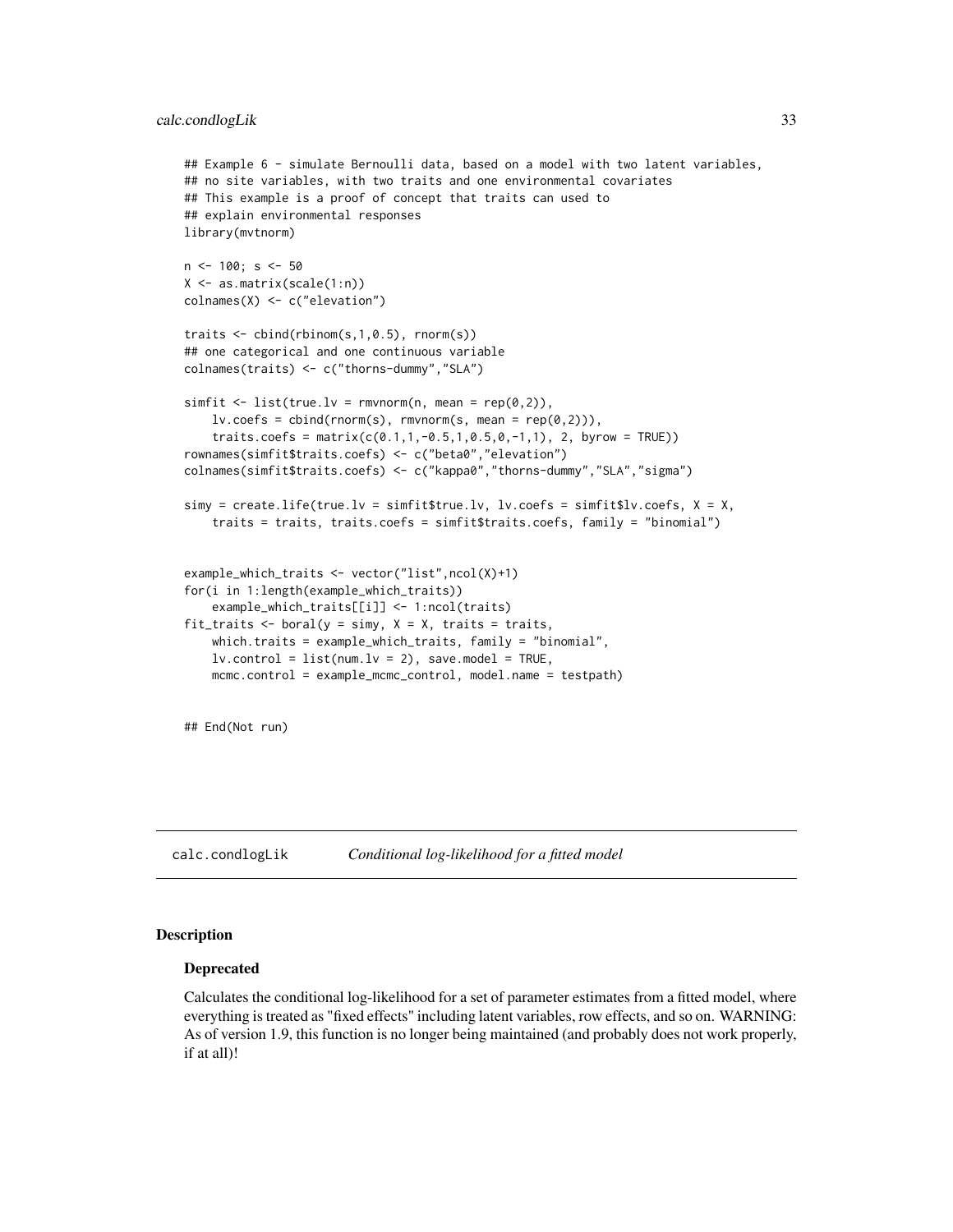# Usage

```
calc.condlogLik(y, X = NULL, family, trial.size = 1, lv.coefs,
X.coefs = NULL, row.coefs = NULL, row.ids = NULL,
offset = NULL, lv = NULL, cutoffs = NULL, powerparam = NULL)
```
# Arguments

| y          | The response matrix the model was fitted to.                                                                                                                                                                                                                                                                                                                                                                                                                                                                                                                                                                                                                                                                                                                      |
|------------|-------------------------------------------------------------------------------------------------------------------------------------------------------------------------------------------------------------------------------------------------------------------------------------------------------------------------------------------------------------------------------------------------------------------------------------------------------------------------------------------------------------------------------------------------------------------------------------------------------------------------------------------------------------------------------------------------------------------------------------------------------------------|
| X          | The covariate matrix used in the model. Defaults to NULL, in which case it is<br>assumed no model matrix was used.                                                                                                                                                                                                                                                                                                                                                                                                                                                                                                                                                                                                                                                |
| family     | Either a single element, or a vector of length equal to the number of columns<br>in the response matrix. The former assumes all columns of the response matrix<br>come from this distribution. The latter option allows for different distributions<br>for each column of the response matrix. Elements can be one of "binomial"<br>(with probit link), "poisson" (with log link), "negative.binomial" (with log link),<br>"normal" (with identity link), "lnormal" for lognormal (with log link), "tweedie"<br>(with log link), "exponential" (with log link), "gamma" (with log link), "beta"<br>(with logit link), "ordinal" (cumulative probit regression).<br>Please see about distributions for information on distributions available in<br>boral overall. |
| trial.size | Either equal to a single element, or a vector of length equal to the number of<br>columns in y. If a single element, then all columns assumed to be binomially<br>distributed will have trial size set to this. If a vector, different trial sizes are al-<br>lowed in each column of y. The argument is ignored for all columns not assumed<br>to be binomially distributed. Defaults to 1, i.e. Bernoulli distribution.                                                                                                                                                                                                                                                                                                                                         |
| lv.coefs   | The response-specific intercept, coefficient estimates relating to the latent vari-<br>ables, and dispersion parameters from the fitted model.                                                                                                                                                                                                                                                                                                                                                                                                                                                                                                                                                                                                                    |
| X.coefs    | The coefficients estimates relating to the covariate matrix from the fitted model.<br>Defaults to NULL, in which it is assumed there are no covariates in the model.                                                                                                                                                                                                                                                                                                                                                                                                                                                                                                                                                                                              |
| row.coefs  | Row effect estimates for the fitted model. The conditional likelihood is defined<br>conditional on these estimates i.e., they are also treated as "fixed effects". De-<br>faults to NULL, in which case it is assumed there are no row effects in the model.                                                                                                                                                                                                                                                                                                                                                                                                                                                                                                      |
| row.ids    | A matrix with the number of rows equal to the number of rows in the response<br>matrix, and the number of columns equal to the number of row effects to be<br>included in the model. Element $(i, j)$ indicates the cluster ID of row i in the<br>response matrix for random effect eqnj; please see the boral function for details.<br>Defaults to NULL, so that if row.coefs = NULL then the argument is ignored,<br>otherwise if row.coefs is supplied then row.ids = $matrix(1: nrow(y), ncol$<br>= 1) i.e., a single, row effect unique to each row. An internal check is done to<br>see row.coefs and row.ids are consistent in terms of arguments supplied.                                                                                                |
| offset     | A matrix with the same dimensions as the response matrix, specifying an a-priori<br>known component to be included in the linear predictor during fitting. Defaults<br>to NULL.                                                                                                                                                                                                                                                                                                                                                                                                                                                                                                                                                                                   |
| lν         | Latent variables "estimates" from the fitted model, which the conditional like-<br>lihood is based on. Defaults to NULL, in which case it is assumed no latent<br>variables were included in the model.                                                                                                                                                                                                                                                                                                                                                                                                                                                                                                                                                           |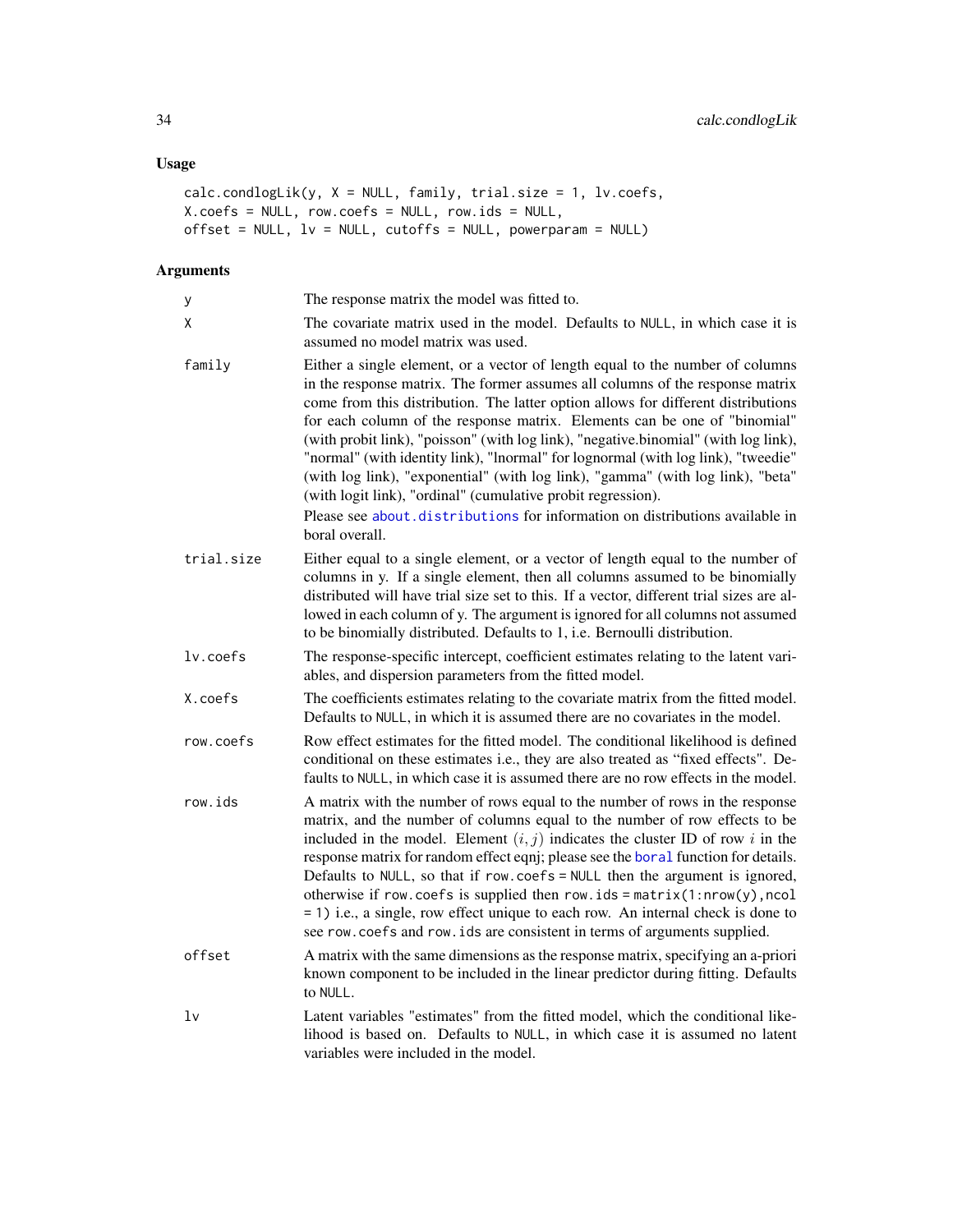| cutoffs    | Common cutoff estimates from the fitted model when any of the columns of the<br>response matrix are ordinal responses. Defaults to NULL. |
|------------|------------------------------------------------------------------------------------------------------------------------------------------|
| powerparam | Common power parameter from the fitted model when any of the columns of<br>the response matrix are tweedie responses. Defaults to NULL.  |

#### Details

For an  $nxp$  response matrix  $Y$ , suppose we fit a model with one or more latent variables. If we denote the latent variables by  $u_i$ ;  $i = 1, \ldots, n$ , then the conditional log-likelihood is given by,

$$
\log(f) = \sum_{i=1}^n \sum_{j=1}^p \log\{f(y_{ij}|\boldsymbol{u}_i,\boldsymbol{\theta}_j,\beta_{0j},\ldots)\},\
$$

where  $f(y_{ij}|\cdot)$  is the assumed distribution for column j,  $u_i$  are the latent variables and  $\theta_j$  are the coefficients relating to them,  $\beta_{0j}$  are response-specific intercepts, and ... denotes anything else included in the model, such as row effects, regression coefficients related the covariate matrix and the trait matrix, etc...

The key difference between this and the marginal likelihood (see [calc.marglogLik](#page-39-1)) is that the conditional likelihood treats everything as "fixed effects" i.e., conditions on them. These include the latent variables  $u_i$  and other parameters that were included in the model as random effects e.g., row effects if row.eff = "random", regression coefficients related to the covariate matrix if traits were included in the model, and so on.

The conditional DIC, WAIC, EAIC, and EBIC returned from get. measures are based on the conditional likelihood calculated from this function. Additionally, [get.measures](#page-70-1) returns the conditional likelihood evaluated at all MCMC samples of a fitted model.

## Value

A list with the following components:

| logLik      | Value of the conditional log-likelihood.                                                                                   |
|-------------|----------------------------------------------------------------------------------------------------------------------------|
| logLik.comp | A matrix of the log-likelihood values for each element in the response matrix,<br>such that $sum(logList.comp) = logList.$ |

### Author(s)

Francis K.C. Hui [aut, cre], Wade Blanchard [aut]

Maintainer: Francis K.C. Hui <fhui28@gmail.com>

#### See Also

[calc.logLik.lv0](#page-36-1) to calculate the conditional/marginal log-likelihood for a model with no latent variables; [calc.marglogLik](#page-39-1) for calculation of the marginal log-likelihood;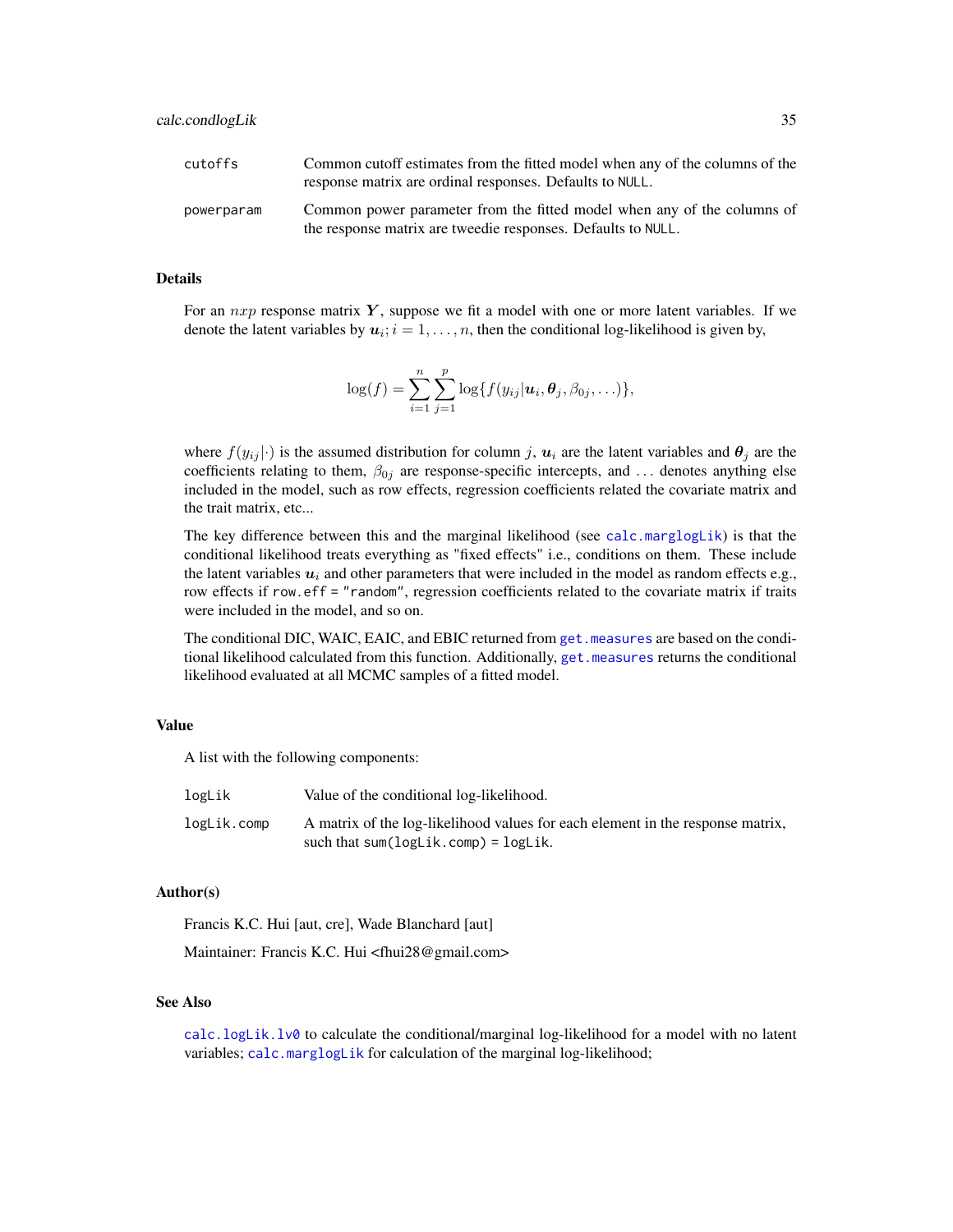## Examples

```
## Not run:
## NOTE: The values below MUST NOT be used in a real application;
## they are only used here to make the examples run quick!!!
example_mcmc_control <- list(n.burnin = 10, n.iteration = 100,
     n.thin = 1)
testpath <- file.path(tempdir(), "jagsboralmodel.txt")
library(mvabund) ## Load a dataset from the mvabund package
data(spider)
y <- spider$abun
n \leq -nrow(y)p \leftarrow \text{ncol}(v)## Example 1 - model with 2 latent variables, site effects,
## and no environmental covariates
spiderfit_nb \leftarrow boral(y, family = "negative.binomial",lv. control = list(num.lv = 2), row.eff = "fixed",
    save.model = TRUE, mcmc.control = example_mcmc_control,
    model.name = testpath)
## Extract all MCMC samples
fit_mcmc <- get.mcmcsamples(spiderfit_nb)
mcmc_names <- colnames(fit_mcmc)
## Find the posterior medians
coef_mat <- matrix(apply(fit_mcmc[,grep("lv.coefs",mcmc_names)],
    2,median),nrow=p)
site_coef <- list(ID1 = apply(fit_mcmc[,grep("row.coefs.ID1", mcmc_names)],
    2,median))
lvs_mat <- matrix(apply(fit_mcmc[,grep("lvs",mcmc_names)],2,median),nrow=n)
## Calculate the conditional log-likelihood at the posterior median
calc.condlogLik(y, family = "negative.binomial",
    lv.coefs = coef_mat, row.coefs = site_coef, lv = lvs_mat)
## Example 2 - model with no latent variables and environmental covariates
X <- scale(spider$x)
spiderfit_nb2 <- boral(y, X = X, family = "negative.binomial",
    save.model = TRUE, mcmc.control = example_mcmc_control,
    model.name = testpath)
## Extract all MCMC samples
fit_mcmc <- get.mcmcsamples(spiderfit_nb2)
mcmc_names <- colnames(fit_mcmc)
## Find the posterior medians
coef_mat <- matrix(apply(fit_mcmc[,grep("lv.coefs",mcmc_names)],
    2,median),nrow=p)
```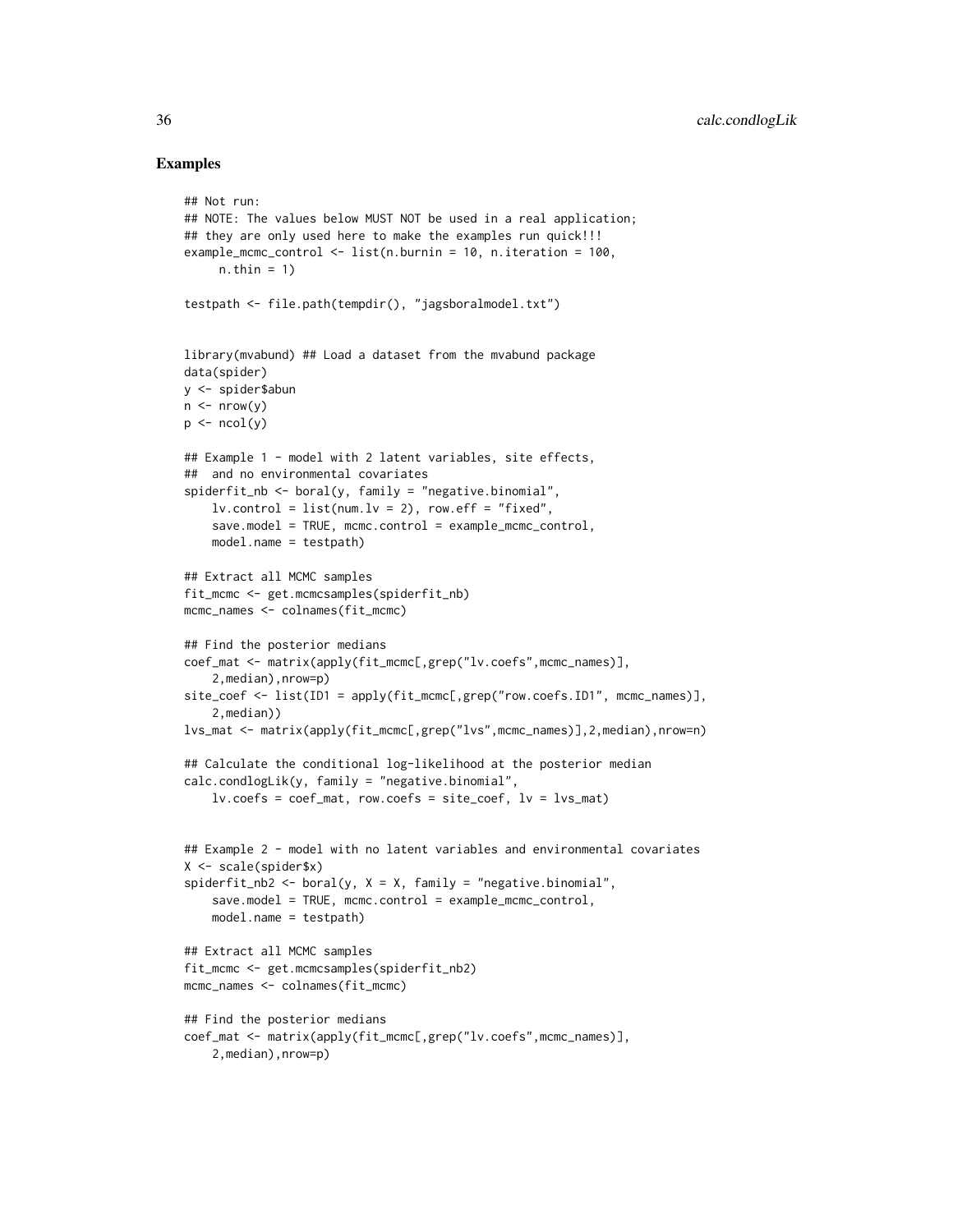# calc.logLik.lv0 37

```
X_coef_mat <- matrix(apply(fit_mcmc[,grep("X.coefs",mcmc_names)],
    2,median),nrow=p)
## Calculate the log-likelihood at the posterior median
calc.condlogLik(y, X = X, family = "negative.binomial",
    lv.coefs = coef_mat, X.coefs = X_coef_mat)
## End(Not run)
```
<span id="page-36-0"></span>calc.logLik.lv0 *Log-likelihood for a model fitted with no latent variables*

## Description

## Deprecated

Calculates the log-likelihood for a set of parameter estimates from a model with no latent variables. If the row effects are assumed to be random, they are integrated over using Monte Carlo integration. WARNING: As of version 1.9, this function is no longer being maintained (and probably does not work properly, if at all)!

# Usage

```
calc.logList.lv@(y, X = NULL, family, trial.size = 1, lw.coefs,X.\text{coeff} = \text{NULL}, row.eff = "none", row.params = \text{NULL},
row.ids = NULL, offset = NULL, cutoffs = NULL,
powerparam = NULL)
```
### Arguments

| У          | The response matrix the model was fitted to.                                                                                                                                                                                                                                                                                                                                                                                                                                                                                                                                                                                                                                                                                                    |
|------------|-------------------------------------------------------------------------------------------------------------------------------------------------------------------------------------------------------------------------------------------------------------------------------------------------------------------------------------------------------------------------------------------------------------------------------------------------------------------------------------------------------------------------------------------------------------------------------------------------------------------------------------------------------------------------------------------------------------------------------------------------|
| χ          | The covariate matrix used in the model. Defaults to NULL, in which case it is<br>assumed no model matrix was used.                                                                                                                                                                                                                                                                                                                                                                                                                                                                                                                                                                                                                              |
| family     | Either a single element, or a vector of length equal to the number of columns<br>in the response matrix. The former assumes all columns of the response matrix<br>come from this distribution. The latter option allows for different distributions<br>for each column of the response matrix. Elements can be one of "binomial"<br>(with probit link), "poisson" (with log link), "negative.binomial" (with log link),<br>"normal" (with identity link), "lnormal" for lognormal (with log link), "tweedie"<br>(with log link), "exponential" (with log link), "gamma" (with log link), "beta"<br>(with logit link), "ordinal" (cumulative probit regression).<br>Please see about.distributions for information on distributions available in |
|            | boral overall.                                                                                                                                                                                                                                                                                                                                                                                                                                                                                                                                                                                                                                                                                                                                  |
| trial.size | Either equal to a single element, or a vector of length equal to the number of<br>columns in y. If a single element, then all columns assumed to be binomially<br>distributed will have trial size set to this. If a vector, different trial sizes are al-<br>lowed in each column of y. The argument is ignored for all columns not assumed<br>to be binomially distributed. Defaults to 1, i.e. Bernoulli distribution.                                                                                                                                                                                                                                                                                                                       |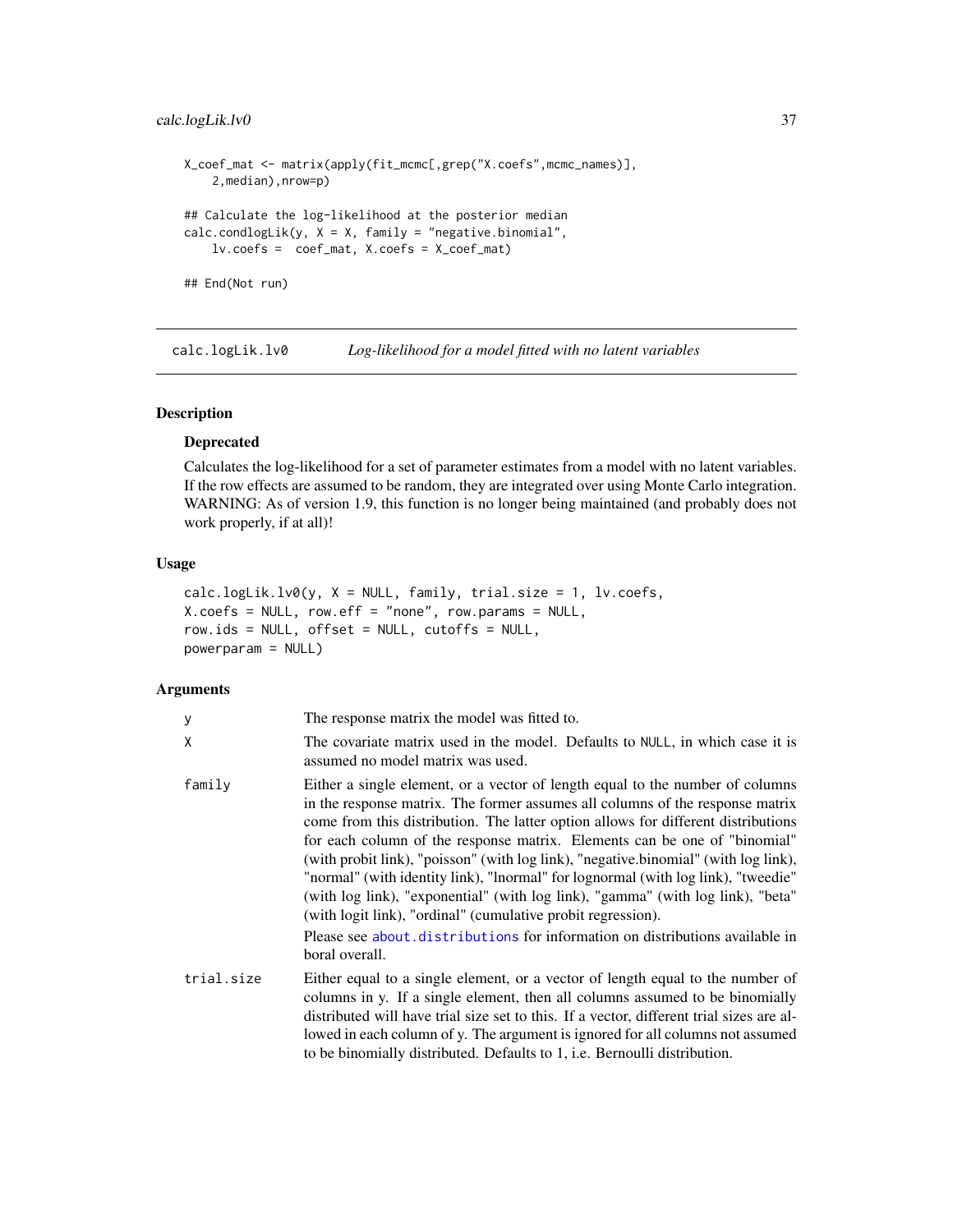| $lv.$ coefs | The response-specific intercept, coefficient estimates relating to the latent vari-<br>ables, and dispersion parameters from the fitted model.                                                                                                                                                                                                                                                                                                                                                                                                                                                                                                             |
|-------------|------------------------------------------------------------------------------------------------------------------------------------------------------------------------------------------------------------------------------------------------------------------------------------------------------------------------------------------------------------------------------------------------------------------------------------------------------------------------------------------------------------------------------------------------------------------------------------------------------------------------------------------------------------|
| X.coefs     | The coefficients estimates relating to the covariate matrix from the fitted model.<br>Defaults to NULL, in which it is assumed there are no covariates in the model.                                                                                                                                                                                                                                                                                                                                                                                                                                                                                       |
| row.eff     | Single element indicating whether row effects are included as fixed effects ("fixed"),<br>random effects ("random") or not included ("none") in the fitted model. If fixed<br>effects, then for parameter identifiability the first row effect is set to zero, which<br>analogous to acting as a reference level when dummy variables are used. If<br>random effects, they are drawn from a normal distribution with mean zero and<br>standard deviation given by row.params. Defaults to "none".                                                                                                                                                          |
| row.params  | Parameters corresponding to the row effect from the fitted model. If<br>row.eff = "fixed", then these are the fixed effects and should have length<br>equal to the number of columns in the response matrix. If row. $eff = "random",$<br>then this is the standard deviation for the random effects normal distribution. If<br>row. $eff = "none", then this argument is ignored.$                                                                                                                                                                                                                                                                        |
| row.ids     | A matrix with the number of rows equal to the number of rows in the response<br>matrix, and the number of columns equal to the number of row effects to be<br>included in the model. Element $(i, j)$ indicates the cluster ID of row i in the<br>response matrix for random effect eqnj; please see boral for details. Defaults<br>to NULL, so that if row.params = NULL then the argument is ignored, otherwise<br>if row.params is supplied then<br>row.ids = matrix(1:nrow(y), ncol = 1) i.e., a single, row effect unique to<br>each row. An internal check is done to see row params and row ids are con-<br>sistent in terms of arguments supplied. |
| offset      | A matrix with the same dimensions as the response matrix, specifying an a-priori<br>known component to be included in the linear predictor during fitting. Defaults<br>to NULL.                                                                                                                                                                                                                                                                                                                                                                                                                                                                            |
| cutoffs     | Common cutoff estimates from the fitted model when any of the columns of the<br>response matrix are ordinal responses. Defaults to NULL.                                                                                                                                                                                                                                                                                                                                                                                                                                                                                                                   |
| powerparam  | Common power parameter from the fitted model when any of the columns of<br>the response matrix are tweedie responses. Defaults to NULL.                                                                                                                                                                                                                                                                                                                                                                                                                                                                                                                    |

## Details

For an  $nxp$  response matrix  $y$ , the log-likelihood for a model with no latent variables included is given by,

$$
\log(f) = \sum_{i=1}^{n} \sum_{j=1}^{p} \log\{f(y_{ij}|\beta_{0j}, \alpha_i, \ldots)\},\,
$$

where  $f(y_{ij}|\cdot)$  is the assumed distribution for column j,  $\beta_{0j}$  is the response-specific intercepts,  $\alpha_i$ is the row effect, and ... generically denotes anything else included in the model, e.g. row effects, dispersion parameters etc...

Please note the function is written conditional on all regression coefficients. Therefore, if traits are included in the model, in which case the regression coefficients  $\beta_{0j}$ ,  $\beta_j$  become random effects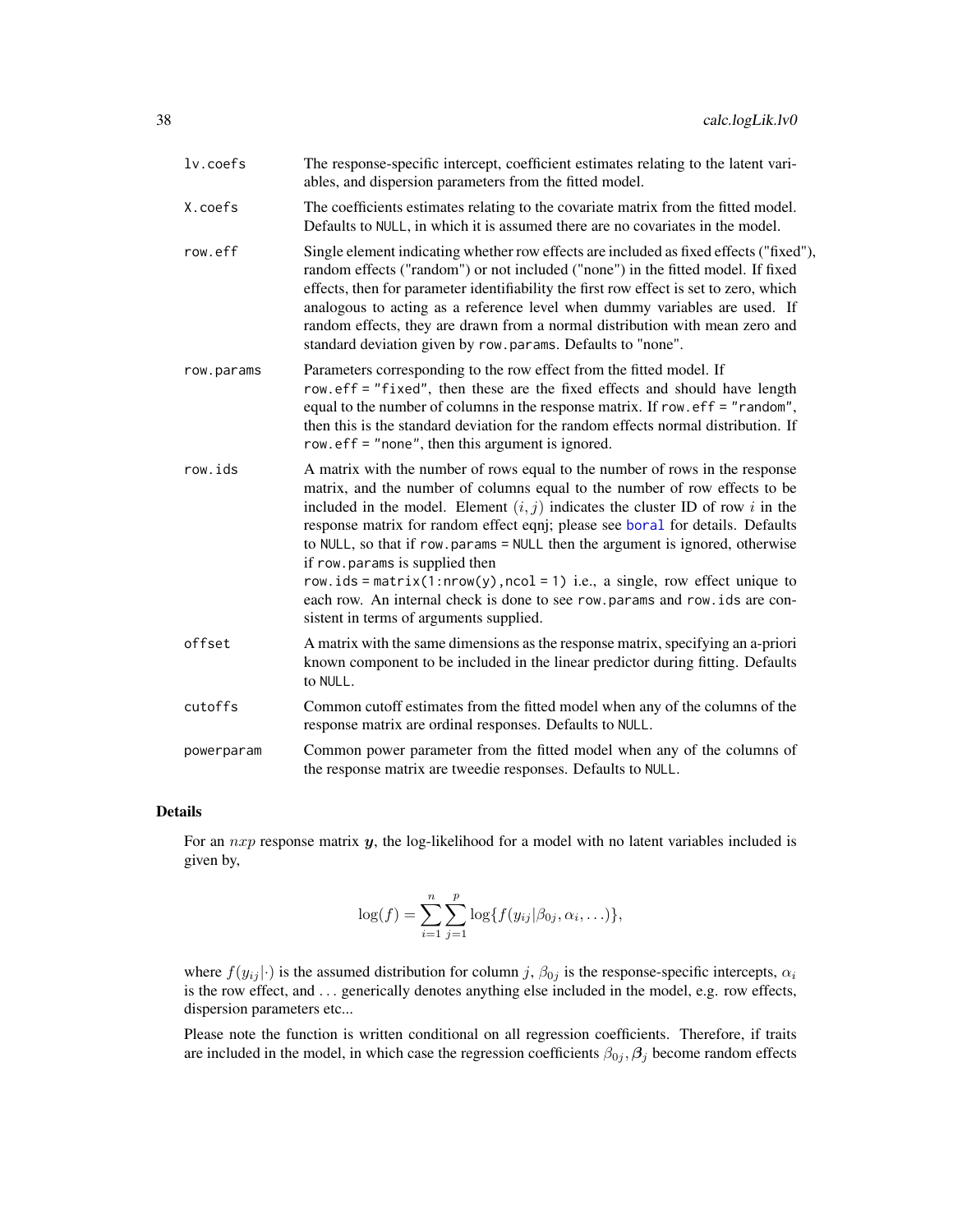instead (please see [about.traits](#page-13-0)), then the calculation of the log-likelihood does NOT take this into account, i.e. does not marginalize over them!

Likewise if more than two columns are ordinal responses, then the regression coefficients  $\beta_{0j}$  corresponding to these columns become random effects, and the calculation of the log-likelihood also does NOT take this into account, i.e. does not marginalize over them!

When a single  $\alpha_i$  random row effect is inclued, then the log-likelihood is calculated by integrating over this,

$$
\log(f) = \sum_{i=1}^n \log \bigl( \int \prod_{j=1}^p \{ f(y_{ij} | \beta_{0j}, \alpha_i, \ldots) \} f(\alpha_i) d\alpha_i \bigr),
$$

where  $f(\alpha_i)$  is the random effects distribution with mean zero and standard deviation given by the row.params. The integration is performed using standard Monte Carlo integration. This naturally extends to multiple random row effects structures.

## Value

A list with the following components:

| logLik      | Value of the log-likelihood                                                                                          |
|-------------|----------------------------------------------------------------------------------------------------------------------|
| logLik.comp | A vector of the log-likelihood values for each row of the response matrix,<br>such that $sum(logLik.comp) = logLik.$ |

#### Author(s)

Francis K.C. Hui [aut, cre], Wade Blanchard [aut]

Maintainer: Francis K.C. Hui <fhui28@gmail.com>

### See Also

[calc.marglogLik](#page-39-0) for calculation of the log-likelihood marginalizing over one or more latent variables, and [calc.condlogLik](#page-32-0) for calculation of the conditional log-likelihood for models where everything is treated as "fixed effects", including latent variables, row effects, and so on.

### Examples

```
## Not run:
## NOTE: The values below MUST NOT be used in a real application;
## they are only used here to make the examples run quick!!!
example_mcmc_control <- list(n.burnin = 10, n.iteration = 100,
    n.thin = 1)
testpath <- file.path(tempdir(), "jagsboralmodel.txt")
library(mvabund) ## Load a dataset from the mvabund package
data(spider)
y <- spider$abun
n \leq -nrow(y)
```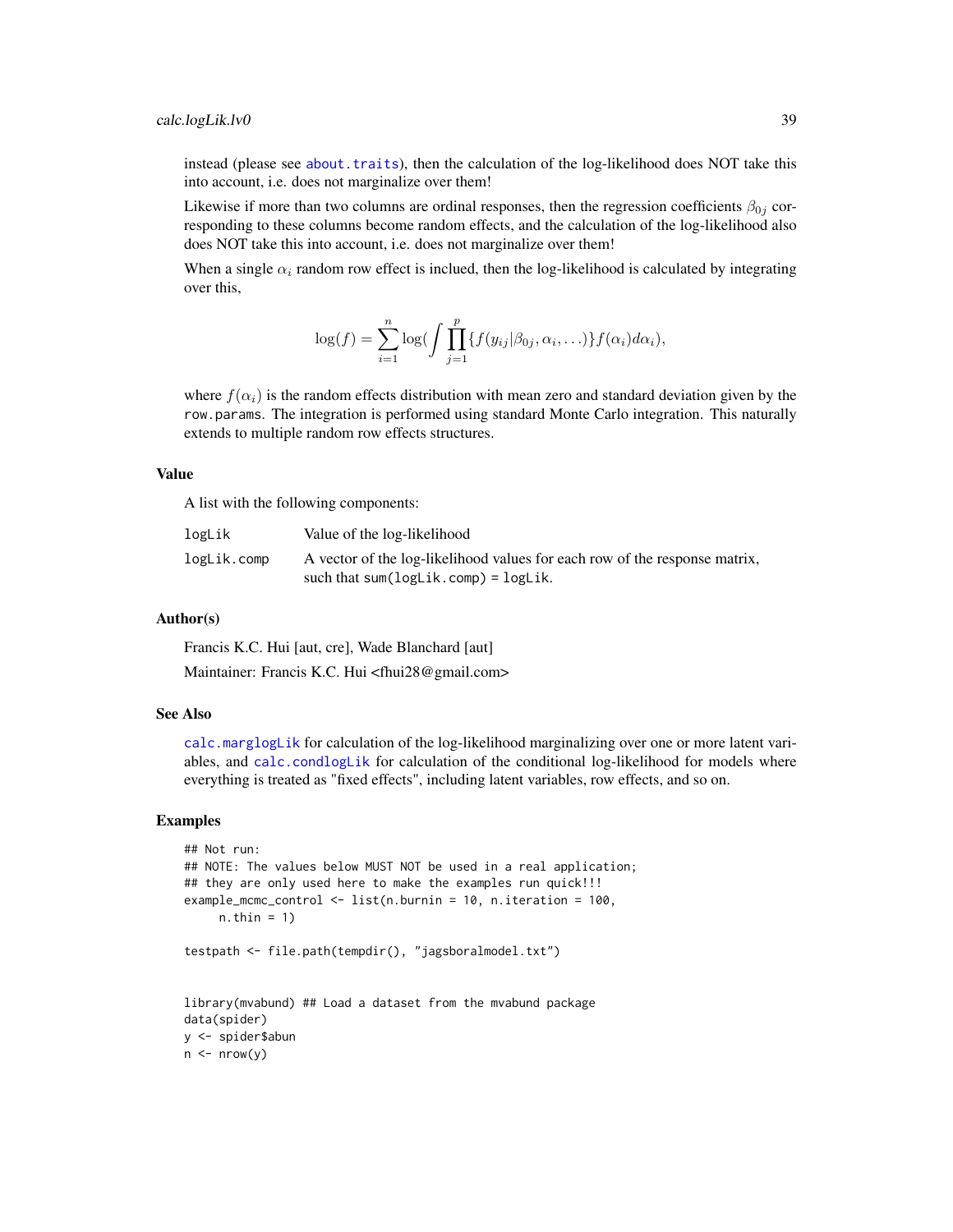```
p \leftarrow \text{ncol}(y)## Example 1 - NULL model with site effects only
spiderfit_nb <- boral(y, family = "negative.binomial", row.eff = "fixed",
    save.model = TRUE, mcmc.control = example_mcmc_control,
   model.name = testpath)
## Extract all MCMC samples
fit_mcmc <- get.mcmcsamples(spiderfit_nb)
mcmc_names <- colnames(fit_mcmc)
## Find the posterior medians
coef_mat <- matrix(apply(fit_mcmc[,grep("lv.coefs",mcmc_names)],
    2,median),nrow=p)
site_coef <- list(ID1 = apply(fit_mcmc[,grep("row.coefs.ID1", mcmc_names)],
    2,median))
## Calculate the log-likelihood at the posterior median
calc.logLik.lv0(y, family = "negative.binomial",
    lv.coefs = coef_mat, row.eff = "fixed", row.params = site_coef)
## Example 2 - Model with environmental covariates and random row effects
X <- scale(spider$x)
spiderfit_nb2 \leq boral(y, X = X, family = "negative.binomial", row.eff = "random",save.model = TRUE, mcmc.control = example_mcmc_control,
   model.name = testpath)
## Extract all MCMC samples
fit_mcmc <- get.mcmcsamples(spiderfit_nb2)
mcmc_names <- colnames(fit_mcmc)
## Find the posterior medians
coef_mat <- matrix(apply(fit_mcmc[,grep("lv.coefs",mcmc_names)],
    2,median),nrow=p)
X_coef_mat <- matrix(apply(fit_mcmc[,grep("X.coefs",mcmc_names)],
    2,median),nrow=p)
site.sigma <- list(ID1 =
    median(fit_mcmc[,grep("row.sigma.ID1", mcmc_names)]))
## Calculate the log-likelihood at the posterior median
calc.logLik.lv0(y, X = spider$x, family = "negative.binomial",
    row.eff = "random",lv.coefs = coef_mat, X.coefs = X_coef_mat,
    row.params = site.sigma)
## End(Not run)
```
<span id="page-39-0"></span>calc.marglogLik *Marginal log-likelihood for a fitted model*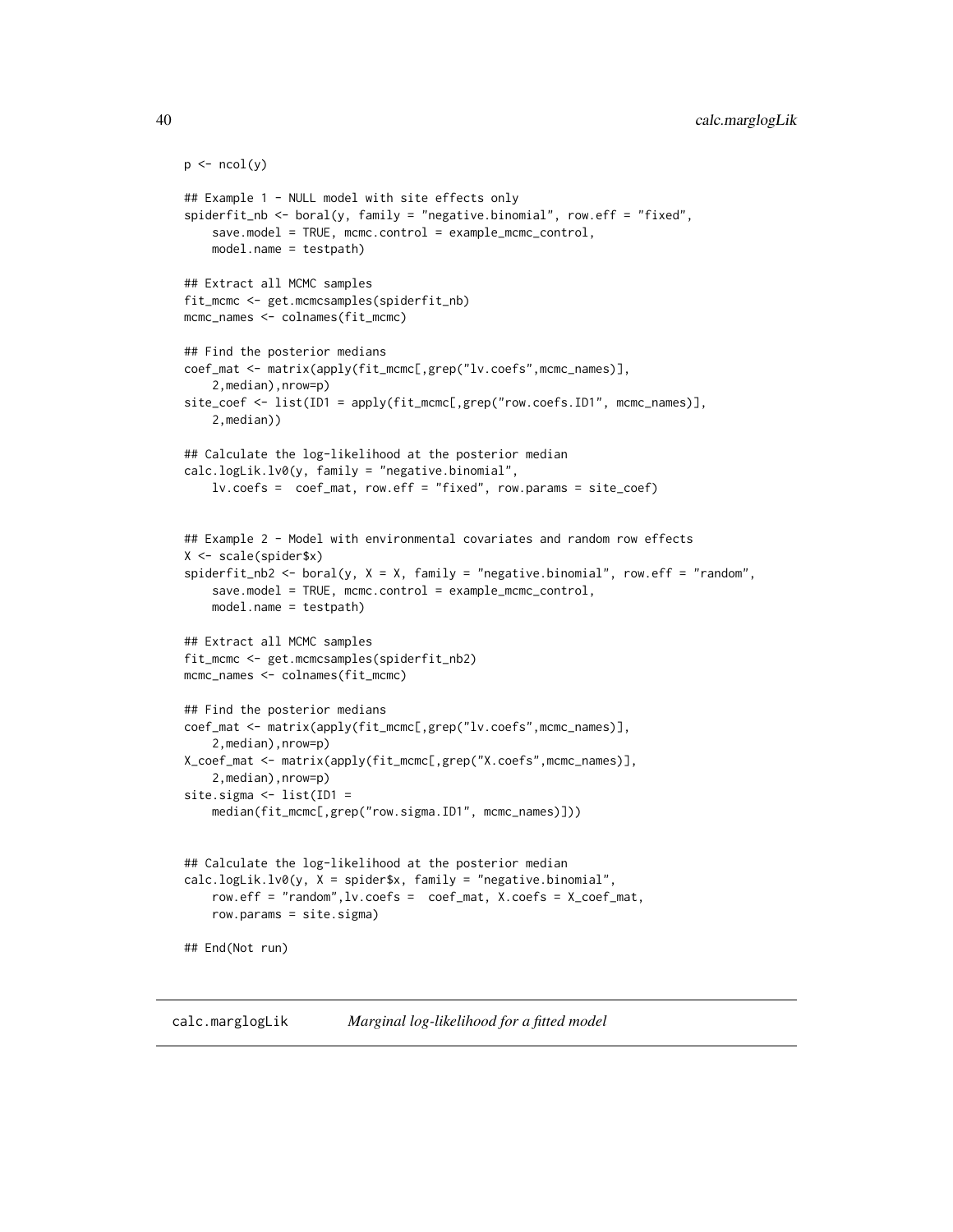# Description

## Deprecated

Calculates the marginal log-likelihood for a set of parameter estimates from a fitted model, whereby the latent variables and random effects (if applicable) are integrated out. The integration is performed using Monte Carlo integration. WARNING: As of version 1.9, this function is no longer being maintained (and probably does not work properly, if at all)!

# Usage

```
calc.marglogLik(y, X = NULL, family, trial.size = 1, l v.coefs,X.coefs = NULL, row.eff = "none", row.params = NULL,
     row.ids = NULL, offset = NULL, num.Lv, Lv.mc = NULL,cutoffs = NULL, powerparam = NULL)
```
# Arguments

| y          | The response matrix that the model was fitted to.                                                                                                                                                                                                                                                                                                                                                                                                                                                                                                                                                                                                               |
|------------|-----------------------------------------------------------------------------------------------------------------------------------------------------------------------------------------------------------------------------------------------------------------------------------------------------------------------------------------------------------------------------------------------------------------------------------------------------------------------------------------------------------------------------------------------------------------------------------------------------------------------------------------------------------------|
| X          | The covariate matrix used in the model. Defaults to NULL, in which case it is<br>assumed no model matrix was used.                                                                                                                                                                                                                                                                                                                                                                                                                                                                                                                                              |
| family     | Either a single element, or a vector of length equal to the number of columns<br>in the response matrix. The former assumes all columns of the response matrix<br>come from this distribution. The latter option allows for different distributions<br>for each column of the response matrix. Elements can be one of "binomial"<br>(with probit link), "poisson" (with log link), "negative.binomial" (with log link),<br>"normal" (with identity link), "lnormal" for lognormal (with log link), "tweedie"<br>(with log link), "exponential" (with log link), "gamma" (with log link), "beta"<br>(with logit link), "ordinal" (cumulative probit regression). |
|            | Please see about distributions for information on distributions available in<br>boral overall.                                                                                                                                                                                                                                                                                                                                                                                                                                                                                                                                                                  |
| trial.size | Either equal to a single element, or a vector of length equal to the number of<br>columns in y. If a single element, then all columns assumed to be binomially<br>distributed will have trial size set to this. If a vector, different trial sizes are al-<br>lowed in each column of y. The argument is ignored for all columns not assumed<br>to be binomially distributed. Defaults to 1, i.e. Bernoulli distribution.                                                                                                                                                                                                                                       |
| lv.coefs   | The response-specific intercept, coefficient estimates relating to the latent vari-<br>ables, and dispersion parameters from the fitted model.                                                                                                                                                                                                                                                                                                                                                                                                                                                                                                                  |
| X.coefs    | The coefficients estimates relating to the covariate matrix from the fitted model.<br>Defaults to NULL, in which it is assumed there are no covariates in the model.                                                                                                                                                                                                                                                                                                                                                                                                                                                                                            |
| row.eff    | Single element indicating whether row effects are included as fixed effects ("fixed"),<br>random effects ("random") or not included ("none") in the fitted model. If fixed<br>effects, then for parameter identifiability the first row effect is set to zero, which<br>analogous to acting as a reference level when dummy variables are used. If<br>random effects, they are drawn from a normal distribution with mean zero and<br>standard deviation given by row.params. Defaults to "none".                                                                                                                                                               |
| row.params | Parameters corresponding to the row effect from the fitted model. If<br>row.eff = "fixed", then these are the fixed effects and should have length                                                                                                                                                                                                                                                                                                                                                                                                                                                                                                              |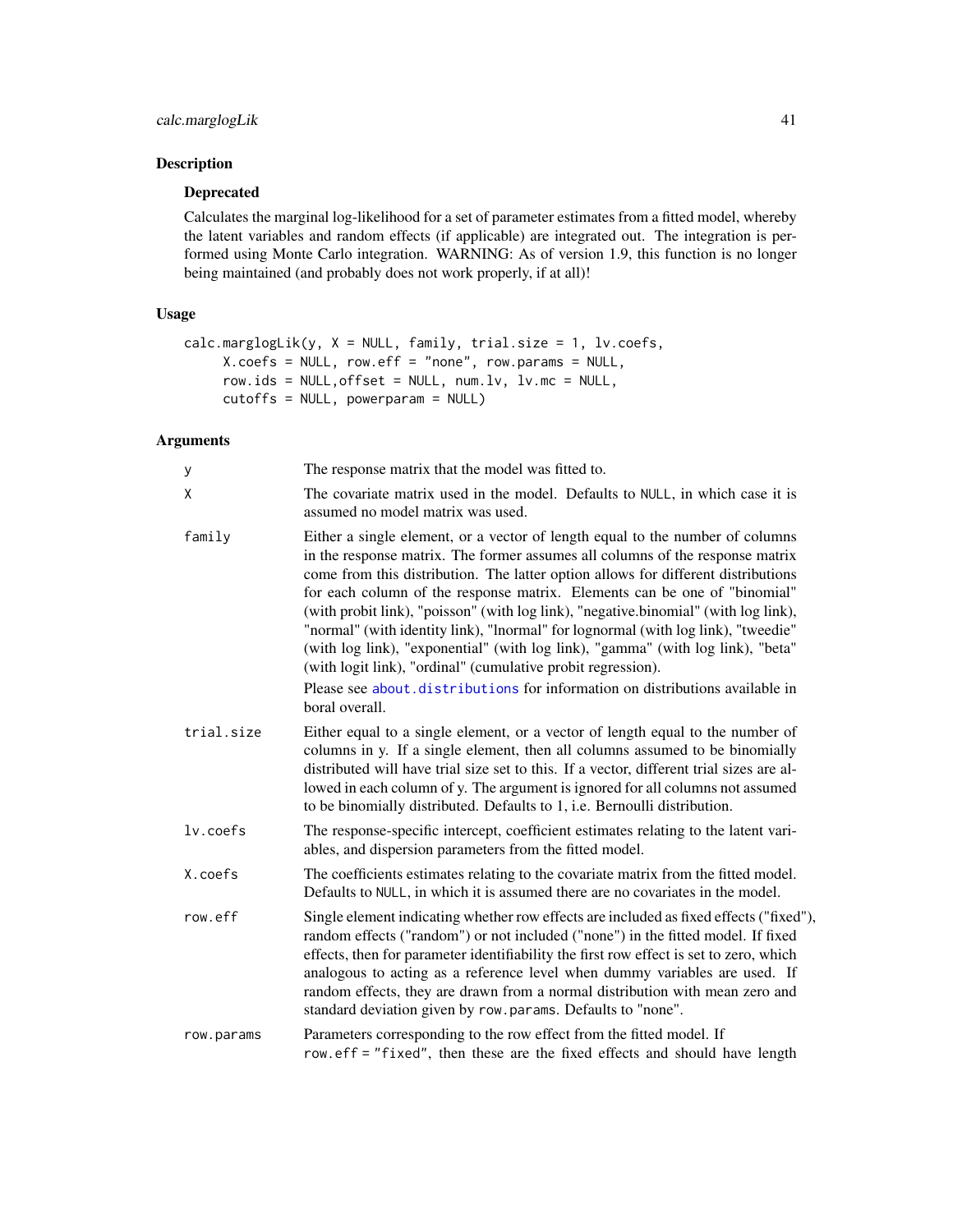|            | equal to the number of columns in the response matrix. If row, $eff = "random",$<br>then this is standard deviation for the random effects normal distribution. If<br>row. $\text{eff} =$ "none", then this argument is ignored.                                                                                                                                                                                                                                                                                                                                                                                                                              |
|------------|---------------------------------------------------------------------------------------------------------------------------------------------------------------------------------------------------------------------------------------------------------------------------------------------------------------------------------------------------------------------------------------------------------------------------------------------------------------------------------------------------------------------------------------------------------------------------------------------------------------------------------------------------------------|
| row.ids    | A matrix with the number of rows equal to the number of rows in the response<br>matrix, and the number of columns equal to the number of row effects to be<br>included in the model. Element $(i, j)$ indicates the cluster ID of row i in the<br>response matrix for random effect eqnj; please see boral for details. Defaults<br>to NULL, so that if row.params = NULL then the argument is ignored, otherwise<br>if row.params is supplied then<br>row.ids = $matrix(1: nrow(y), ncol = 1)$ i.e., a single, row effect unique to<br>each row. An internal check is done to see row.params and row.ids are con-<br>sistent in terms of arguments supplied. |
| offset     | A matrix with the same dimensions as the response matrix, specifying an a-priori<br>known component to be included in the linear predictor during fitting. Defaults<br>to NULL.                                                                                                                                                                                                                                                                                                                                                                                                                                                                               |
| num.lv     | The number of latent variables used in the fitted model. For models with no<br>latent variables, please use calc. logLik. lv0 to calculate the log-likelihood.                                                                                                                                                                                                                                                                                                                                                                                                                                                                                                |
| $1v$ .mc   | A matrix used for performing the Monte Carlo integration. Defaults to NULL, in<br>which case a matrix is generated within the function.                                                                                                                                                                                                                                                                                                                                                                                                                                                                                                                       |
| cutoffs    | Common cutoff estimates from the fitted model when any of the columns of the<br>response matrix are ordinal responses. Defaults to NULL.                                                                                                                                                                                                                                                                                                                                                                                                                                                                                                                      |
| powerparam | Common power parameter from the fitted model when any of the columns of<br>the response matrix are tweedie responses. Defaults to NULL.                                                                                                                                                                                                                                                                                                                                                                                                                                                                                                                       |

### Details

For an  $nxp$  response matrix  $Y$ , suppose we fit a model with one or more latent variables. If we denote the latent variables by  $u_i$ ;  $i = 1, ..., n$ , then the marginal log-likelihood is given by

$$
\log(f) = \sum_{i=1}^n \log \bigl( \int \prod_{j=1}^p \{ f(y_{ij} | \mathbf{u}_i, \beta_{0j}, \boldsymbol{\theta}_j, \ldots) \} f(\mathbf{u}_i) d\mathbf{u}_i \bigr),
$$

where  $f(y_{ij}|\cdot)$  is the assumed distribution for column j,  $\beta_{0j}$  are the response-specific intercepts,  $\theta_j$  are the response-specific latent variable coefficients, and ... generically denotes anything else included in the model, e.g. row effects, dispersion parameters etc... The quantity  $f(u_i)$  denotes the distribution of the latent variable, which is assumed to be standard multivariate Gaussian. Standard Monte Carlo integration is used for calculating the marginal likelihood. If  $l\nu$  mc = NULL, the function automatically generates a matrix as

lv.mc <-rmvnorm(1000, rep(0, num.lv)). If there is a need to apply this function numerous times, we recommend a matrix be inserted into  $1v$ .mc to speed up computation.

The key difference between this and the conditional likelihood (see calc.condlogLik) is that the marginal likelihood treats the latent variables as "random effects" and integrates over them, whereas the conditional likelihood treats the latent variables as "fixed effects".

Please note the function is written conditional on all regression coefficients. Therefore, if traits are included in the model, in which case the regression coefficients  $\beta_{0j}$ ,  $\beta_j$  become random effects instead (please see [about.traits](#page-13-0)), then the calculation of the log-likelihood does NOT take this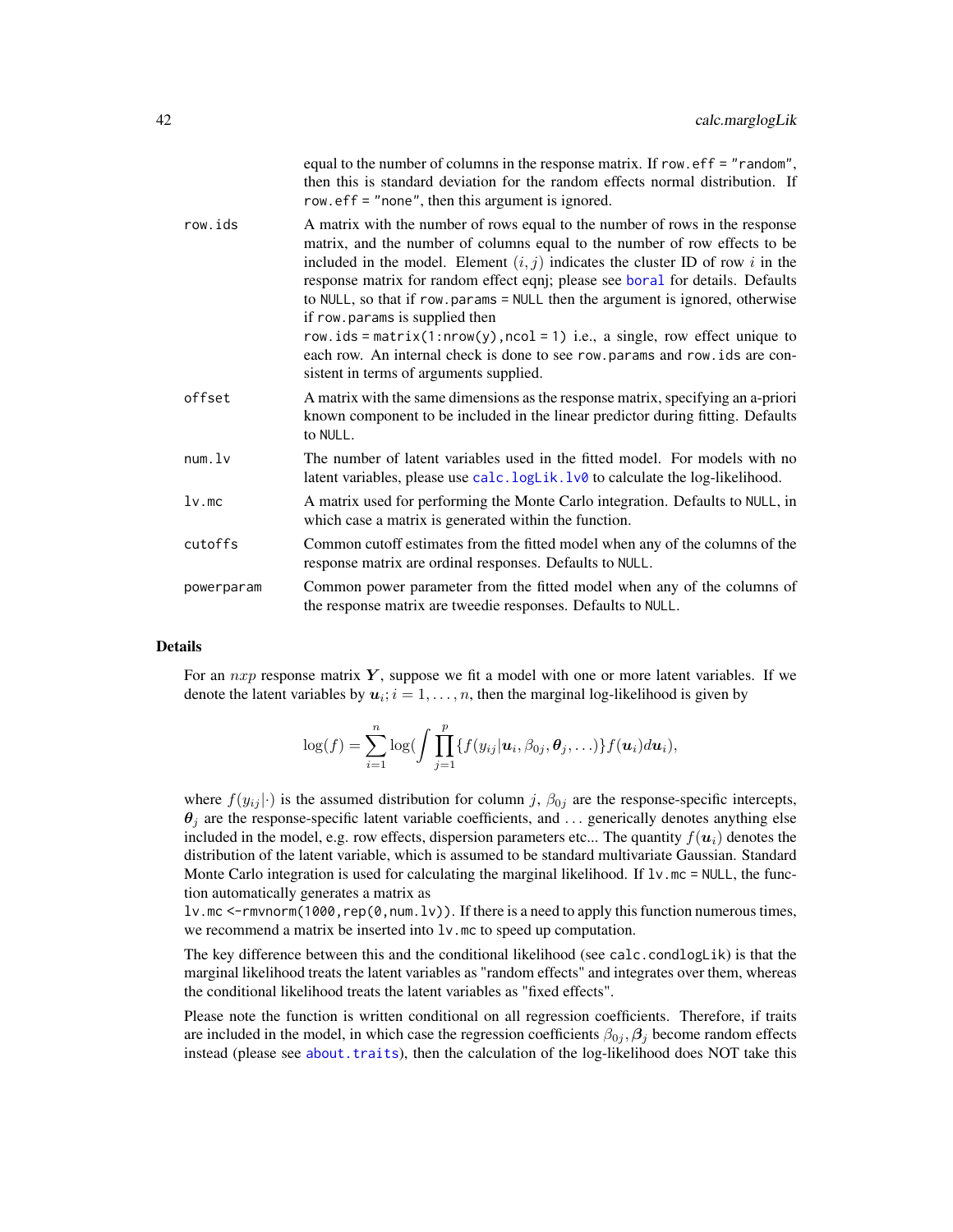into account, i.e. does not marginalize over them! Likewise if more than two columns are ordinal responses, then the regression coefficients  $\beta_{0j}$  corresponding to these columns become random effects, and the calculation of the log-likelihood also does NOT take this into account, i.e. does not marginalize over them!

When a single  $\alpha_i$  random row effect is inclued, then the log-likelihood is calculated by integrating over this,

$$
\log(f) = \sum_{i=1}^n \log \bigl( \int \prod_{j=1}^p \{ f(y_{ij} | \boldsymbol{u}_i, \beta_{0j}, \alpha_i, \ldots) \} f(\boldsymbol{u}_i) f(\alpha_i) d\alpha_i \bigr),
$$

where  $f(\alpha_i)$  is the random effects distribution with mean zero and standard deviation given by the row.params. The integration is again performed using standard Monte Carlo integration. This naturally extends to multiple random row effects structures.

### Value

A list with the following components:

| logLik      | Value of the marginal log-likelihood.                                      |
|-------------|----------------------------------------------------------------------------|
| logLik.comp | A vector of the log-likelihood values for each row of the response matrix, |
|             | such that $sum(logList.comp) = logList.$                                   |

### Warnings

As of version 1.6, this function is longer updated!

### Author(s)

Francis K.C. Hui [aut, cre], Wade Blanchard [aut] Maintainer: Francis K.C. Hui <fhui28@gmail.com>

# See Also

[calc.condlogLik](#page-32-0) for calculation of the conditional log-likelihood; [calc.logLik.lv0](#page-36-0) to calculate the conditional/marginal log-likelihood for a model with no latent variables.

# Examples

```
## Not run:
## NOTE: The values below MUST NOT be used in a real application;
## they are only used here to make the examples run quick!!!
example_mcmc_control <- list(n.burnin = 10, n.iteration = 100,
    n.thin = 1)
testpath <- file.path(tempdir(), "jagsboralmodel.txt")
```
library(mvabund) ## Load a dataset from the mvabund package data(spider)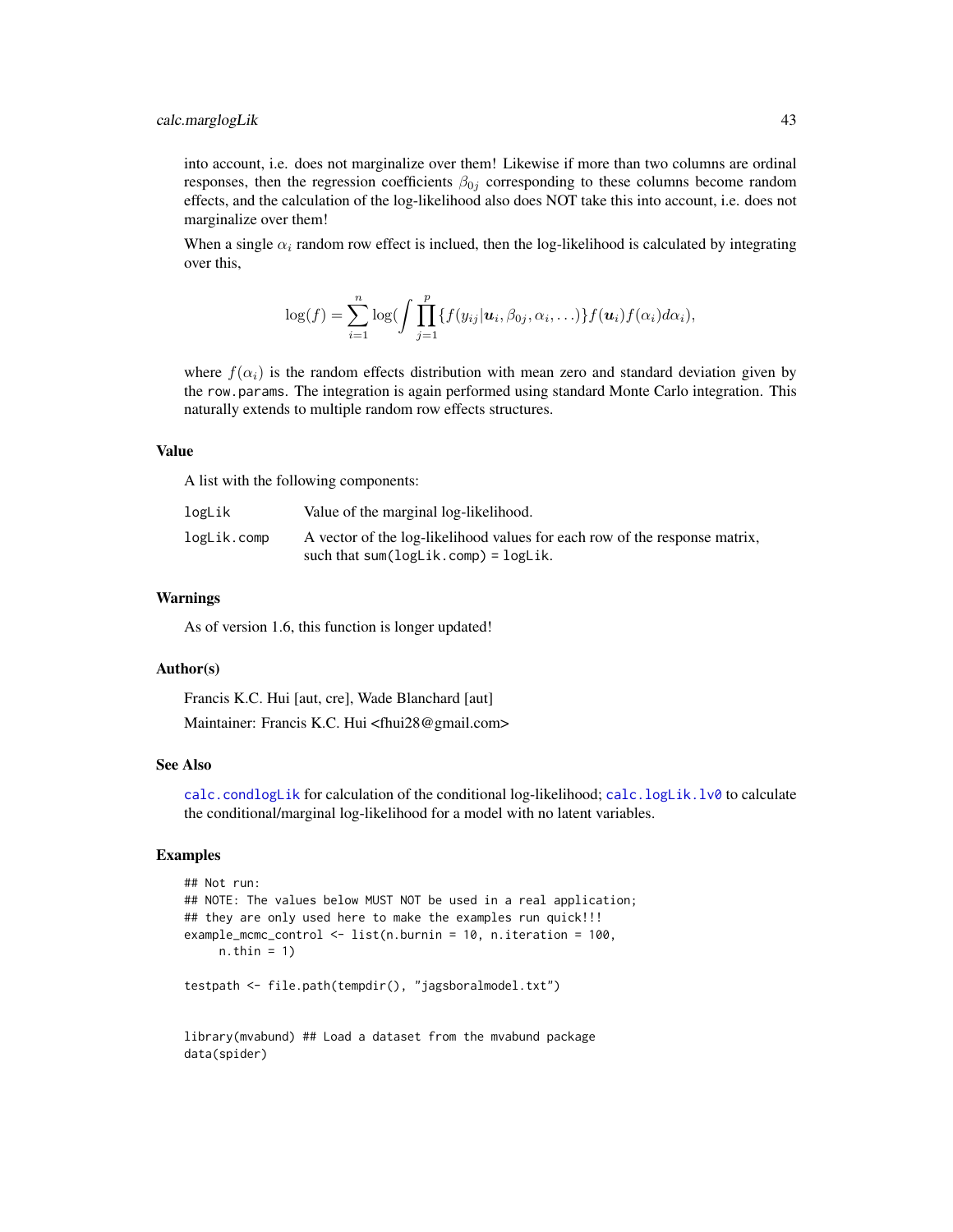# 44 calc.varpart

```
y <- spider$abun
n \leq -nrow(y)p \leftarrow \text{ncol}(y)## Example 1 - model with two latent variables, site effects,
## and no environmental covariates
spiderfit_nb <- boral(y, family = "negative.binomial",
   lv.control = list(num.lv = 2), row.eff = "fixed", save.model = TRUE,
   mcmc.control = example_mcmc_control, model.name = testpath)
## Extract all MCMC samples
fit_mcmc <- get.mcmcsamples(spiderfit_nb)
mcmc_names <- colnames(fit_mcmc)
## Find the posterior medians
coef_mat <- matrix(apply(fit_mcmc[,grep("lv.coefs",mcmc_names)],
    2,median),nrow=p)
site_coef <- list(ID1 = apply(fit_mcmc[,grep("row.coefs.ID1", mcmc_names)],
    2,median))
## Calculate the marginal log-likelihood at the posterior median
calc.marglogLik(y, family = "negative.binomial",
    lv.coefs = coef_mat, row.eff = "fixed", row.params = site_coef,
   num.lv = 2)## Example 2 - model with one latent variable, no site effects,
## and environmental covariates
spiderfit_{nb2} < - boral(y, X = spider$x, family = "negative.binomial",
    lv.contrib = list(num.lv = 2), save.model = TRUE,
     mcmc.control = example_mcmc_control, model.name = testpath)
## Extract all MCMC samples
fit_mcmc <- get.mcmcsamples(spiderfit_nb2)
mcmc_names <- colnames(fit_mcmc)
## Find the posterior medians
coef_mat <- matrix(apply(fit_mcmc[,grep("lv.coefs",mcmc_names)],
    2,median),nrow=p)
X_coef_mat <- matrix(apply(fit_mcmc[,grep("X.coefs",mcmc_names)],
    2,median),nrow=p)
## Calculate the log-likelihood at the posterior median
calc.marglogLik(y, X = spider$x, family = "negative.binomial",
    lv.\csc s = \csc s_mat, X.\csc s = X\_coeff_mat, num.lv = 2)## End(Not run)
```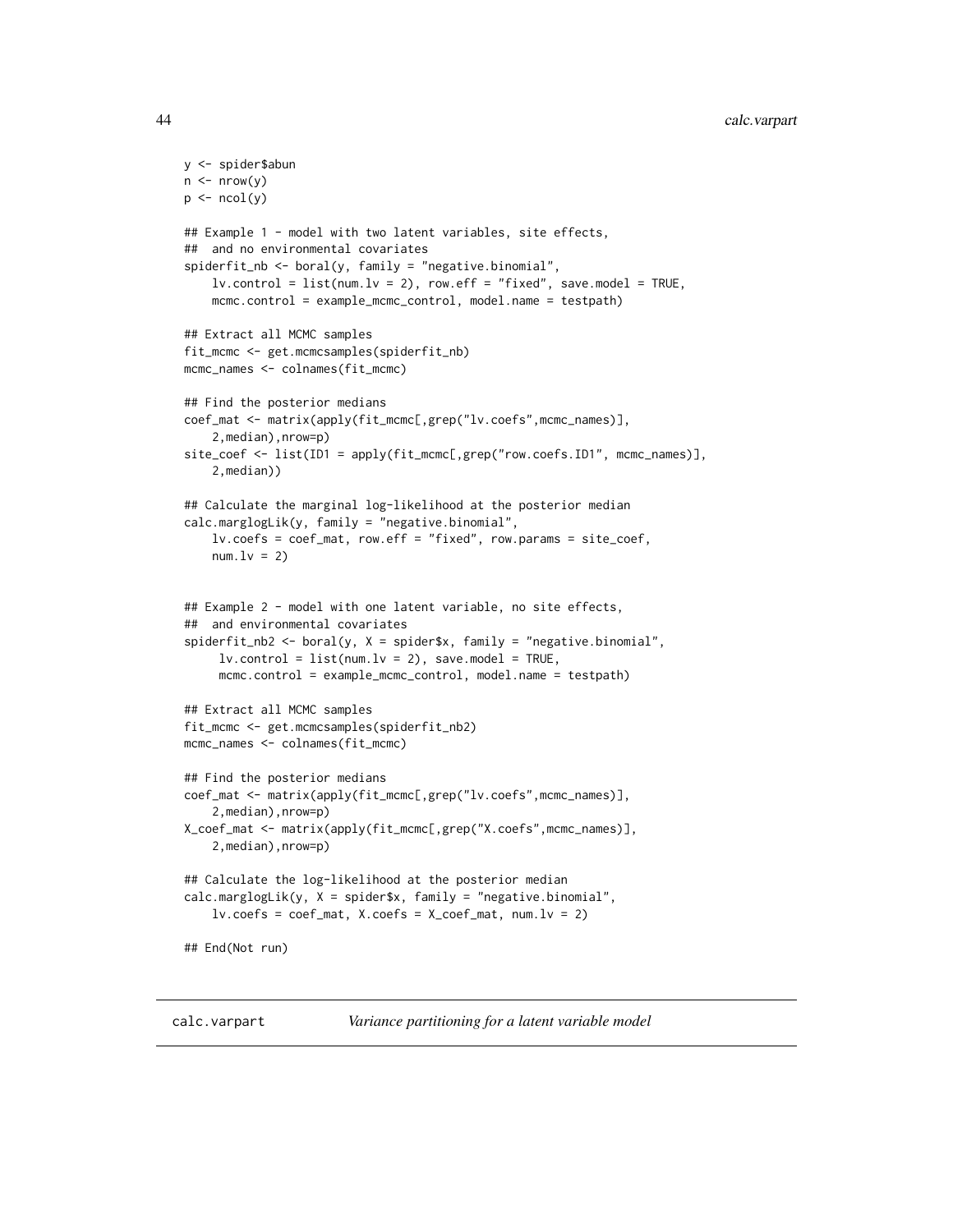### calc.varpart 45

### Description

## Stable

For each response (species), partition the variance of the linear predictor into components associated with (groups of) the covariates, the latent variables, and any row effects and response-specific random intercepts. If traits are also included in the model, then it also calculates an R-squared value for the proportion of the variance in the environmental response (due to the covariates) which can be explained by traits.

### Usage

```
calc.varpart(object, groupX = NULL)
```
#### Arguments

| object | An object of class "boral".                                                                                                                                                                                                                                                                                                |
|--------|----------------------------------------------------------------------------------------------------------------------------------------------------------------------------------------------------------------------------------------------------------------------------------------------------------------------------|
| groupX | A vector of group indicator variables, which allows the variance partitioning to<br>be done for groups of covariates (including the intercept) i.e., how much of the<br>total variation does a certain subset of the covariates explain. Defaults to NULL,<br>in whih case all the covariates are treated as single group. |

### Details

As an alternative to looking at differences in trace of the residual covariance matrix (Hui et al., 2014; Warton et al., 2015), an alternative way to quantify the amount of variance explained by covariates, traits, row effects, response-specific random intercepts, is to perform a variance decomposition of the linear predictor of a latent variable model (Ovaskainen et al., 2017). In particular, for a general model the linear predictor for response  $j = 1, \ldots, p$  at row  $i = 1, \ldots, n$  is given by

$$
\eta_{ij} = \alpha_i + \beta_{0j} + \boldsymbol{x}_i^{\top} \boldsymbol{\beta}_j + \boldsymbol{z}_i^{\top} \boldsymbol{b}_j + \boldsymbol{u}_i^{\top} \boldsymbol{\theta}_j,
$$

where  $\beta_{0j} + \mathbf{x}_i^{\top} \beta_j$  is the component of the linear predictor due to the covariates X plus an intercept,  $z_i^{\top}b_j$  is the component due to response-specific random intercept,  $u_i^{\top}\theta_j$  is the component due to the latent variables, and  $\alpha_i$  is the component due to one or more fixed or random row effects. Not all of these components may be included in the model, and the above is just representing the general case. The regression coefficients  $\beta_i$  may be further as random effects and regressed against traits; please see about. traits for further information on this.

For the response, a variation partitioning of the linear predictor is performed by calculating the variance due to the components in  $\eta_{ij}$  and then rescaling them to ensure that they sum to one. The general details of this type of variation partitioning is given in Ovaskainen et al., (2017); see also Nakagawa and Schielzeth (2013) for R-squared and proportion of variance explained in the case of generalized linear mixed model. In brief, for response  $j = 1, \ldots, p$ :

- the variance due to the covariates and intercept is given by the variance of  $\beta_{0j} + x_i^{\top} \beta_j$  calculated across the  $n$  rows;
- the variance due to (all) the response-respecific random intercepts is given by the (sum of the) variances for each of the elements of  $b_i$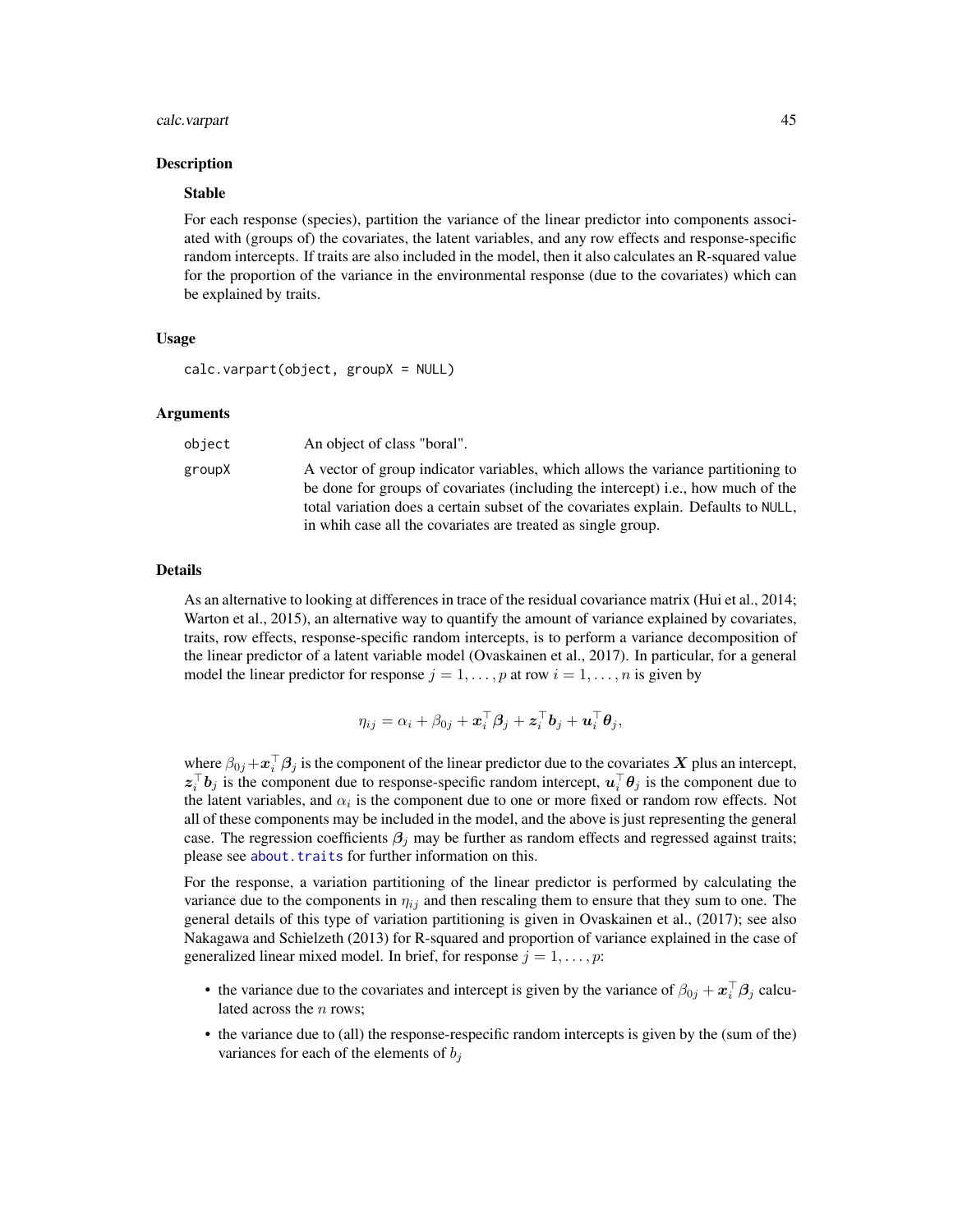- the variance due to (all) the random row effects is given by variance of  $\alpha_i$  calculated across the  $n$  rows for fixed row effects (row.eff = "fixed"), and given by the (sum of the) variance  $\sigma_{\alpha}^2$  for random row effects (row.eff = "random");
- the variance due the latent variables is given by the diagonal elements of  $\theta_j^{\top} \theta_j$ .

After scaling, we can then obtain the proportion of variance for each response which is explained by the variance components. These proportions are calculated for each MCMC sample and then average acrossed them to calculate a posterior mean variance partitioning.

If groupX is supplied, the variance due to the covariates is done based on subsets of the covariates (including the intercept) as identified by codegroupX, and then rescaled correspondingly. This is useful if one was to, for example, quantify the proportion of variation in each response which is explained by each covariate.

If a fitted model also containing traits, which are included to help explain/mediate differences in species environmental responses, then the function calculates  $R^2$  value for the proportion of variance in the covariates which is explained by the traits. In brief, this is calculated based the correlation between  $\beta_{0j} + x_i^{\top} \beta_j$  and  $\tau_{0j} + x_i^{\top} \tau_j$ , where  $\tau_{0j}$  and  $\tau_j$  are the "predicted" values of the species coefficients based on values i.e.,  $\tau_{0j}=\kappa_{01}+traits_j^\top\kappa_1$  and  $\tau_{jk}=\kappa_{0k}+traits_j^\top\kappa_k$  for element k in  $\tau_i$ .

### Value

A list containing the following components, if applicable:

| varpart.X              | Vector containing the proportion of variance (in the linear predictor) for each<br>response, which is explained by the covariate matrix.                    |
|------------------------|-------------------------------------------------------------------------------------------------------------------------------------------------------------|
| varpart.lv             | Vector containing the proportion of variance (in the linear predictor) for each<br>response, which is explained by the latent variables.                    |
| varpart.row            | Vector containing the proportion of variance (in the linear predictor) for each<br>response, which is explained by the row effects.                         |
| varpart.ranef          | Vector containing the proportion of variance (in the linear predictor) for each<br>response, which is explained by the response-specific random intercepts. |
| R <sub>2</sub> .traits | Vector containing the proportion of variance due to the covariates for each re-<br>sponse, which can be explained by traits for each response.              |

### Warnings

There is considerable controversy over exactly what quantities such as R-squared and proportion of variance explained are in the case mixed models and latent variable models, and how they can interpreted e.g., what is considered a high value for the proportion of variance by the covariates, is it consistent with whether the coefficients are significantly different from zero or not; see for instance [R2 controversy.](https://stats.stackexchange.com/questions/111150/calculating-r2-in-mixed-models-using-nakagawa-schielzeths-2013-r2glmm-me)

When reporting these values, researchers should be at least aware of this and that there are multiple ways of manufacturing such quantities, with no single best approach e.g., using relative changes in trace of the residual covariance matrix, relative changes in marginal and conditional log-likelihoods are other possible approaches.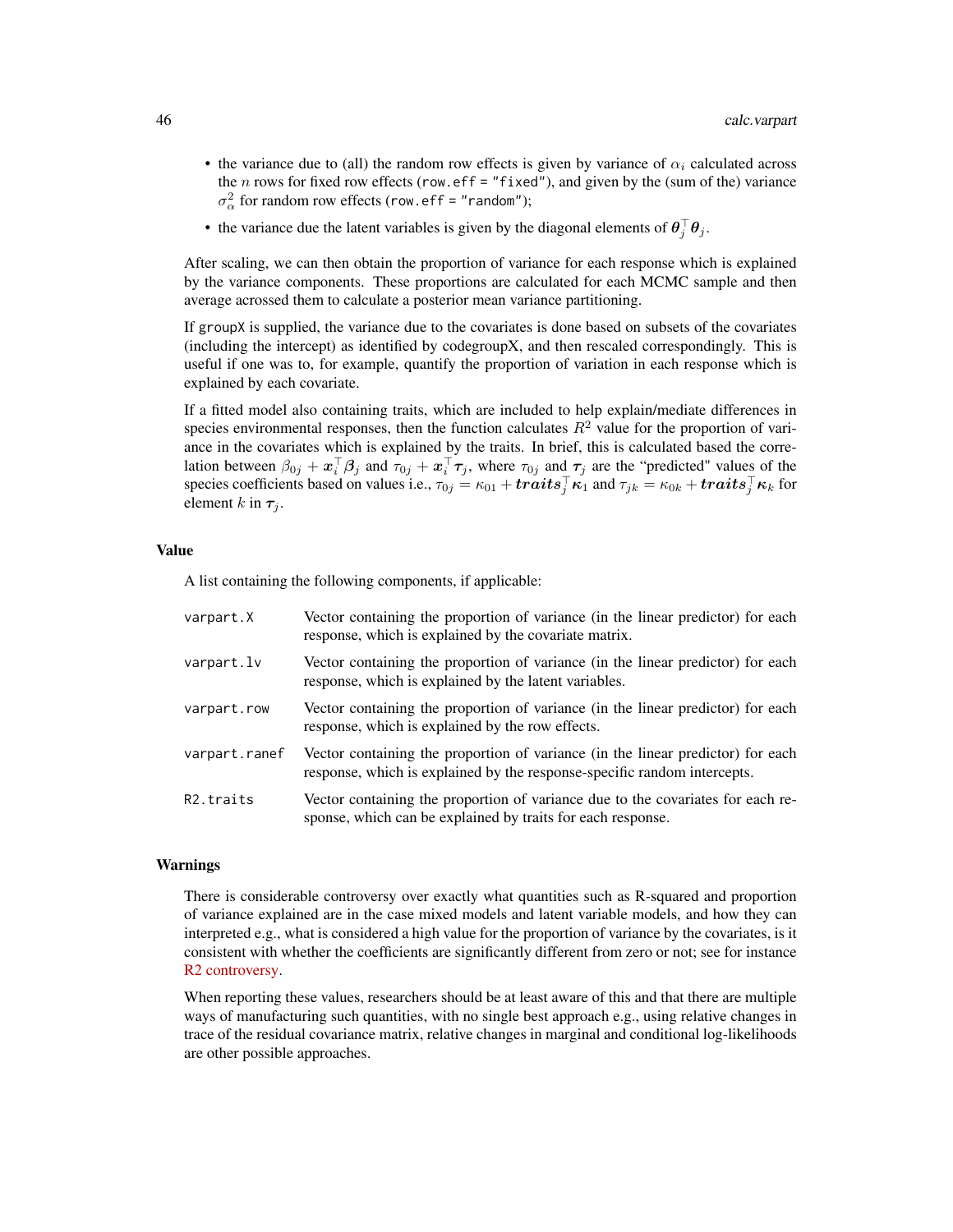# calc.varpart 47

### Author(s)

Francis K.C. Hui [aut, cre], Wade Blanchard [aut]

Maintainer: Francis K.C. Hui <fhui28@gmail.com>

### References

- Nakagawa, S., and Schielzeth, H. (2013). A general and simple method for obtaining R2 from generalized linear mixed-effects models. Methods in Ecology and Evolution 4, 133-142.
- Ovaskainen et al. (2017). How to make more out of community data? A conceptual framework and its implementation as models and software. Ecology Letters 20, 561-576.
- Hui et al. (2014). Model-based approaches to unconstrained ordination. Methods in Ecology and Evolution, 6, 399-411.
- Warton et al. (2015). So Many Variables: Joint Modeling in Community Ecology. Trends in Ecology and Evolution, 30, 766-779.

## Examples

```
## Not run:
library(mvabund) ## Load a dataset from the mvabund package
data(spider)
y <- spider$abun
X <- scale(spider$x)
n \leq -nrow(y)p \leftarrow \text{ncol}(y)## NOTE: The values below MUST NOT be used in a real application;
## they are only used here to make the examples run quick!!!
example_mcmc_control <- list(n.burnin = 10, n.iteration = 100,
     n.thin = 1)
testpath <- file.path(tempdir(), "jagsboralmodel.txt")
## Example 1 - model with X variables, two latent variables, and no row effects
spiderfit_nb <- boral(y, X = X, family = "negative.binomial",
     lv. control = list(num.lv = 2),
     save.model = TRUE, mcmc.control = example_mcmc_control,
     model.name = testpath)
## Partition variance for each species into that explained by covariates
## and by the latent variables
dovar <- calc.varpart(spiderfit_nb)
## Consider the intercept and first two covariates in X as one group,
## and remaining four covariates in X as another group,
## then partition variance for each species based on these groups.
dovar \leq calc.varpart(spiderfit_nb, groupX = c(1,1,1,2,2,2,2))
```
## Example 1b - model with X variables, two latent variables, and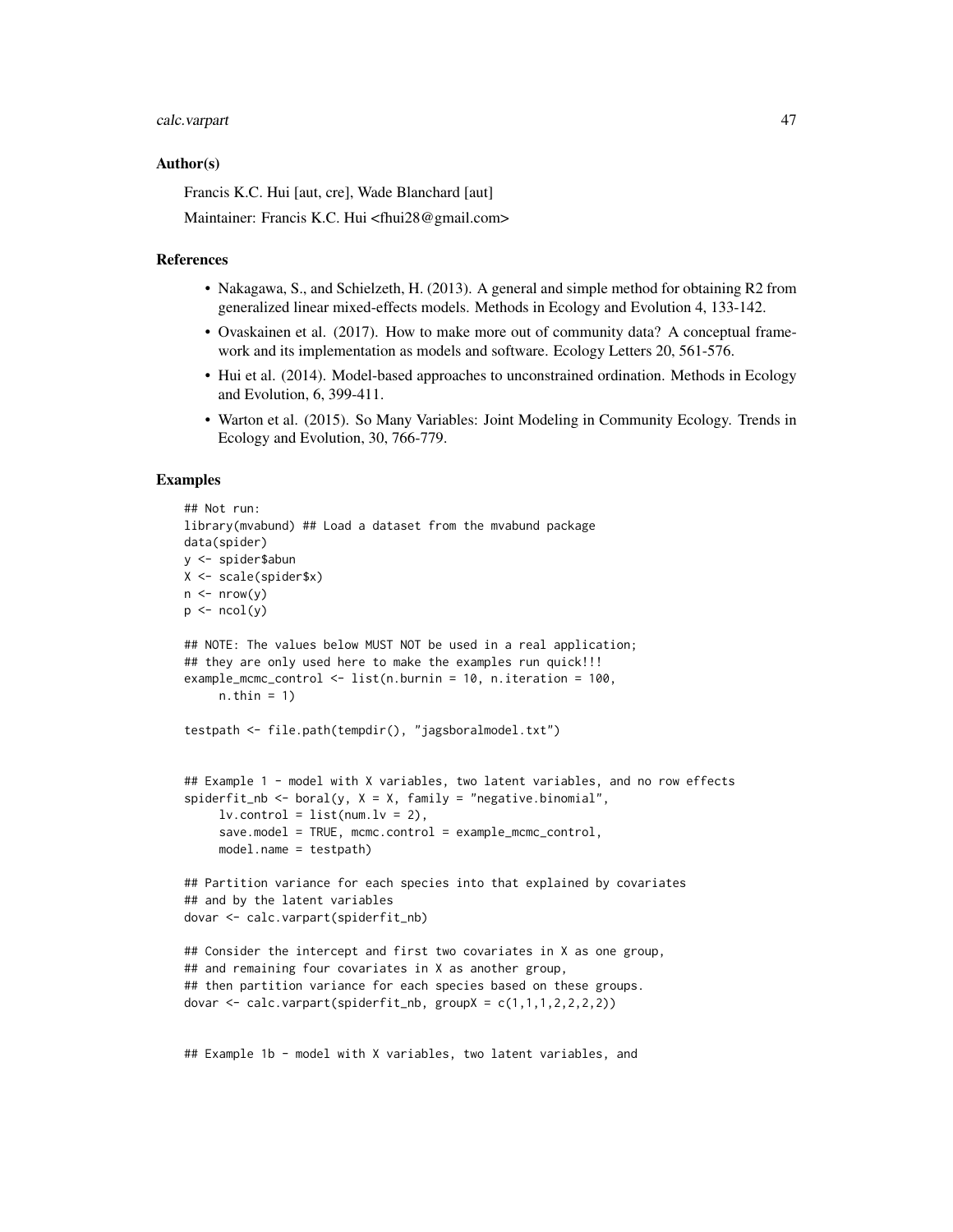```
## species-specific random intercepts at a so-called region level
spiderfit_nb <- boral(y, X = X, family = "negative.binomial",
    lv.contrib = list(num.lv = 2),
    ranef.ids = data.frame(subregion = rep(1:7, each=4)),
    save.model = TRUE, mcmc.control = example_mcmc_control,
   model.name = testpath)
## Partition variance for each species into that explained by covariates
## and by the latent variables
dovar <- calc.varpart(spiderfit_nb)
## Consider the intercept and first two covariates in X as one group,
## and remaining four covariates in X as another group,
## then partition variance for each species based on these groups.
dovar \leq calc.varpart(spiderfit_nb, groupX = c(1,1,1,2,2,2,2))
## Example 2 - model fitted to count data, no site effects, and
## two latent variables, plus traits included to explain environmental responses
data(antTraits)
y <- antTraits$abun
X <- as.matrix(scale(antTraits$env))
## Include only traits 1, 2, and 5
traits <- as.matrix(antTraits$traits[,c(1,2,5)])
example_which_traits <- vector("list",ncol(X)+1)
for(i in 1:length(example_which_traits))
     example_which_traits[[i]] <- 1:ncol(traits)
## Just for fun, the regression coefficients for the second column of X,
## corresponding to the third element in the list example_which_traits,
## will be estimated separately and not regressed against traits.
example_which_traits[[3]] <- 0
fit_traits \le boral(y, X = X, traits = traits, which.traits = example_which_traits,
    family = "negative.binomial", mcmc.control = example_mcmc_control,
    save.model = TRUE, model.name = testpath)
## Partition variance for each species due to covariates in X
## and latent variables. Also calculate proportion of variance
## due to the covariates which can be explained by traits
dovar <- calc.varpart(fit_traits)
## End(Not run)
```
coefsplot *Caterpillar plots of the regression coefficients from a fitted model*

### **Description**

Stable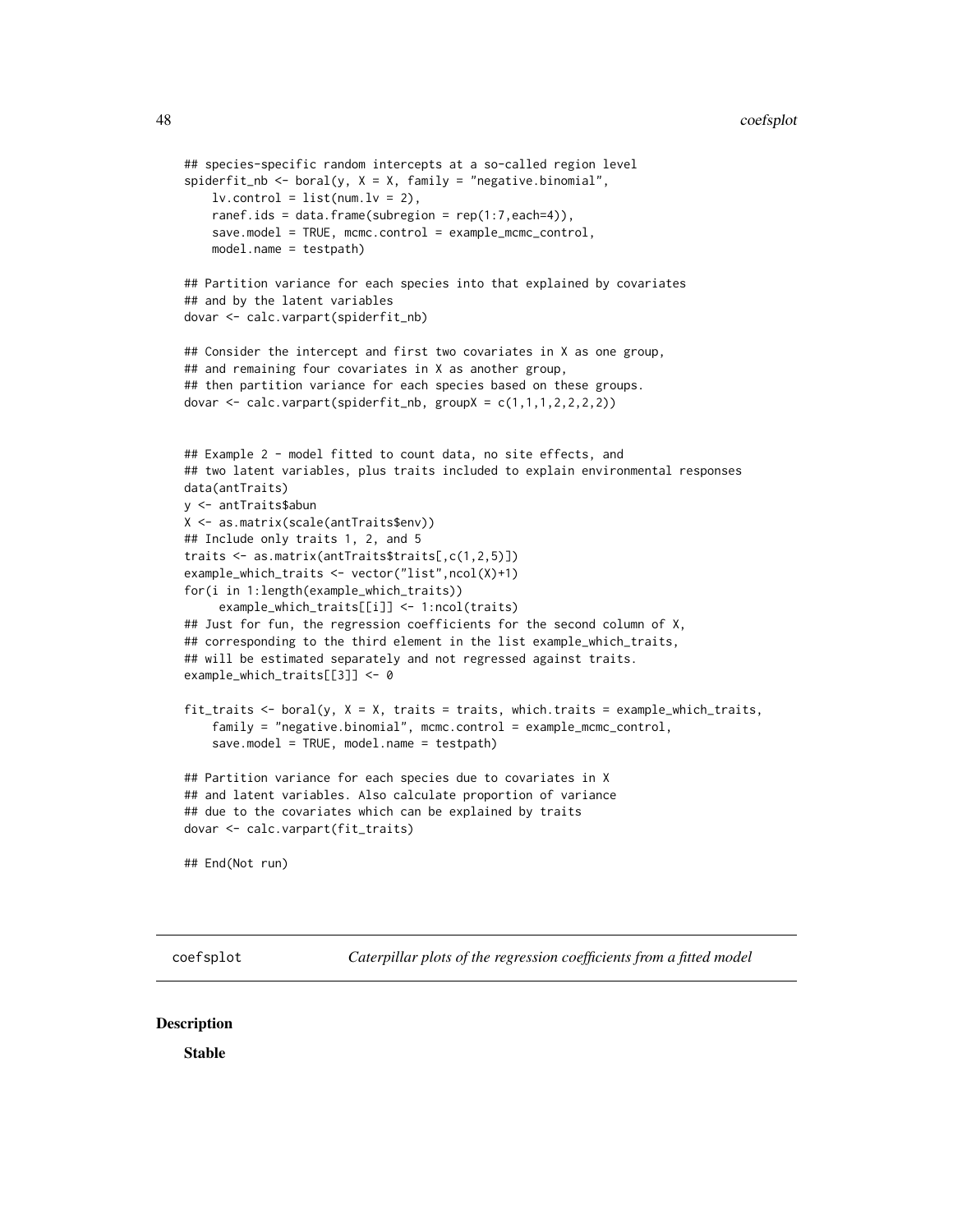### coefsplot that the coefsplot that the coefsplot that the coefsplot that the coefsplot that the coefsplot that  $49$

Constructs horizontal line plot (point estimate and HPD intervals), otherwise known as "caterpillar plots", for the response-specific regression coefficients corresponding to the covariate in the fitted model. If a fourth-corner model is fitted, then "caterpillar plots" can optionally be produced for all the fourth-corner regression coefficients.

## Usage

```
coefsplot(covname, object, fourthcorner = FALSE, labely = NULL, est = "median", ...)
```
## Arguments

| covname      | The name of one of the covariates in the fitted model. That is, it must be a char-<br>acter vector corresponding to one of the elements in colnames (object \$X.coefs.median).<br>If fourthcorner $=$ TRUE, then this argument is ignored.                                                                                                                                                                                                                                                                                                                  |
|--------------|-------------------------------------------------------------------------------------------------------------------------------------------------------------------------------------------------------------------------------------------------------------------------------------------------------------------------------------------------------------------------------------------------------------------------------------------------------------------------------------------------------------------------------------------------------------|
| object       | An object for class "boral".                                                                                                                                                                                                                                                                                                                                                                                                                                                                                                                                |
| fourthcorner | If set to TRUE, then a caterpillar plot of the fourth-corner regression coefficients,<br>as given by object \$traits.coefs.median say, are plotted instead, assuming<br>a model involving traits is fitted. Defaults to FALSE, in which case the plot is<br>of response-specific regression coefficients. If fourthcorner = TRUE, then both<br>the covname and labely arguments are ignored.                                                                                                                                                                |
| labely       | Controls the labels on the y-axis for the line plot. If it is not NULL, then it must<br>be a vector either of length 1 or the same length as the number of columns<br>in the response matrix in the fitted boral object. In the former, it is treated<br>as the y-axis label. In the latter, it is used in place of the column names of the<br>response matrix to label each line. Defaults to NULL, in which the each line in the<br>plot is labeled according to the columns of the response matrix, or equivalently<br>rownames(object\$X.coefs.median). |
|              | If fourthcorner $=$ TRUE, then this argument is ignored.                                                                                                                                                                                                                                                                                                                                                                                                                                                                                                    |
| est          | A choice of either the posterior median (est $=$ "median") or posterior mean<br>$(est = "mean"),$ which are then used as the point estimates in the lines. Default<br>is posterior median.                                                                                                                                                                                                                                                                                                                                                                  |
| $\cdots$     | Additional graphical options to be included in. These include values for<br>cex, cex. lab, cex. axis, cex. main, lwd, and so on.                                                                                                                                                                                                                                                                                                                                                                                                                            |

## Details

For each response (column of the response matrix, the horizontal line or "caterpillar" is constructed by first marking the point estimate (posterior mean or median) with an "x" symbol. Then the line is construed based on the lower and upper limits of the highest posterior density (HPD) intervals as found in object\$hpdintervals. By default, these are 95% HPD intervals. To complete the plot, a vertical dotted line is drawn to denote the zero value. All HPD intervals that include zero are colored gray, while HPD intervals that exclude zero are colored black.

For plots of fourth-corner regression coefficients, the coefficients are labelled such that on the left vertical axis the names of the covariates includes in the model are given, while on the right vertical axis the names of traits included in the model are given. Please see the [about.traits](#page-13-0) for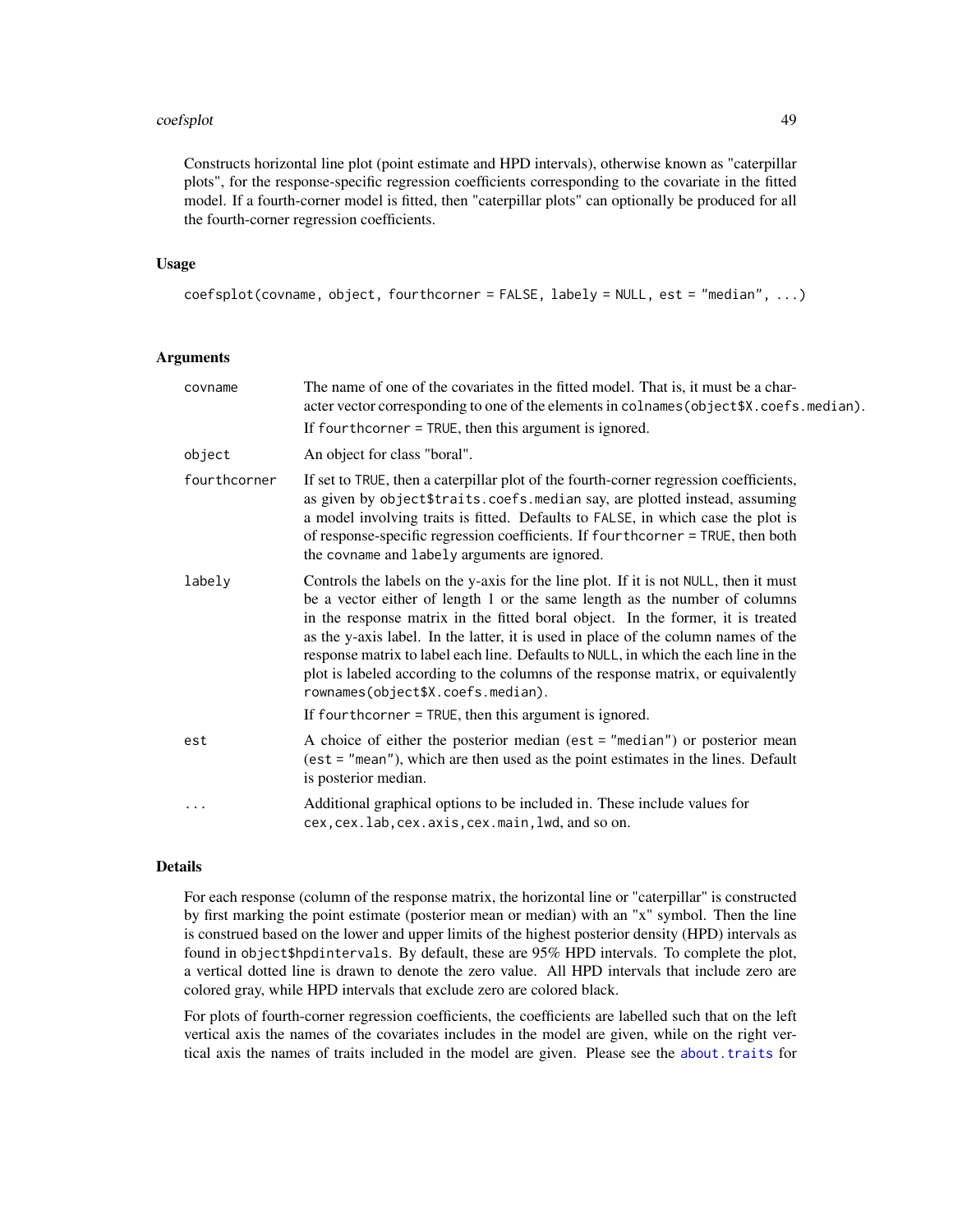more about fourth-corner models where traits are included to help explain differences in species environmental responses to covariates.

The graph is probably better explained by, well, plotting it using the toy example below! Thanks to Robert O'Hara for suggesting and providing the original code for this function.

### Value

If SSVS was applied individually to each coefficient of the covariate matrix when fitting the model, then the posterior probabilities of including the specified covariate are printed out i.e., those from object\$ssvs.indcoefs.mean.

For fourth-corher models, if SSVS was applied individually to fourth-corner coefficients when fitting the model, then the posterior probabilities of including the specified coefficient are printed out i.e.,

those from object\$ssvs.traitscoefs.mean.

## Author(s)

Francis K.C. Hui [aut, cre], Wade Blanchard [aut]

Maintainer: Francis K.C. Hui <fhui28@gmail.com>

### See Also

[ranefsplot](#page-102-0) for horizontal line or "caterpillar plot" of the response-specific random effects predictons (if applicable), caterplot from the mcmcplots package, as well as the ggpubr package, for other, sexier caterpillar plots.

# Examples

```
## Not run:
## NOTE: The values below MUST NOT be used in a real application;
## they are only used here to make the examples run quick!!!
example_mcmc_control <- list(n.burnin = 10, n.iteration = 100,
     n.thin = 1)
testpath <- file.path(tempdir(), "jagsboralmodel.txt")
library(mvabund) ## Load a dataset from the mvabund package
data(spider)
y <- spider$abun
n \leq -nrow(y)p \leftarrow \text{ncol}(y)X <- scale(spider$x)
spiderfit_nb <- boral(y, X = X, family = "negative.binomial",
    lv.control = list(num.lv = 2), mcmc.control = example_mcmc_control,
    model.name = testpath)
```
## Do separate line plots for all the coefficients of X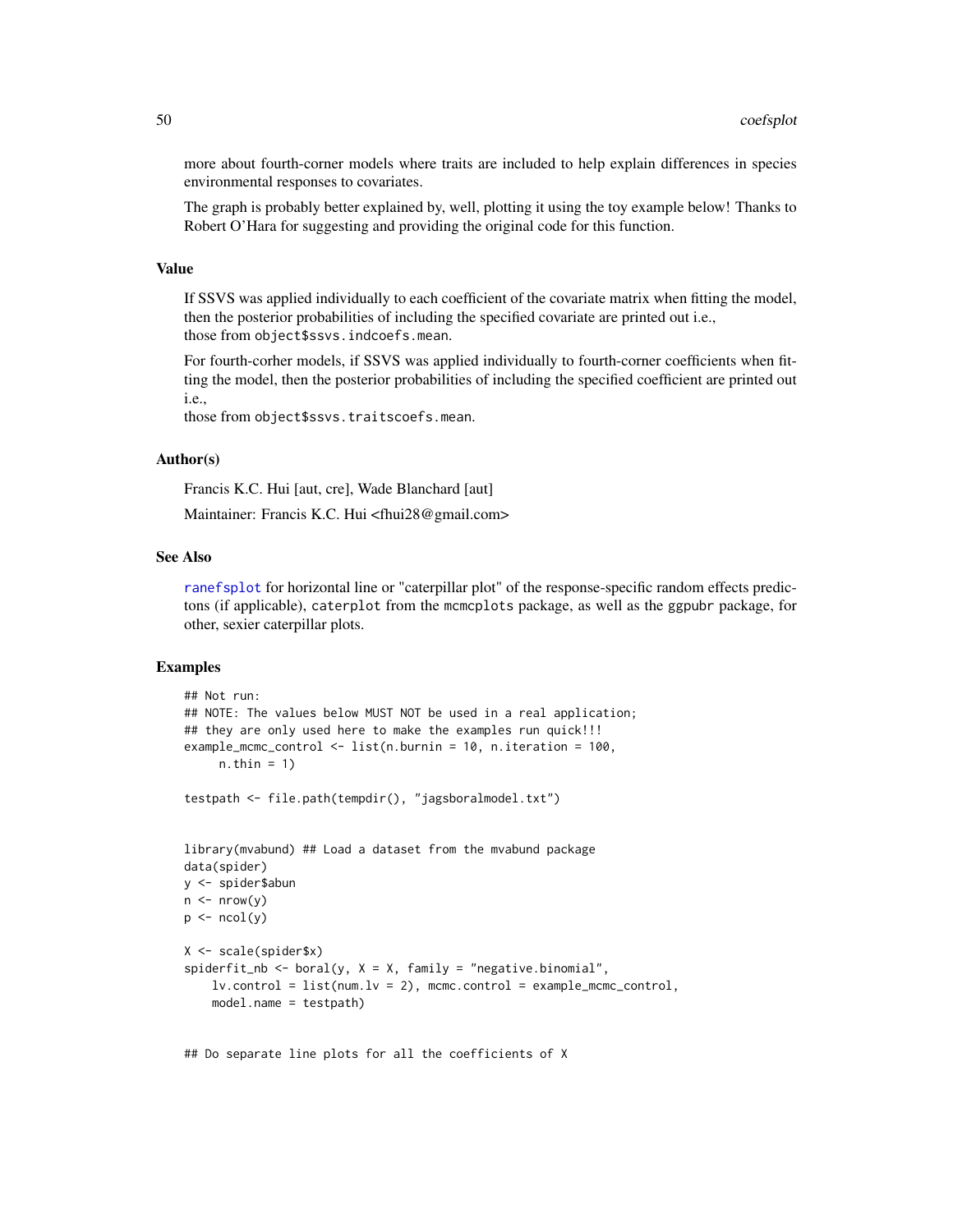```
par(mfrow=c(2,3), mar = c(5,6,1,1))sapply(colnames(spiderfit_nb$X), coefsplot,
    spiderfit_nb)
## Consider a model based on Example 5a in the main boral help file
## The model is fitted to count data, no site effects, two latent variables,
## plus traits included to explain environmental responses
data(antTraits)
y <- antTraits$abun
X <- as.matrix(scale(antTraits$env))
## Include only traits 1, 2, and 5
traits <- as.matrix(antTraits$traits[,c(1,2,5)])
example_which_traits <- vector("list",ncol(X)+1)
for(i in 1:length(example_which_traits))
    example_which_traits[[i]] <- 1:ncol(traits)
## Just for fun, the regression coefficients for the second column of X,
## corresponding to the third element in the list example_which_traits,
## will be estimated separately and not regressed against traits.
example_which_traits[[3]] <- 0
fit_traits \leq boral(y, X = X, traits = traits,
                    which.traits = example_which_traits, family = "negative.binomial",
                    mcmc.control = example_mcmc_control, model.name = testpath,
                    save.model = TRUE)
summary(fit_traits)
par(mar = c(3,10,2,10))
coefsplot(object = fit_traits, fourthcorner = TRUE)
## End(Not run)
```
create.life Stable *Simulate a Multivariate response matrix*

### Description

Simulate a multivariate response matrix, given parameters such as but not necessarily all of: family, number of latent variables and related coefficients, an matrix of explanatory variables and related coefficients, row effects, response-specific random intercepts, cutoffs for cumulative probit regression of ordinal responses, and so on.

## Usage

```
create.life(true.lv = NULL, lv.coefs,
     lv. control = list(num.lv = 0, type = "independent",
     lv.covparams = NULL, distmat = NULL),
```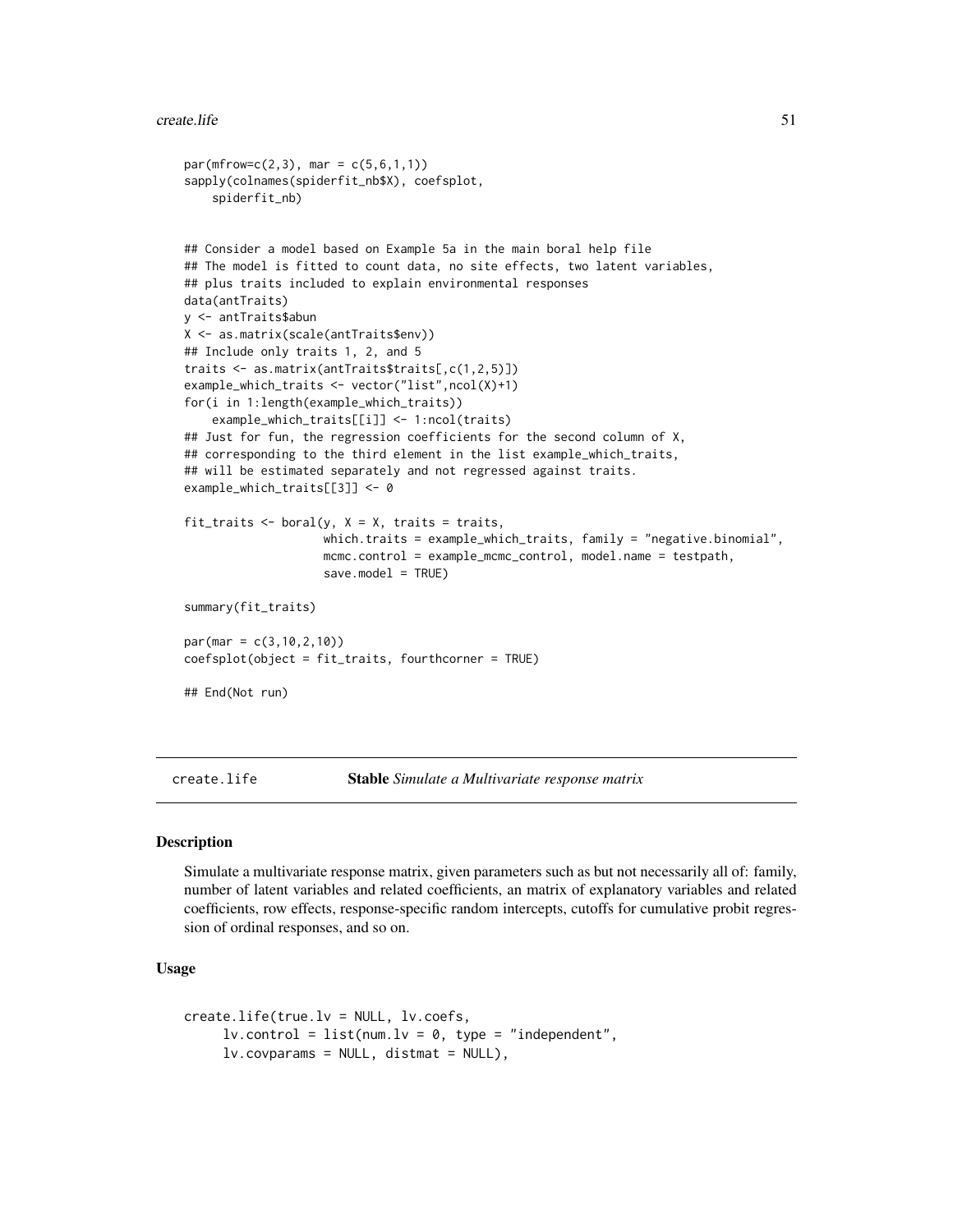```
X = NULL, X.corefs = NULL,traits = NULL, traits.coefs = NULL, family,
row.eff = "none", row.params = NULL, row.ids = NULL,
true.ranef = NULL, ranef.params = NULL, ranef.ids = NULL,
offset = NULL, trial.size = 1, cutoffs = NULL, powerparam = NULL,
manual.dim = NULL, save.params = FALSE)
```

```
## S3 method for class 'boral'
simulate(object, nsim = 1, seed = NULL, new.lvs = FALSE, new.ranefs = FALSE,
     distmat = NULL, est = "median", ...)
```
# Arguments

| object      | An object of class "boral".                                                                                                                                                                                                                                                                                                                    |
|-------------|------------------------------------------------------------------------------------------------------------------------------------------------------------------------------------------------------------------------------------------------------------------------------------------------------------------------------------------------|
| nsim        | Number of multivariate response matrices to simulate. Defaults to 1.                                                                                                                                                                                                                                                                           |
| seed        | Seed for dataset simulation. Defaults to NULL, in which case no seed is set.                                                                                                                                                                                                                                                                   |
| new.lvs     | If FALSE, then true latent variables are obtained from object. If TRUE, then new<br>true latent variables are generated.                                                                                                                                                                                                                       |
| new.ranefs  | If FALSE, then true response-specific random intercepts are obtained from object.<br>If TRUE, then new random intercepts are generated.                                                                                                                                                                                                        |
| distmat     | A distance matrix required to calculate correlations across sites when a non-<br>independent correlation structure on the latent variables is imposed, when new. lvs<br>= TRUE and object\$lv.type != "independent".                                                                                                                           |
| est         | A choice of either the posterior median (est $=$ "median") or posterior mean<br>$(est = "mean"),$ which are then treated as estimates and the fitted values are<br>calculated from. Default is posterior median.                                                                                                                               |
| true.lv     | A matrix of true latent variables. With multivariate abundance data in ecology<br>for instance, each row corresponds to the true site ordination coordinates. If<br>supplied, then simulation is based of these true latent variables. If NULL, then<br>the function looks to the argument lv. control to see what to do. Defaults to<br>NULL. |
| $lv.$ coefs | A matrix containing response-specific intercepts, latent variable coefficients re-<br>lating to true. 1v, and dispersion parameters.                                                                                                                                                                                                           |
| lv.control  | This argument is utilized if $true.1v = NULL$ , in which case the function uses<br>this argument to determine how to simulate new, true latent variables. A list<br>(currently) with the following arguments:                                                                                                                                  |
|             | • <i>num.lv:</i> which specifies the number of true latent variables to generate.<br>Defaults to 0.                                                                                                                                                                                                                                            |
|             | • type: which specifies the type the correlation structure of the latent vari-<br>ables (across sites). Defaults to independence correlation structure.                                                                                                                                                                                        |
|             | • <i>lv.covparams:</i> which is a vector containing one or two elements required<br>if parameterizing a non-independence spatial correlation structure of the<br>latent variables.                                                                                                                                                             |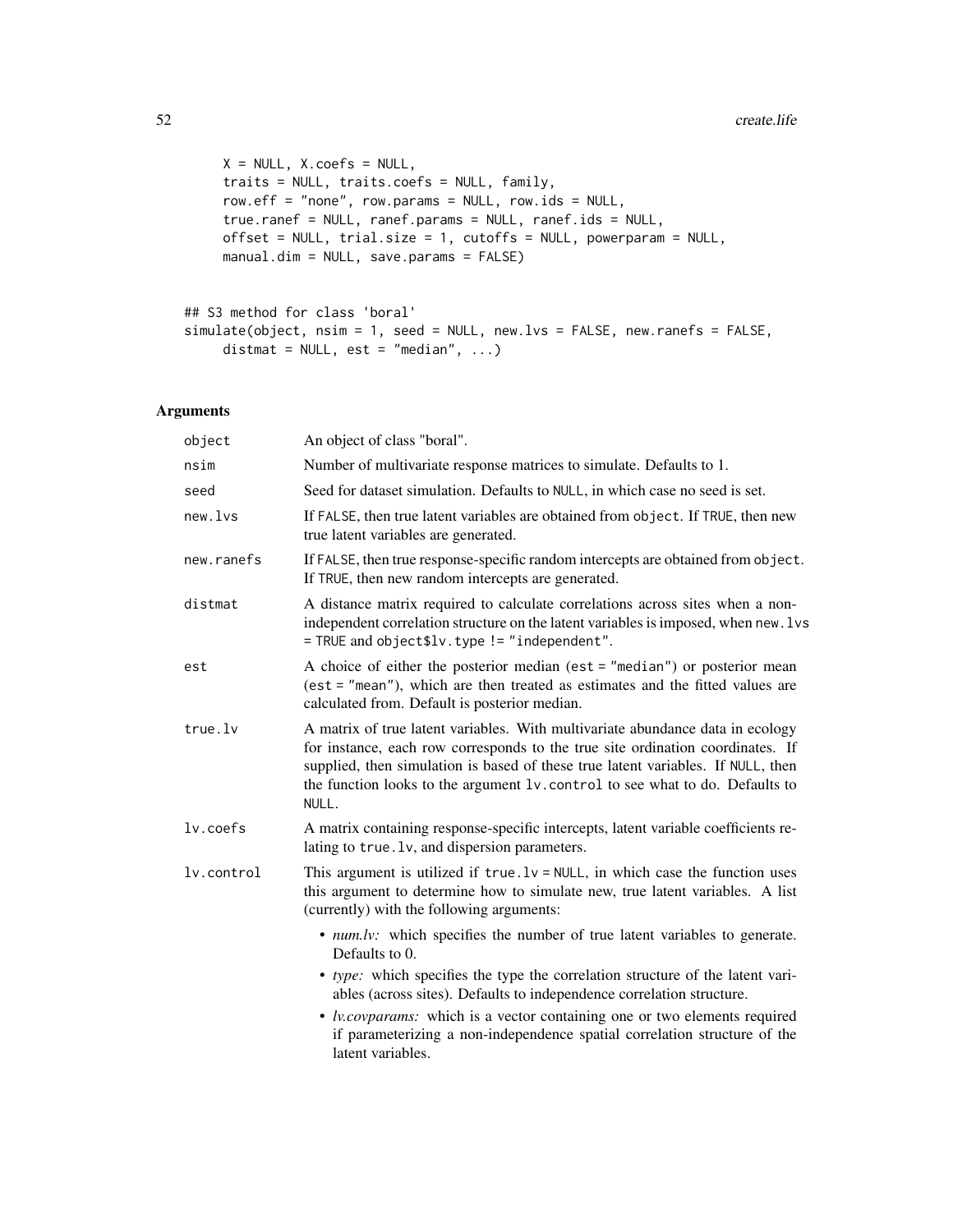• *distmat:* which a distance matrix required to calculate correlations across sites when a non-independence correlation structure on the latent variables is imposed.

Please see about. Lys for more information.

- X A model matrix of covariates (otherwise known as the covariate matrix), which can be included as part of the data generation. Defaults to NULL, in which case no model matrix is used. No intercept column should be included.
- X.coefs The coefficients relating to the covariate matrix. Defaults to NULL. This argument needs to be supplied if the covariate matrix is supplied and no trait matrix is supplied.
- traits A model matrix of species traits (otherwise known as the covariate matrix), which can be included as part of the model. Defaults to NULL, in which case no matrix was used. No intercept column should be included in the trait matrix, as it is included automatically.
- traits.coefs A matrix of coefficients that are used to generate "new" response-specific intercepts and X.coefs. The number of rows should equal to  $(ncol(X)+1)$  and the number of columns should equal to (ncol(traits)+2).

How this argument works is as follows: when both traits and traits.coefs are supplied, then new response-specific intercepts (i.e. the first column of lv.coefs is overwritten) are generated by simulating from a normal distribution with mean equal to

crossprod(c(1,traits),traits.coefs[1,1:(ncol(traits.coefs)-1)]) and standard deviation

traits.coefs[1,ncol(traits.coefs)]. In other words, the last column of trait.coefs provides the standard deviation of the normal distribution, with the other columns being the regression coefficients in the mean of the normal distribution. Analogously, new X. coefs are generated in the same manner using the remaining rows of trait.coefs. Please see [about.traits](#page-13-0) for more information.

It is important that highlight then with in this data generation mechanism, the new response-specific intercepts and X.coefs are now random effects, being drawn from a normal distribution.

Defaults to NULL, in conjuction with traits = NULL.

family Either a single element, or a vector of length equal to the number of columns in the response matrix. The former assumes all columns of the response matrix come from this distribution. The latter option allows for different distributions for each column of the response matrix. Elements can be one of "binomial" (with probit link), "poisson" (with log link), "negative.binomial" (with log link), "normal" (with identity link), "lnormal" for lognormal (with log link), "tweedie" (with log link), "exponential" (with log link), "gamma" (with log link), "beta" (with logit link), "ordinal" (cumulative probit regression), "ztpoisson" (zero truncated Poisson with log link), "ztnegative.binomial" (zero truncated negative binomial with log link).

> Please see [about.distributions](#page-2-0) for information on distributions available in boral overall.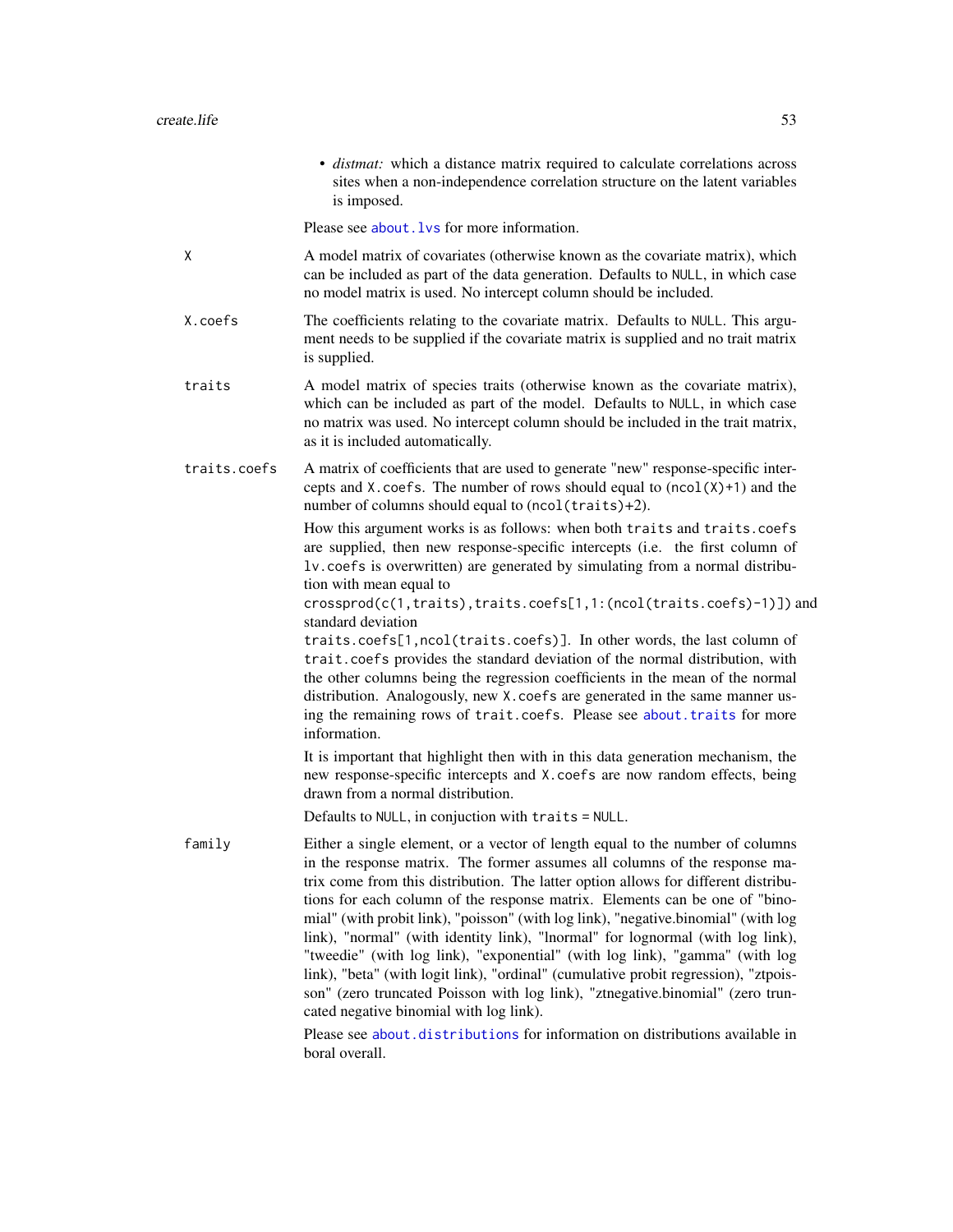| row.eff      | Single element indicating whether row effects are included as fixed effects ("fixed"),<br>random effects ("random") or not included ("none") in the fitted model. If fixed<br>effects, then for parameter identifiability the first row effect is set to zero, which<br>analogous to acting as a reference level when dummy variables are used. If<br>random effects, they are drawn from a normal distribution with mean zero and<br>standard deviation given by row.params. Defaults to "none".                                                                                                                                                                                                                                                                                                                                                |
|--------------|--------------------------------------------------------------------------------------------------------------------------------------------------------------------------------------------------------------------------------------------------------------------------------------------------------------------------------------------------------------------------------------------------------------------------------------------------------------------------------------------------------------------------------------------------------------------------------------------------------------------------------------------------------------------------------------------------------------------------------------------------------------------------------------------------------------------------------------------------|
| row.params   | Parameters corresponding to the row effects. If<br>row.eff = "fixed", then these are the fixed effects and should have length<br>equal to the number of columns in the response matrix. If row. $eff = "random",$<br>then this is the standard deviation for the random effects normal distribution.<br>If row. $\text{eff} =$ "none", then this argument is ignored.                                                                                                                                                                                                                                                                                                                                                                                                                                                                            |
| row.ids      | A matrix with the number of rows equal to the number of rows in the response<br>matrix, and the number of columns equal to the number of row effects to be<br>included in the model. Element $(i, j)$ indicates the cluster ID of row i in the<br>response matrix for random effect eqnj; please see boral for details. Defaults<br>to NULL, so that if row.params = NULL then the argument is ignored, otherwise<br>if row.params is supplied then<br>row.ids = matrix(1:nrow(y), ncol = 1) i.e., a single, row effect unique to<br>each row.                                                                                                                                                                                                                                                                                                   |
| true.ranef   | A list of true response-specific random intercepts. If supplied, it should be a list<br>of length length (ranef.ids), where the k-th element is the matrix a matrix<br>where the number of rows is equal to the number of responses, and the number<br>of columns is equal to length(unique(ranef.ids[,k])). If NULL, then the<br>function looks to the arguments ranef.ids and/or ranef.params to see what<br>to do. Defaults to NULL.                                                                                                                                                                                                                                                                                                                                                                                                          |
| ranef.params | Parameters corresponding to standard deviation for the the response-specific<br>random intercepts distribution. If supplied, it should be a matrix, where the<br>number of rows is equal to the number of responses, and the number of columns<br>equal to length(ranef.ids). If NULL, then the function looks to the arguments<br>ranef.ids and/or true.ranef to see what to do. Defaults to NULL.                                                                                                                                                                                                                                                                                                                                                                                                                                              |
| ranef.ids    | A matrix with the number of rows equal to the number of rows in the response<br>matrix, and the number of columns equal to the number of random intercepts<br>to be included in the model. Element $(i, j)$ indicates the cluster ID of row i<br>in the response matrix for random intercept eqnj; please see about.ranefs for<br>details. Defaults to NULL, in which case it is assumed no random intercepts<br>are to be included in the model. If supplied, then either one of true.ranef or<br>ranef.params must also be supplied. If true.ranef is supplied, then these are<br>used as the true random intercepts; if ranef . params is supplied, then response-<br>specific random intercepts are generated from a normal distribution with mean<br>zero and (response-specific) standard deviation based on the elements of ranef.params. |
| offset       | A matrix with the same dimensions as the response matrix, specifying an a-priori<br>known component to be included in the linear predictor during fitting. Defaults<br>to NULL.                                                                                                                                                                                                                                                                                                                                                                                                                                                                                                                                                                                                                                                                  |
| trial.size   | Either equal to a single element, or a vector of length equal to the number of<br>columns in y. If a single element, then all columns assumed to be binomially<br>distributed will have trial size set to this. If a vector, different trial sizes are al-                                                                                                                                                                                                                                                                                                                                                                                                                                                                                                                                                                                       |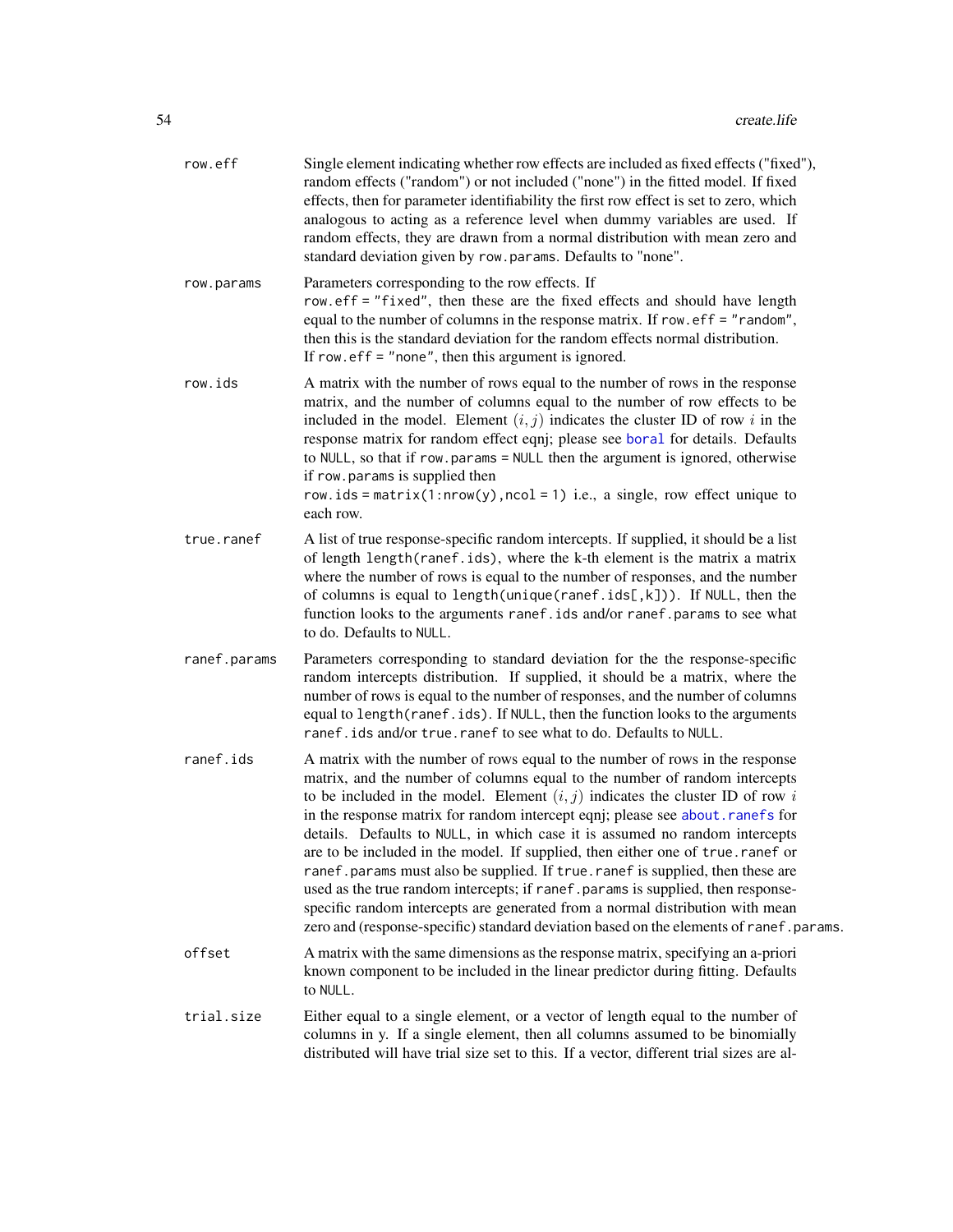|             | Towed in each column of y. The argument is ignored for all columns not assumed<br>to be binomially distributed. Defaults to 1, i.e. Bernoulli distribution.                                                                                                                   |
|-------------|-------------------------------------------------------------------------------------------------------------------------------------------------------------------------------------------------------------------------------------------------------------------------------|
| cutoffs     | A vector of common common cutoffs for proportional odds regression when any<br>of family is ordinal. They should be increasing order. Defaults to NULL.                                                                                                                       |
| powerparam  | A common power parameter for tweedie regression when any of family is<br>tweedie. Defaults to NULL.                                                                                                                                                                           |
| manual.dim  | A vector of length 2, containing the number of rows $(n)$ and columns $(p)$ for the<br>multivariate response matrix. This is a "backup" argument only required when<br>create. Life can not determine how many rows or columns the multivariate<br>response matrix should be. |
| save.params | If save params = TRUE, then all parameters provided as input and/or generated<br>are returned, in addition to the simulated multivariate response matrix. Defaults<br>to FALSE.                                                                                               |
| $\ddotsc$   | Not used.                                                                                                                                                                                                                                                                     |

lowed in each column of y. The argument is ignored for all columns not assumed

### Details

create.life gives the user flexibility to control the true parameters of the model from which the multivariate responses matrices are generated from. For example, if true.lv is supplied, then the data generation mechanism is based on this set of true latent variables. If true.lv = NULL, then the function looks to lv.control to determine whether and how the true latent variables are to be simulated.

simulate makes use of the generic function of the same name in R: it takes a fitted model, treats either the posterior medians and mean estimates from the model as the true parameters, and generates response matrices based off that. There is control as to whether the latent variables and/or response-specific random intercepts obtained from the fitted model are used, or new ones are generated.

## Value

If create.life is used, then: 1) if save.params = FALSE, a n by p multivariate response matrix is returned only, 2) if save.params = TRUE, then a list containing the element resp which is a n times  $p$  multivariate response matrix, as well as other elements for the parameters used in the true model are returned.

If simulate is used, then a three dimensional array of dimension  $n$  by  $p$  by nsim is returned. The same latent variables can be used each time (new.lvs = FALSE), or new true latent variables can be generated each time (new.lvs = TRUE).

# Author(s)

Francis K.C. Hui [aut, cre], Wade Blanchard [aut]

Maintainer: Francis K.C. Hui <fhui28@gmail.com>

# See Also

[boral](#page-16-0) for the default function for model fitting.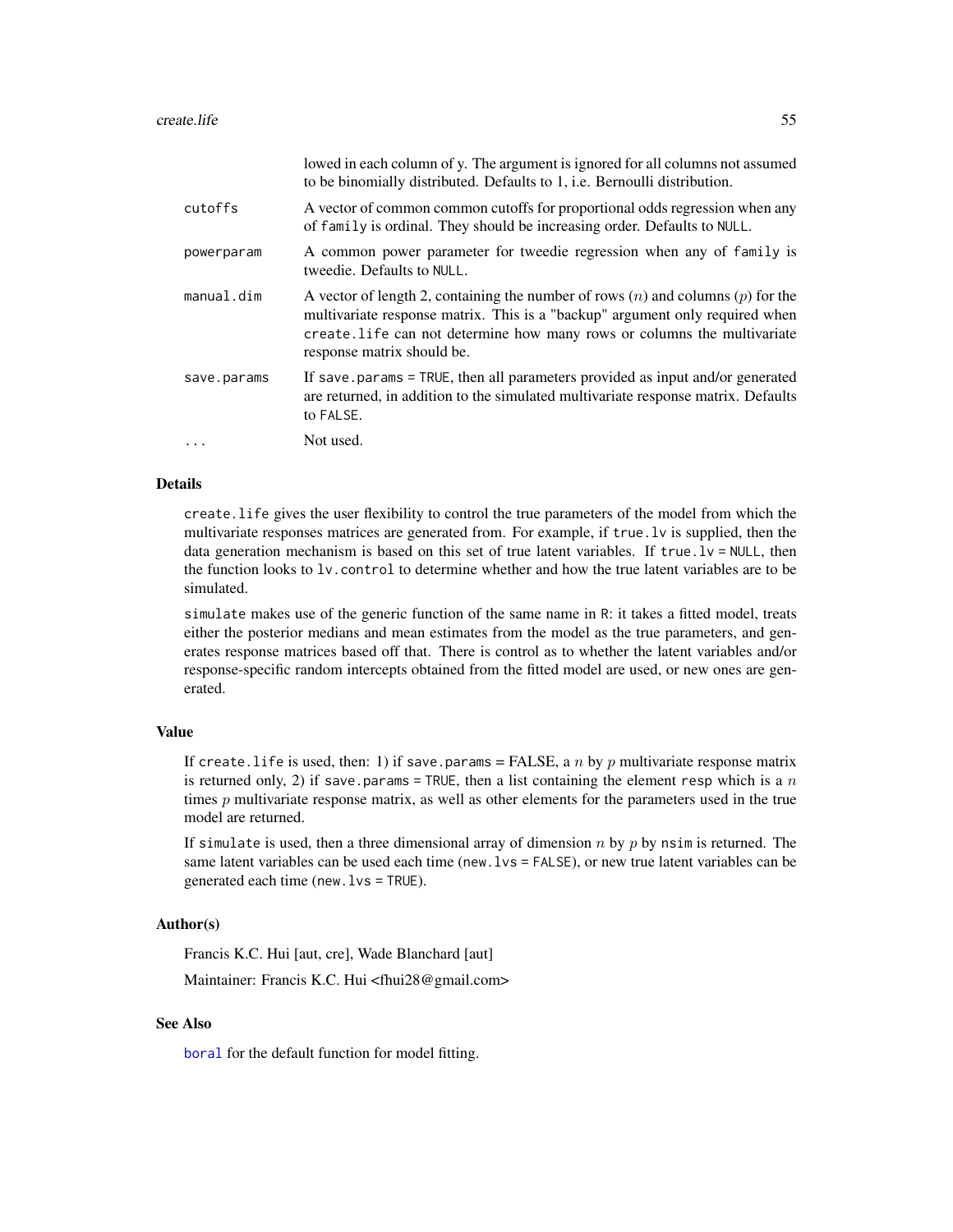### Examples

```
## NOTE: The values below MUST NOT be used in a real application;
## they are only used here to make the examples run quick!!!
example_mcmc_control <- list(n.burnin = 10, n.iteration = 100,
     n.thin = 1)
testpath <- file.path(tempdir(), "jagsboralmodel.txt")
## Example 1a - Simulate a response matrix of normally distributed data
library(mvtnorm)
## 30 rows (sites) with two latent variables
true_lv <- rbind(rmvnorm(n=15,mean=c(1,2)),rmvnorm(n=15,mean=c(-3,-1)))
## 30 columns (species)
true_l v_coefs \leftarrow \text{cbind}(\text{matrix}(\text{runif}(30*3),30,3),1)X \leftarrow matrix(rnorm(30*4), 30, 4)## 4 explanatory variables
X.\text{coeffs} \leq \text{matrix}(\text{rnorm}(30*4),30,4)simy <- create.life(true.lv = true_lv, lv.coefs = true_lv_coefs,
    X = X, X.coefs = X.coefs, family = "normal")
## Not run:
fit_simdata <- boral(simy, X = X, family = "normal", lv.control = list(num.lv = 2),
    mcmc.control = example_mcmc_control, model.name = testpath)
summary(fit_simdata)
## End(Not run)
## Example 1b - Include a nested random row effect
## 30 subregions nested within six regions
example_{row\_ids} < - cbind(1:30, rep(1:6, each=5))## Subregion has a small std deviation; region has a larger one
true_ranef_sigma <- list(ID1 = 0.5, ID2 = 2)
simy <- create.life(true.lv = true_lv, lv.coefs = true_lv_coefs,
    X = X, X.coefs = X.coefs, row.eff = "random",
    row.params = true_ranef_sigma, row.ids = example_row_ids, family = "normal",
    save.params = TRUE)
## Example 1c - Same as example 1b except new, true latent variables are generated
simy <- create.life(true.lv = NULL, lv.coefs = true_lv_coefs,
    X = X, X.coefs = X.coefs, row.eff = "random",
    row.params = true_ranef_sigma, row.ids = example_row_ids, family = "normal",
    save.params = TRUE)
```
## Example 1d - Same as example 1a except new, true latent variables are generated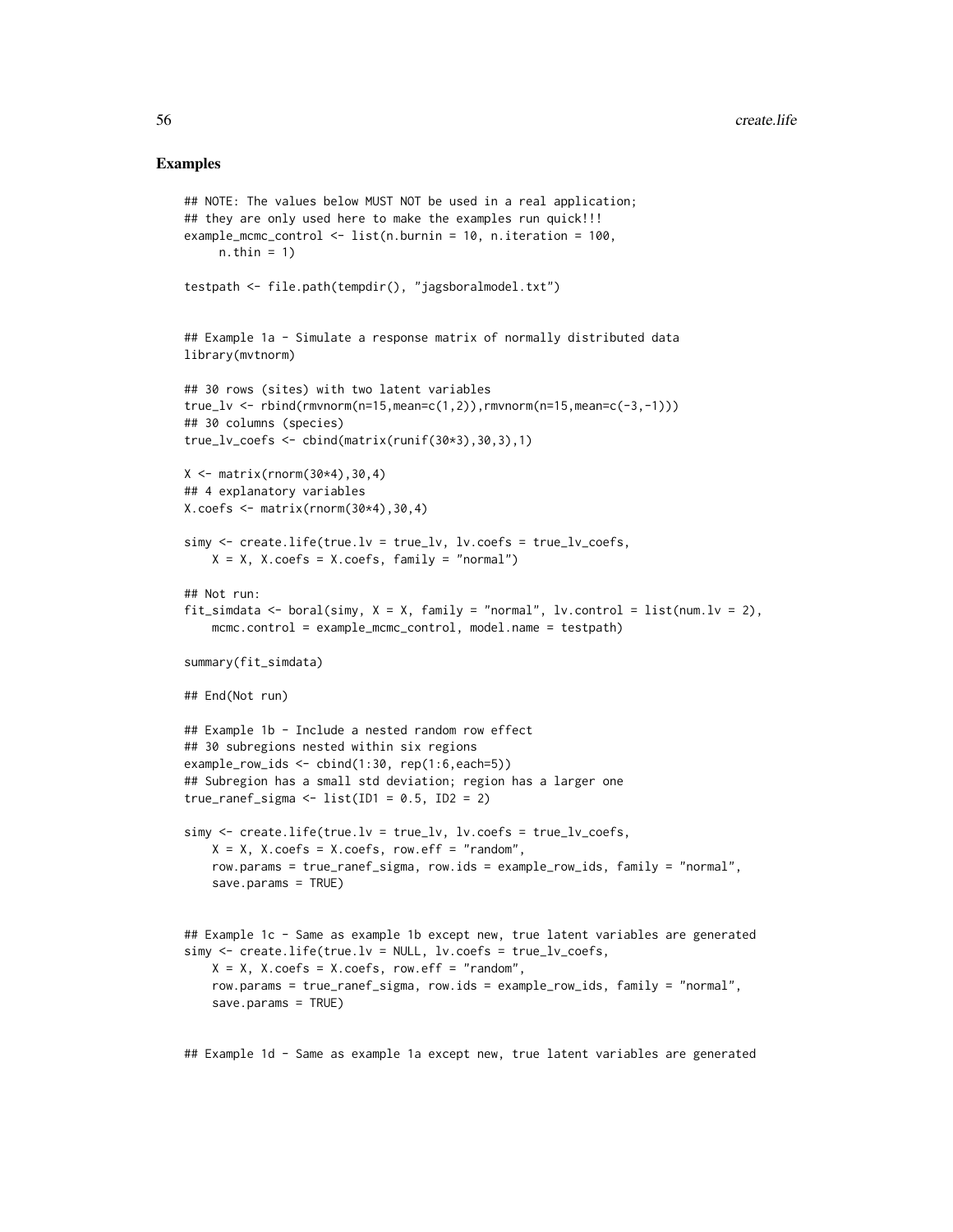### create.life 57

```
## with a non-independent correlation structure using a fake distance matrix
makedistmat <- as.matrix(dist(1:30))
simy <- create.life(true.lv = NULL, lv.coefs = true_lv_coefs,
    lv.contrib = list(num.lv = 2, type = "exponential", lv.covparams = 5,distmat = makedistmat),
    X = X, X.coefs = X.coefs, row.eff = "random",
    row.params = true_ranef_sigma, row.ids = example_row_ids, family = "normal",
    save.params = TRUE)
## Example 1e - Similar to 1b, except instead of a nested random row effect,
## it includes a species-specific random interept at the region level
example_ranef_ids <- data.frame(region = rep(1:6,each=5))
## Subregion has a small std deviation; region has a larger one
true_ranef_sigma <- matrix(runif(nrow(true_lv_coefs)),
     nrow = nrow(true_lv\_coeffs), ncol = 1)
simy <- create.life(true.lv = true_lv, lv.coefs = true_lv_coefs,
    X = X, X.coefs = X.coefs, ranef.ids = example_ranef_ids,
    ranef.params = true_ranef_sigma, family = "normal",
    save.params = TRUE)
## Example 2 - Simulate a response matrix of ordinal data
## 30 rows (sites) with two latent variables
true_lv <- rbind(rmvnorm(15,mean=c(-2,-2)), rmvnorm(15,mean=c(2,2)))## 10 columns (species)
true_lv_coefs \leq- rmvnorm(10, mean = rep(0,3));
## Cutoffs for proportional odds regression (must be in increasing order)
true.ordinal.cutoffs <- seq(-2,10,length=10-1)
simy <- create.life(true.lv = true_lv, lv.coefs = true_lv_coefs,
     family = "ordinal", cutoffs = true.ordinal.cutoffs, save.params = TRUE)
## Not run:
fit_simdata <- boral(y = simy$resp, family = "ordinal", lv.control = list(num.lv = 2),
      mcmc.control = example_mcmc_control, model.name = testpath)
## End(Not run)
## Not run:
## Example 3 - Simulate a response matrix of count data based off
## a fitted model involving traits (ants data from mvabund)
library(mvabund)
data(antTraits)
y <- antTraits$abun
X <- as.matrix(antTraits$env)
## Include only traits 1, 2, and 5, plus an intercept
traits <- as.matrix(antTraits$traits[,c(1,2,5)])
## Please see help file for boral regarding the use of which.traits
example_which_traits <- vector("list",ncol(X)+1)
for(i in 1:length(example_which_traits))
```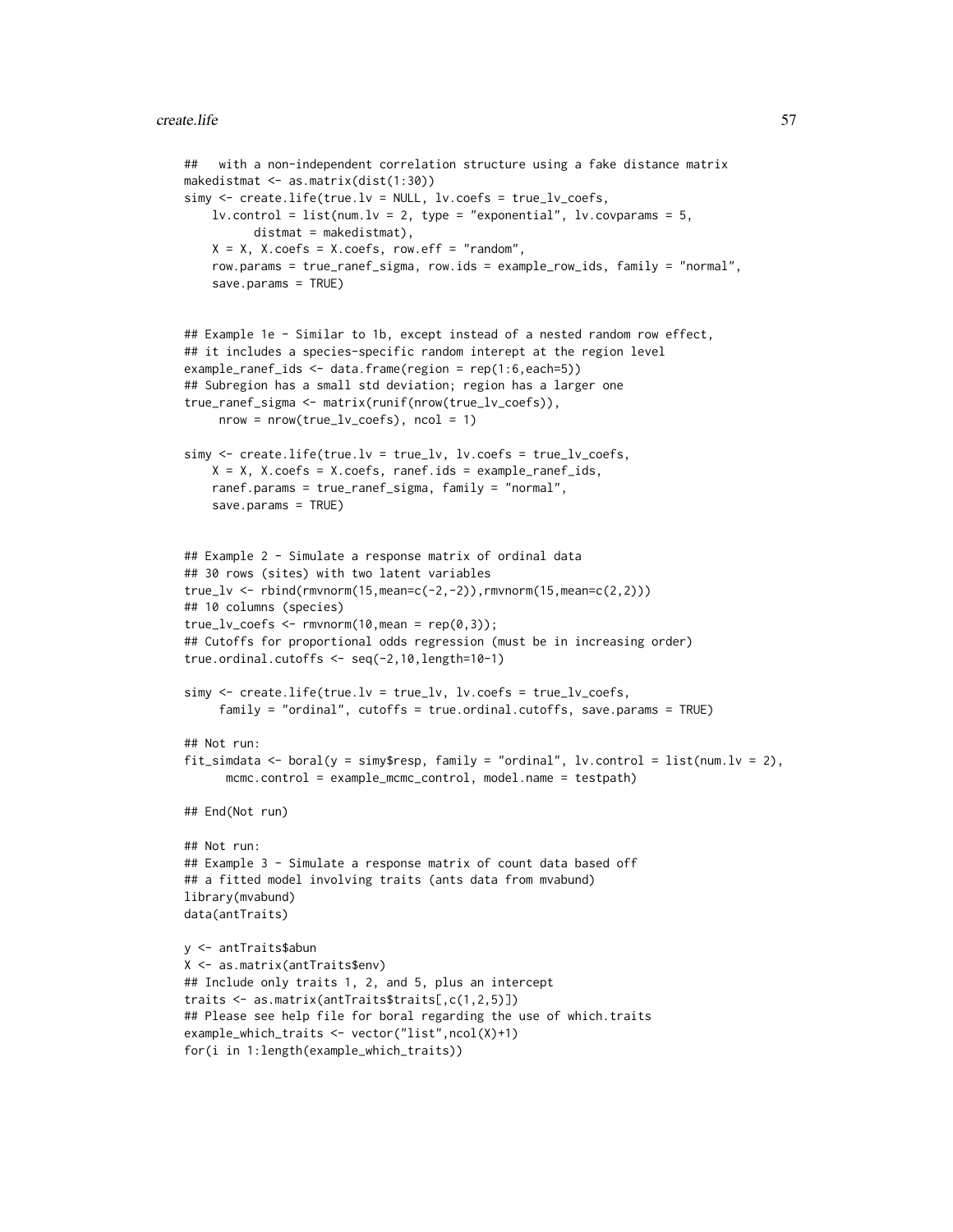```
example_which_traits[[i]] <- 1:ncol(traits)
fit_traits \le boral(y, X = X, traits = traits, which.traits = example_which_traits,
    family = "negative.binomial", lv.control = list(num.lv = 2),
     mcmc.control = example_mcmc_control, model.name = testpath)
## The hard way
simy <- create.life(true.lv = fit_traits$lv.mean,
     lv.coefs = fit_traits$lv.coefs.median, X = X,
     X.coefs = fit_traits$X.coefs.median, traits = traits,
     traits.coefs = fit_traits$traits.coefs.median, family = "negative.binomial")
## The easy way, using the same latent variables as the fitted model
simy <- simulate(object = fit_traits)
## The easy way, generating new latent variables
simy <- simulate(object = fit_traits, new.lvs = TRUE)
## Example 4 - simulate Bernoulli data, based on a model with two latent variables,
## no site variables, with two traits and one environmental covariates
## This example is a proof of concept that traits can used
## to explain environmental responses
library(mvtnorm)
n < -100; s < -50X <- as.matrix(scale(1:n))
colnames(X) <- c("elevation")
traits <- cbind(rbinom(s,1,0.5), rnorm(s))
## one categorical and one continuous variable
colnames(traits) <- c("thorns-dummy","SLA")
simplify \leftarrow list(lv.coefs = chind(rnorm(s), rmvnorm(s, mean = rep(0,2))),
     lv.contrib = list(num.lv = 2, type = "independent"),traits.coefs = matrix(c(0.1, 1, -0.5, 1, 0.5, 0, -1, 1), 2, byrow = TRUE))
rownames(simfit$traits.coefs) <- c("beta0","elevation")
colnames(simfit$traits.coefs) <- c("kappa0","thorns-dummy","SLA","sigma")
simy <- create.life(lv.control = simfit$lv.control, lv.coefs = simfit$lv.coefs,
    X = X, traits = traits, traits.coefs = simfit$traits.coefs,
    family = "binomial")
example_which_traits <- vector("list",ncol(X)+1);
for(i in 1:length(example_which_traits))
    example_which_traits[[i]] <- 1:ncol(traits)
fit_traits \le boral(y = simy, X = X, traits = traits,
    which.traits = example_which_traits, family = "binomial",
    lv.contrib = list(num.lv = 2), save.model = TRUE,
    mcmc.control = example_mcmc_control, model.name = testpath)
```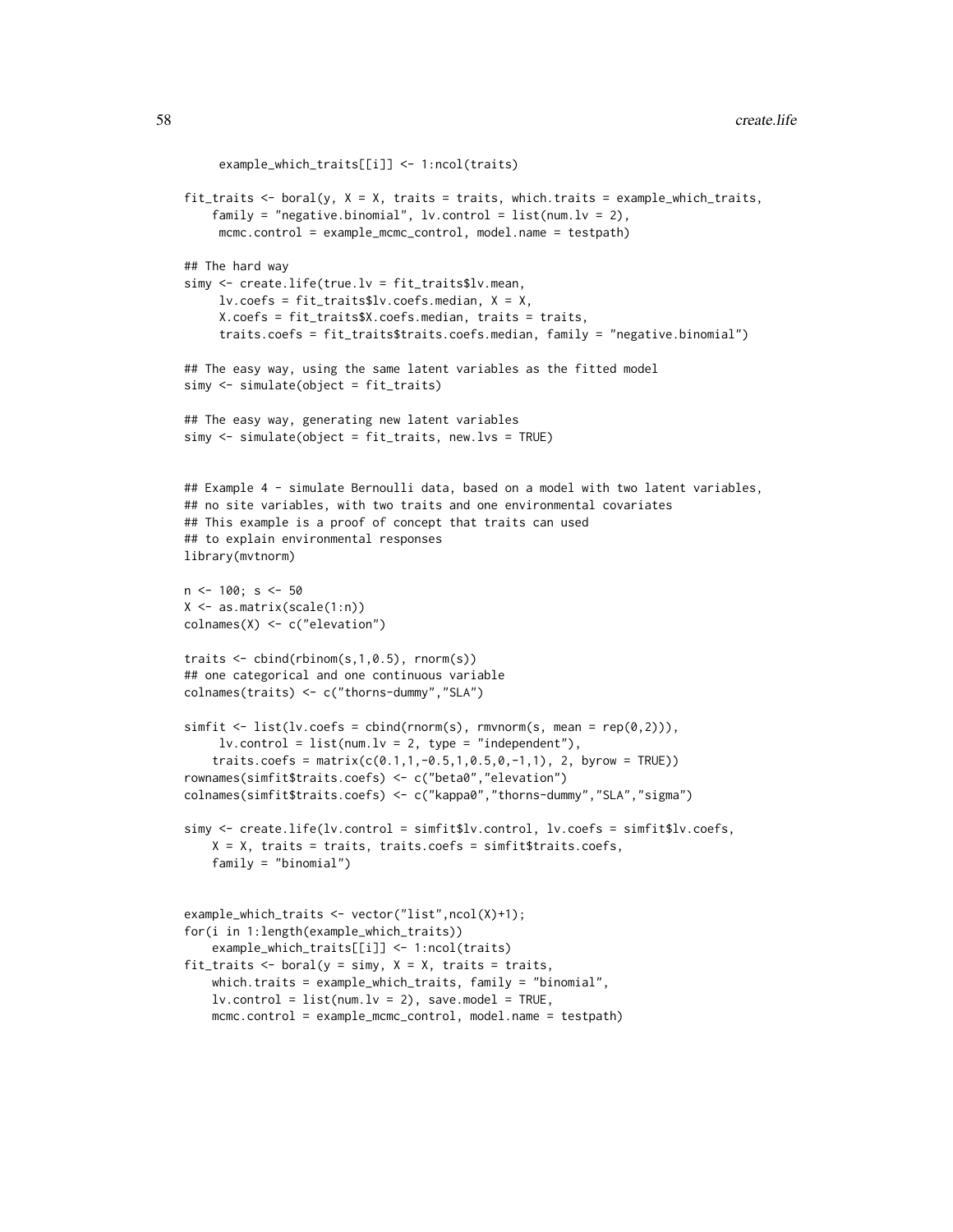### ds.residuals 59

```
## Example 5 -- extend Example 2e in the main boral help file to simulate data from a
## fitted model
library(mvabund) ## Load a dataset from the mvabund package
data(spider)
y <- spider$abun
X <- scale(spider$x)
spiderfit_nb <- boral(y, X = X, family = "negative.binomial",
    ranef.ids = data.frame(region = rep(1:7, each=4)),
   mcmc.control = example_mcmc_control, model.name = testpath)
simulate(object = spiderfit_nb)
simulate(object = spiderfit_nb, new.ranefs = TRUE)
## End(Not run)
```
# <span id="page-58-0"></span>ds.residuals *Dunn-Smyth Residuals for a fitted model*

# Description

# Stable

Calculates the Dunn-Smyth residuals for a fitted model and, if some of the responses are ordinal, a confusion matrix between predicted and true levels.

# Usage

```
ds.residuals(object, est = "median", include.ranef = TRUE)
```
# Arguments

| object        | An object for class "boral".                                                                                                                                                                                                                                                                                                                                                                                                                                                                                                                      |
|---------------|---------------------------------------------------------------------------------------------------------------------------------------------------------------------------------------------------------------------------------------------------------------------------------------------------------------------------------------------------------------------------------------------------------------------------------------------------------------------------------------------------------------------------------------------------|
| est           | A choice of either the posterior median (est = "median") or posterior mean<br>$(est = "mean"), which are then treated as parameter estimates and the residuals$<br>are calculated from. Default is posterior median.                                                                                                                                                                                                                                                                                                                              |
| include.ranef | If response-specific random intercepts were included as part of the fitted model,<br>then this determines whether the predicted random effects will be used in the<br>calculated of the fitted values and thus residuals. When set to TRUE, which is the<br>default, then they are included (using either the posterior mean and posterior me-<br>dian predictor). When set to FALSE, they are not included. The former leads to<br>what are sometimes called conditional residuals, while the latter are sometimes<br>called marginal residuals. |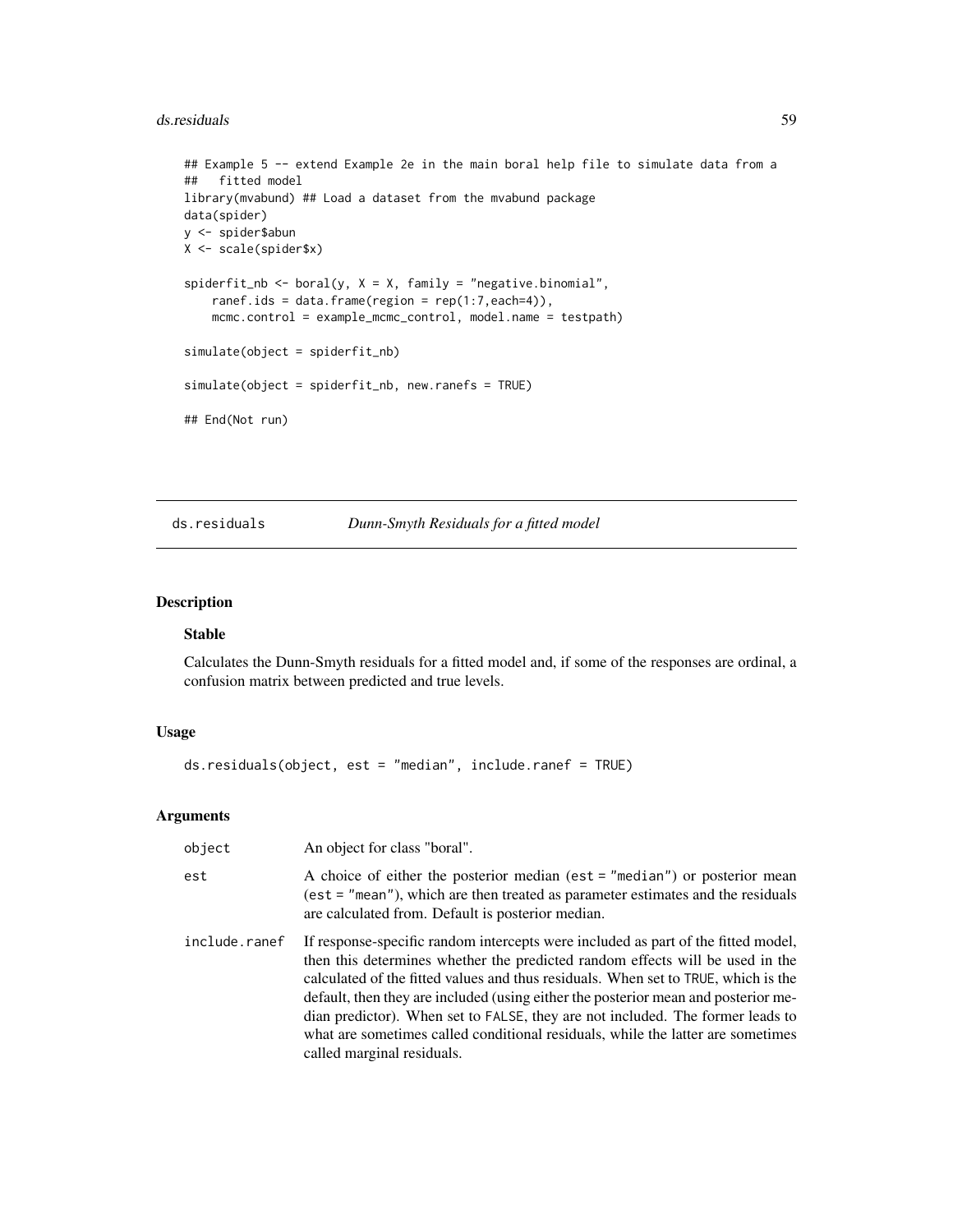### Details

Details regarding Dunn-Smyth residuals, based on the randomized quantile residuals of Dunn and Smyth (1996), can be found in plot.manyglm function in the mvabund package (Wang et al., 2012) where they are implemented in all their glory. Due their inherent stochasticity, Dunn-Smyth residuals will be slightly different each time this function is run. As with other types of residuals, Dunn-Smyth residuals can be used in the context of residual analysis.

For ordinal responses, a single confusion matrix between the predicted levels (as based on the class with the highest probability) and true levels is aso returned. The table pools the results over all columns assumed to be ordinal.

The Dunn-Smyth residuals are calculated based on a point estimate of the parameters, as determined by the argument est. A fully Bayesian approach would calculate the residuals by averaging over the posterior distribution of the parameters i.e., ergodically average over the MCMC samples. In general however, the results (as in the trends seen in residual analysis) from either approach should be very similar.

Check out also the awesome DHARMa package for calculation of Dunn-Smyth and probability integral transform residuals in other regression models.

# Value

A list containing agree.ordinal which is a single confusion matrix for ordinal columns, and residuals which contains Dunn-Smyth residuals.

### Author(s)

Francis K.C. Hui [aut, cre], Wade Blanchard [aut]

Maintainer: Francis K.C. Hui <fhui28@gmail.com>

## **References**

- Dunn, P. K., and Smyth, G. K. (1996). Randomized quantile residuals. Journal of Computational and Graphical Statistics, 5, 236-244.
- Wang et al. (2012). mvabund-an R package for model-based analysis of multivariate abundance data. Methods in Ecology and Evolution, 3, 471-474.

### See Also

[plot.boral](#page-94-0) for constructing residual analysis plots directly; [fitted.boral](#page-60-0) which calculated fitted values from a model.

## Examples

```
## Not run:
## NOTE: The values below MUST NOT be used in a real application;
## they are only used here to make the examples run quick!!!
example_mcmc_control <- list(n.burnin = 10, n.iteration = 100,
    n.thin = 1)
testpath <- file.path(tempdir(), "jagsboralmodel.txt")
```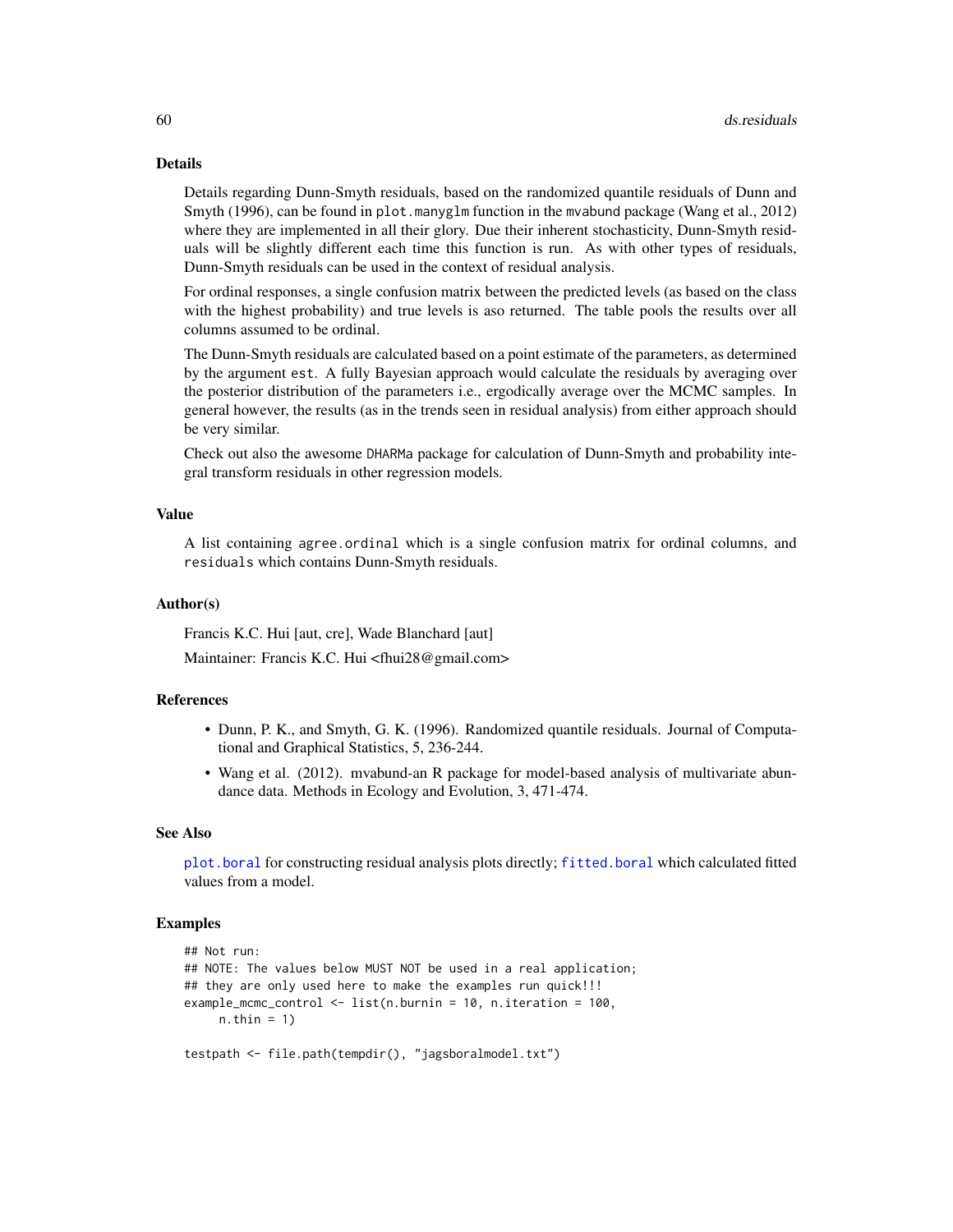```
library(mvabund) ## Load a dataset from the mvabund package
data(spider)
y <- spider$abun
spiderfit_n \leq boral(y, family = "negative.binomial", lv.control = list(num.lv = 2),
     row.eff = "fixed", mcmc.control = example_mcmc_control, model.name = testpath)
ds.residuals(spiderfit_nb)
## End(Not run)
```
<span id="page-60-0"></span>fitted.boral *Extract Model Fitted Values for an boral object*

# Description

# Stable

Calculated the fitted values based on the response or linear predictor scale, by using the posterior medians or means of the parameters.

# Usage

```
## S3 method for class 'boral'
fitted(object, est = "median", include.ranef = TRUE, linear.predictor = FALSE, ...)
```
## Arguments

| object           | An object of class "boral".                                                                                                                                                                                                                                                                                                                                                                                                                                                                                                                                                                                  |
|------------------|--------------------------------------------------------------------------------------------------------------------------------------------------------------------------------------------------------------------------------------------------------------------------------------------------------------------------------------------------------------------------------------------------------------------------------------------------------------------------------------------------------------------------------------------------------------------------------------------------------------|
| est              | A choice of either the posterior median (est = "median") or posterior mean<br>(est = "mean"), which are then treated as estimates and the fitted values are<br>calculated from. Default is posterior median.                                                                                                                                                                                                                                                                                                                                                                                                 |
| include.ranef    | If response-specific random intercepts were included as part of the fitted model,<br>then this determines whether the predicted random effects will be included in<br>the fitted values. When set to TRUE, which is the default, then they are included<br>(using either the posterior mean and posterior median predictor). When set to<br>FALSE, they are not included. The former are sometimes called conditional fitted<br>values, while the latter are sometimes called marginal fitted values.                                                                                                        |
| linear.predictor |                                                                                                                                                                                                                                                                                                                                                                                                                                                                                                                                                                                                              |
|                  | Determines the scale on which to return the fitted values. When set to TRUE, it<br>returns the fitted values on the linear predictor scale. When set to FALSE, which<br>is the defaul behavior, the fitted values are on the response scale. Note things<br>are slightly more complicated for zero truncated distributions because, the log-<br>link connects the mean of the <i>untruncated</i> distribution to the linear predictor.<br>Therefore if linear predictor = TRUE, then the linear predictor is returned.<br>But if linear. predictor = FALSE, then actual mean value is returned.<br>Not used. |
|                  |                                                                                                                                                                                                                                                                                                                                                                                                                                                                                                                                                                                                              |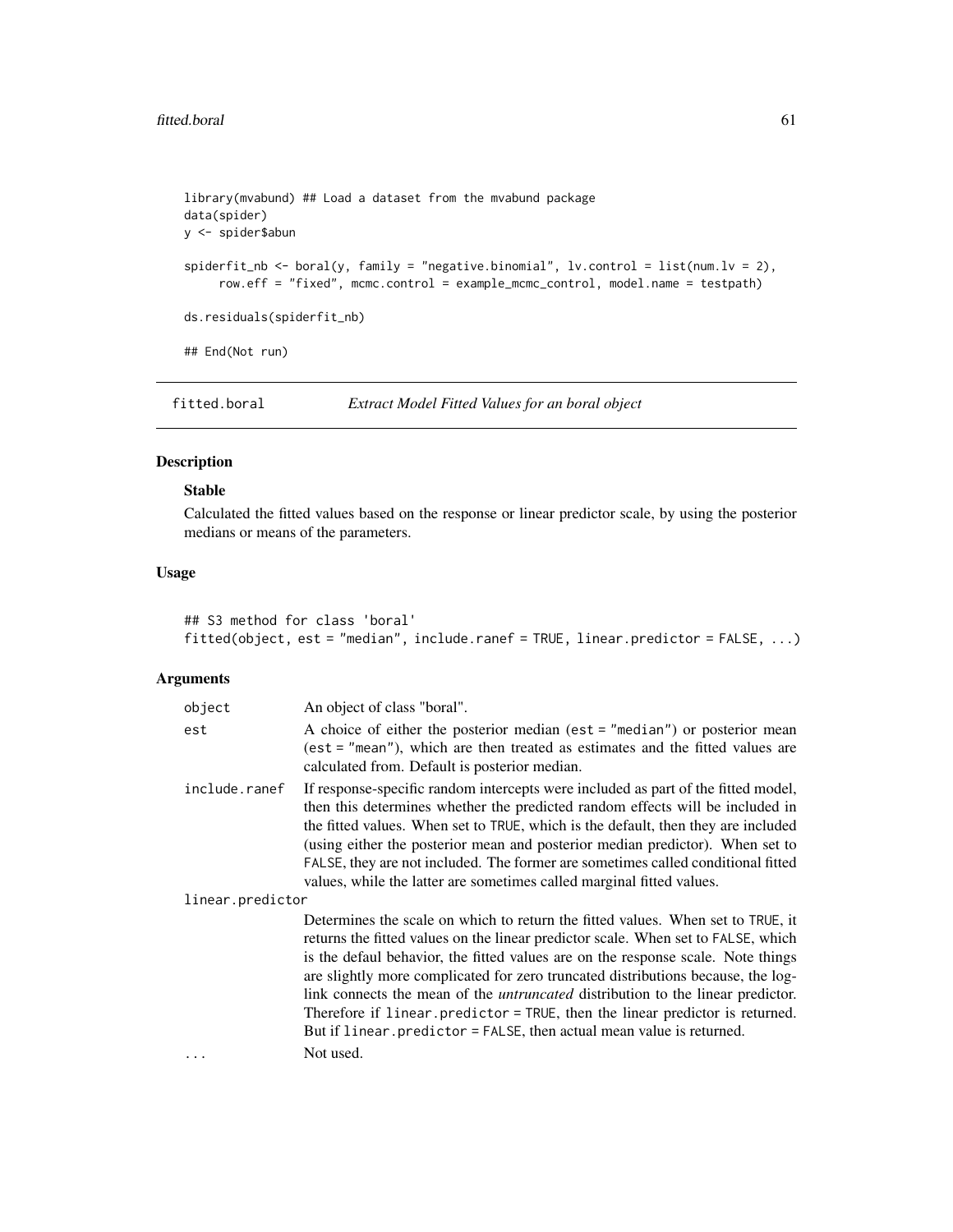# Details

This fitted values here are calculated based on a point estimate of the parameters, as determined by the argument est. A fully Bayesian approach would calculate the fitted values by averaging over the posterior distribution of the parameters i.e., ergodically average over the MCMC samples. For simplicity and speed though (to avoid generation of a large number of predicted values), this is not implemented.

# Value

A list containing ordinal.probs which is an array with dimensions (number of rows of the response matrix) x (number of columns of the response matrix) x (no. of levels) containing the predicted probabilities for ordinal columns, and out which is a matrix of the same dimension as the original response matrix containing the fitted values. For ordinal columns, the "fitted values" are defined as the level/class that had the highest fitted probability.

## Author(s)

Francis K.C. Hui [aut, cre], Wade Blanchard [aut]

Maintainer: Francis K.C. Hui <fhui28@gmail.com>

### See Also

[plot.boral](#page-94-0) which uses the fitted values calculated from this function to construct plots for residual analysis, [ds.residuals](#page-58-0) for calculating the Dunn-Smyth residuals for a fitted model.

## Examples

```
## Not run:
## NOTE: The values below MUST NOT be used in a real application;
## they are only used here to make the examples run quick!!!
example_mcmc_control <- list(n.burnin = 10, n.iteration = 100,
     n.thin = 1)
testpath <- file.path(tempdir(), "jagsboralmodel.txt")
library(mvabund) ## Load a dataset from the mvabund package
data(spider)
y <- spider$abun
spiderfit_nb \leftarrow boral(y, family = "negative.binomial", lv.contrib = list(num.lv = 2),row.eff = "fixed", mcmc.control = example_mcmc_control, model.name = testpath)
fitted(spiderfit_nb)
## End(Not run)
```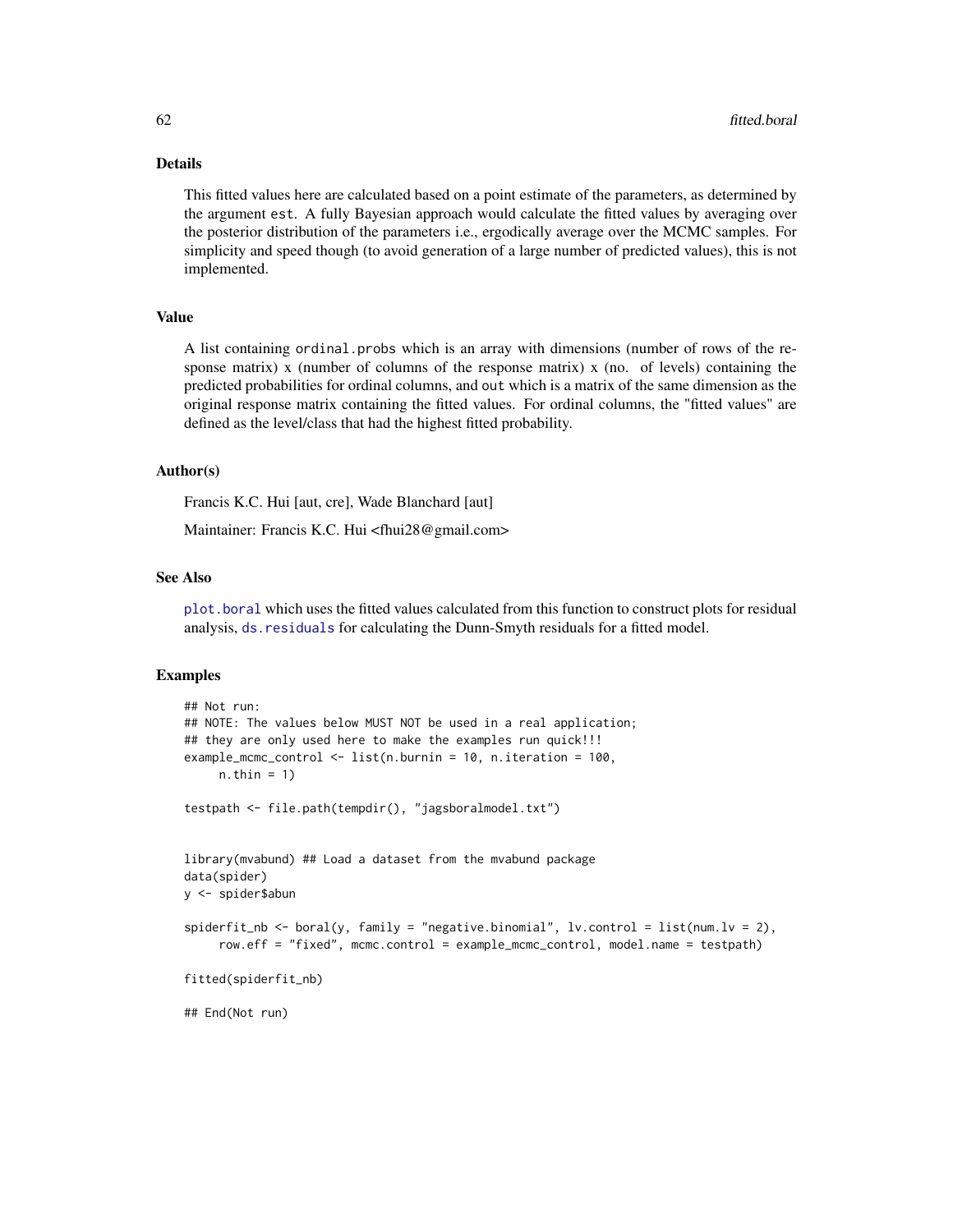## Description

### Defunct

Calculates the Deviance Information Criterion (DIC) for a model fitted using JAGS. WARNING: As of version 1.6, this function is no longer maintained (and probably doesn't work properly, if at all)!

### Usage

get.dic(jagsfit)

### Arguments

| jagsfit | The jags. model component of the output, from a model fitted using boral with |
|---------|-------------------------------------------------------------------------------|
|         | $save_model = TRUE.$                                                          |

## Details

Details regarding the Deviance Information Criterion may be found in (Spiegelhalter et al., 2002; Ntzoufras, 2011; Gelman et al., 2013). The DIC here is based on the conditional log-likelihood i.e., the latent variables (and row effects if applicable) are treated as "fixed effects". A DIC based on the marginal likelihood is obtainable from [get.more.measures](#page-74-0), although this requires a much longer time to compute. For models with overdispered count data, conditional DIC may not perform as well as marginal DIC (Millar, 2009)

### Value

DIC value for the jags model.

### Note

This function and consequently the DIC value is automatically returned when a model is fitted using [boral](#page-16-0) with calc.ics = TRUE.

## Author(s)

Francis K.C. Hui [aut, cre], Wade Blanchard [aut]

Maintainer: Francis K.C. Hui <fhui28@gmail.com>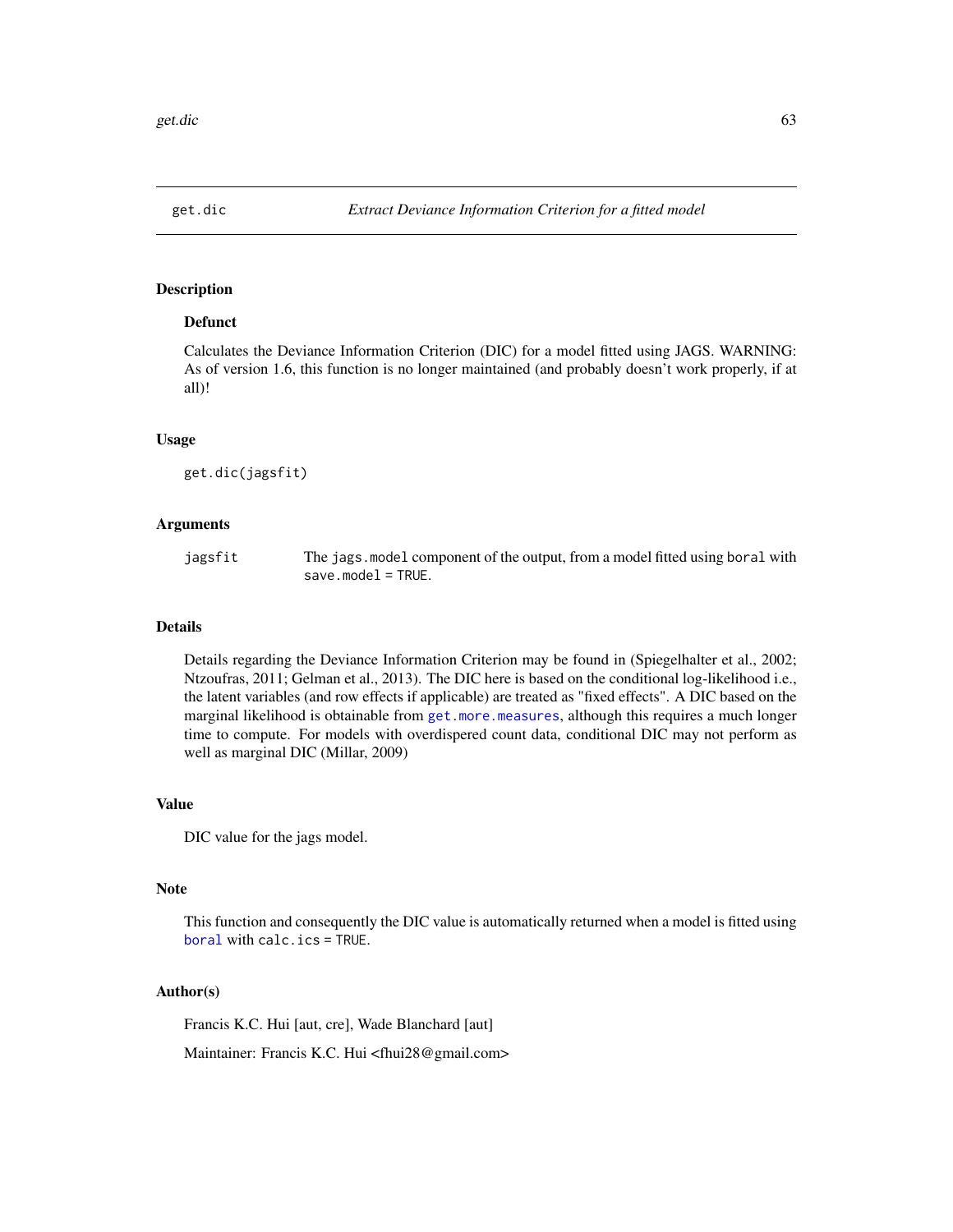### References

- Gelman et al. (2013). Bayesian data analysis. CRC press.
- Millar, R. B. (2009). Comparison of hierarchical Bayesian models for overdispersed count data using DIC and Bayes' factors. Biometrics, 65, 962-969.
- Ntzoufras, I. (2011). Bayesian modeling using WinBUGS (Vol. 698). John Wiley & Sons.
- Spiegelhalter et al. (2002). Bayesian measures of model complexity and fit. Journal of the Royal Statistical Society: Series B (Statistical Methodology), 64, 583-639.

#### Examples

```
## Not run:
## NOTE: The values below MUST NOT be used in a real application;
## they are only used here to make the examples run quick!!!
example_mcmc_control <- list(n.burnin = 10, n.iteration = 100,
     n.thin = 1)
testpath <- file.path(tempdir(), "jagsboralmodel.txt")
library(mvabund) ## Load a dataset from the mvabund package
data(spider)
y <- spider$abun
n \leq -nrow(y)p \leftarrow \text{ncol}(y)spiderfit_nb <- boral(y, family = "negative.binomial", lv.control = list(num.lv = 2),
     save.model = TRUE, calc.ics = TRUE, mcmc.control = example\_mer\_control,
     model.name = testpath)
spiderfit_nb$ics ## DIC returned as one of several information criteria.
## End(Not run)
```
get.enviro.cor *Extract covariances and correlations due to shared environmental responses*

### Description

## Stable

Calculates the correlation between columns of the response matrix, due to similarities in the response to explanatory variables i.e., shared environmental response.

### Usage

```
get.enviro.cor(object, est = "median", prob = 0.95)
```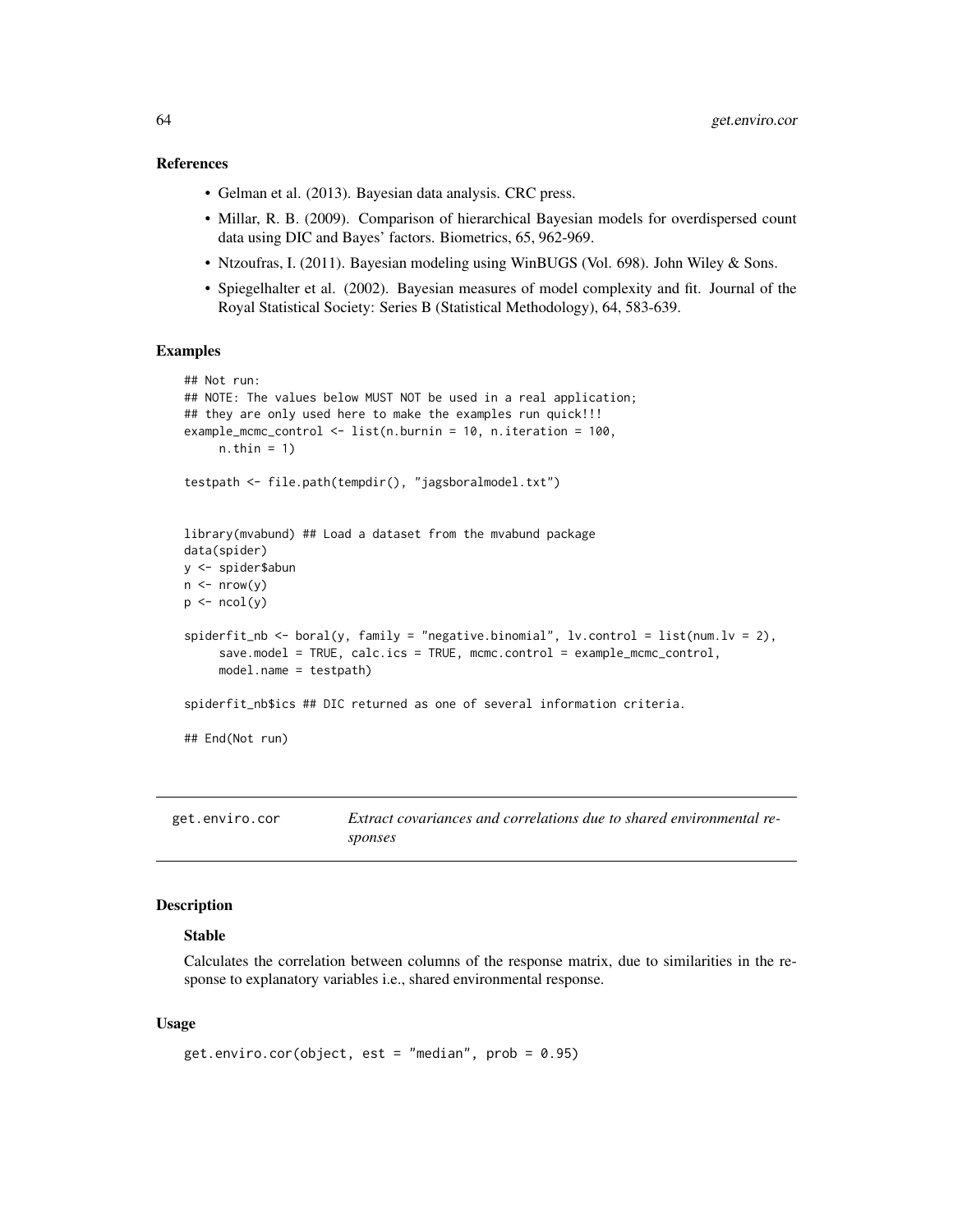### get.enviro.cor 65

#### **Arguments**

| object | An object for class "boral".                                                                                                                                                                                 |
|--------|--------------------------------------------------------------------------------------------------------------------------------------------------------------------------------------------------------------|
| est    | A choice of either the posterior median (est = "median") or posterior mean<br>(est = "mean"), which are then treated as estimates and the fitted values are<br>calculated from. Default is posterior median. |
| prob   | A numeric scalar in the interval $(0,1)$ giving the target probability coverage of<br>the intervals, by which to determine whether the correlations are "significant".<br>Defaults to 0.95.                  |

### Details

In both independent response and correlated response models, where the each of the columns of the response matrix  $Y$  are fitted to a set of covariates, the covariance and thus between two columns  $j$  and  $j'$  due to similarities in their response to the model matrix is calculated based on the linear predictors  $x_i^\top\beta_j$  and  $x_i^\top\beta_{j'}$  ), where  $\beta_j$  are response-specific coefficients relating to the explanatory variables.

For multivariate abundance data, the correlation calculated by this function can be interpreted as the correlation attributable to similarities in the environmental response between species. Such correlation matrices are discussed and found in Ovaskainen et al., (2010), Pollock et al., 2014.

Please note this correlation calculation does not include any row effects or any response-specific random intercepts.

### Value

A list with the following components:

| cor, cor.lower, cor.upper |                                                                                                                                                                                                                   |  |
|---------------------------|-------------------------------------------------------------------------------------------------------------------------------------------------------------------------------------------------------------------|--|
|                           | A set of $p \times p$ correlation matrices, containing either the posterior median or<br>mean estimate plus lower and upper limits of the corresponding (100 $\times$ prob) %<br>HPD interval.                    |  |
| sig.cor                   | A $p \times p$ correlation matrix containing only the "significant" correlations whose<br>$(100 \times \text{prob})$ % HPD interval does not contain zero. All non-significant correla-<br>tions are set to zero. |  |
| COV                       | A $p \times p$ covariance matrix.                                                                                                                                                                                 |  |

## Author(s)

Francis K.C. Hui [aut, cre], Wade Blanchard [aut]

Maintainer: Francis K.C. Hui <fhui28@gmail.com>

### References

- Ovaskainen et al. (2010). Modeling species co-occurrence by multivariate logistic regression generates new hypotheses on fungal interactions. Ecology, 91, 2514-2521.
- Pollock et al. (2014). Understanding co-occurrence by modelling species simultaneously with a Joint Species Distribution Model (JSDM). Methods in Ecology and Evolution, 5, 397-406.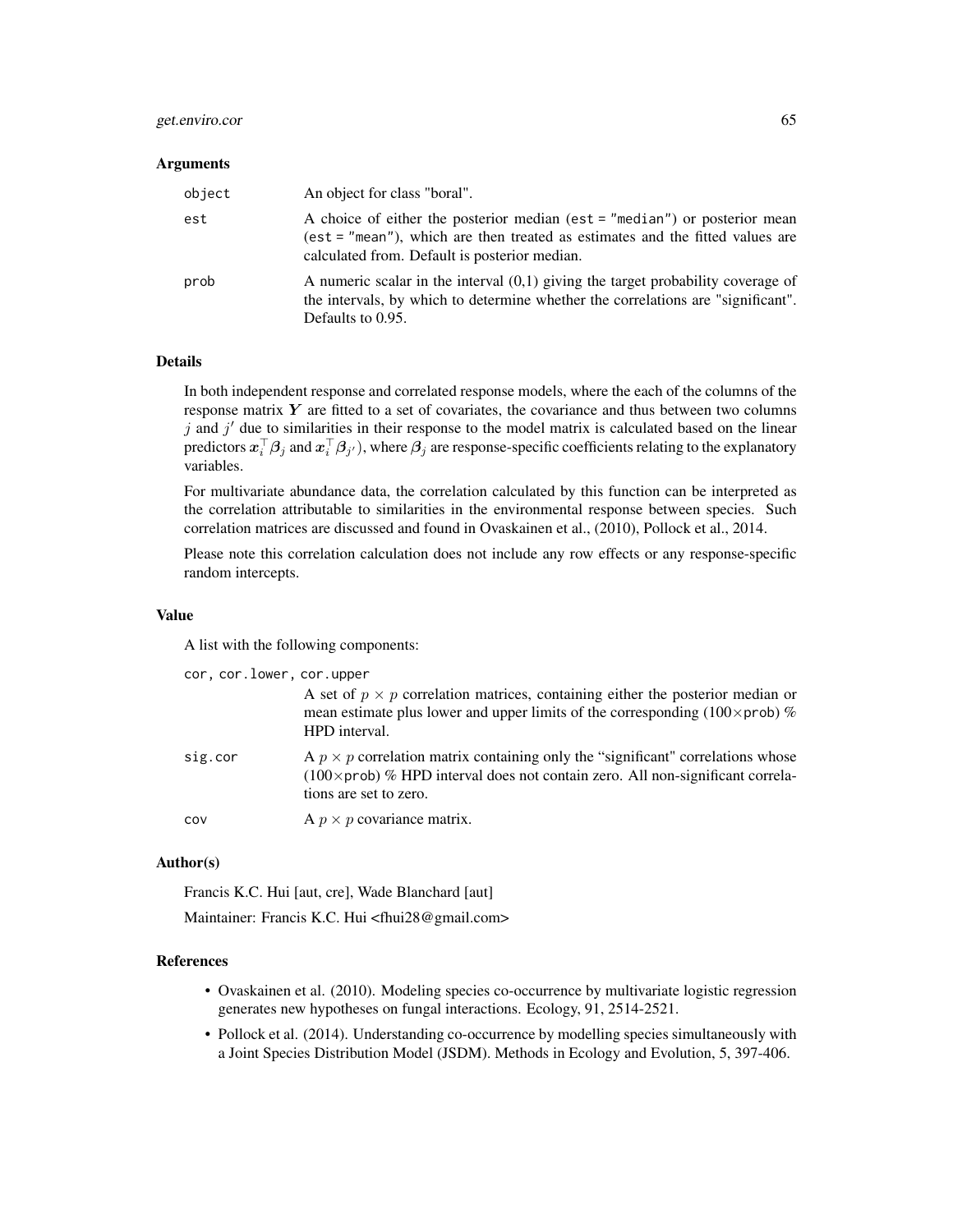## See Also

[get.residual.cor](#page-78-0), which calculates the residual correlation matrix for models involving latent variables.

### Examples

```
## Not run:
## NOTE: The values below MUST NOT be used in a real application;
## they are only used here to make the examples run quick!!!
example_mcmc_control <- list(n.burnin = 10, n.iteration = 100,
     n.thin = 1)
testpath <- file.path(tempdir(), "jagsboralmodel.txt")
library(mvabund) ## Load a dataset from the mvabund package
library(corrplot) ## For plotting correlations
data(spider)
y <- spider$abun
X <- scale(spider$x)
n \leq -nrow(y)p \leftarrow \text{ncol}(y)spiderfit_nb <- boral(y, X = X, family = "negative.binomial",
     save.model = TRUE, mcmc.control = example_mcmc_control,
     model.name = testpath)
enviro.cors <- get.enviro.cor(spiderfit_nb)
corrplot(enviro.cors$sig.cor, title = "Shared response correlations",
type = "lower", diag = FALSE, mar = c(3, 0.5, 2, 1), tl.srt = 45)
## End(Not run)
```
get.hpdintervals *Highest posterior density intervals for a fitted model*

## Description

#### Stable

Calculates the lower and upper bounds of the highest posterior density intervals for parameters and latent variables in a fitted model.

### Usage

```
get.hpdintervals(y, X = NULL, traits = NULL, row.ids = NULL, ranef.ids = NULL,
fit.mcmc, lv.contrib, prob = 0.95, num.lv = NULL
```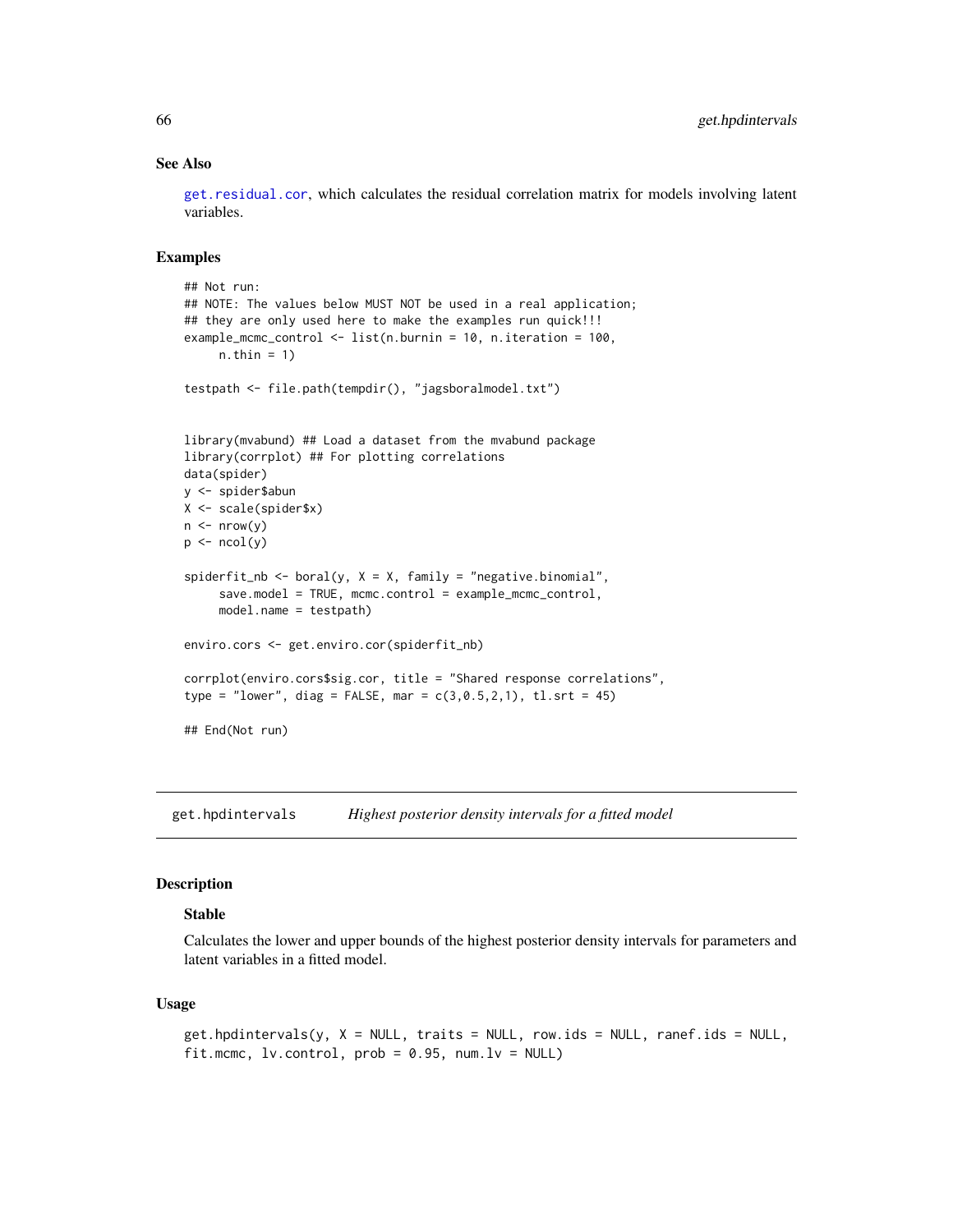# Arguments

| у          | The response matrix that the model was fitted to.                                                                                                                                                                                                                                                                                                                                                                                                                                                                                                                                                                               |
|------------|---------------------------------------------------------------------------------------------------------------------------------------------------------------------------------------------------------------------------------------------------------------------------------------------------------------------------------------------------------------------------------------------------------------------------------------------------------------------------------------------------------------------------------------------------------------------------------------------------------------------------------|
| X          | The covariate matrix used in the model. Defaults to NULL, in which case it is<br>assumed no model matrix was used.                                                                                                                                                                                                                                                                                                                                                                                                                                                                                                              |
| traits     | The trait matrix used in the model. Defaults to NULL, in which case it is assumed<br>no traits were included.                                                                                                                                                                                                                                                                                                                                                                                                                                                                                                                   |
| row.ids    | A matrix with the number of rows equal to the number of rows in the response<br>matrix, and the number of columns equal to the number of row effects to be<br>included in the model. Element $(i, j)$ indicates the cluster ID of row i in the<br>response matrix for random effect eqnj; please see boral for details. Defaults to<br>NULL, in which case iti assumed no random effects were included in the model.                                                                                                                                                                                                            |
| ranef.ids  | A matrix with the number of rows equal to the number of rows in the response<br>matrix, and the number of columns equal to the number of random intercepts<br>to be included in the model. Element $(i, j)$ indicates the cluster ID of row i<br>in the response matrix for random intercept eqnj; please see about.ranefs for<br>details. Defaults to NULL, in which case it is assumed no random intercepts are to<br>be included in the model. If supplied, then response-specific random intercepts<br>are assumed to come from a normal distribution with mean zero and unknown<br>(response-specific) standard deviation. |
| fit.mcmc   | All MCMC samples for the fitted model. These can be extracted by fitting a<br>model using boral with save.model = TRUE, and then applying get.mcmcsamples(fit).                                                                                                                                                                                                                                                                                                                                                                                                                                                                 |
| lv.control | A list (currently) with the following arguments:                                                                                                                                                                                                                                                                                                                                                                                                                                                                                                                                                                                |
|            | • num.lv: which specifies the number of true latent variables to generate.<br>Defaults to 0.                                                                                                                                                                                                                                                                                                                                                                                                                                                                                                                                    |
|            | • type: which specifies the type the correlation structure of the latent vari-<br>ables (across sites). Defaults to independence correlation structure.<br>· distmat: which a distance matrix required to calculate correlations across<br>sites when a non-independence correlation structure on the latent variables<br>is imposed.                                                                                                                                                                                                                                                                                           |
|            | Please see about. Lys for more information.                                                                                                                                                                                                                                                                                                                                                                                                                                                                                                                                                                                     |
| prob       | A numeric scalar in the interval $(0,1)$ giving the target probability coverage of<br>the intervals. Defaults to 0.95.                                                                                                                                                                                                                                                                                                                                                                                                                                                                                                          |
| num.       | Old argument superceded by 1v. control. Defaults to NULL and ignored.                                                                                                                                                                                                                                                                                                                                                                                                                                                                                                                                                           |

# Details

The function uses the HPDinterval function from the coda package to obtain the HPD intervals. See HPDinterval for details regarding the definition of the HPD interval. For interpreting the results, please check the dimension names of each of the components below to better ascertain what is being printed.

## Value

A list containing the following components, where applicable: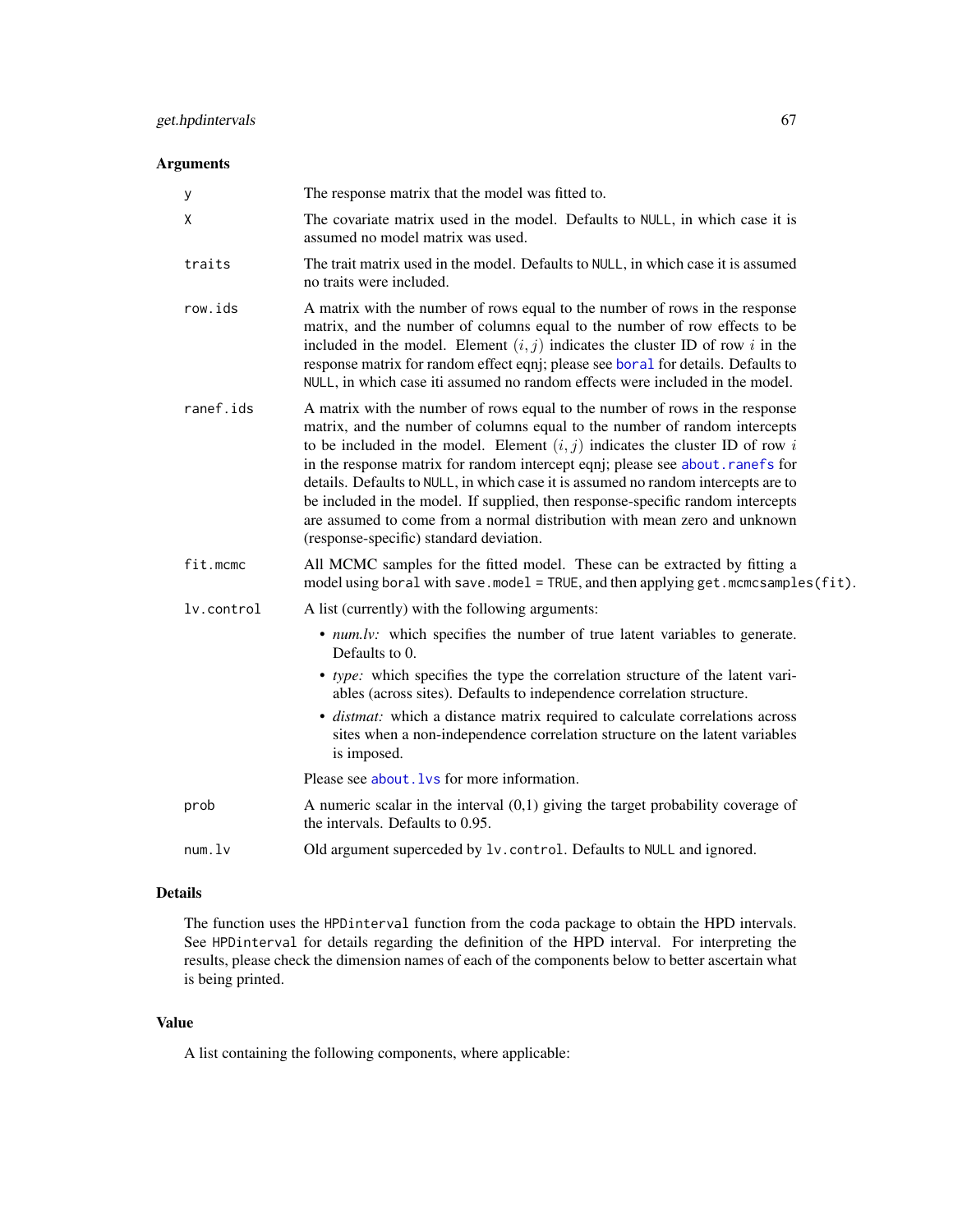| $lv.$ coefs    | An array giving the lower and upper bounds of the HPD intervals for the response-<br>specific intercepts, latent variable coefficients, and dispersion parameters if ap-<br>propriate.                                                                                                                   |
|----------------|----------------------------------------------------------------------------------------------------------------------------------------------------------------------------------------------------------------------------------------------------------------------------------------------------------|
| 1 <sub>v</sub> | An array giving the and upper bounds of the HPD intervals for the latent vari-<br>ables.                                                                                                                                                                                                                 |
| lv.covparams   | A matrix giving the lower and upper bounds of the HPD intervals for the param-<br>eters characterizing the correlation structure of the latent variables when they<br>are assumed to be non-independent across rows.                                                                                     |
| row.coefs      | A list with each element being a matrix giving the lower and upper bounds of<br>the HPD intervals for row effects. The number of elements in the list should<br>equal the number of row effects included in the model i.e., ncol(row.ids).                                                               |
| row.sigma      | A list with each element being a vector giving the lower and upper bounds of<br>the HPD interval for the standard deviation of the normal distribution for the<br>row effects. The number of elements in the list should equal the number of row<br>effects included in the model i.e., ncol (row. ids). |
| ranef.coefs    | A list with each element being a array giving the lower and upper bounds of the<br>HPD intervals for response-specific random intercepts. The number of elements<br>in the list should equal the number of row effects included in the model i.e.,<br>ncol(ranef.ids).                                   |
| ranef.sigma    | An array giving the lower and upper bounds of the HPD interval for the standard<br>deviation of the normal distribution for the response-specific random intercepts.<br>The number of elements in the list should equal the number of row effects in-<br>cluded in the model i.e., ncol(row.ids).        |
| X.coefs        | An array giving the lower and upper bounds of the HPD intervals for coefficients<br>relating to the covariate matrix.                                                                                                                                                                                    |
| traits.coefs   | An array giving the lower and upper of the HPD intervals for coefficients and<br>standard deviation relating to the traits matrix.                                                                                                                                                                       |
| cutoffs        | A matrix giving the lower and upper bounds of the HPD intervals for common<br>cutoffs in proportional odds regression.                                                                                                                                                                                   |
| powerparam     | A vector giving the lower and upper bounds of the HPD interval for common<br>power parameter in tweedie regression.                                                                                                                                                                                      |

## Warnings

- HPD intervals tend to be quite wide, and inference is somewhat tricky with them. This is made more difficult by the multiple comparison problem due to the construction one interval for each parameter!
- Be careful with interpretation of coefficients and HPD intervals if different columns of the response matrix have different distributions!
- HPD intervals for the cutoffs in proportional odds regression may be poorly estimated for levels with few data.

### Note

[boral](#page-16-0) fits the model and returns the HPD intervals by default.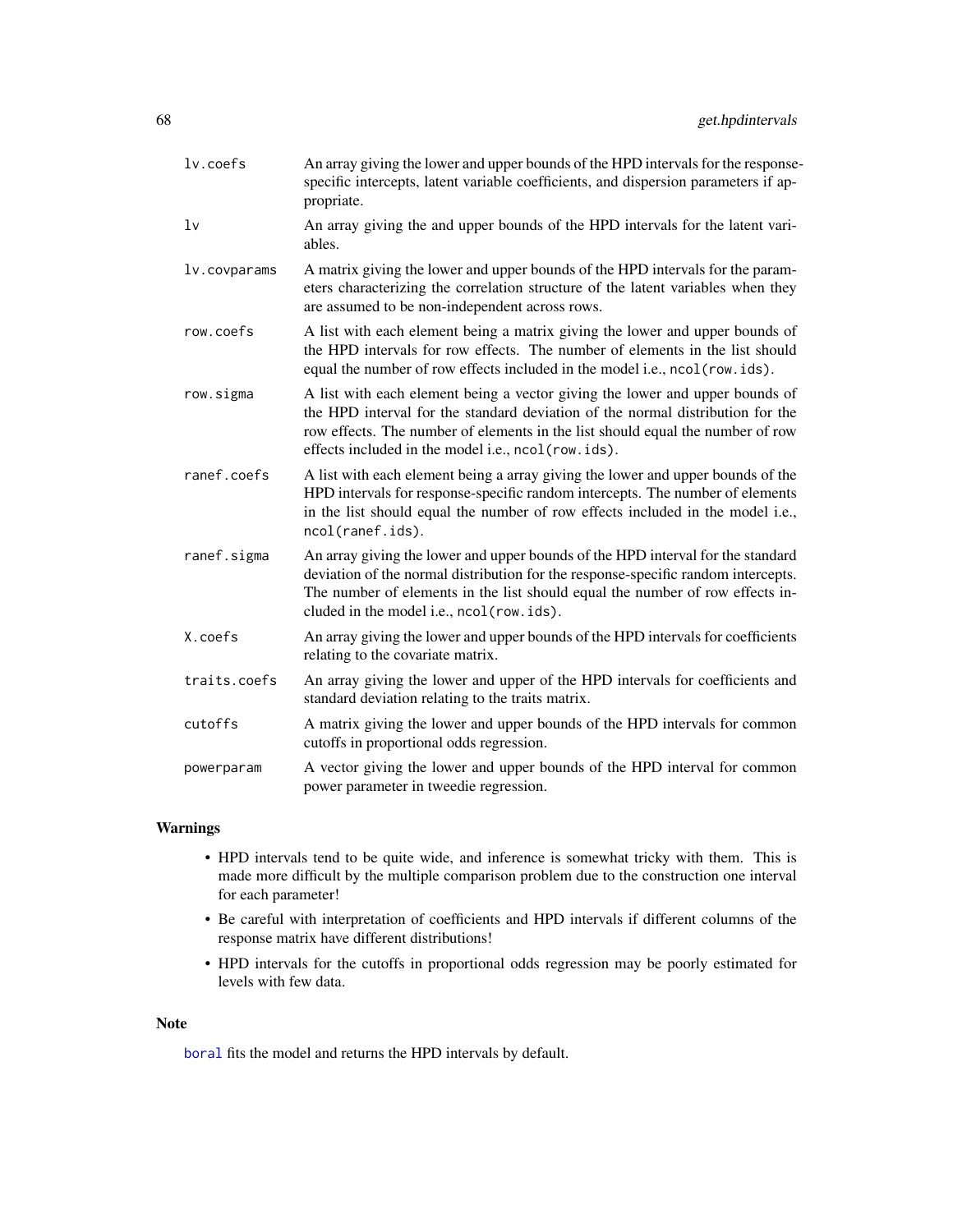## get.hpdintervals 69

### Author(s)

Francis K.C. Hui [aut, cre], Wade Blanchard [aut]

Maintainer: Francis K.C. Hui <fhui28@gmail.com>

### Examples

```
## Not run:
library(mvabund) ## Load a dataset from the mvabund package
data(spider)
y <- spider$abun
X <- scale(spider$x)
n \leq -nrow(y)p \leftarrow \text{ncol}(y)## NOTE: The values below MUST NOT be used in a real application;
## they are only used here to make the examples run quick!!!
example_mcmc_control <- list(n.burnin = 10, n.iteration = 100,
     n.thin = 1)
testpath <- file.path(tempdir(), "jagsboralmodel.txt")
## Example 1 - model with two latent variables, site effects,
## and no environmental covariates
spiderfit_nb <- boral(y, family = "negative.binomial",
    lv. control = list(num.lv = 2), row.eff = "fixed",
    mcmc.control = example_mcmc_control, model.name = testpath)
spiderfit_nb$hpdintervals
## Example 2a - model with no latent variables, no site effects,
## and environmental covariates
spiderfit_nb \leftarrow boral(y, X = X, family = "negative.binomial",mcmc.control = example_mcmc_control, model.name = testpath)
spiderfit_nb$hpdintervals
## Example 2b - suppose now, for some reason, the 28 rows were
## sampled such into four replications of seven sites
## Let us account for this as a fixed effect
spiderfit_nb <- boral(y, X = X, family = "negative.binomial",
    row.eff = "fixed", row.ids = matrix(rep(1:7,each=4),ncol=1),
    mcmc.control = example_mcmc_control, model.name = testpath)
spiderfit_nb$hpdintervals
## Example 2c - suppose now, for some reason, the 28 rows reflected
## a nested design with seven regions, each with four sub-regions
## We can account for this nesting as a random effect
spiderfit_nb <- boral(y, X = X, family = "negative.binomial",
```
row.eff = "random",

```
row.ids = cbind(1:n, rep(1:7, each=4)),
```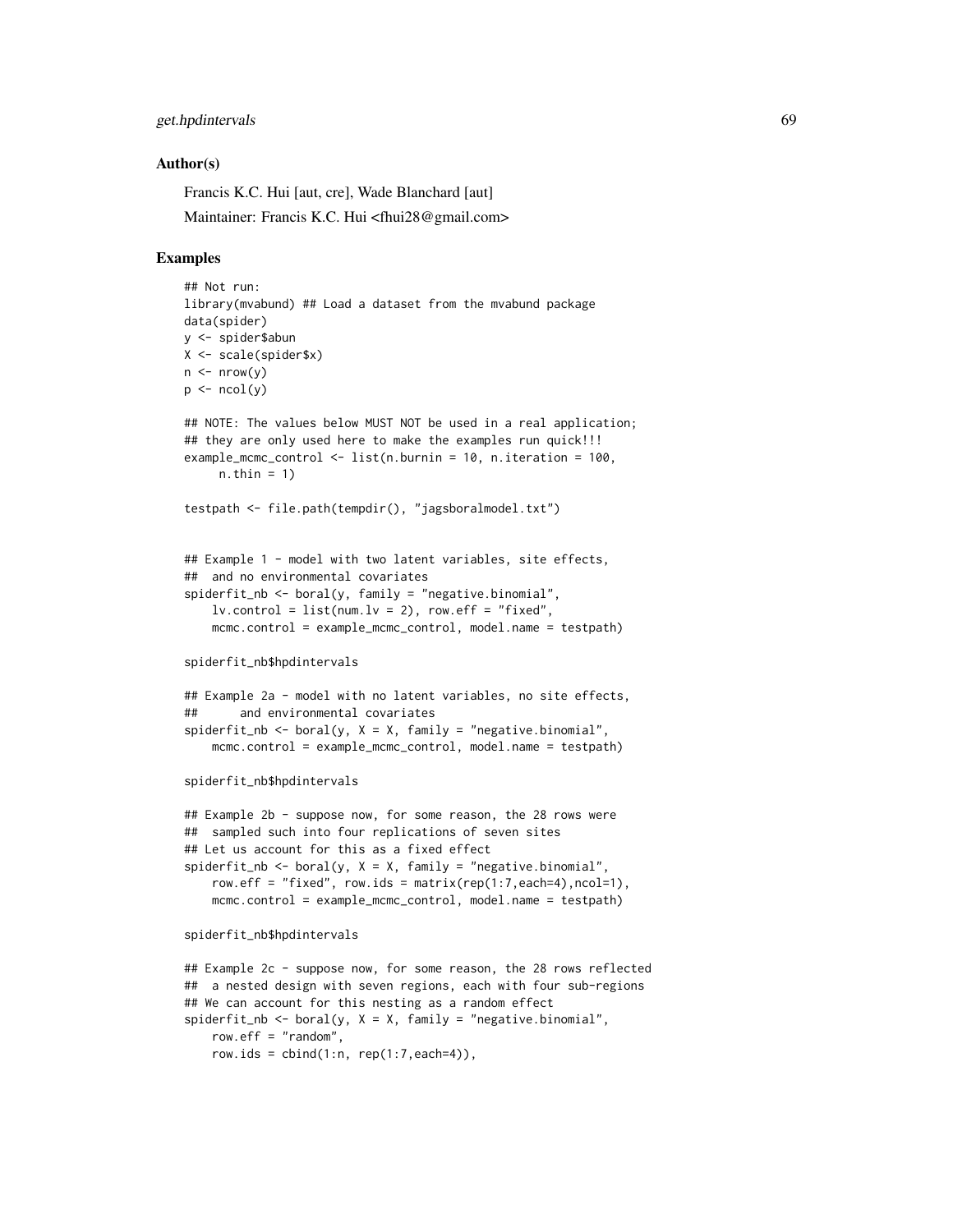```
mcmc.control = example_mcmc_control, model.name = testpath)
spiderfit_nb$hpdintervals
## Example 2d - model with environmental covariates and
## two structured latent variables using fake distance matrix
fakedistmat <- as.matrix(dist(1:n))
spiderfit_lvstruc <- boral(y, X = X, family = "negative.binomial",
    lv.countrol = list(num.lv = 2, type = "exponential", distmat = fakedistmat),mcmc.control = example_mcmc_control, model.name = testpath)
spiderfit_nb$hpdintervals
## Example 2e - Similar to 2d, but we will species-specific random intercepts
## for the seven regions (with row effects in the model)
spiderfit\_nb \leq box{boxl}(y, X = X, family = "negative.binomial",ranef.ids = data.frame(region = rep(1:7,each=4)),
   mcmc.control = example_mcmc_control, model.name = testpath)
spiderfit_nb$hpdintervals
## End(Not run)
```
get.mcmcsamples *Extract MCMC samples from models*

#### Description

### Stable

Extract the MCMC samples from fitted models, taking into account the burnin period and thinning.

### Usage

```
get.mcmcsamples(object)
```
### Arguments

object An object for class "boral".

## Details

For the function to work, the JAGS model file (containing the MCMC samples from the call to JAGS) has to have been saved when fitting the model, that is, save.model = TRUE. The function will throw an error if it cannot find the the JAGs model file.

## Value

A matrix containing the MCMC samples, with the number of rows equal to the number of MCMC samples after accounting the burnin period and thinning  $(i.e.,$  number of rows  $= (n.$ iteration  $$ n.burnin)/n.thin), and the number of columns equal to the number of parameters in the fitted model.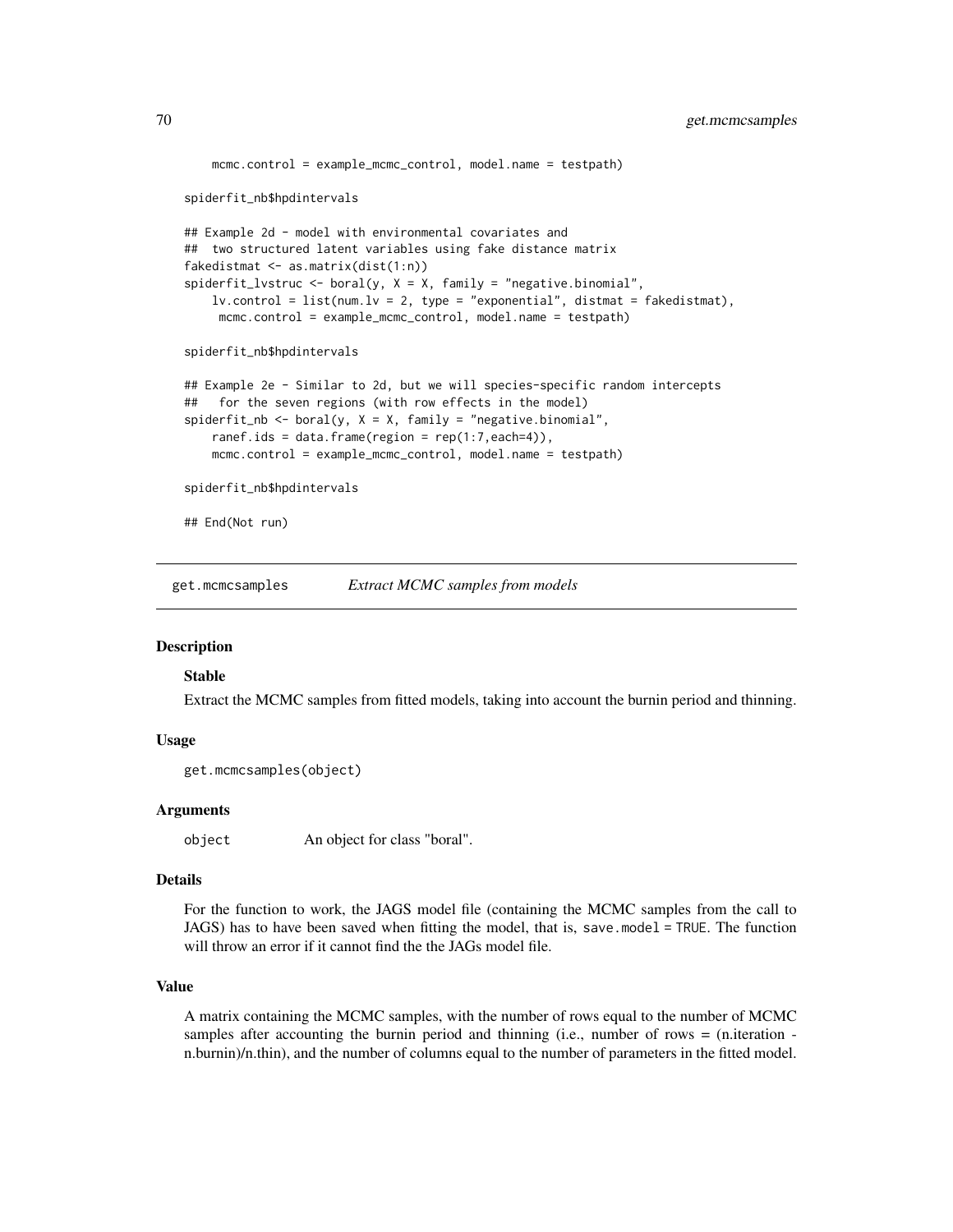# get.measures 71

#### Author(s)

Francis K.C. Hui [aut, cre], Wade Blanchard [aut]

Maintainer: Francis K.C. Hui <fhui28@gmail.com>

### Examples

```
## Not run:
## NOTE: The values below MUST NOT be used in a real application;
## they are only used here to make the examples run quick!!!
example_mcmc_control <- list(n.burnin = 10, n.iteration = 100,
     n.thin = 1)
testpath <- file.path(tempdir(), "jagsboralmodel.txt")
library(mvabund) ## Load a dataset from the mvabund package
library(corrplot) ## For plotting correlations
data(spider)
y <- spider$abun
X <- scale(spider$x)
n \leq -nrow(y)p \leftarrow \text{ncol}(y)spiderfit_nb <- boral(y, X = X, family = "negative.binomial",
     mcmc.control = example_mcmc_control, model.name = testpath,
     save.model = TRUE)
mcmcsamps <- get.mcmcsamples(spiderfit_nb)
## End(Not run)
```
get.measures *Information Criteria for models*

# **Description**

#### Defunct

Calculates some information criteria for a fitted model, which could be used for model selection. WARNING: As of version 1.6, this function is no longer maintained (and probably doesn't work properly, if at all)!

### Usage

```
get-measures(y, X = NULL, family, trial.size = 1, row.eff = "none",row.ids = NULL, offset = NULL, num.lv, fit.mcmc)
```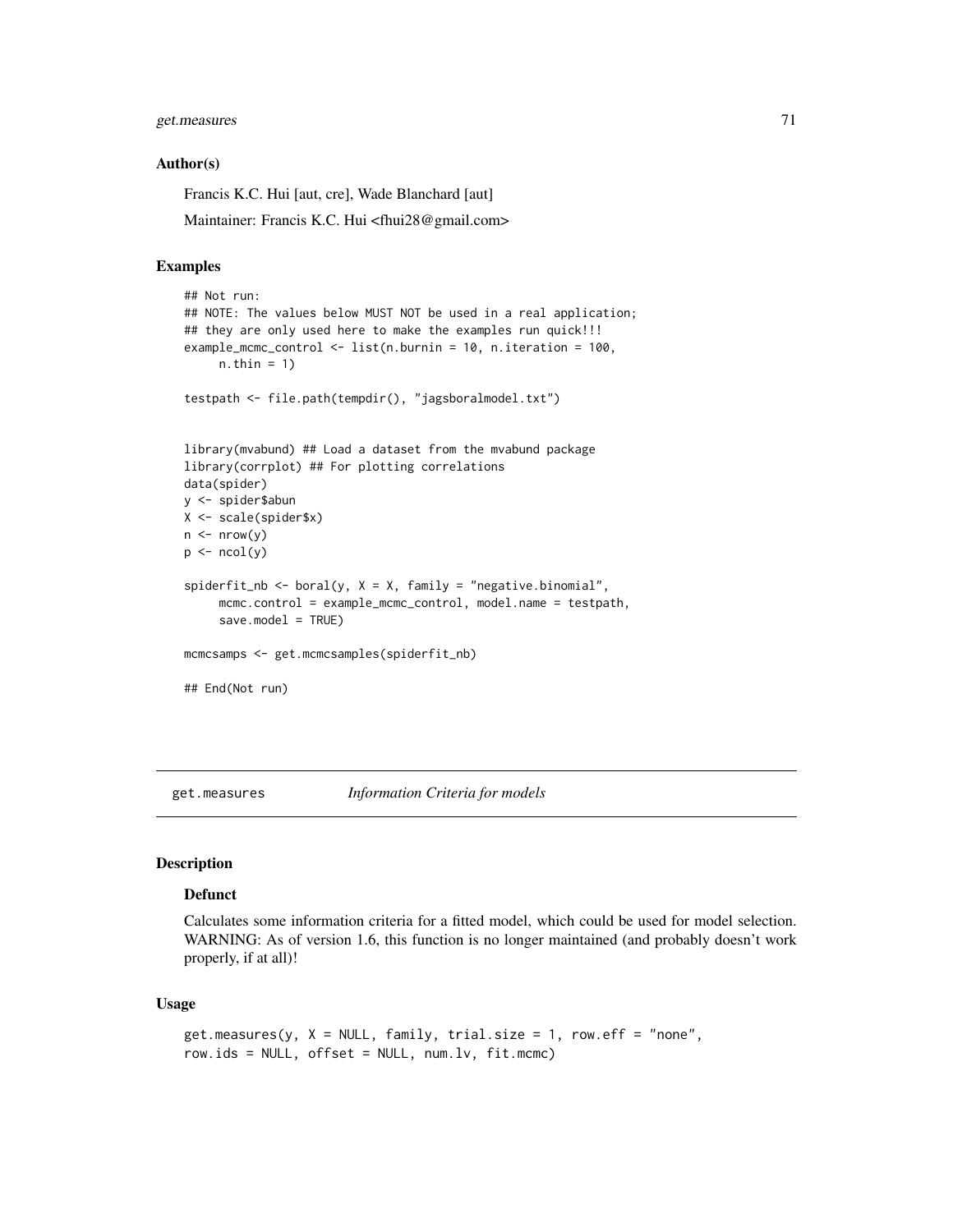# Arguments

| у          | The response matrix that the model was fitted to.                                                                                                                                                                                                                                                                                                                                                                                                                                                                                                                                                                                                                                                                                                                                                                                                                                                             |
|------------|---------------------------------------------------------------------------------------------------------------------------------------------------------------------------------------------------------------------------------------------------------------------------------------------------------------------------------------------------------------------------------------------------------------------------------------------------------------------------------------------------------------------------------------------------------------------------------------------------------------------------------------------------------------------------------------------------------------------------------------------------------------------------------------------------------------------------------------------------------------------------------------------------------------|
| Χ          | The covariate matrix used in the model. Defaults to NULL, in which case it is<br>assumed no model matrix was used.                                                                                                                                                                                                                                                                                                                                                                                                                                                                                                                                                                                                                                                                                                                                                                                            |
| family     | Either a single element, or a vector of length equal to the number of columns<br>in the response matrix. The former assumes all columns of the response ma-<br>trix come from this distribution. The latter option allows for different distribu-<br>tions for each column of the response matrix. Elements can be one of "bino-<br>mial" (with probit link), "poisson" (with log link), "negative.binomial" (with log<br>link), "normal" (with identity link), "lnormal" for lognormal (with log link),<br>"tweedie" (with log link), "exponential" (with log link), "gamma" (with log<br>link), "beta" (with logit link), "ordinal" (cumulative probit regression), "ztpois-<br>son" (zero truncated Poisson with log link), "ztnegative.binomial" (zero trun-<br>cated negative binomial with log link).<br>Please see about distributions for information on distributions available in<br>boral overall. |
| trial.size | Either equal to a single element, or a vector of length equal to the number of<br>columns in y. If a single element, then all columns assumed to be binomially<br>distributed will have trial size set to this. If a vector, different trial sizes are al-<br>lowed in each column of y. The argument is ignored for all columns not assumed<br>to be binomially distributed. Defaults to 1, i.e. Bernoulli distribution.                                                                                                                                                                                                                                                                                                                                                                                                                                                                                     |
| row.eff    | Single element indicating whether row effects are included as fixed effects ("fixed"),<br>random effects ("random") or not included ("none") in the fitted model. If fixed<br>effects, then for parameter identifiability the first row effect is set to zero, which<br>analogous to acting as a reference level when dummy variables are used. If<br>random effects, they are drawn from a normal distribution with mean zero and<br>estimated standard deviation. Defaults to "none".                                                                                                                                                                                                                                                                                                                                                                                                                       |
| row.ids    | A matrix with the number of rows equal to the number of rows in the response<br>matrix, and the number of columns equal to the number of row effects to be<br>included in the model. Element $(i, j)$ indicates the cluster ID of row i in the<br>response matrix for random effect eqnj; please see boral for details. Defaults<br>to NULL, so that if row.eff = "none" then the argument is ignored, otherwise if<br>$row.$ eff = "fixed" or "random",<br>then row.ids = $matrix(1: nrow(y), ncol = 1)$ i.e., a single, row effect unique<br>to each row.                                                                                                                                                                                                                                                                                                                                                   |
| offset     | A matrix with the same dimensions as the response matrix, specifying an a-priori<br>known component to be included in the linear predictor during fitting. Defaults<br>to NULL.                                                                                                                                                                                                                                                                                                                                                                                                                                                                                                                                                                                                                                                                                                                               |
| num.       | The number of latent variables used in the model.                                                                                                                                                                                                                                                                                                                                                                                                                                                                                                                                                                                                                                                                                                                                                                                                                                                             |
| fit.mcmc   | All MCMC samples for the fitted model. These can be extracted by fitting a<br>model using boral with save.model = TRUE, and then applying get.mcmcsamples(fit).                                                                                                                                                                                                                                                                                                                                                                                                                                                                                                                                                                                                                                                                                                                                               |

# Details

The following information criteria are currently calculated, when permitted: 1) Widely Applicable Information Criterion (WAIC, Watanabe, 2010) based on the conditional log-likelihood; 2) expected AIC (EAIC, Carlin and Louis, 2011); 3) expected BIC (EBIC, Carlin and Louis, 2011); 4)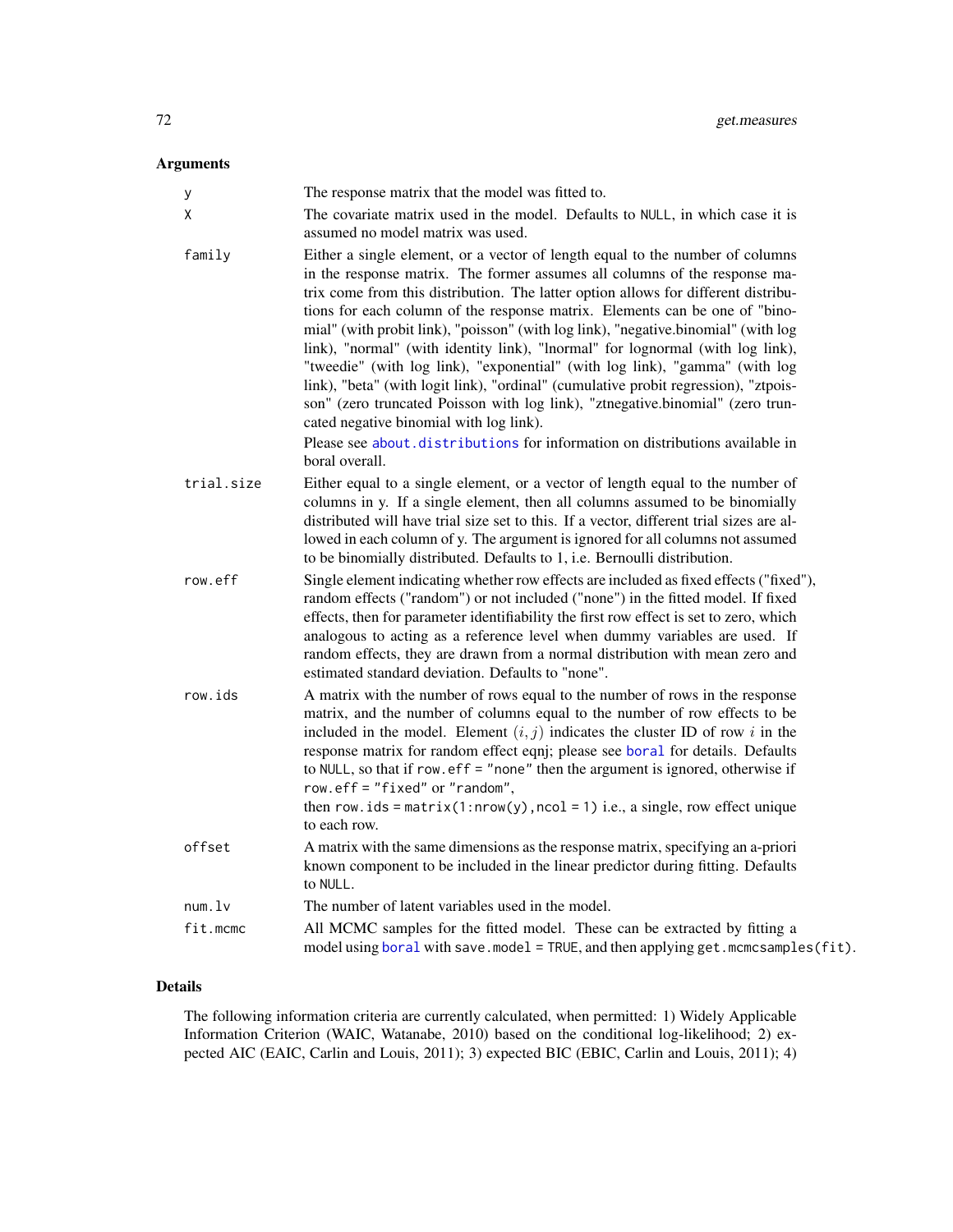### get.measures 73

AIC (using the marginal likelihood) evaluated at the posterior median; 5) BIC (using the marginal likelihood) evaluated at the posterior median.

1) WAIC has been argued to be more natural and extension of AIC to the Bayesian and hierarchical modeling context (Gelman et al., 2013), and is based on the conditional log-likelihood calculated at each of the MCMC samples.

2 & 3) EAIC and EBIC were suggested by (Carlin and Louis, 2011). Both criteria are of the form -2\*mean(conditional log-likelihood) + penalty\*(no. of parameters in the model), where the mean is averaged all the MCMC samples. EAIC applies a penalty of 2, while EBIC applies a penalty of  $log(n)$ .

4 & 5) AIC and BIC take the form -2\*(marginal log-likelihood) + penalty\*(no. of parameters in the model), where the log-likelihood is evaluated at the posterior median. If the parameterwise posterior distributions are unimodal and approximately symmetric, these will produce similar results to an AIC and BIC where the log-likelihood is evaluated at the posterior mode. EAIC applies a penalty of 2, while EBIC applies a penalty of  $log(n)$ .

Intuitively, comparing models with and without latent variables (using information criteria such as those returned) amounts to testing whether the columns of the response matrix are correlated. With multivariate abundance data for example, where the response matrix comprises of  $n$  sites and  $p$ species, comparing models with and without latent variables tests whether there is any evidence of correlation between species.

Please note that criteria 4 and 5 are not calculated all the time. In models where traits are included in the model (such that the regression coefficients  $\beta_{0j}$ ,  $\beta_j$  are random effects), or more than two columns are ordinal responses (such that the intercepts  $\beta_{0j}$  for these columns are random effects), then criteria 4 and 5 are will not calculated. This is because the calculation of the marginal loglikelihood in such cases currently fail to marginalize over such random effects; please see the details in calc.logLik.lv0 and calc.marglogLik.

#### Value

A list with the following components:

| waic                                         | WAIC based on the conditional log-likelihood.                                                                              |  |
|----------------------------------------------|----------------------------------------------------------------------------------------------------------------------------|--|
| eaic                                         | EAIC based on the mean of the conditional log-likelihood.                                                                  |  |
| ebic                                         | EBIC based on the mean of the conditional log-likelihood.                                                                  |  |
| all.cond.logLik                              |                                                                                                                            |  |
|                                              | The conditional log-likelihood evaluated at all MCMC samples. This is done<br>via repeated application of calc.condlogLik. |  |
| cond.num.params                              |                                                                                                                            |  |
|                                              | Number of estimated parameters used in the fitted model, when all parameters<br>are treated as "fixed" effects.            |  |
|                                              | do marglik. ics A boolean indicating whether marginal log-likelihood based information criteria<br>are calculated.         |  |
| If do.marglik.ics = TRUE, then we also have: |                                                                                                                            |  |
| median.logLik<br>marg.num.params             | The marginal log-likelihood evaluated at the posterior median.                                                             |  |
|                                              | Number of estimated parameters used in the fitted model, when all parameters<br>are treated as "fixed" effects.            |  |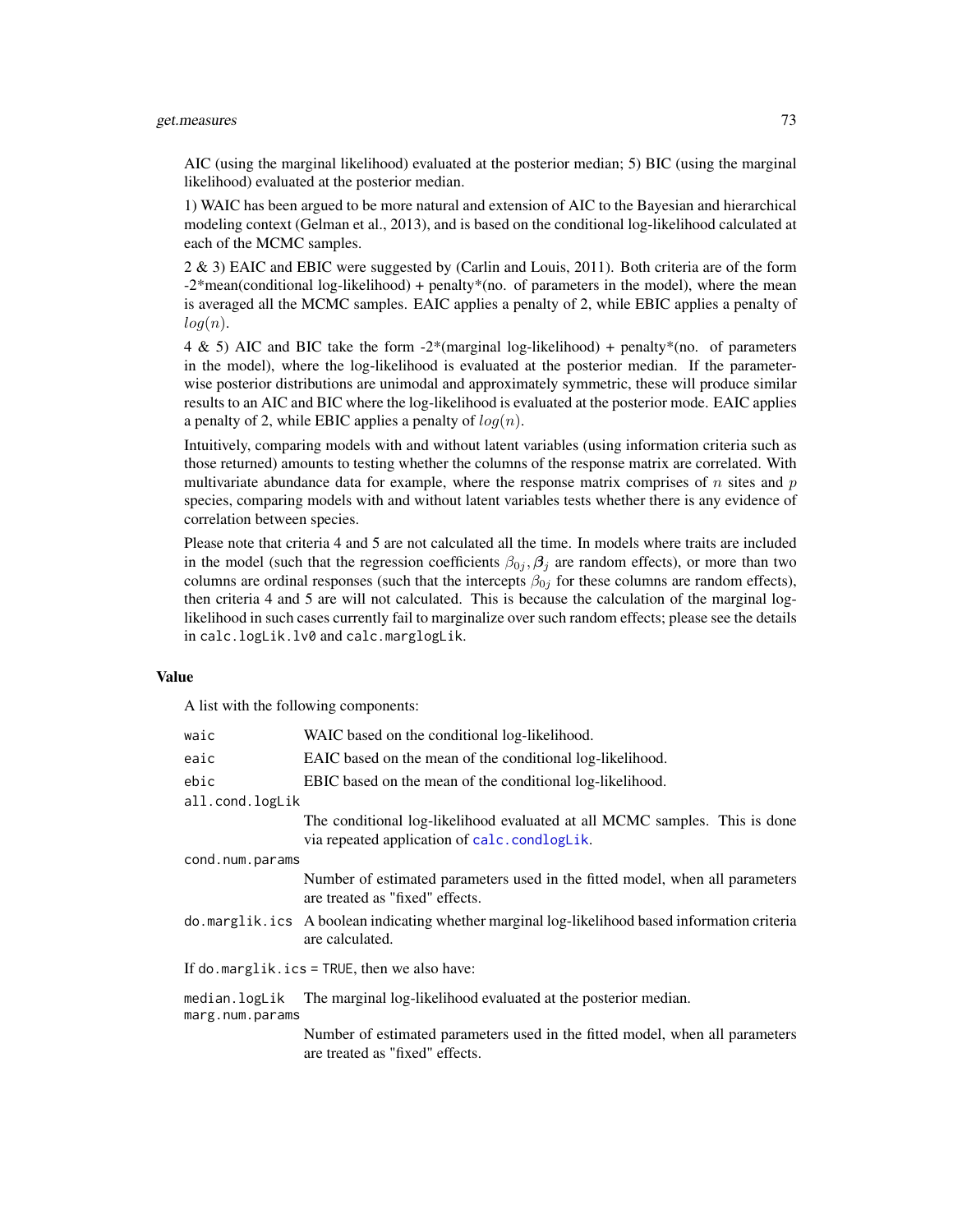| aic.median | AIC (using the marginal log-likelihood) evaluated at the posterior median. |
|------------|----------------------------------------------------------------------------|
| bic.median | BIC (using the marginal log-likelihood) evaluated at the posterior median. |

#### Warning

As of version 1.6, this function is no longer maintained (and probably doesn't work properly, if at all)!

Using information criterion for variable selection should be done with extreme caution, for two reasons: 1) The implementation of these criteria are both *heuristic* and experimental. 2) Deciding what model to fit for ordination purposes should be driven by the science. For example, it may be the case that a criterion suggests a model with 3 or 4 latent variables. However, if we interested in visualizing the data for ordination purposes, then models with 1 or 2 latent variables are far more appropriate. As an another example, whether or not we include row effects when ordinating multivariate abundance data depends on if we are interested in differences between sites in terms of relative species abundance (row.eff = FALSE) or in terms of species composition (row.eff = "fixed").

Also, the use of information criterion in the presence of variable selection using SSVS is questionable.

# Note

When a model is fitted using [boral](#page-16-0) with calc.ics = TRUE, then this function is applied and the information criteria are returned as part of the model output.

#### Author(s)

Francis K.C. Hui [aut, cre], Wade Blanchard [aut]

Maintainer: Francis K.C. Hui <fhui28@gmail.com>

### References

- Carlin, B. P., and Louis, T. A. (2011). Bayesian methods for data analysis. CRC Press.
- Gelman et al. (2013). Understanding predictive information criteria for Bayesian models. Statistics and Computing, 1-20.
- Watanabe, S. (2010). Asymptotic equivalence of Bayes cross validation and widely applicable information criterion in singular learning theory. The Journal of Machine Learning Research, 11, 3571-3594.

# See Also

[get.dic](#page-62-0) for calculating the Deviance Information Criterion (DIC) based on the conditional loglikelihood; [get.more.measures](#page-74-0) for even more information criteria.

```
## Not run:
## NOTE: The values below MUST NOT be used in a real application;
## they are only used here to make the examples run quick!!!
```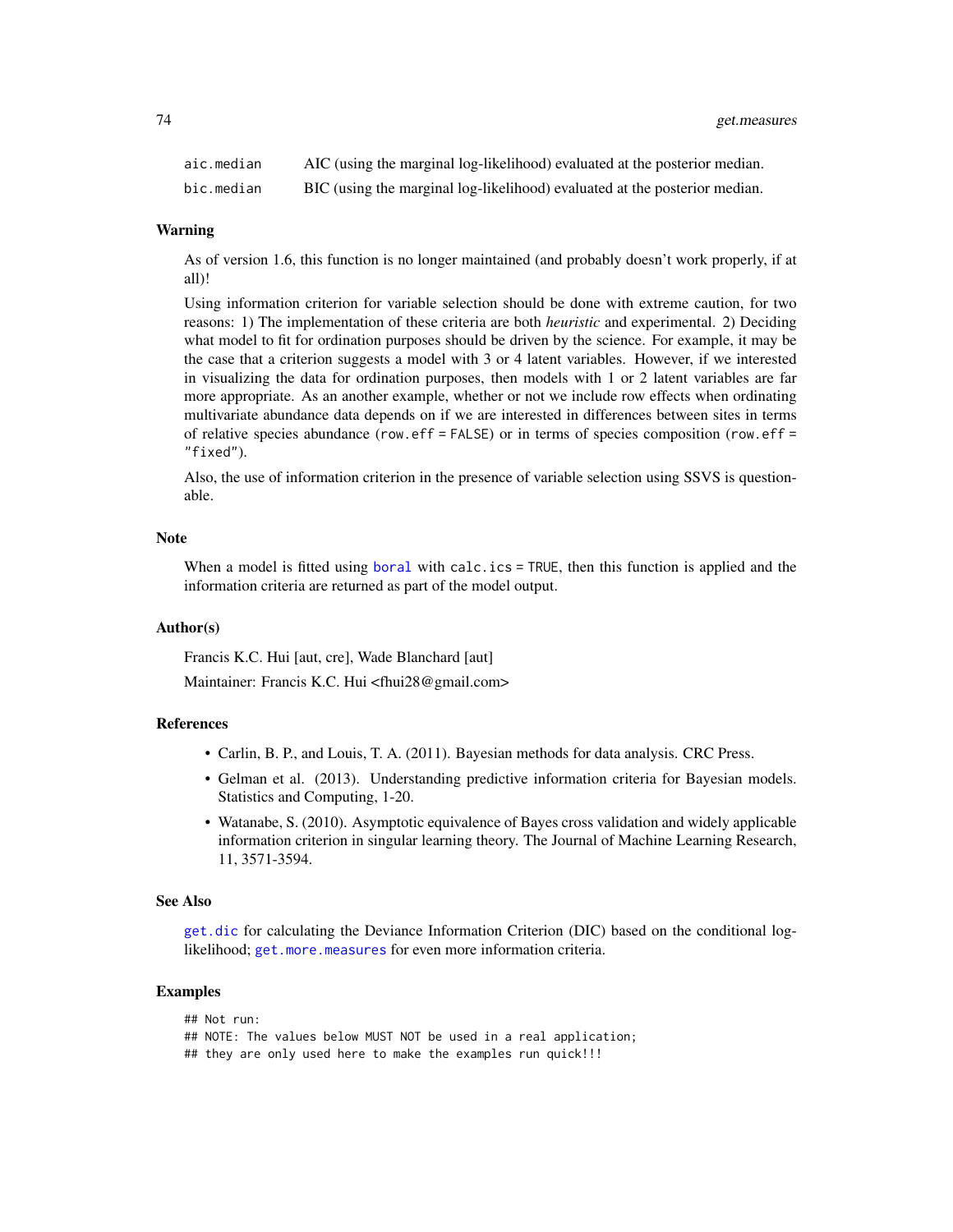```
example_mcmc_control <- list(n.burnin = 10, n.iteration = 100,
     n.thin = 1)
testpath <- file.path(tempdir(), "jagsboralmodel.txt")
library(mvabund) ## Load a dataset from the mvabund package
data(spider)
y <- spider$abun
n \leftarrow \text{nrow}(y)p \leftarrow \text{ncol}(y)spiderfit_pois <- boral(y, family = "poisson",
    lv. control = list(num.lv = 2), row.eff = "random",
    mcmc.control = example_mcmc_control)
spiderfit_pois$ics ## Returns information criteria
spiderfit_nb <- boral(y, family = "negative.binomial",
    lv. control = list(num.lv = 2), row.eff = "random",
    mcmc.control = example_mcmc_control, model.name = testpath)
spiderfit_nb$ics ## Returns the information criteria
## End(Not run)
```
<span id="page-74-0"></span>get.more.measures *Additional Information Criteria for models*

# **Description**

# Defunct

Calculates some information criteria beyond those from [get.measures](#page-70-0) for a fitted model, although this set of criteria takes much longer to compute! WARNING: As of version 1.6, this function is no longer maintained (and probably doesn't work properly, if at all)!

#### Usage

```
get.more.measures(y, X = NULL, family, trial.size = 1,row.eff = "none", row.ids = NULL, offset = NULL,
num.lv, fit.mcmc, verbose = TRUE)
```

| The response matrix that the model was fitted to.                             |
|-------------------------------------------------------------------------------|
| The covariate matrix used in the model. Defaults to NULL, in which case it is |
| assumed no model matrix was used.                                             |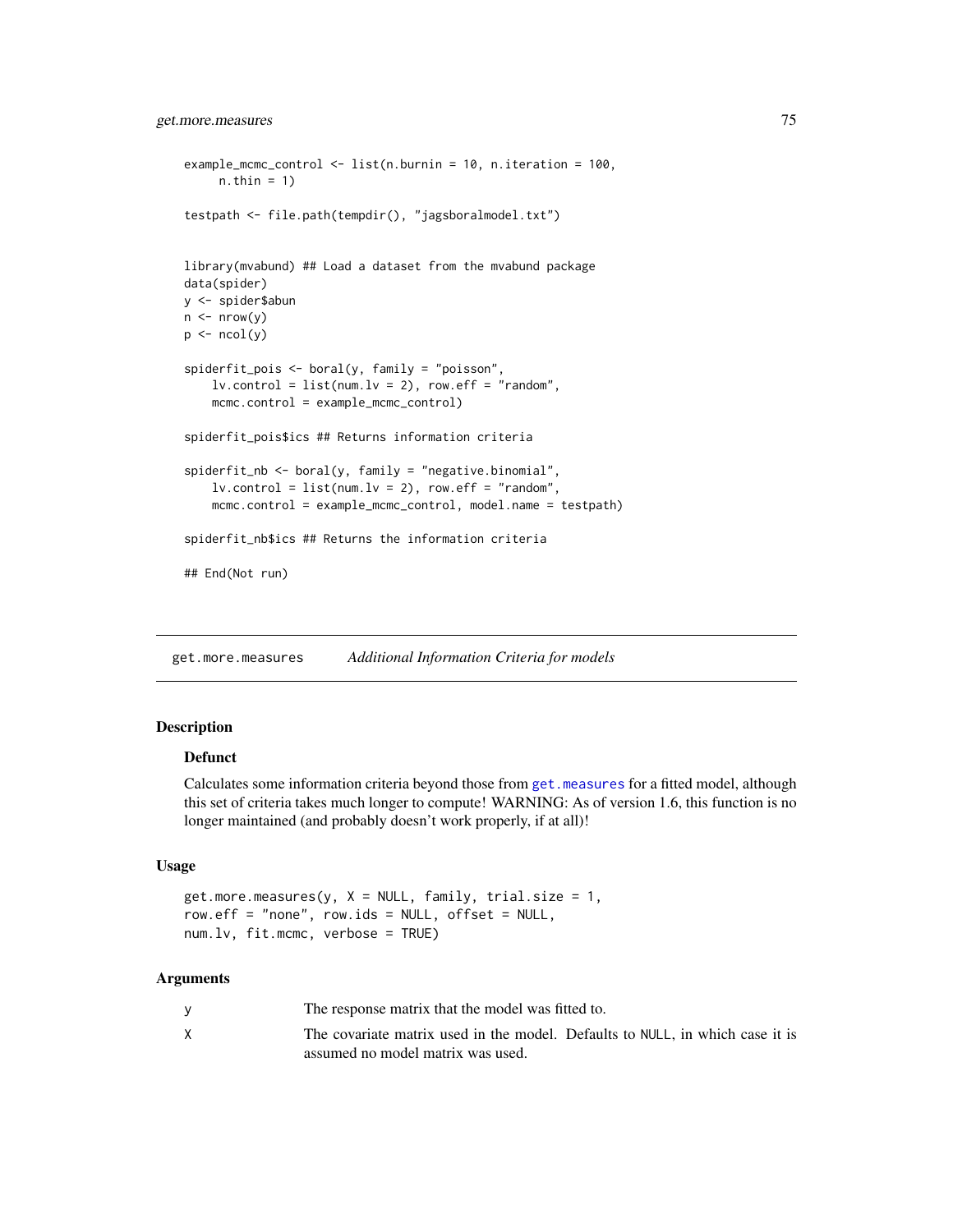| family     | Either a single element, or a vector of length equal to the number of columns<br>in the response matrix. The former assumes all columns of the response ma-<br>trix come from this distribution. The latter option allows for different distribu-<br>tions for each column of the response matrix. Elements can be one of "bino-<br>mial" (with probit link), "poisson" (with log link), "negative.binomial" (with log<br>link), "normal" (with identity link), "lnormal" for lognormal (with log link),<br>"tweedie" (with log link), "exponential" (with log link), "gamma" (with log<br>link), "beta" (with logit link), "ordinal" (cumulative probit regression), "ztpois-<br>son" (zero truncated Poisson with log link), "ztnegative.binomial" (zero trun-<br>cated negative binomial with log link).<br>Please see about distributions for information on distributions available in<br>boral overall. |
|------------|---------------------------------------------------------------------------------------------------------------------------------------------------------------------------------------------------------------------------------------------------------------------------------------------------------------------------------------------------------------------------------------------------------------------------------------------------------------------------------------------------------------------------------------------------------------------------------------------------------------------------------------------------------------------------------------------------------------------------------------------------------------------------------------------------------------------------------------------------------------------------------------------------------------|
| trial.size | Either equal to a single element, or a vector of length equal to the number of<br>columns in y. If a single element, then all columns assumed to be binomially<br>distributed will have trial size set to this. If a vector, different trial sizes are al-<br>lowed in each column of y. The argument is ignored for all columns not assumed<br>to be binomially distributed. Defaults to 1, i.e. Bernoulli distribution.                                                                                                                                                                                                                                                                                                                                                                                                                                                                                     |
| row.eff    | Single element indicating whether row effects are included as fixed effects ("fixed"),<br>random effects ("random") or not included ("none") in the fitted model. If fixed<br>effects, then for parameter identifiability the first row effect is set to zero, which<br>analogous to acting as a reference level when dummy variables are used. If<br>random effects, they are drawn from a normal distribution with mean zero and<br>estimated standard deviation. Defaults to "none".                                                                                                                                                                                                                                                                                                                                                                                                                       |
| row.ids    | A matrix with the number of rows equal to the number of rows in the response<br>matrix, and the number of columns equal to the number of row effects to be<br>included in the model. Element $(i, j)$ indicates the cluster ID of row i in the<br>response matrix for random effect eqnj; please see boral for details. Defaults<br>to NULL, so that if row. $eff =$ "none" then the argument is ignored, otherwise if<br>row.eff = "fixed" or "random",<br>then row.ids = $matrix(1: nrow(y), ncol = 1)$ i.e., a single, row effect unique<br>to each row.                                                                                                                                                                                                                                                                                                                                                   |
| offset     | A matrix with the same dimensions as the response matrix, specifying an a-priori<br>known component to be included in the linear predictor during fitting. Defaults<br>to NULL.                                                                                                                                                                                                                                                                                                                                                                                                                                                                                                                                                                                                                                                                                                                               |
| num.       | The number of latent variables used in the fitted model.                                                                                                                                                                                                                                                                                                                                                                                                                                                                                                                                                                                                                                                                                                                                                                                                                                                      |
| fit.mcmc   | All MCMC samples for the fitted model. These can be extracted by fitting a<br>model using boral with save.model = TRUE, and then applying get.mcmcsamples(fit).                                                                                                                                                                                                                                                                                                                                                                                                                                                                                                                                                                                                                                                                                                                                               |
| verbose    | If TRUE, a notice is printed every 100 samples indicating progress in calculation<br>of the marginal log-likelihood. Defaults to TRUE.                                                                                                                                                                                                                                                                                                                                                                                                                                                                                                                                                                                                                                                                                                                                                                        |

# Details

Currently, four information criteria are calculated using this function, when permitted: 1) AIC (using the marginal likelihood) evaluated at the posterior mode; 2) BIC (using the marginal likelihood) evaluated at the posterior mode; 3) Deviance information criterion (DIC) based on the marginal log-likelihood; 4) Widely Applicable Information Criterion (WAIC, Watanabe, 2010) based on the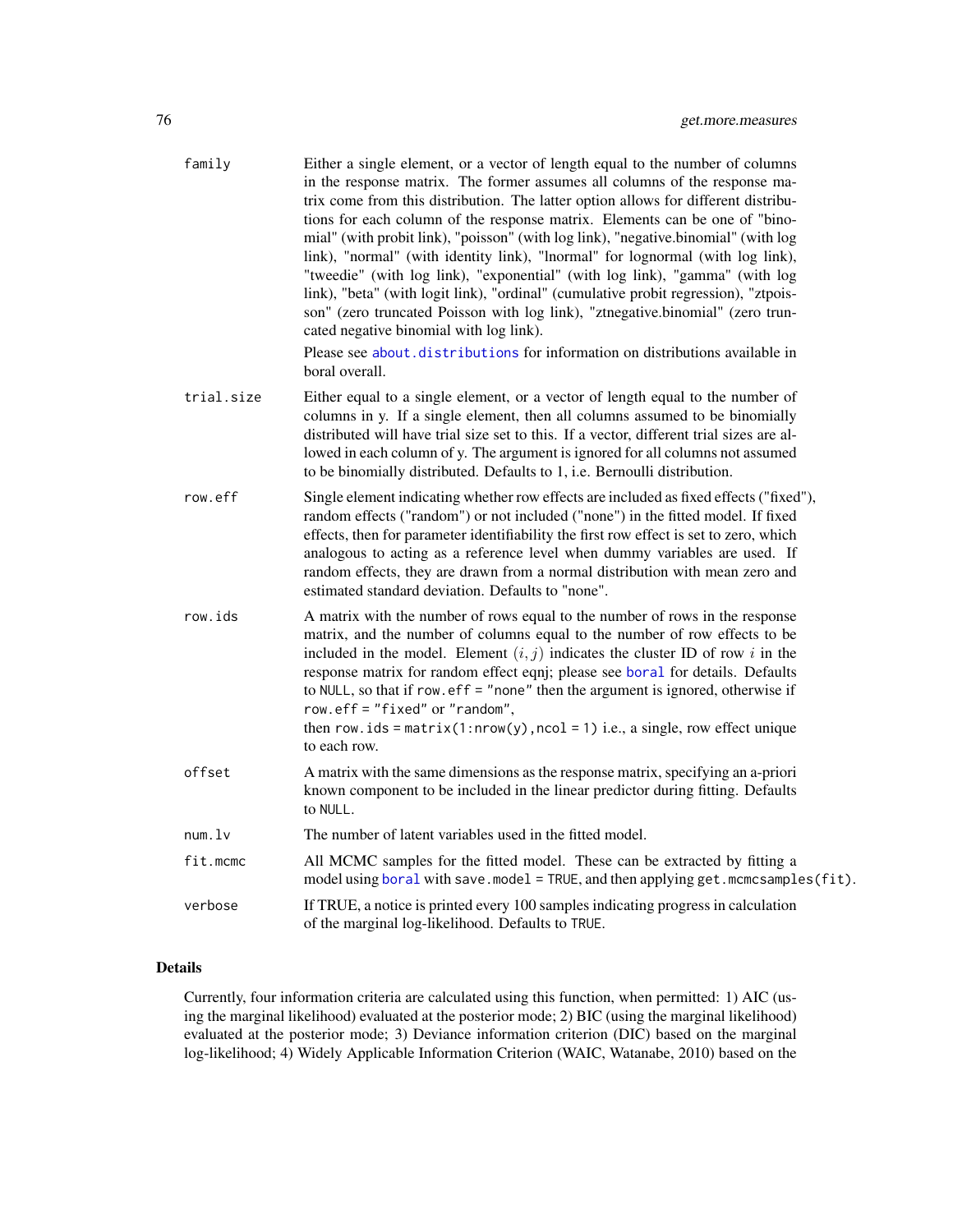marginal log-likelihood. When uninformative priors are used in fitting models, then the posterior mode should be approximately equal to the maximum likelihood estimates.

All four criteria require computing the marginal log-likelihood across all MCMC samples. This takes a very long time to run, since Monte Carlo integration needs to be performed for all MCMC samples. Consequently, this function is currently not implemented as an argument in main [boral](#page-16-0) fitting function, unlike [get.measures](#page-70-0) which is available via the calc.ics = TRUE argument.

Moreover, note these criteria are not calculated all the time. In models where traits are included in the model (such that the regression coefficients  $\beta_{0j}$ ,  $\beta_j$  are random effects), or more than two columns are ordinal responses (such that the intercepts  $\beta_{0j}$  for these columns are random effects), then these extra information criteria are will not calculated, and the function returns nothing except a simple message. This is because the calculation of the marginal log-likelihood in such cases currently fail to marginalize over such random effects; please see the details in calc.logLik.lv0 and calc.marglogLik.

The two main differences between the criteria and those returned from get. measures are:

- The AIC and BIC computed here are based on the log-likelihood evaluated at the posterior mode, whereas the AIC and BIC from [get.measures](#page-70-0) are evaluated at the posterior median. The posterior mode and median will be quite close to one another if the component-wise posterior distributions are unimodal and symmetric. Furthermore, given uninformative priors are used, then both will be approximate maximum likelihood estimators.
- The DIC and WAIC computed here are based on the marginal log-likelihood, whereas the DIC and WAIC from [get.measures](#page-70-0) are based on the conditional log-likelihood. Criteria based on the two types of log-likelihood are equally valid, and to a certain extent, which one to use depends on the question being answered i.e., whether to condition on the latent variables or treat them as "random effects" (see discussions in Spiegelhalter et al. 2002, and Vaida and Blanchard, 2005).

#### Value

If calculated, then a list with the following components:

| marg.aic        | AIC (using on the marginal log-likelihood) evaluated at posterior mode.                                                 |
|-----------------|-------------------------------------------------------------------------------------------------------------------------|
| marg.bic        | BIC (using on the marginal log-likelihood) evaluated at posterior mode.                                                 |
| marg.dic        | DIC based on the marginal log-likelihood.                                                                               |
| marg.waic       | WAIC based on the marginal log-likelihood.                                                                              |
| all.marg.logLik |                                                                                                                         |
|                 | The marginal log-likelihood evaluated at all MCMC samples. This is done via<br>repeated application of calc.marglogLik. |
| num.params      | Number of estimated parameters used in the fitted model.                                                                |
|                 |                                                                                                                         |

#### Warning

As of version 1.6, this function is no longer maintained (and probably doesn't work)!

Using information criterion for variable selection should be done with extreme caution, for two reasons: 1) The implementation of these criteria are both *heuristic* and experimental. 2) Deciding what model to fit for ordination purposes should be driven by the science. For example, it may be the case that a criterion suggests a model with 3 or 4 latent variables. However, if we interested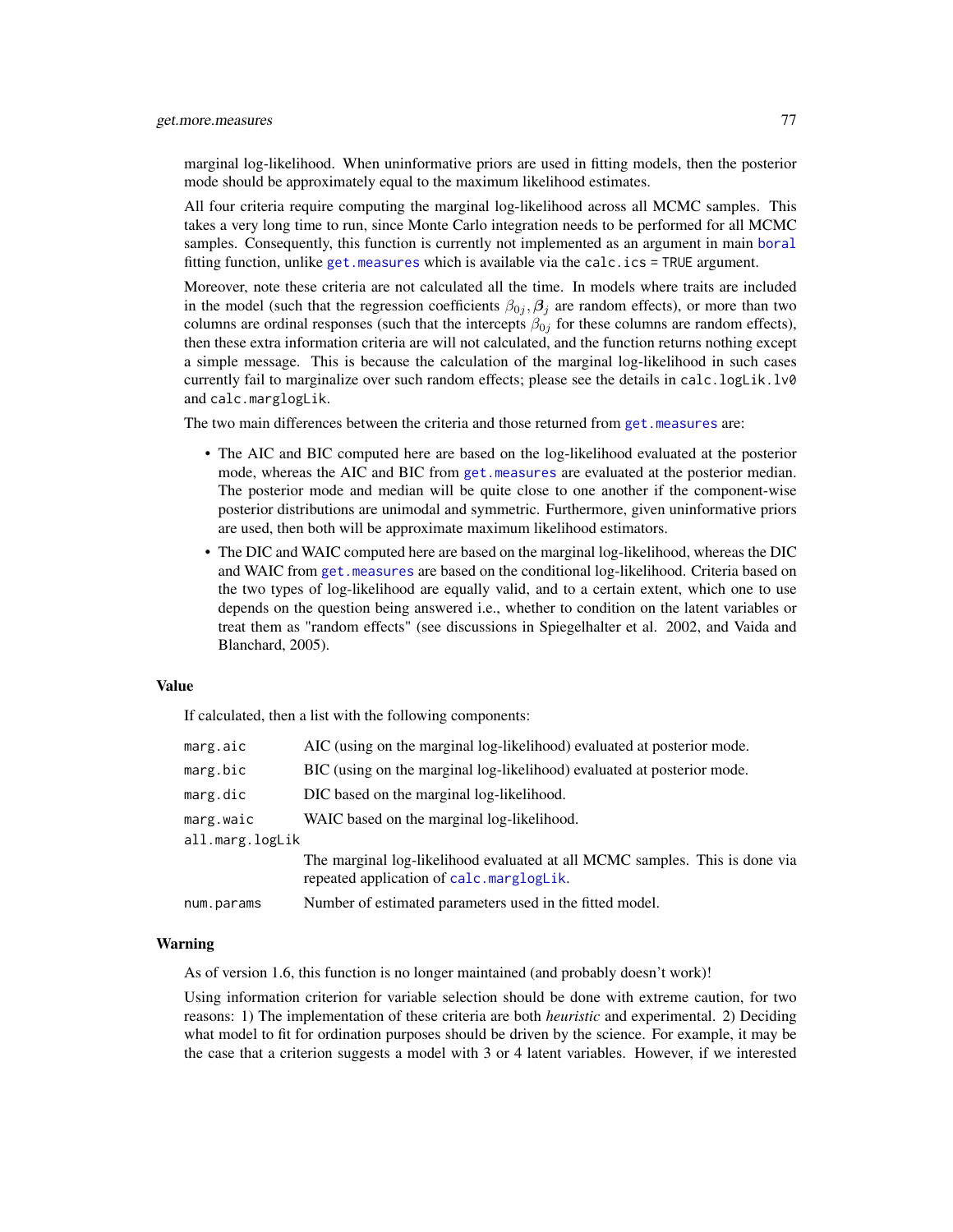in visualizing the data for ordination purposes, then models with 1 or 2 latent variables are far more appropriate. As an another example, whether or not we include row effects when ordinating multivariate abundance data depends on if we are interested in differences between sites in terms of relative species abundance (row.eff = FALSE) or in terms of species composition (row.eff = "fixed").

Also, the use of information criterion in the presence of variable selection using SSVS is questionable.

### Author(s)

Francis K.C. Hui [aut, cre], Wade Blanchard [aut]

Maintainer: Francis K.C. Hui <fhui28@gmail.com>

### References

- Spiegelhalter et al. (2002). Bayesian measures of model complexity and fit. Journal of the Royal Statistical Society: Series B (Statistical Methodology), 64, 583-639.
- Vaida, F., and Blanchard, S. (2005). Conditional Akaike information for mixed-effects models. Biometrika, 92, 351-370.
- Watanabe, S. (2010). Asymptotic equivalence of Bayes cross validation and widely applicable information criterion in singular learning theory. The Journal of Machine Learning Research, 11, 3571-3594.

#### See Also

[get.measures](#page-70-0) for several information criteria which take considerably less time to compute, and are automatically implemented in [boral](#page-16-0) with calc.ics = TRUE.

```
## Not run:
## NOTE: The values below MUST NOT be used in a real application;
## they are only used here to make the examples run quick!!!
example_mcmc_control <- list(n.burnin = 10, n.iteration = 100,
    n.thin = 1)
testpath <- file.path(tempdir(), "jagsboralmodel.txt")
library(mvabund) ## Load a dataset from the mvabund package
data(spider)
y <- spider$abun
n \leq -nrow(y)p \leftarrow \text{ncol}(y)spiderfit_nb \leftarrow boral(y, family = "negative.binomial", lv.contrib = list(num.lv = 2),row.eff = "fixed", save.model = TRUE, calc.ics = TRUE,
    mcmc.control = example_mcmc_control, model.name = testpath)
## Extract MCMC samples
```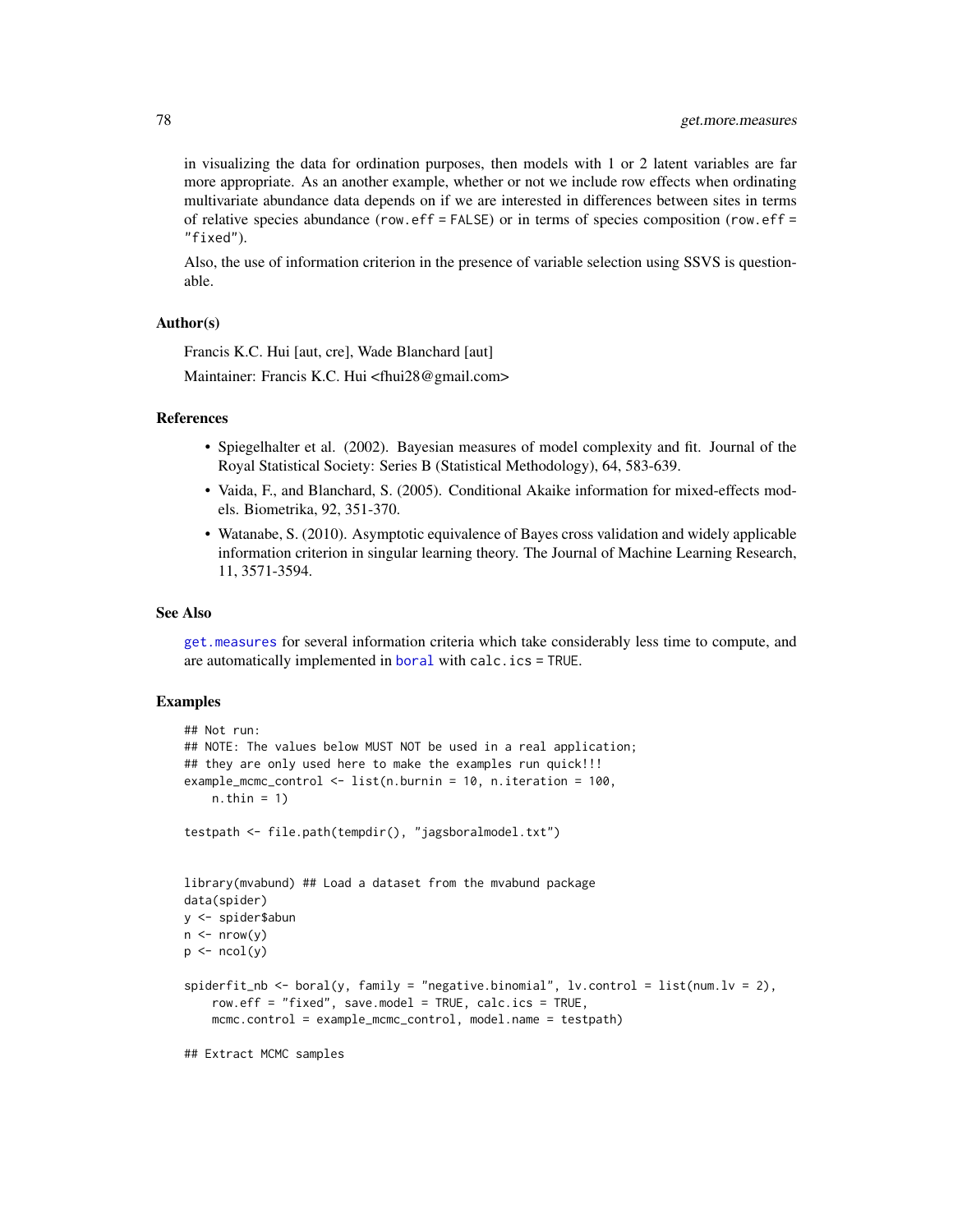```
fit_mcmc <- get.mcmcsamples(spiderfit_nb)
## NOTE: The following takes a long time to run!
get.more.measures(y, family = "negative.binomial",
   num.lv = spiderfit_nb$num.lv, fit.mcmc = fit_mcmc,
   row.eff = "fixed", row.ids = spiderfit_nb$row.ids)
## Illustrating what happens in a case where these criteria will
## not be calculated.
data(antTraits)
y <- antTraits$abun
X <- as.matrix(scale(antTraits$env))
## Include only traits 1, 2, and 5
traits <- as.matrix(antTraits$traits[,c(1,2,5)])
example_which_traits <- vector("list",ncol(X)+1)
for(i in 1:length(example_which_traits))
    example_which_traits[[i]] <- 1:ncol(traits)
fit_traits <- boral(y, X = X, traits = traits, lv.control = list(num.lv = 2),
    which.traits = example_which_traits, family = "negative.binomial",
    save.model = TRUE, mcmc.control = example_mcmc_control,
   model.name = testpath)
## Extract MCMC samples
fit_mcmc <- get.mcmcsamples(fit_traits)
get.more.measures(y, X = X, family = "negative.binomial",num.lv = fit_traits$num.lv, fit.mcmc = fit_mcmc)
## End(Not run)
```
get.residual.cor *Extract residual correlations and precisions from models*

#### **Description**

#### Stable

Calculates the residual correlation and precision matrices from models that include latent variables.

#### Usage

```
get.residual.cor(object, est = "median", prob = 0.95)
```

| object | An object for class "boral".                                                  |
|--------|-------------------------------------------------------------------------------|
| est    | A choice of either the posterior median (est = "median") or posterior mean    |
|        | (est = "mean"), which are then treated as estimates and the fitted values are |
|        | calculated from. Default is posterior median.                                 |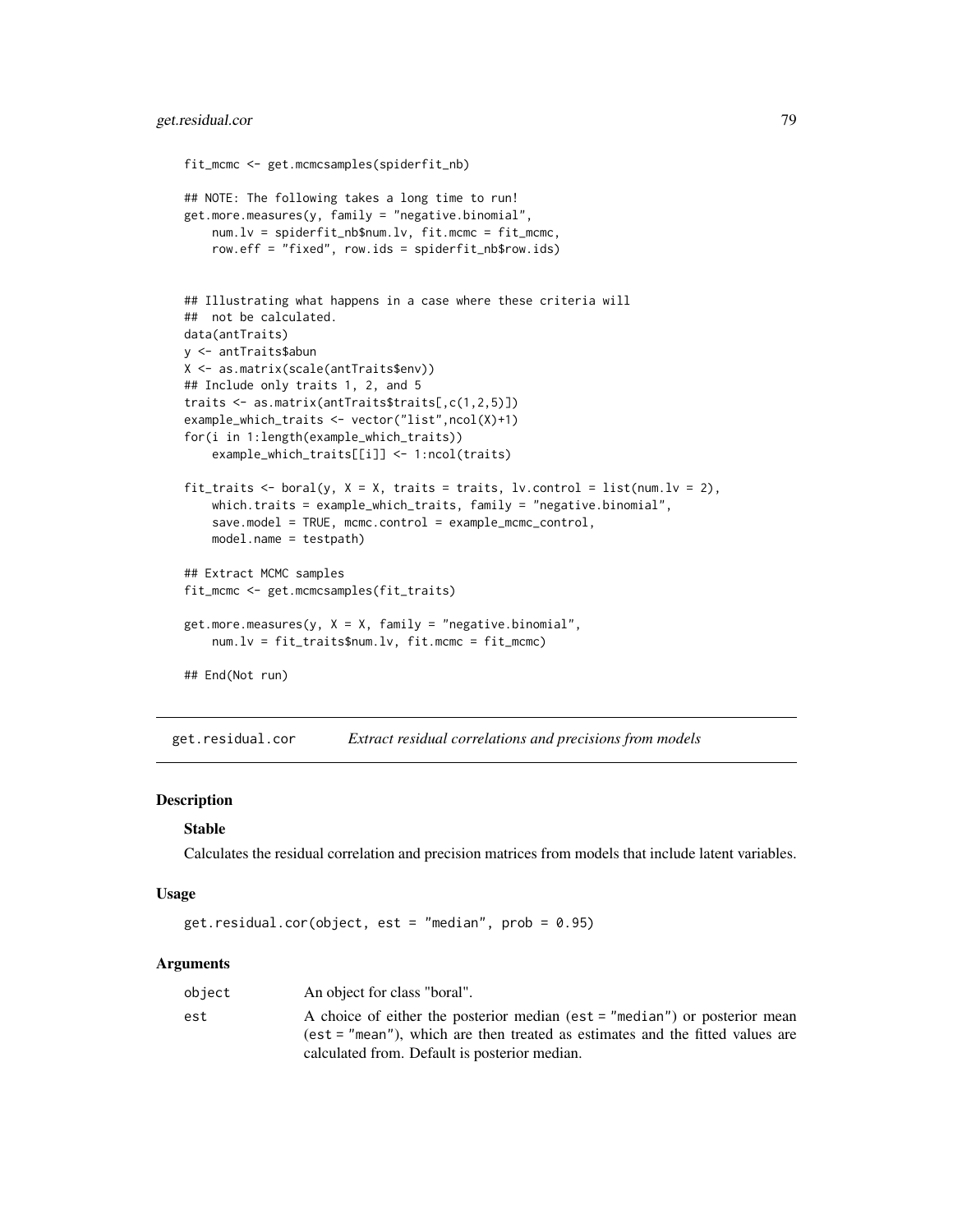$\alpha$  A numeric scalar in the interval  $(0,1)$  giving the target probability coverage of the intervals, by which to determine whether the correlations and precisions are "significant". Defaults to 0.95.

#### Details

In models with latent variables, the residual covariance matrix is calculated based on the matrix of latent variables regression coefficients formed by stacking the rows of  $\theta_i$ . That is, if we denote  $\Theta = (\theta_1 \dots \theta_p)'$ , then the residual covariance and hence residual correlation matrix is calculated based on  $\Theta$ .

For multivariate abundance data, the inclusion of latent variables provides a parsimonious method of accounting for correlation between species. Specifically, the linear predictor,

$$
\beta_{0j} + \boldsymbol{x}_i^\top \boldsymbol{\beta}_j + \boldsymbol{u}_i^\top \boldsymbol{\theta}_j
$$

is normally distributed with a residual covariance matrix given by  $\Theta\Theta'$ . A strong residual covariance/correlation matrix between two species can then be interpreted as evidence of species interaction (e.g., facilitation or competition), missing covariates, as well as any additional species correlation not accounted for by shared environmental responses (see also Pollock et al., 2014, for residual correlation matrices in the context of Joint Species Distribution Models). If random effects  $z_i^{\top}b_j$ are also included in the model, then the latent variables induce a residual covariance/correlation between responses than is conditional on this.

The residual precision matrix (also known as partial correlation matrix, Ovaskainen et al., 2016) is defined as the inverse of the residual correlation matrix. The precision matrix is often used to identify direct or causal relationships between two species e.g., two species can have a zero precision but still be correlated, which can be interpreted as saying that two species do not directly interact, but they are still correlated through other species. In other words, they are conditionally independent given the other species. It is important that the precision matrix does not exhibit the exact same properties of the correlation e.g., the diagonal elements are not equal to 1. Nevertheless, relatively larger values of precision imply a stronger direct relationships between two species.

In addition to the residual correlation and precision matrices, the median or mean point estimator of trace of the residual covariance matrix is returned,  $\sum_{j=1}^{p}$  $[\Theta \Theta']_{jj}$ . Often used in other areas of multivariate statistics, the trace may be interpreted as the amount of covariation explained by the latent variables. One situation where the trace may be useful is when comparing a pure LVM versus a model with latent variables and some predictors (correlated response models) – the proportional difference in trace between these two models may be interpreted as the proportion of covariation between species explained by the predictors. Of course, the trace itself is random due to the MCMC sampling, and so it is not always guranteed to produce sensible answers!

#### Value

A list with the following components:

cor, cor.lower, cor.upper

A set of  $p \times p$  correlation matrices, containing either the posterior median or mean estimate plus lower and upper limits of the corresponding (100 $\times$ prob) % HPD interval.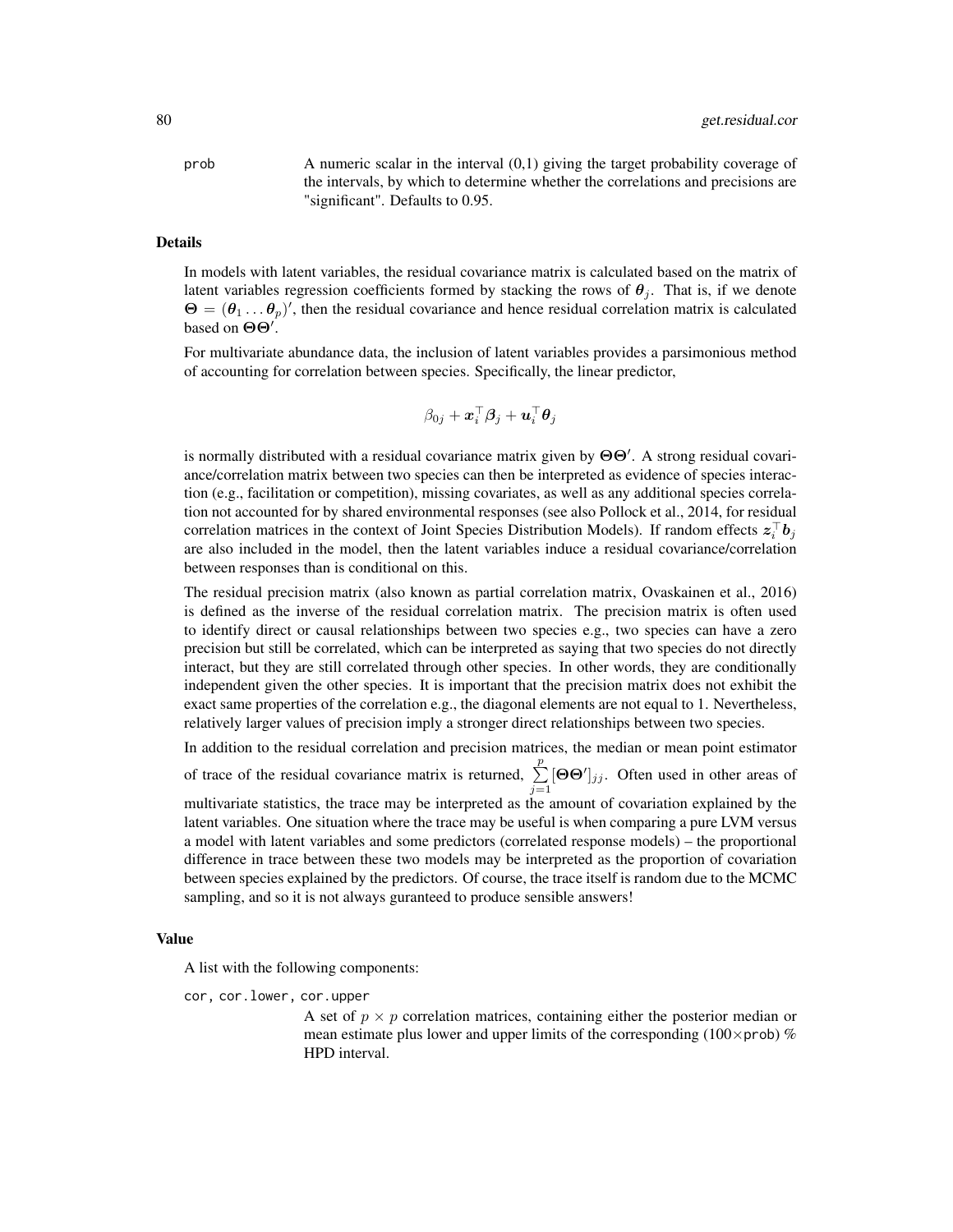# get.residual.cor 81

| sig.cor                      | A $p \times p$ correlation matrix containing only the "significant" correlations whose<br>$(100 \times \text{prob})$ % HPD interval does not contain zero. All non-significant correla-<br>tions are set to zero. |
|------------------------------|-------------------------------------------------------------------------------------------------------------------------------------------------------------------------------------------------------------------|
| COV                          | A $p \times p$ covariance matrix.                                                                                                                                                                                 |
| prec, prec.lower, prec.upper |                                                                                                                                                                                                                   |
|                              | A set of $p \times p$ precision matrices, containing either the posterior median or mean<br>estimate plus lower and upper limits of the corresponding ( $100 \times prob$ ) % HPD<br>interval.                    |
| sig.prec                     | A $p \times p$ residual precision matrix containing only the "significant" precisions<br>whose (100 $\times$ prob) % HPD interval does not contain zero. All non-significant<br>precision are set to zero.        |
| trace                        | The median/mean point estimator of the trace (sum of the diagonal elements) of<br>the residual covariance matrix.                                                                                                 |

## Note

Residual correlation and precision matrices are reliably modeled only with two or more latent variables i.e., num.  $1v > 1$  when fitting the model using boral.

# Author(s)

Francis K.C. Hui [aut, cre], Wade Blanchard [aut]

Maintainer: Francis K.C. Hui <fhui28@gmail.com>

## References

- Ovaskainen et al. (2016). Using latent variable models to identify large networks of speciesto-species associations at different spatial scales. Methods in Ecology and Evolution, 7, 549- 555.
- Pollock et al. (2014). Understanding co-occurrence by modelling species simultaneously with a Joint Species Distribution Model (JSDM). Methods in Ecology and Evolution, 5, 397-406.

#### See Also

[get.enviro.cor](#page-63-0), which calculates the correlation matrix due to similarities in the response to the explanatory variables (i.e., similarities due to a shared environmental response).

# Examples

```
## Not run:
## NOTE: The values below MUST NOT be used in a real application;
## they are only used here to make the examples run quick!!!
example_mcmc_control <- list(n.burnin = 10, n.iteration = 100,
    n.thin = 1)
testpath <- file.path(tempdir(), "jagsboralmodel.txt")
```
library(mvabund) ## Load a dataset from the mvabund package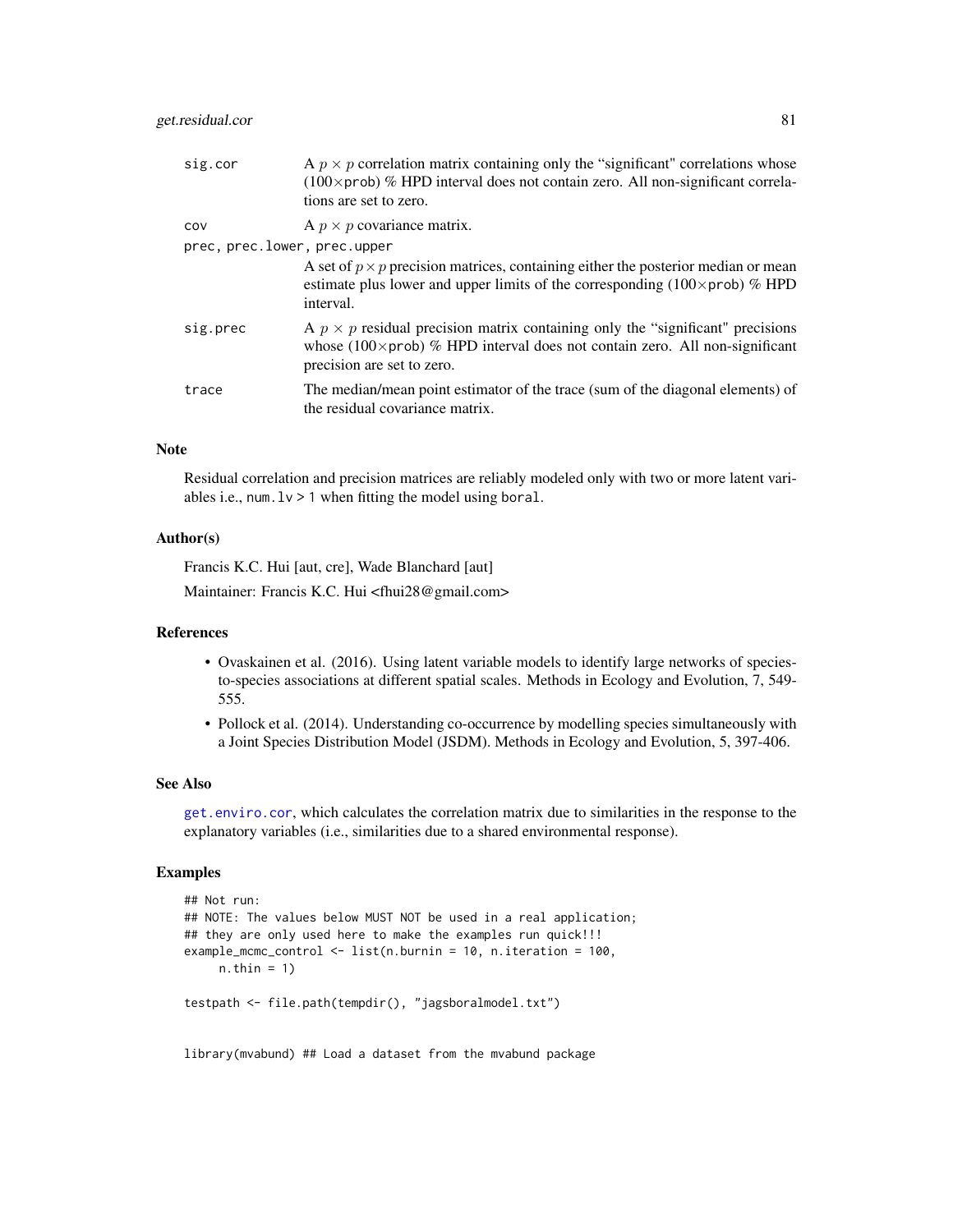```
library(corrplot) ## For plotting correlations
data(spider)
y <- spider$abun
n \leq -nrow(y)p \leftarrow \text{ncol}(y)spiderfit_nb <- boral(y, X = spider$x, family = "negative.binomial",
    lv.contrib = list(num.lv = 2), save.model = TRUE,
    mcmc.control = example_mcmc_control, model.name = testpath)
res.cors <- get.residual.cor(spiderfit_nb)
corrplot(res.cors$sig.cor, title = "Residual correlations",
    type = "lower", diag = FALSE, mar = c(3, 0.5, 2, 1), tl.srt = 45)
## End(Not run)
```
lvsplot *Plot the latent variables from a fitted model*

### Description

### Stable

Construct a 1-D index plot or 2-D scatterplot of the latent variables, and their corresponding coefficients i.e., a biplot, from a fitted model.

### Usage

```
lvsplot(object, jitter = FALSE, biplot = TRUE, ind.spp = NULL, alpha = 0.5,
main = NULL, est = "median", which.lvs = c(1,2), return.vals = FALSE, ...)
```

| object  | An object for class "boral".                                                                                                                                                                                                                                                                                                                                                                                           |
|---------|------------------------------------------------------------------------------------------------------------------------------------------------------------------------------------------------------------------------------------------------------------------------------------------------------------------------------------------------------------------------------------------------------------------------|
| jitter  | If jitter = TRUE, then some jittering is applied so that points on the plots do not<br>overlap exactly (which can often occur with discrete data, small sample sizes,<br>and if some sites are identical in terms species co-occurence). Please see jitter<br>for its implementation. Defaults to FALSE.                                                                                                               |
| biplot  | If biplot = TRUE, then a biplot is construct such that both the latent variables<br><i>and</i> their corresponding coefficients are plotted. Otherwise, only the latent vari-<br>able scores are plotted. Defaults to TRUE.                                                                                                                                                                                            |
| ind.spp | Controls the number of latent variable coefficients to plot if biplot = TRUE. If<br>ind, spp is an integer, then only the first ind, spp "most important" latent vari-<br>able coefficients are included in the biplot, where "most important" means the la-<br>tent variable coefficients with the largests L2-norms. Defaults to NULL, in which<br>case all latent variable coefficients are included in the biplot. |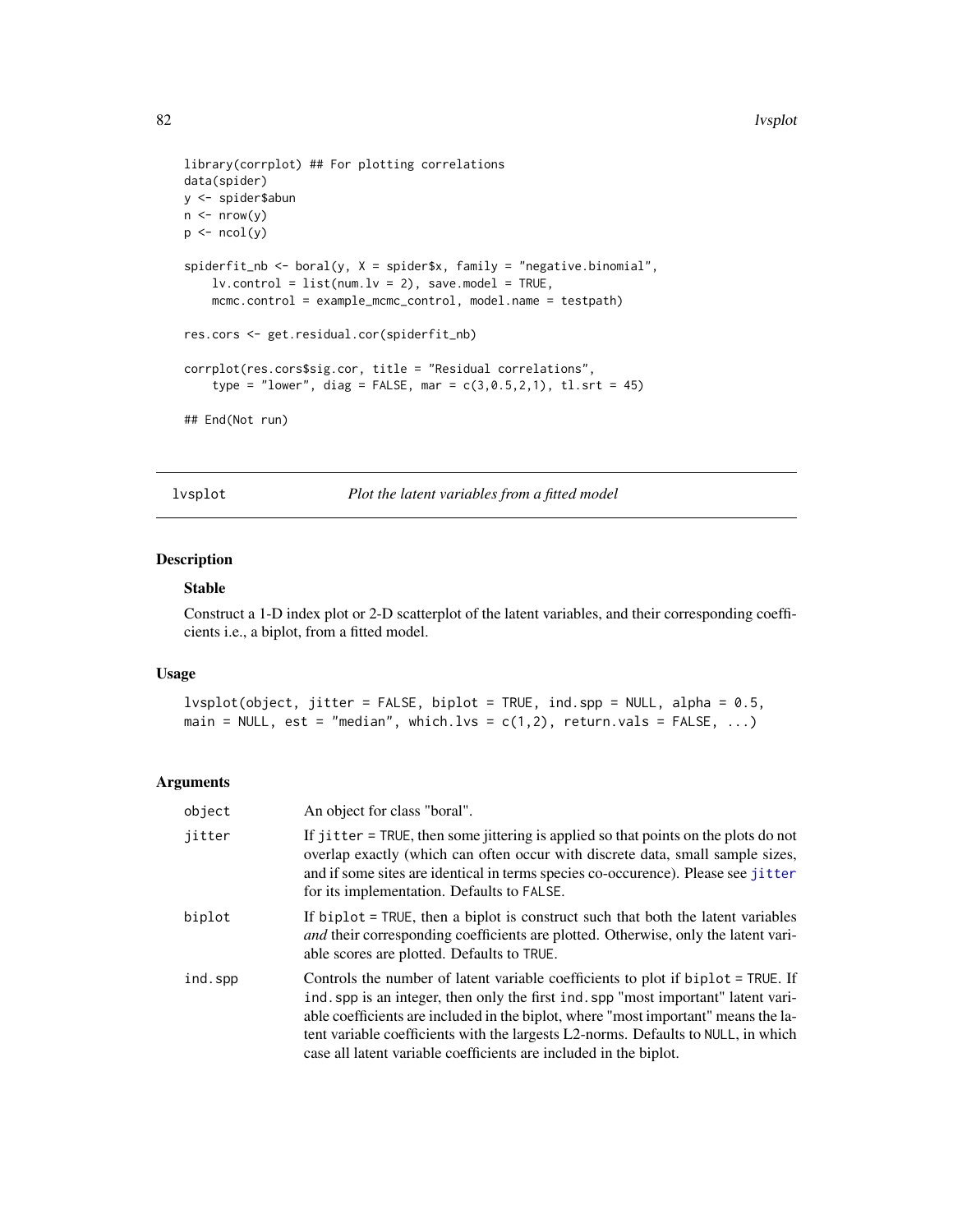#### lvsplot 83 april 2008 and 2008 and 2008 and 2008 and 2008 and 2008 and 2008 and 2008 and 2008 and 2008 and 200

| alpha       | A numeric scalar between 0 and 1 that is used to control the relative scaling of<br>the latent variables and their coefficients, when constructing a biplot. Defaults<br>to 0.5, and we typically recommend between $0.45$ to $0.55$ so that the latent<br>variables and their coefficients are on roughly the same scale. |
|-------------|----------------------------------------------------------------------------------------------------------------------------------------------------------------------------------------------------------------------------------------------------------------------------------------------------------------------------|
| main        | Title for resulting ordination plot. Defaults to NULL, in which case a "standard"<br>title is used.                                                                                                                                                                                                                        |
| est         | A choice of either the posterior median (est $=$ "median") or posterior mean<br>(est = "mean"), which are then treated as estimates and the ordinations based<br>off. Default is posterior median.                                                                                                                         |
| which.lvs   | A vector of length two, indicating which latent variables (ordination axes) to<br>plot which object is an object with two or more latent variables. The argument<br>is ignored is object only contains one latent variables. Defaults to which. Lys<br>$= c(1, 2).$                                                        |
| return.vals | If TRUE, then the <i>scaled</i> latent variables scores and corresponding scaled coef-<br>ficients are returned (based on the value of alpha used). This is useful if the<br>user wants to construct their own custom model-based ordinations. Defaults to<br>FALSE.                                                       |
| .           | Additional graphical options to be included in. These include values for<br>cex, cex. lab, cex. axis, cex. main, lwd, and so on.                                                                                                                                                                                           |

### Details

This function allows an ordination plot to be constructed, based on either the posterior medians and posterior means of the latent variables respectively depending on the choice of est. The latent variables are labeled using the row index of the response matrix. If the fitted model contains more than two latent variables, then one can specify which latent variables i.e., ordination axes, to plot based on the which.lvs argument. This can prove useful (to check) if certain sites are outliers on one particular ordination axes.

If the fitted model did not contain any covariates, the ordination plot can be interpreted in the exactly same manner as unconstrained ordination plots constructed from methods such as Nonmetric Multidimensional Scaling (NMDS, Kruskal, 1964) and Correspondence Analysis (CA, Hill, 1974). With multivariate abundance data for instance, where the response matrix comprises of  $n$  sites and  $p$ species, the ordination plots can be studied to look for possible clustering of sites, location and/or dispersion effects, an arch pattern indicative of some sort species succession over an environmental gradient, and so on.

If the fitted model did include covariates, then a "residual ordination" plot is produced, which can be interpreted can offering a graphical representation of the (main patterns of) residual covarations, i.e. covariations after accounting for the covariates. With multivariate abundance data for instance, these residual ordination plots represent could represent residual species co-occurrence due to phylogency, species competition and facilitation, missing covariates, and so on (Warton et al., 2015)

If biplot = TRUE, then a biplot is constructed so that both the latent variables and their corresponding coefficients are included in their plot (Gabriel, 1971). The latent variable coefficients are shown in red, and are indexed by the column names of the response matrix. The number of latent variable coefficients to plot is controlled by ind.spp. In ecology for example, often we are only be interested in the "indicator" species, e.g. the species with most represent a particular set of sites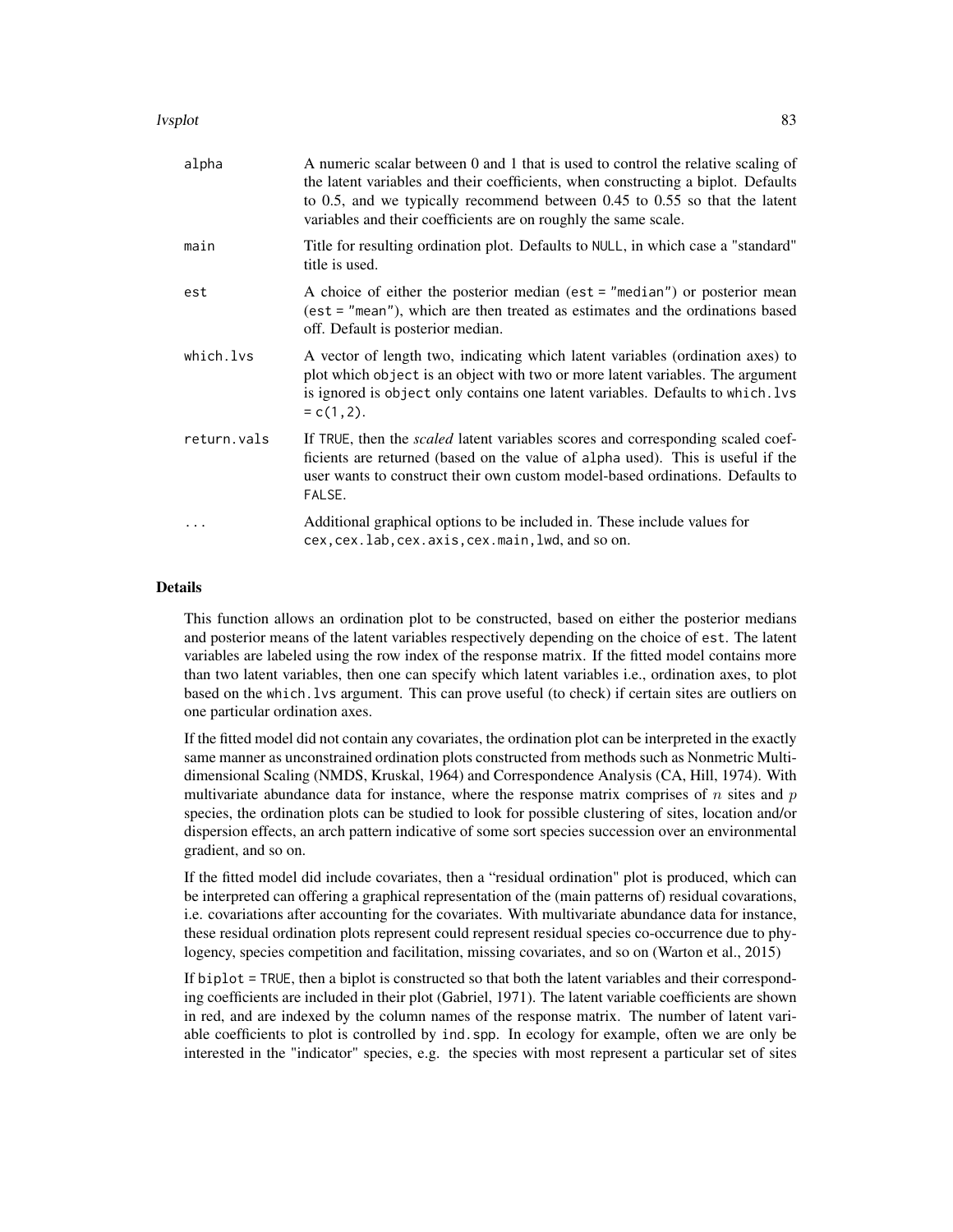or species with the strongest covariation (see Chapter 9, Legendre and Legendre, 2012, for additional discussion). In such case, we can then biplot only the ind.spp "most important" species, as indicated by the the L2-norm of their latent variable coefficients.

As with correspondence analysis, the relative scaling of the latent variables and the coefficients in a biplot is essentially arbitrary, and could be adjusted to focus on the sites, species, or put even weight on both (see Section 9.4, Legendre and Legendre, 2012). In lysplot, this relative scaling is controlled by the alpha argument, which basically works by taking the latent variables to a power alpha and the latent variable coefficients to a power 1-alpha.

For latent variable models, we are generally interested in "symmetric plots" that place the latent variables and their coefficients on the same scale. In principle, this is achieved by setting alpha = 0.5, the default value, although sometimes this needs to be tweaked slighlty to a value between 0.45 and 0.55 (see also the corresp function in the MASS package that also produces symmetric plots, as well as Section 5.4, Borcard et al., 2011 for more details on scaling).

### Author(s)

Francis K.C. Hui [aut, cre], Wade Blanchard [aut]

Maintainer: Francis K.C. Hui <fhui28@gmail.com>

### References

- Borcard et al. (2011). Numerical Ecology with R. Springer.
- Gabriel, K. R. (1971). The biplot graphic display of matrices with application to principal component analysis. Biometrika, 58, 453-467.
- Hill, M. O. (1974). Correspondence analysis: a neglected multivariate method. Applied statistics, 23, 340-354.
- Kruskal, J. B. (1964). Nonmetric multidimensional scaling: a numerical method. Psychometrika, 29, 115-129.
- Legendre, P. and Legendre, L. (2012). Numerical ecology, Volume 20. Elsevier.
- Warton et al. (2015). So Many Variables: Joint Modeling in Community Ecology. Trends in Ecology and Evolution, to appear

```
## NOTE: The values below MUST NOT be used in a real application;
## they are only used here to make the examples run quick!!!
example_mcmc_control <- list(n.burnin = 10, n.iteration = 100,
     n.thin = 1)
testpath <- file.path(tempdir(), "jagsboralmodel.txt")
library(mvabund) ## Load a dataset from the mvabund package
data(spider)
y <- spider$abun
n \leq -nrow(y)p \leftarrow \text{ncol}(y)
```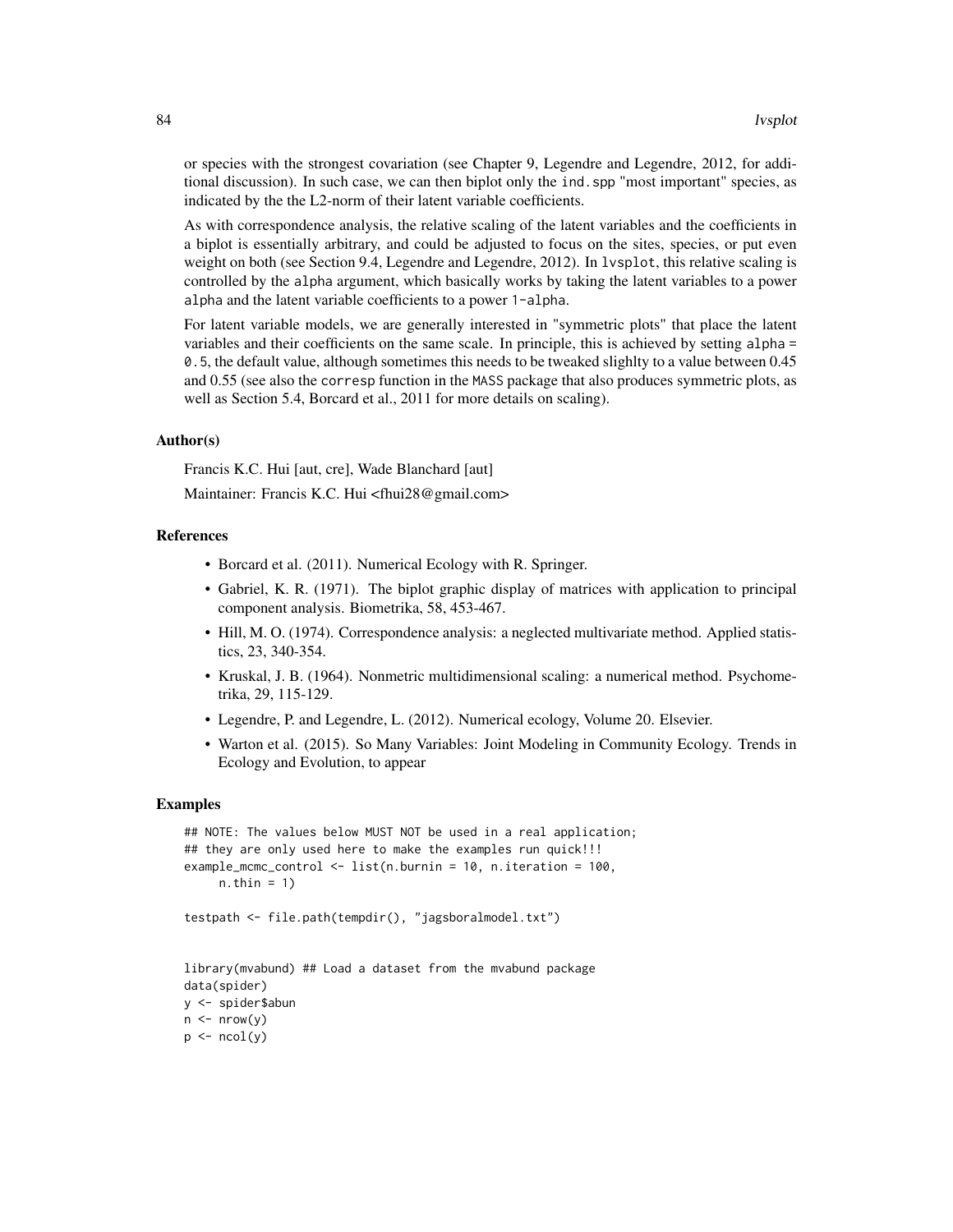```
spiderfit_nb <- boral(y, family = "negative.binomial", lv.control = list(num.lv = 2),
   row.eff = "fixed", mcmc.control = example_mcmc_control, model.name = testpath)
```
lvsplot(spiderfit\_nb)

<span id="page-84-0"></span>make.jagsboralmodel *Write a text file containing a model for use into JAGS*

## Description

# Stable

This function is designed to write models with one or more latent variables.

#### Usage

```
make.jagsboralmodel(family, num.X = 0, X.ind = NULL, num.traits = 0,
     which.traits = NULL, 1v.control = list(num.1v = 2, type = "independent"),
     row.eff = "none", row.ids = NULL, ranef.ids = NULL,
     offset = NULL, trial.size = 1, n, p, model.name = NULL,
     prior.control = list(type = c("normal","normal","normal","uniform"),
     hypparams = c(10, 10, 10, 30), ssvs.index = -1, ssvs.g = 1e-6,
ssvs.traitsindex = -1),
     num.lv = NULL)
```

| family | Either a single element, or a vector of length equal to the number of columns       |
|--------|-------------------------------------------------------------------------------------|
|        | in the response matrix. The former assumes all columns of the response ma-          |
|        | trix come from this distribution. The latter option allows for different distribu-  |
|        | tions for each column of the response matrix. Elements can be one of "bino-         |
|        | mial" (with probit link), "poisson" (with log link), "negative.binomial" (with log  |
|        | link), "normal" (with identity link), "lnormal" for lognormal (with log link),      |
|        | "tweedie" (with log link), "exponential" (with log link), "gamma" (with log         |
|        | link), "beta" (with logit link), "ordinal" (cumulative probit regression), "ztpois- |
|        | son" (zero truncated Poisson with log link), "ztnegative.binomial" (zero trun-      |
|        | cated negative binomial with log link).                                             |
|        | Please see about.distributions for information on distributions available in        |
|        | boral overall.                                                                      |
| num.X  | Number of columns in the covariate matrix. Defaults to 0, in which case it is       |
|        | assumed that no covariates are included in the model. Recall that no intercept is   |
|        | included in the covariate matrix.                                                   |
| X.ind  | An matrix of 1s and 0s, indicating whether a particular covariate should be in-     |
|        | cluded $(1)$ or excluded $(0)$ in the mean structure of a particular response. The  |
|        | matrix should the number of rows equal to the number of columns in the re-          |
|        | sponse matrix, and the number of columns equal to the number of columns in          |
|        | the covariate matrix. Defaults to NULL, in which case it is assumed that all co-    |
|        | variates are included in the mean structure of all responses <i>i.e.</i> , all 1s.  |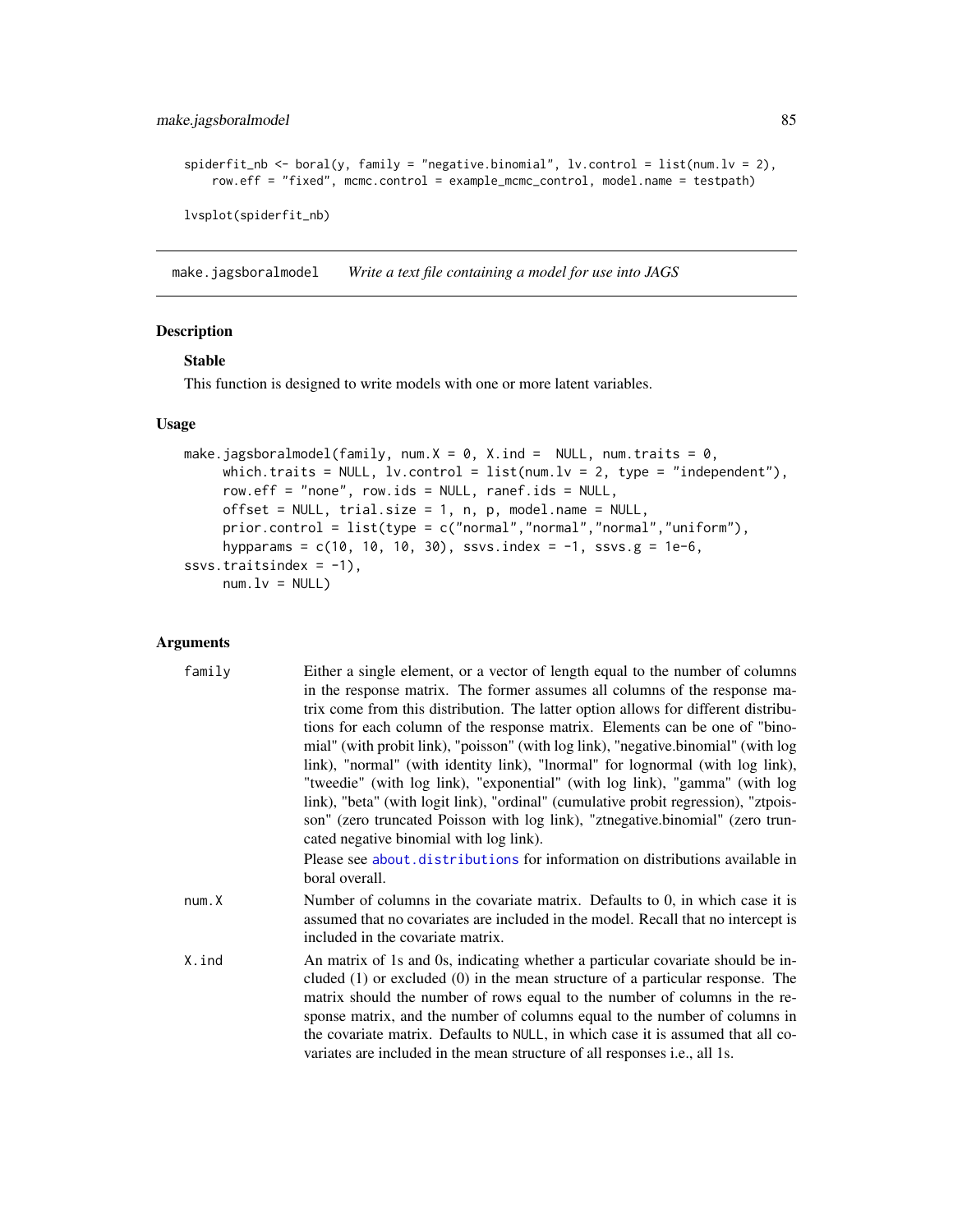| num.traits   | Number of columns in the trait matrix. Defaults to 0, in which case it is assumed<br>no traits are included in model. Recall that no intercept should is included in the |
|--------------|--------------------------------------------------------------------------------------------------------------------------------------------------------------------------|
|              | trait matrix.                                                                                                                                                            |
| which.traits | A list of length equal to (number of columns in the covariate matrix $+1$ ), in-                                                                                         |

forming which columns of the trait matrix the response-specific intercepts and each of the response-specific regression coefficients should be regressed against. The first element in the list applies to the response-specific intercept, while the remaining elements apply to the regression coefficients. Each element of which. traits is a vector indicating which traits are to be used.

For example, if which.traits[[2]] =  $c(2,3)$ , then the regression coefficients corresponding to the first column in the covariate matrix are regressed against the second and third columns of the trait matrix. If which.traits $[2]$ ][1] = 0, then the regression coefficients for each column are treated as independent. Please see [about.traits](#page-13-0) for more details.

Defaults to NULL, and used in conjunction with traits and prior.control\$ssvs.traitsindex.

- lv.control A list (currently) with the following arguments:
	- *num.lv:* which specifies the number of true latent variables to generate. Defaults to 0.
	- *type:* which specifies the type the correlation structure of the latent variables (across sites). Defaults to independence correlation structure.

Please see about. lvs for more information.

- row.eff Single element indicating whether row effects are included as fixed effects ("fixed"), random effects ("random") or not included ("none") in the fitted model. If fixed effects, then for parameter identifiability the first row effect is set to zero, which analogous to acting as a reference level when dummy variables are used. If random effects, they are drawn from a normal distribution with mean zero and unknown standard deviation. Defaults to "none".
- row.ids A matrix with the number of rows equal to the number of rows in the response matrix, and the number of columns equal to the number of row effects to be included in the model. Element  $(i, j)$  indicates the cluster ID of row i in the response matrix for random effect eqnj; please see [boral](#page-16-0) for details. Defaults to NULL, so that if row.eff = "none" then the argument is ignored, otherwise if row.eff = "fixed" or "random",

then row. ids = matrix(1:nrow(y), ncol = 1) i.e., a single, row effect unique to each row.

- ranef.ids A matrix with the number of rows equal to the number of rows in the response matrix, and the number of columns equal to the number of random intercepts to be included in the model. Element  $(i, j)$  indicates the cluster ID of row i in the response matrix for random intercept eqnj; please see [about.ranefs](#page-7-0) for details. Defaults to NULL, in which case it is assumed no random intercepts are to be included in the model. If supplied, then response-specific random intercepts are assumed to come from a normal distribution with mean zero and unknown (response-specific) standard deviation.
- offset A matrix with the same dimensions as the response matrix, specifying an a-priori known component to be included in the linear predictor during fitting. Defaults to NULL.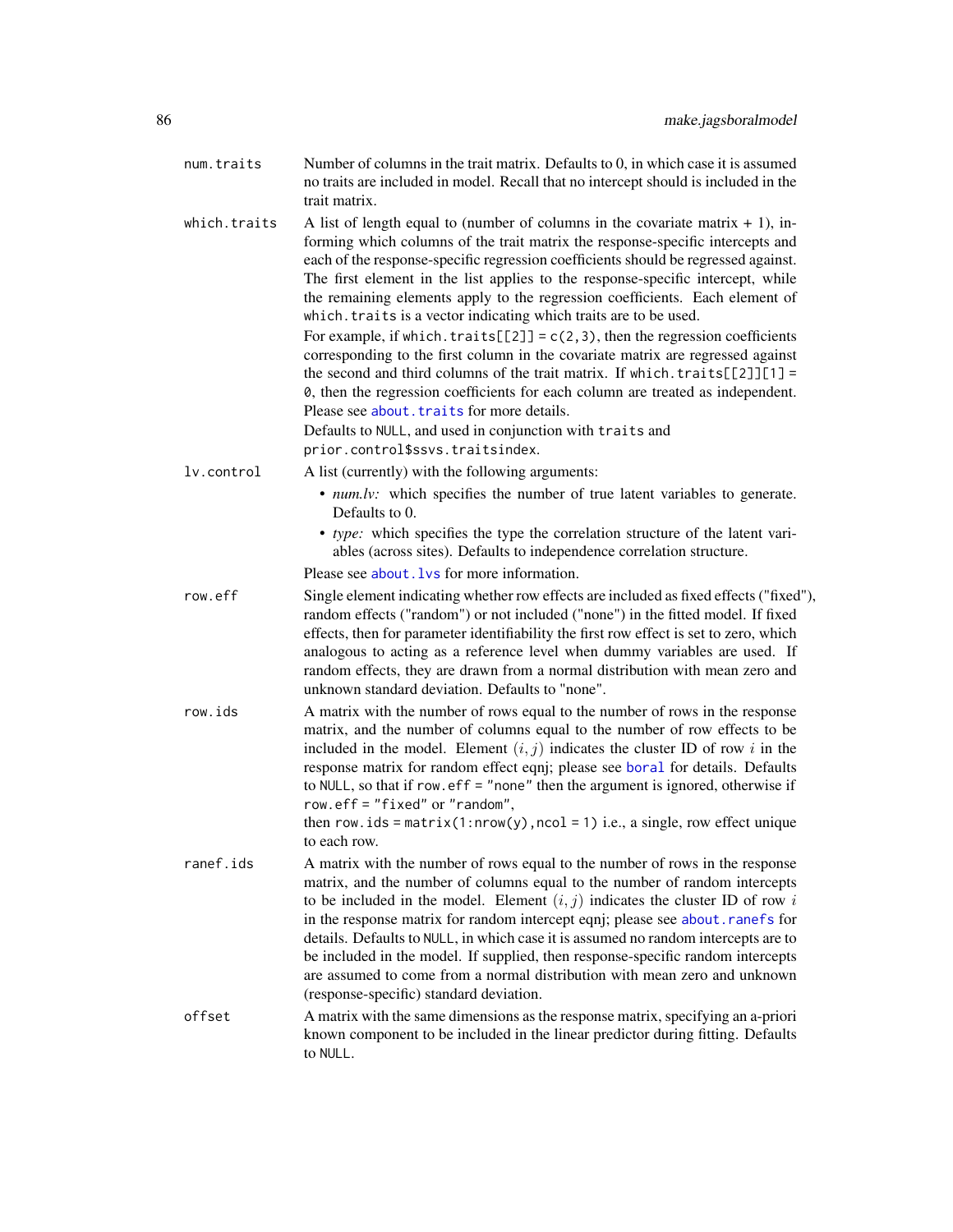- trial.size Either equal to a single element, or a vector of length equal to the number of columns in y. If a single element, then all columns assumed to be binomially distributed will have trial size set to this. If a vector, different trial sizes are allowed in each column of y. The argument is ignored for all columns not assumed to be binomially distributed. Defaults to 1, i.e. Bernoulli distribution.
- n The number of rows in the response matrix.
- p The number of columns in the response matrix.
- model.name Name of the text file that the JAGS script is written to. Defaults to NULL, in which case the default of "jagsboralmodel.txt" is used.
- prior.control A list of parameters for controlling the prior distributions. These include:
	- *type:* Vector of four strings indicating the type of prior distributions to use. In order, these are: 1) priors for all response-specific intercepts, row effects, and cutoff points for ordinal data; 2) priors for the latent variable coefficients and covariance parameters. This is ignored if lv.control\$num.lv  $= 0$ ; 3) priors for all response-specific coefficients relating to the covariate matrix (ignored if  $X = NULL$ ). When traits are included in the model, this is also the prior for the trait regression coefficients (please see [about.traits](#page-13-0) for more information); 4) priors for any dispersion parameters and variance (standard deviation, to be precise) parameters in the model.

For elements 1-3, the prior distributions currently available include: I) "normal", which is a normal prior with the variance controlled by elements 1-3 in hypparams; II) "cauchy", which is a Cauchy prior with variance controlled by elements 1-3 in hypparams. Gelman, et al. (2008) considers using Cauchy priors with variance  $2.5<sup>2</sup>$  as weakly informative priors for coefficients in logistic and potentially other generalized linear models; III) "uniform", which is a symmetric uniform prior with minimum and maximum values controlled by element 1-3 in hypparams.

For element 4, the prior distributions currently available include: I) "uniform", which is uniform prior with minimum zero and maximum controlled by element 4 in hypparmas; II) "halfnormal", which is half-normal prior with variance controlled by hypparams; III) "halfcauchy", which is a half-Cauchy prior with variance controlled by element 4 in hypparams. Defaults to the vector c("normal","normal","normal","uniform").

• *hypparams:* Vector of four hyperparameters used in the set up of prior distributions. In order, these are: 1) affects the prior distribution for all response-specific intercepts, row effects, and cutoff points for ordinal data; 2) affects the prior distribution for all latent variable coefficients and correlation parameters. This is ignored if  $1v$ . control \$num.  $1v = 0$ ; 3) affects the prior distribution for response-specific coefficients relating to the covariate matrix (ignored if  $X = NULL$ ). When traits are included in the model, it also affects the prior distribution for the trait regression coefficients; 4) affects the prior distribution for any dispersion parameters, as well as the prior distributions for the standard deviation of the random effects normal distribution if row.eff = "random", the standard deviation of the response-specific random intercepts for these columns if more than two of the columns are ordinal, and the standard deviation of the random effects normal distribution for trait regression coefficients when traits are included in the model.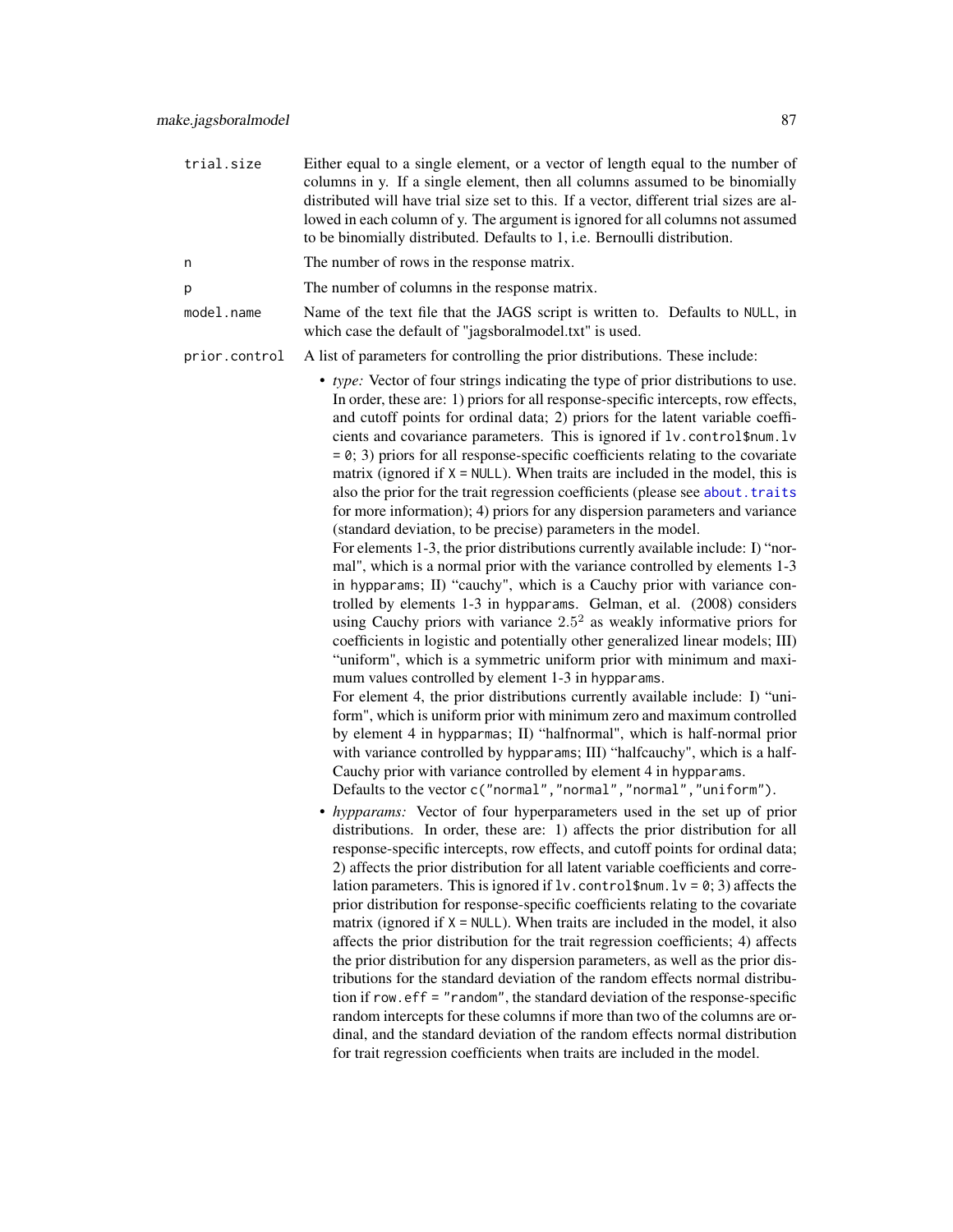Defaults to the vector  $c(10,10,10,30)$ . The use of normal distributions with mean zero and variance 10 as priors is seen as one type of (very) weakly informative prior, according to [Prior choice recommendations.](https://github.com/stan-dev/stan/wiki/Prior-Choice-Recommendations)

• *ssvs.index:* Indices to be used for stochastic search variable selection (SSVS, George and McCulloch, 1993). Either a single element or a vector with length equal to the number of columns in covariate matrix. Each element can take values of -1 (no SSVS is performed on this covariate), 0 (SSVS is performed on individual coefficients for this covariate), or any integer greater than 0 (SSVS is performed on collectively all coefficients on this covariate/s.)

Please see about. ssvs for more information regarding the implementation of SSVS. Defaults to -1, in which case SSVS is not performed on the covariates.

- *ssvs.g:* Multiplicative, shrinkage factor for SSVS, which controls the strength of the "spike" in the SSVS mixture prior. In summary, if the coefficient is included in the model, the "slab" prior is a normal distribution with mean zero and variance given by element 3 in hypparams, while if the coefficient is not included in the model, the "spike" prior is normal distribution with mean zero and variance given by element 3 in hypparams multiplied by ssvs.g. Please see about. ssvs for more information regarding the implementation of SSVS. Defaults to 1e-6.
- *ssvs.traitsindex:* Used in conjunction with traits and which.traits, this is a list of indices to be used for performing SSVS on the trait coefficients. Should be a list with the same length as which.traits, and with each element a vector of indices with the same length as the corresponding element in which.traits. Each index either can take values of -1 (no SSVS on this trait coefficient) or 0 (no SSVS on this trait coefficient). Please see about. ssvs for more information regarding the implementation of SSVS. Defaults to -1, in which case SSVS is not performed on any of the trait coefficients, if they are included in the model.
- num.lv Old argument superceded by lv.control. Defaults to NULL and ignored.

#### Details

This function is automatically executed inside [boral](#page-16-0), and therefore does not need to be run separately before fitting the model. It can however be run independently if one is: 1) interested in what the actual JAGS file for a particular model looks like, 2) wanting to modify a basic JAGS model file to construct more complex model e.g., include environmental variables.

Please note that [boral](#page-16-0) currently does not allow the user to manually enter a script to be run.

When running the main function [boral](#page-16-0), setting save.model = TRUE which automatically save the JAGS model file as a text file (with name based on the model.name) in the current working directory.

#### Value

A text file is created, containing the model to be called by the boral function for entering into JAGS. This file is automatically deleted once boral has finished running save.model = TRUE.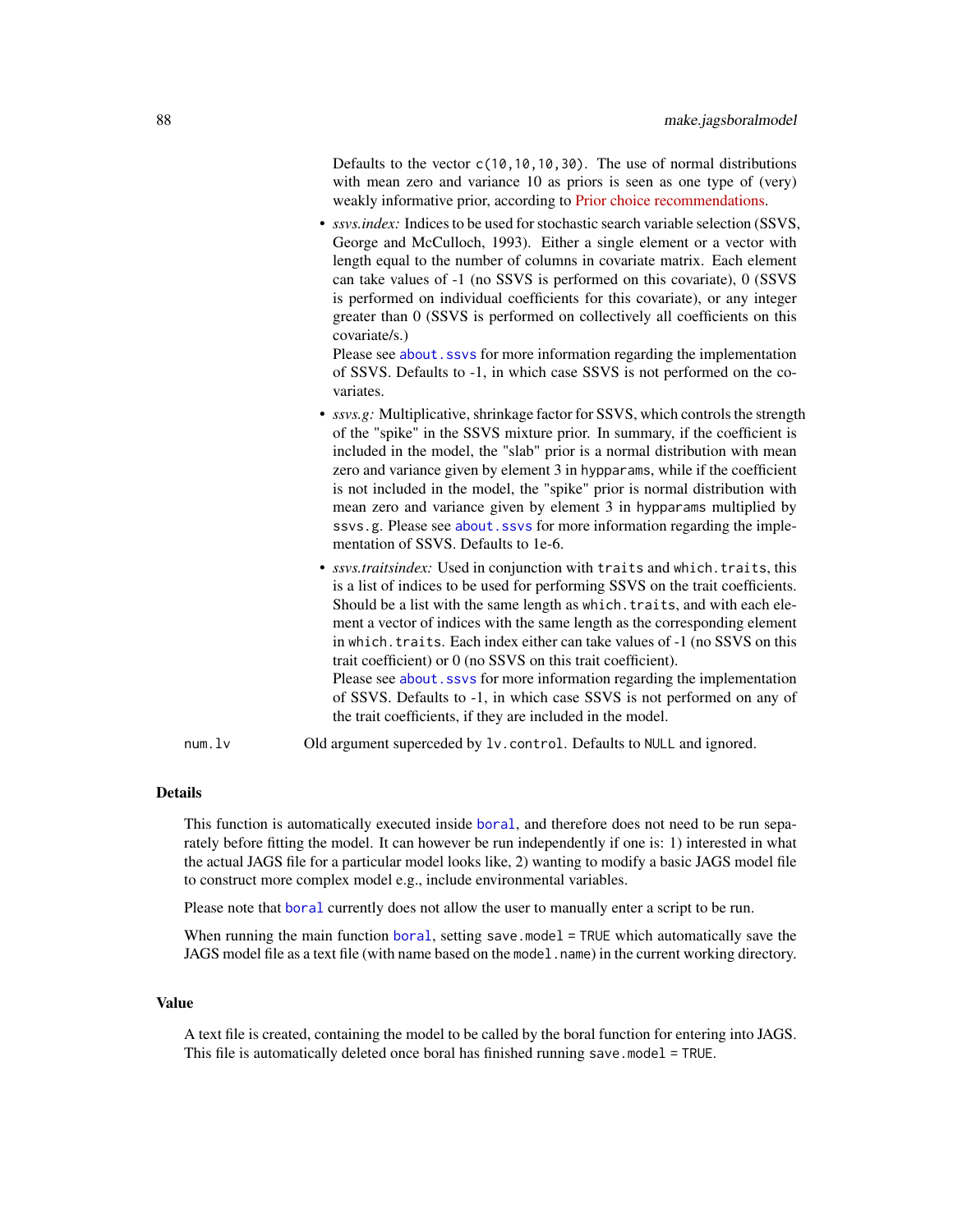### Author(s)

Francis K.C. Hui [aut, cre], Wade Blanchard [aut]

Maintainer: Francis K.C. Hui <fhui28@gmail.com>

#### References

• Gelman et al. (2008). A weakly informative default prior distribution for logistic and other regression models. The Annals of Applied Statistics, 2, 1360-1383.

## See Also

[make.jagsboralnullmodel](#page-89-0) for writing JAGS scripts for models with no latent variables i.e., socalled "null models".

```
library(mvtnorm)
library(mvabund) ## Load a dataset from the mvabund package
data(spider)
y <- spider$abun
n \le - nrow(y)p \leftarrow \text{ncol}(y)testpath <- file.path(tempdir(), "jagsboralmodel.txt")
## Example 1 - Create a JAGS model file, where distributions alternative
## between Poisson and negative binomial distributions
## across the rows of y.
make.jagsboralmodel(family = rep(c("poisson","negative.binomial"),length=p),
    row.eff = "fixed", num.X = \emptyset, n = n, p = p, model.name = testpath)
## Example 2 - Create a JAGS model file, where distributions are all
## negative binomial distributions and covariates will be included.
make.jagsboralmodel(family = "negative.binomial", num.X = ncol(spider$x),
    n = n, p = p, model.name = testpath)
## Example 3 - Simulate some ordinal data and create a JAGS model file
## 30 rows (sites) with two latent variables
true.lv <- rbind(rmvnorm(15,mean=c(-2,-2)),rmvnorm(15,mean=c(2,2)))
## 10 columns (species)
true.lv.coefs \leq rmvnorm(10, mean = rep(0,3));
true.lv.coefs[nrow(true.lv.coefs),1] <- -sum(true.lv.coefs[-nrow(true.lv.coefs),1])
## Impose a sum-to-zero constraint on the column effects
true.ordinal.cutoffs <- seq(-2,10,length=10-1)
simy <- create.life(true.lv = true.lv, lv.coefs = true.lv.coefs,
    family = "ordinal", cutoffs = true.ordinal.cutoffs)
```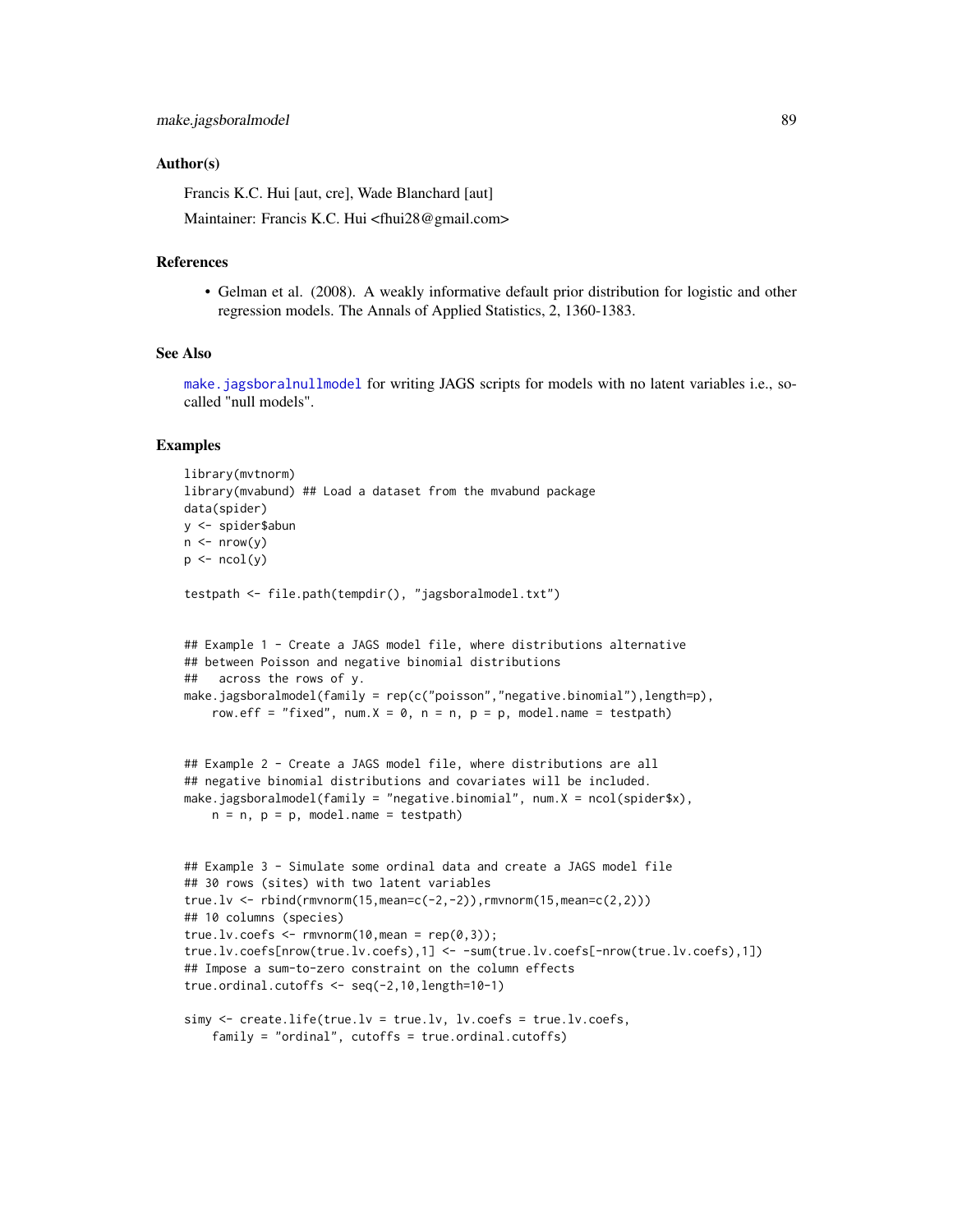```
make.jagsboralmodel(family = "ordinal", num.X = 0,
    row.eff = FALSE, n=30, p=10, model.name = testpath)
## Have a look at the JAGS model file for a model involving traits,
## based on the ants data from mvabund.
library(mvabund)
data(antTraits)
y <- antTraits$abun
X <- as.matrix(antTraits$env)
## Include only traits 1, 2, and 5, plus an intercept
traits <- as.matrix(antTraits$traits[,c(1,2,5)])
## Please see help file for boral regarding the use of which.traits
example_which_traits <- vector("list",ncol(X)+1)
for(i in 1:length(example_which_traits))
    example_which_traits[[i]] <- 1:ncol(traits)
## Not run:
## NOTE: The values below MUST NOT be used in a real application;
## they are only used here to make the examples run quick!!!
example_mcmc_control <- list(n.burnin = 10, n.iteration = 100,
   n.thin = 1)
fit_traits <- boral(y, X = X, traits = traits, which.traits = example_which_traits,
    family = "negative.binomial", lv.control = list(num.lv = 2),
   model.name = testpath, mcmc.control = example_mcmc_control,
   do.fit = FALSE)## End(Not run)
```
<span id="page-89-0"></span>make.jagsboralnullmodel

*Write a text file containing a model for use into JAGS*

### Description

#### Stable

This function is designed to write models with no latent variables i.e., so-called "null" models.

#### Usage

```
make.jagsboralnullmodel(family, num.X = \theta, X.ind = NULL, num.traits = \theta,
     which.traits = NULL, row.eff = "none", row.ids = NULL, ranef.ids = NULL,
     offset = NULL, trial.size = 1, n, p, model.name = NULL,
     prior.control = list(type = c("normal", "normal", "normal", "uniform"),hypparams = c(10, 10, 10, 30), ssvs.index = -1, ssvs.g = 1e-6,
ssvs.traitsindex = -1))
```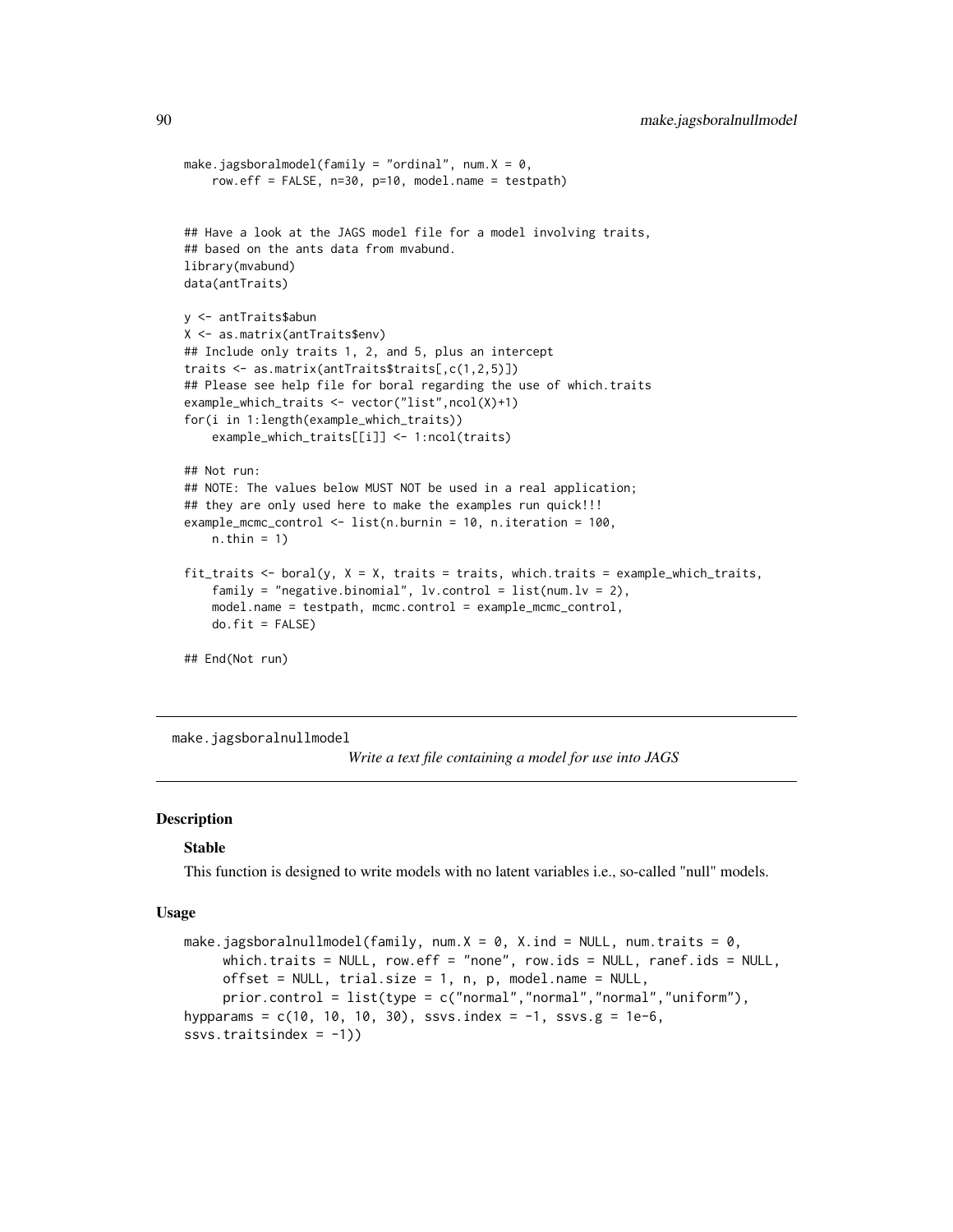| family       | Either a single element, or a vector of length equal to the number of columns<br>in the response matrix. The former assumes all columns of the response ma-<br>trix come from this distribution. The latter option allows for different distribu-<br>tions for each column of the response matrix. Elements can be one of "bino-<br>mial" (with probit link), "poisson" (with log link), "negative.binomial" (with log<br>link), "normal" (with identity link), "lnormal" for lognormal (with log link),<br>"tweedie" (with log link), "exponential" (with log link), "gamma" (with log<br>link), "beta" (with logit link), "ordinal" (cumulative probit regression), "ztpois-<br>son" (zero truncated Poisson with log link), "ztnegative.binomial" (zero trun-<br>cated negative binomial with log link).                                                                                                                                                      |
|--------------|------------------------------------------------------------------------------------------------------------------------------------------------------------------------------------------------------------------------------------------------------------------------------------------------------------------------------------------------------------------------------------------------------------------------------------------------------------------------------------------------------------------------------------------------------------------------------------------------------------------------------------------------------------------------------------------------------------------------------------------------------------------------------------------------------------------------------------------------------------------------------------------------------------------------------------------------------------------|
|              | Please see about distributions for information on distributions available in<br>boral overall.                                                                                                                                                                                                                                                                                                                                                                                                                                                                                                                                                                                                                                                                                                                                                                                                                                                                   |
| num.X        | Number of columns in the covariate matrix. Defaults to 0, in which case it is<br>assumed that no covariates are included in the model. Recall that no intercept is<br>included in the covariate matrix.                                                                                                                                                                                                                                                                                                                                                                                                                                                                                                                                                                                                                                                                                                                                                          |
| X.ind        | An matrix of 1s and 0s, indicating whether a particular covariate should be in-<br>cluded $(1)$ or excluded $(0)$ in the mean structure of a particular response. The<br>matrix should the number of rows equal to the number of columns in the re-<br>sponse matrix, and the number of columns equal to the number of columns in<br>the covariate matrix. Defaults to NULL, in which case it is assumed that all co-<br>variates are included in the mean structure of all responses i.e., all 1s.                                                                                                                                                                                                                                                                                                                                                                                                                                                              |
| num.traits   | Number of columns in the trait matrix. Defaults to 0, in which case it is assumed<br>no traits are included in model. Recall that no intercept is included in the trait<br>matrix.                                                                                                                                                                                                                                                                                                                                                                                                                                                                                                                                                                                                                                                                                                                                                                               |
| which.traits | A list of length equal to (number of columns in the covariate matrix $+1$ ), in-<br>forming which columns of the trait matrix the response-specific intercepts and<br>each of the response-specific regression coefficients should be regressed against.<br>The first element in the list applies to the response-specific intercept, while<br>the remaining elements apply to the regression coefficients. Each element of<br>which. traits is a vector indicating which traits are to be used.<br>For example, if which. traits $[2]$ = $c(2,3)$ , then the regression coefficients<br>corresponding to the first column in the covariate matrix are regressed against<br>the second and third columns of the trait matrix. If which. $\text{traits}$ [[2]][1] =<br>0, then the regression coefficients for each column are treated as independent.<br>Please see about. traits for more details.<br>Defaults to NULL, and used in conjunction with traits and |
|              | prior.control\$ssvs.traitsindex.                                                                                                                                                                                                                                                                                                                                                                                                                                                                                                                                                                                                                                                                                                                                                                                                                                                                                                                                 |
| row.eff      | Single element indicating whether row effects are included as fixed effects ("fixed"),<br>random effects ("random") or not included ("none") in the fitted model. If fixed<br>effects, then for parameter identifiability the first row effect is set to zero, which<br>analogous to acting as a reference level when dummy variables are used. If<br>random effects, they are drawn from a normal distribution with mean zero and<br>unknown standard deviation. Defaults to "none".                                                                                                                                                                                                                                                                                                                                                                                                                                                                            |
| row.ids      | A matrix with the number of rows equal to the number of rows in the response<br>matrix, and the number of columns equal to the number of row effects to be                                                                                                                                                                                                                                                                                                                                                                                                                                                                                                                                                                                                                                                                                                                                                                                                       |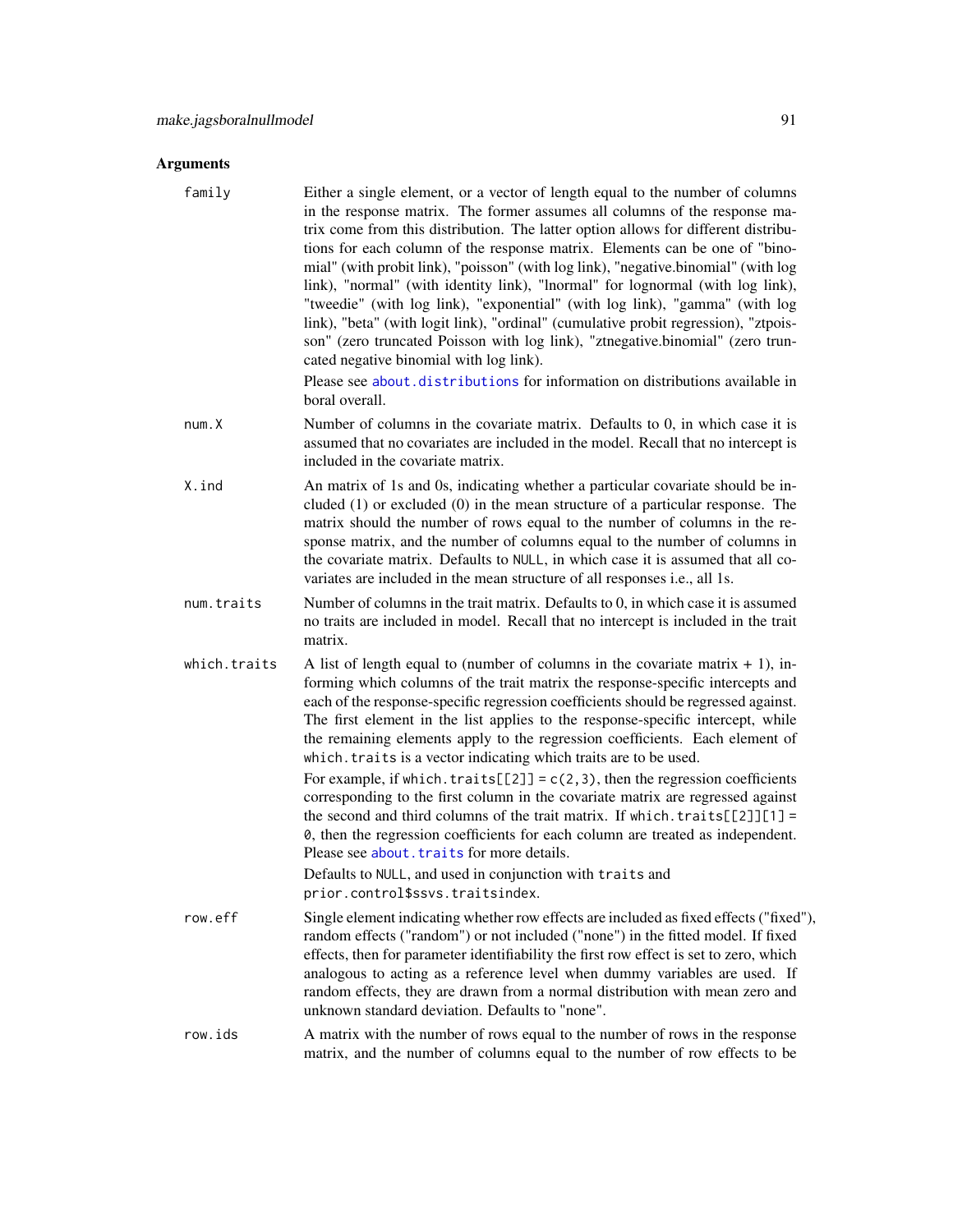|               | included in the model. Element $(i, j)$ indicates the cluster ID of row i in the<br>response matrix for random effect eqnj; please see boral for more details. for<br>details. Defaults to NULL, so that if row.eff = "none" then the argument is<br>ignored, otherwise if<br>row.eff = "fixed" or "random",<br>then row.ids = $matrix(1: nrow(y), ncol = 1)$ i.e., a single, row effect unique                                                                                                                                                                                                                                                                                                                                                                                                                                                                                                                                                                                                                                                                                                                                                                                                                                                                                                                                                                                                                                     |
|---------------|-------------------------------------------------------------------------------------------------------------------------------------------------------------------------------------------------------------------------------------------------------------------------------------------------------------------------------------------------------------------------------------------------------------------------------------------------------------------------------------------------------------------------------------------------------------------------------------------------------------------------------------------------------------------------------------------------------------------------------------------------------------------------------------------------------------------------------------------------------------------------------------------------------------------------------------------------------------------------------------------------------------------------------------------------------------------------------------------------------------------------------------------------------------------------------------------------------------------------------------------------------------------------------------------------------------------------------------------------------------------------------------------------------------------------------------|
| ranef.ids     | to each row.                                                                                                                                                                                                                                                                                                                                                                                                                                                                                                                                                                                                                                                                                                                                                                                                                                                                                                                                                                                                                                                                                                                                                                                                                                                                                                                                                                                                                        |
|               | A matrix with the number of rows equal to the number of rows in the response<br>matrix, and the number of columns equal to the number of random intercepts<br>to be included in the model. Element $(i, j)$ indicates the cluster ID of row i<br>in the response matrix for random intercept eqnj; please see about.ranefs for<br>details. Defaults to NULL, in which case it is assumed no random intercepts are to<br>be included in the model. If supplied, then response-specific random intercepts<br>are assumed to come from a normal distribution with mean zero and unknown<br>(response-specific) standard deviation.                                                                                                                                                                                                                                                                                                                                                                                                                                                                                                                                                                                                                                                                                                                                                                                                     |
| offset        | A matrix with the same dimensions as the response matrix, specifying an a-priori<br>known component to be included in the linear predictor during fitting. Defaults<br>to NULL.                                                                                                                                                                                                                                                                                                                                                                                                                                                                                                                                                                                                                                                                                                                                                                                                                                                                                                                                                                                                                                                                                                                                                                                                                                                     |
| trial.size    | Either equal to a single element, or a vector of length equal to the number of<br>columns in y. If a single element, then all columns assumed to be binomially<br>distributed will have trial size set to this. If a vector, different trial sizes are al-<br>lowed in each column of y. The argument is ignored for all columns not assumed<br>to be binomially distributed. Defaults to 1, i.e. Bernoulli distribution.                                                                                                                                                                                                                                                                                                                                                                                                                                                                                                                                                                                                                                                                                                                                                                                                                                                                                                                                                                                                           |
| n             | The number of rows in the response matrix.                                                                                                                                                                                                                                                                                                                                                                                                                                                                                                                                                                                                                                                                                                                                                                                                                                                                                                                                                                                                                                                                                                                                                                                                                                                                                                                                                                                          |
| p             | The number of columns in the response matrix.                                                                                                                                                                                                                                                                                                                                                                                                                                                                                                                                                                                                                                                                                                                                                                                                                                                                                                                                                                                                                                                                                                                                                                                                                                                                                                                                                                                       |
| model.name    | Name of the text file that the JAGS model is written to. Defaults to NULL, in<br>which case the default of "jagsboralmodel.txt" is used.                                                                                                                                                                                                                                                                                                                                                                                                                                                                                                                                                                                                                                                                                                                                                                                                                                                                                                                                                                                                                                                                                                                                                                                                                                                                                            |
| prior.control | A list of parameters for controlling the prior distributions. These include:                                                                                                                                                                                                                                                                                                                                                                                                                                                                                                                                                                                                                                                                                                                                                                                                                                                                                                                                                                                                                                                                                                                                                                                                                                                                                                                                                        |
|               | • type: Vector of four strings indicating the type of prior distributions to use.<br>In order, these are: 1) priors for all response-specific intercepts, row ef-<br>fects, and cutoff points for ordinal data; 2) priors for the latent variable<br>coefficients and correlation parameters. This is ignored for this function; 3)<br>priors for all response-specific coefficients relating to the covariate matrix<br>(ignored if $X = NULL$ ). When traits are included in the model, this is also<br>the prior for the trait regression coefficients (please see about. traits for<br>more information); 4) priors for any dispersion parameters and variance<br>(standard deviation, to be precise) parameters in the model.<br>For elements 1-3, the prior distributions currently available include: I) "nor-<br>mal", which is a normal prior with the variance controlled by elements 1-3<br>in hypparams; II) "cauchy", which is a Cauchy prior with variance con-<br>trolled by elements 1-3 in hypparams. Gelman, et al. (2008) considers<br>using Cauchy priors with variance $2.52$ as weakly informative priors for<br>coefficients in logistic and potentially other generalized linear models; III)<br>"uniform", which is a symmetric uniform prior with minimum and maxi-<br>mum values controlled by element 1-3 in hypparams.<br>For element 4, the prior distributions currently available include: I) "uni- |
|               | form", which is uniform prior with minimum zero and maximum controlled                                                                                                                                                                                                                                                                                                                                                                                                                                                                                                                                                                                                                                                                                                                                                                                                                                                                                                                                                                                                                                                                                                                                                                                                                                                                                                                                                              |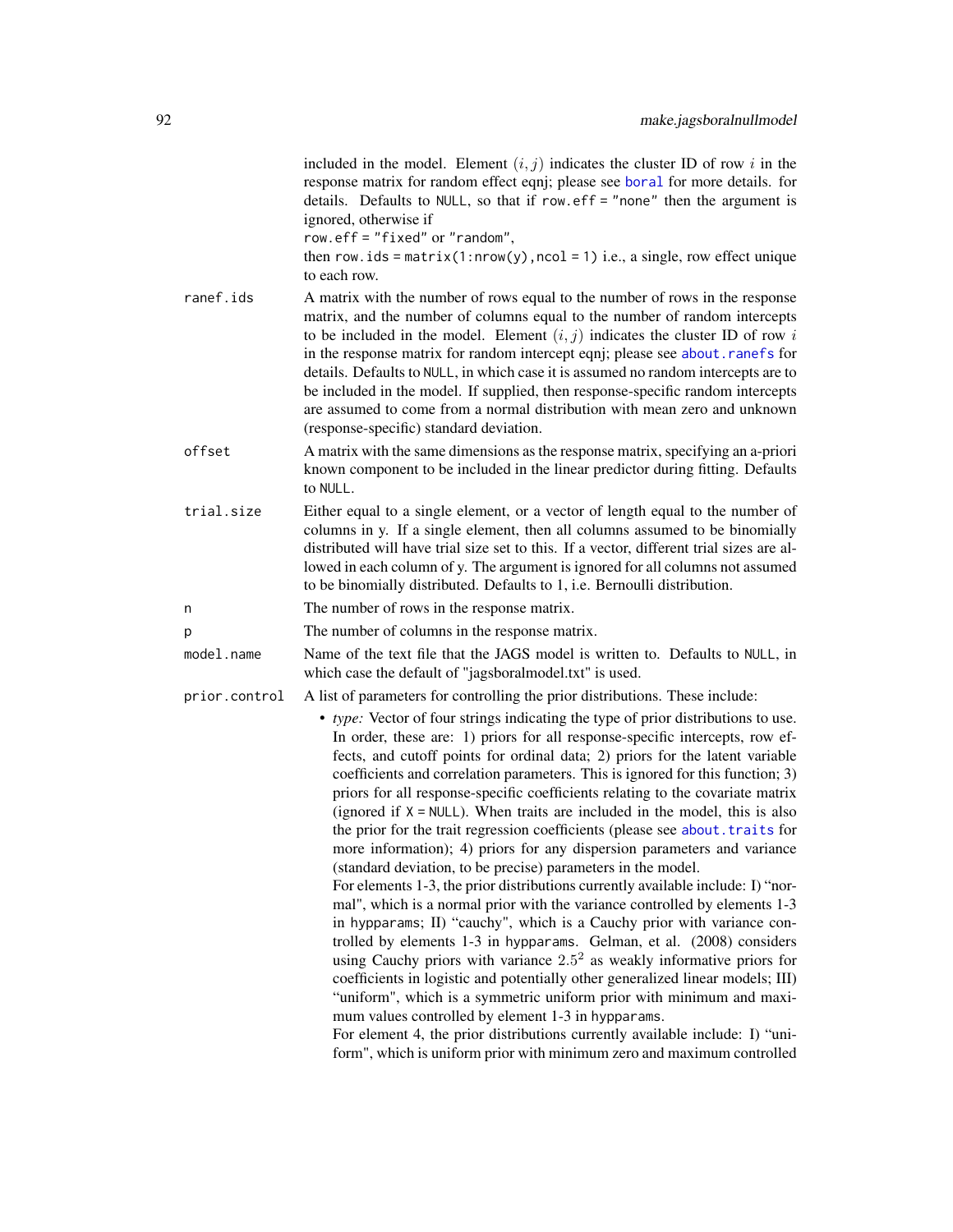by element 4 in hypparmas; II) "halfnormal", which is half-normal prior with variance controlled by hypparams; III) "halfcauchy", which is a half-Cauchy prior with variance controlled by element 4 in hypparams. Defaults to the vector c("normal","normal","normal","uniform").

• *hypparams* Vector of four hyperparameters used in the set up of prior distributions. In order, these are: 1) affects the prior distribution for all responsespecific intercepts, row effects, and cutoff points for ordinal data; 2) affects the prior distribution for all latent variable coefficients and correlation parameters. This is ignored for this function; 3) affects the prior distribution for response-specific coefficients relating to the covariate matrix (ignored if  $X = NULL$ ). When traits are included in the model, it also affects the prior distribution for the trait regression coefficients; 4) affects the prior distribution for any dispersion parameters, as well as the prior distributions for the standard deviation of the random effects normal distribution if row.eff = "random", the standard deviation of the response-specific random intercepts for these columns if more than two of the columns are ordinal, and the standard deviation of the random effects normal distribution for trait regression coefficients when traits are included in the model.

Defaults to the vector  $c(10,10,10,30)$ . The use of normal distributions with mean zero and variance 10 as priors is seen as one type of (very) weakly informative prior, according to [Prior choice recommendations.](https://github.com/stan-dev/stan/wiki/Prior-Choice-Recommendations)

• *ssvs.index:* Indices to be used for stochastic search variable selection (SSVS, George and McCulloch, 1993). Either a single element or a vector with length equal to the number of columns in the covariate matrix. Each element can take values of -1 (no SSVS is performed on this covariate), 0 (SSVS is performed on individual coefficients for this covariate), or any integer greater than 0 (SSVS is performed on collectively all coefficients on this covariate/s.)

Please see about. ssvs for more information regarding the implementation of SSVS. Defaults to -1, in which case SSVS is not performed on the covariates.

- *ssvs.g:* Multiplicative, shrinkage factor for SSVS, which controls the strength of the "spike" in the SSVS mixture prior. In summary, if the coefficient is included in the model, the "slab" prior is a normal distribution with mean zero and variance given by element 3 in hypparams, while if the coefficient is not included in the model, the "spike" prior is normal distribution with mean zero and variance given by element 3 in hypparams multiplied by ssvs.g. Please see about. ssvs for more information regarding the implementation of SSVS. Defaults to 1e-6.
- *ssvs.traitsindex:* Used in conjunction with traits and which.traits, this is a list of indices to be used for performing SSVS on the trait coefficients. Should be a list with the same length as which. traits, and with each element a vector of indices with the same length as the corresponding element in which.traits. Each index either can take values of -1 (no SSVS on this trait coefficient) or 0 (no SSVS on this trait coefficient).

Please see about. ssvs for more information regarding the implementation of SSVS. Defaults to -1, in which case SSVS is not performed on any of the trait coefficients, if they are included in the model.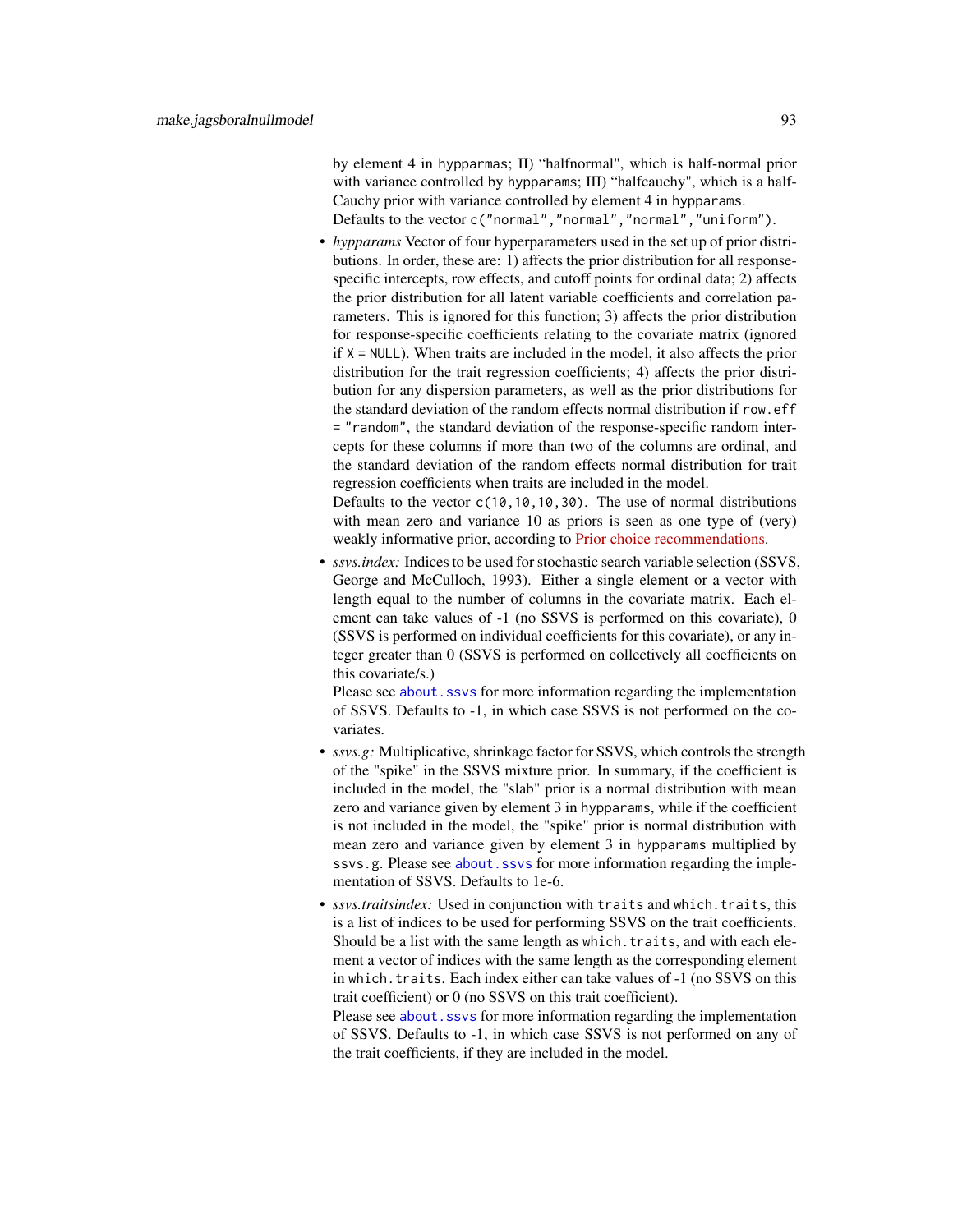#### Details

This function is automatically executed inside [boral](#page-16-0), and therefore does not need to be run separately before fitting the model. It can however be run independently if one is: 1) interested in what the actual JAGS file for a particular model looks like, 2) wanting to modify a basic JAGS model file to construct more complex model e.g., include environmental variables.

Please note that [boral](#page-16-0) currently does not allow the user to manually enter a script to be run.

When running the main function [boral](#page-16-0), setting save.model = TRUE which automatically save the JAGS model file as a text file (with name based on the model.name) in the current working directory.

# Value

A text file is created, containing the JAGS model to be called by the boral function for entering into jags. This file is automatically deleted once boral has finished running unless save.model = TRUE.

# Author(s)

Francis K.C. Hui [aut, cre], Wade Blanchard [aut]

Maintainer: Francis K.C. Hui <fhui28@gmail.com>

### References

• Gelman et al. (2008). A weakly informative default prior distribution for logistic and other regression models. The Annals of Applied Statistics, 2, 1360-1383.

#### See Also

[make.jagsboralmodel](#page-84-0) for writing JAGS scripts for models with one or more latent variables.

```
library(mvabund) ## Load a dataset from the mvabund package
data(spider)
y <- spider$abun
n \leq -nrow(y)p \leftarrow \text{ncol}(y)testpath <- file.path(tempdir(), "jagsboralmodel.txt")
## Create a "null" model JAGS script, where distributions alternative
## between Poisson and negative distributions
## across the rows of y.
make.jagsboralnullmodel(family = rep(c("poisson","negative.binomial"),length=p),
   num.X = ncol(spider$x), row.eff = "fixed", n = n, p = p,
   model.name = testpath)
## Create a "null" model JAGS script, where distributions are all negative
## binomial distributions and covariates will be included!
```

```
make.jagsboralnullmodel(family = "negative.binomial",
```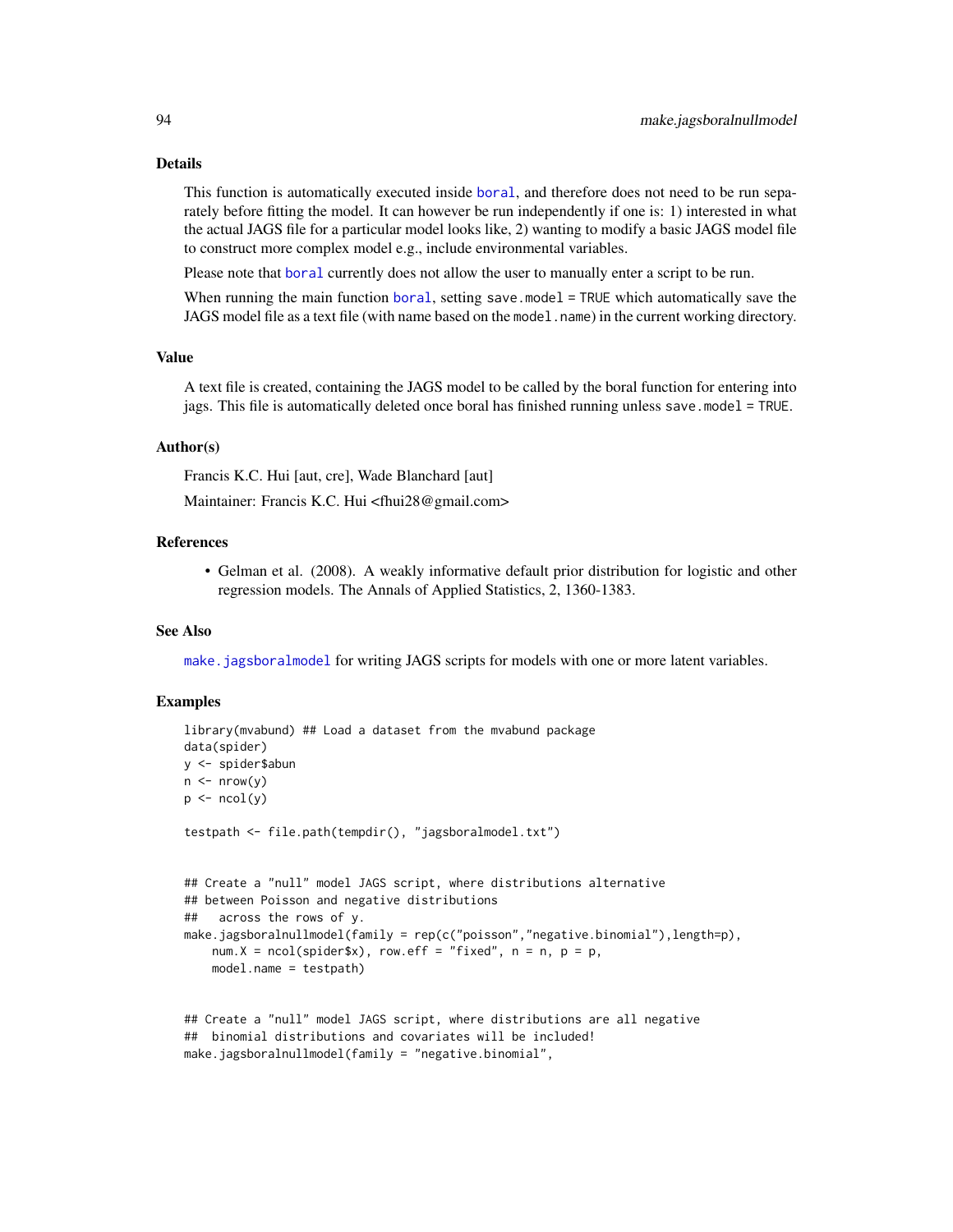#### plot.boral 95

```
num.X = ncol(spider$x), n = n, p = p,
   model.name = testpath)
## Have a look at the JAGS model file for a model involving traits,
## based on the ants data from mvabund.
library(mvabund)
data(antTraits)
y <- antTraits$abun
X <- as.matrix(antTraits$env)
## Include only traits 1, 2, and 5, plus an intercept
traits <- as.matrix(antTraits$traits[,c(1,2,5)])
## Please see help file for boral regarding the use of which.traits
example_which_traits <- vector("list",ncol(X)+1)
for(i in 1:length(example_which_traits))
     example_which_traits[[i]] <- 1:ncol(traits)
## Not run:
## NOTE: The values below MUST NOT be used in a real application;
## they are only used here to make the examples run quick!!!
example_mcmc_control <- list(n.burnin = 10, n.iteration = 100,
     n.thin = 1)
fit_traits <- boral(y, X = X, traits = traits, which.traits = example_which_traits,
    family = "negative.binomial", model.name = testpath,
    mcmc.control = example_mcmc_control, do.fit = FALSE)
## End(Not run)
```
plot.boral *Plots of a fitted boral object*

# **Description**

#### Stable

Produces a set of four plots relating to the fitted boral object, which can be used for (some basic0 residual analysis. If some of the columns are ordinal, then a single confusion matrix is also produced.

#### Usage

```
## S3 method for class 'boral'
plot(x, est = "median", include.random = TRUE, jitter = FALSE, ...)
```
#### Arguments

x An object of class "boral".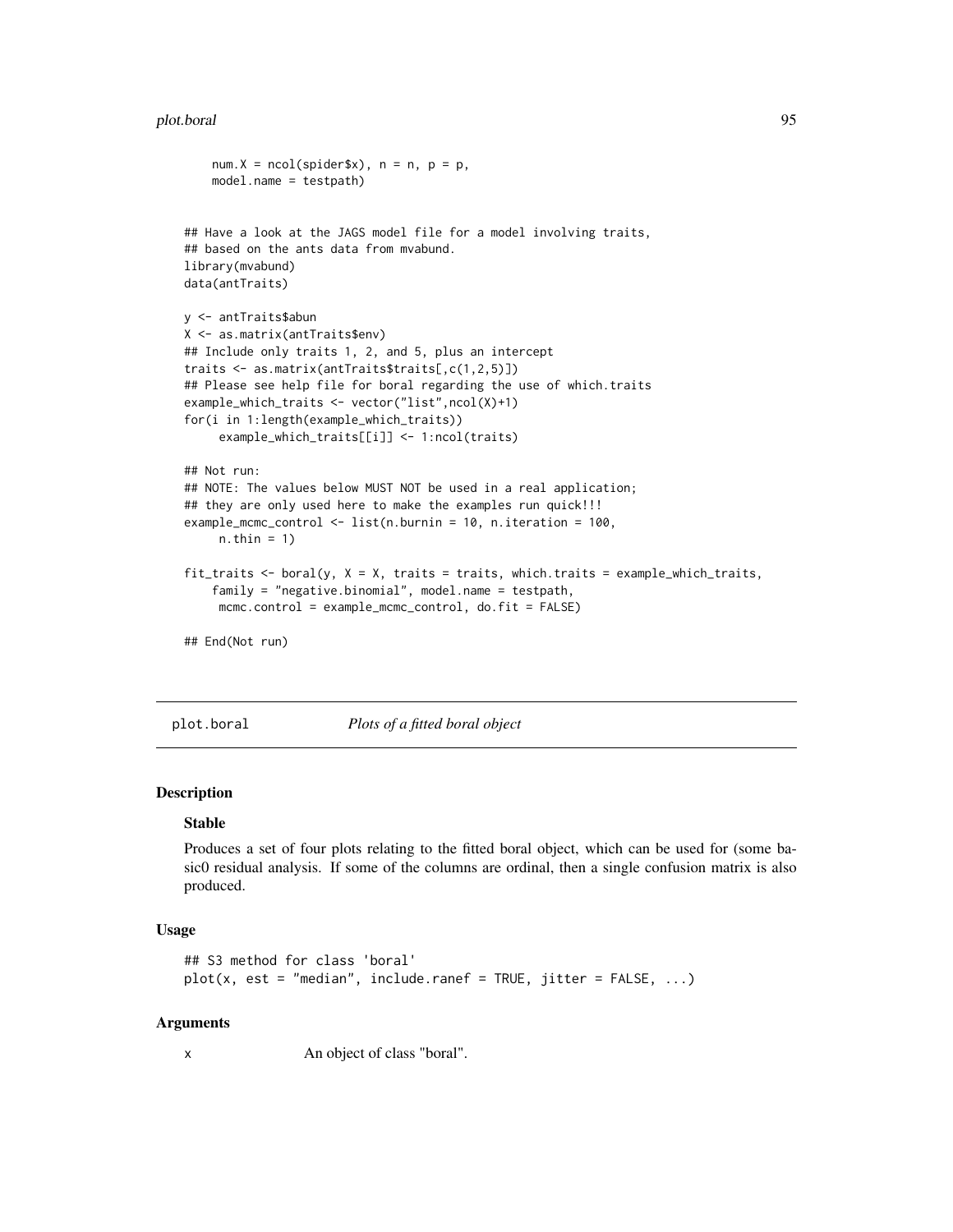| est           | A choice of either the posterior median (est $=$ "median") or posterior mean<br>$(est = "mean")$ of the parameters, which are then treated as parameter estimates<br>and the fitted values/residuals used in the plots are calculated from. Default is<br>posterior median.                                                                                                                                                                                                                                                                                                       |
|---------------|-----------------------------------------------------------------------------------------------------------------------------------------------------------------------------------------------------------------------------------------------------------------------------------------------------------------------------------------------------------------------------------------------------------------------------------------------------------------------------------------------------------------------------------------------------------------------------------|
| jitter        | If jitter = TRUE, then some jittering is applied so that points on the plots do not<br>overlap exactly (which can often occur with discrete data). Please see jitter<br>for its implementation.                                                                                                                                                                                                                                                                                                                                                                                   |
| include.ranef | If response-specific random intercepts were included as part of the fitted model,<br>then this determines whether the predicted random effects will be used in the<br>calculated of the fitted values and Dunn-Smyth residuals. When set to TRUE,<br>which is the default, then they are included (using either the posterior mean and<br>posterior median predictor). When set to FALSE, they are not included. The<br>former leads to what are sometimes called conditional fitted values/residuals,<br>while the latter are sometimes called marginal fitted values/residuals. |
| $\ddots$      | Additional graphical options to be included in. These include values for<br>cex, cex. lab, cex. axis, cex. main, lwd, and so on.                                                                                                                                                                                                                                                                                                                                                                                                                                                  |

### Details

A set of four plots are provided:

- 1. Plot of Dunn-Smyth residuals against the linear predictors. For ordinal responses, things are more ambiguous due to the lack of single definition for "linear predictor". Therefore, instead of linear predictors the Dunn-Smyth residuals are plotted against the fitted values (defined as the level with the highest fitted probability). It is fully acknowledged that this makes things hard to interpret if only some of your columns are ordinal.
- 2. Plot of Dunn-Smyth residuals against the row index/names of the response matrix.
- 3. Plot of Dunn-Smyth residuals against the column index/names of the response matrix.
- 4. A normal quantile-quantile plot of the Dunn-Smyth residuals.

For ordinal responses, a single confusion matrix between the predicted levels (as based on the class with the highest probability) and true levels is aso returned. The table pools the results over all columns assumed to be ordinal.

## **Note**

Due the inherent stochasticity, Dunn-Smyth residuals and consequently the plots will be slightly different time this function is run. Note also the fitted values and residuals are calculated from point estimates of the parameters, as opposed to a fully Bayesian approach (please see details in [fitted.boral](#page-60-0) and [ds.residuals](#page-58-0)). Consequently, it is recommended that this function is run several times to ensure that any trends observed in the plots are consistent throughout the runs.

As mentioned above, for ordinal responses things are much more challenging as there is no single definition for "linear predictor". Instead of linear predictors then, for the first plot the Dunn-Smyth residuals are plotted against the fitted values, defined as the level with the highest fitted probability. It is fully acknowledged that this makes things VERY hard to interpret if only some of your columns are ordinal though. Suggestions to improve this are welcome!!!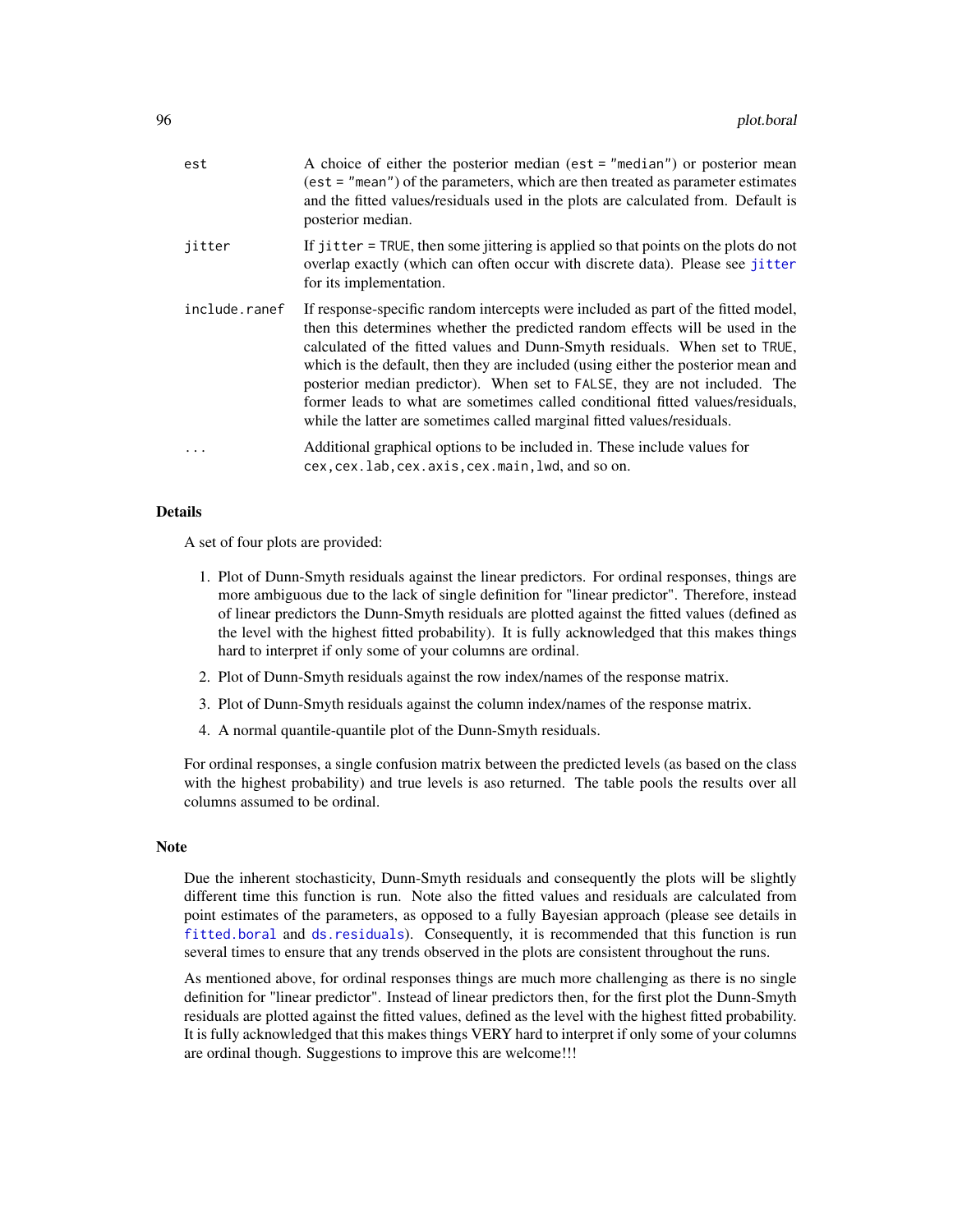# predict.boral 97

#### Author(s)

Francis K.C. Hui [aut, cre], Wade Blanchard [aut]

Maintainer: Francis K.C. Hui <fhui28@gmail.com>

### See Also

[fitted.boral](#page-60-0) to obtain the fitted values, [ds.residuals](#page-58-0) to obtain Dunn-Smyth residuals and details as to what they are.

### Examples

```
## Not run:
## NOTE: The values below MUST NOT be used in a real application;
## they are only used here to make the examples run quick!!!
example_mcmc_control <- list(n.burnin = 10, n.iteration = 100,
    n.thin = 1)
testpath <- file.path(tempdir(), "jagsboralmodel.txt")
library(mvabund) ## Load a dataset from the mvabund package
data(spider)
y <- spider$abun
spiderfit_pois <- boral(y, family = "poisson", lv.control = list(num.lv = 2),
   row.eff = "fixed", mcmc.control = example_mcmc_control
   model.name = testpath)
par(mfrow = c(2,2))plot(spiderfit_pois)
## A distinct fan pattern is observed in the plot of residuals
## versus linear predictors plot.
spiderfit_nb <- boral(y, family = "negative.binomial", lv.control = list(num.lv = 2),
    row.eff = "fixed", mcmc.control = example_mcmc_control,
    model.name = testpath)
par(mfrow = c(2,2))plot(spiderfit_nb)
## The fan shape is not as clear now,
## and the normal quantile plot also suggests a better fit to the data
## End(Not run)
```
predict.boral *Predict using a model*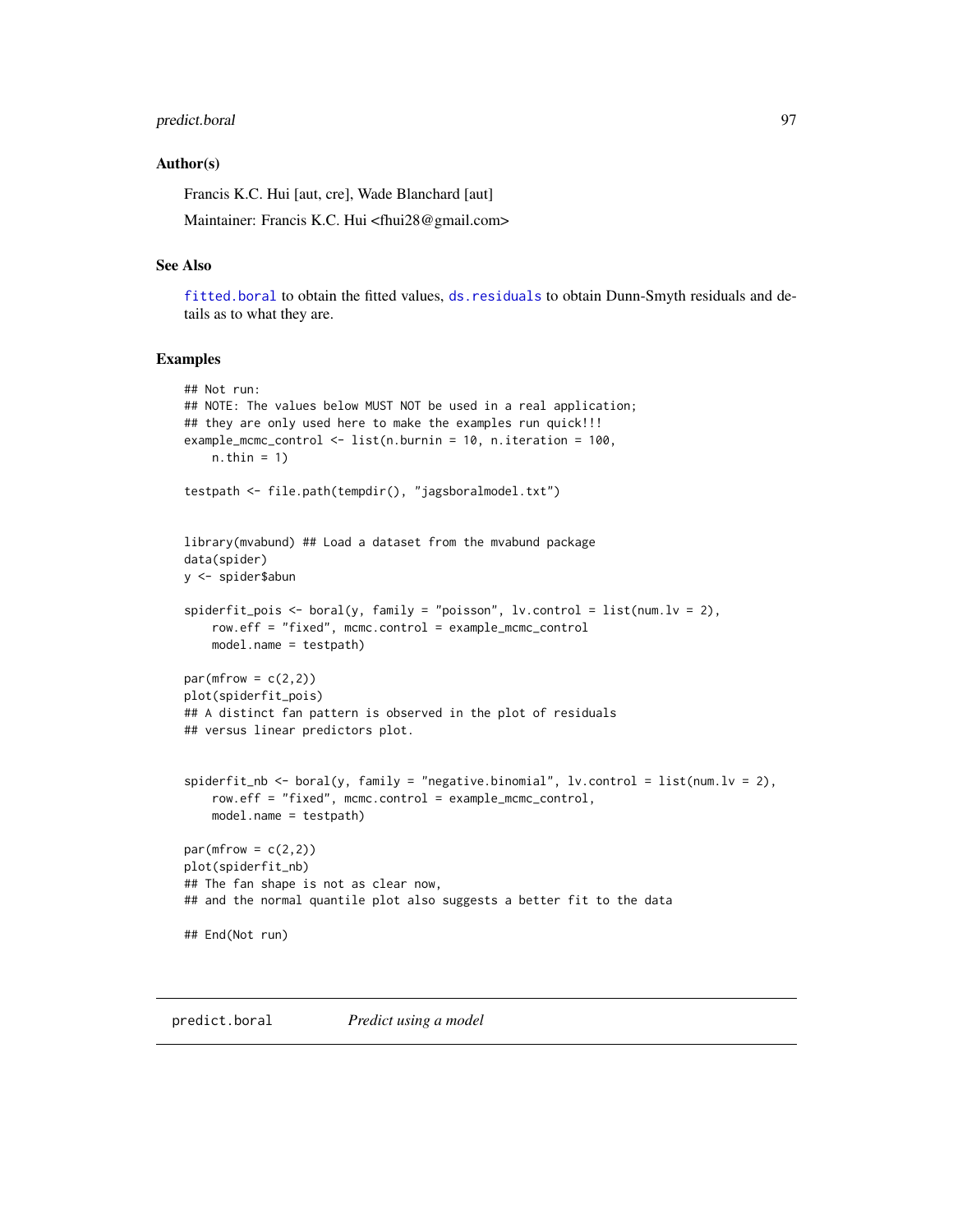# Description

# Stable

Construct predictions and associated intervals (lower and upper limits) from a fitted boral object. Predictions can be made either conditionally on the predicted latent variables and any random row effects/response-specific random intercepts included in the model, or marginally (averaged) on the latent variables and these other effects (note integration is done on the linear predictor scale).

### Usage

```
## S3 method for class 'boral'
predict(object, newX = NULL, newrow.ids = NULL, newranef.ids = NULL,
     distmat = NULL, predict.type = "conditional", scale = "link",
     est = "median", prob = 0.95, lv.mc = 1000, return.alllinpred = FALSE,
     ...)
```

| object       | An object of class "boral".                                                                                                                                                                                                                                                                                                                                                                                                              |
|--------------|------------------------------------------------------------------------------------------------------------------------------------------------------------------------------------------------------------------------------------------------------------------------------------------------------------------------------------------------------------------------------------------------------------------------------------------|
| newX         | An optional model matrix of covariates for extrapolation to the same sites (under<br>different environmental conditions) or extrapolation to new sites. No intercept<br>column should be included in newX. Defaults to NULL, in which case the model<br>matrix of covariates is taken from the fitted boral object if found.                                                                                                             |
| newrow.ids   | An optional matrix with the number of columns equal to the number of row<br>effects included in the model. Element $(i, j)$ indicates the cluster ID of row<br>i in the response matrix for random effect j. Defaults to NULL, in which case<br>row IDs are taken from the fitted boral object itself, if appropriate, i.e., from<br>object\$row.ids.                                                                                    |
| newranef.ids | An optional matrix with the number of columns equal to the number of response-<br>specific random intercepts included in the model. Element $(i, j)$ indicates the<br>cluster ID of row $i$ in the response matrix for random intercept $j$ . Defaults to<br>NULL, in which case random intercept IDs are taken from the fitted boral object<br>itself, if appropriate, i.e., from object\$ranef.ids.                                    |
| distmat      | A distance matrix required to calculate correlations across sites when a non-<br>independence correlation structure on the latent variables is imposed.                                                                                                                                                                                                                                                                                  |
| predict.type | The type of prediction to be made. Either takes value "conditional" in which<br>case the prediction is made conditionally on the predicted latent variables and<br>any random row effects in the model, or "marginal" in which case the predic-<br>tion marginalizes (averages) over the latent variables and random row effects in<br>the model. Defaults to "conditional".                                                             |
| scale        | The type of prediction required. The default is on the scale of the linear predic-<br>tors; the alternative scale $=$ "response" is on the scale of the response variable.<br>For example, if the binomial family is used, then the default predictions (and as-<br>sociated uncertainty intervals) provide probabilities on linear predictor scale,<br>while scale = "response" gives the predicted probabilities between $0$ and $1$ . |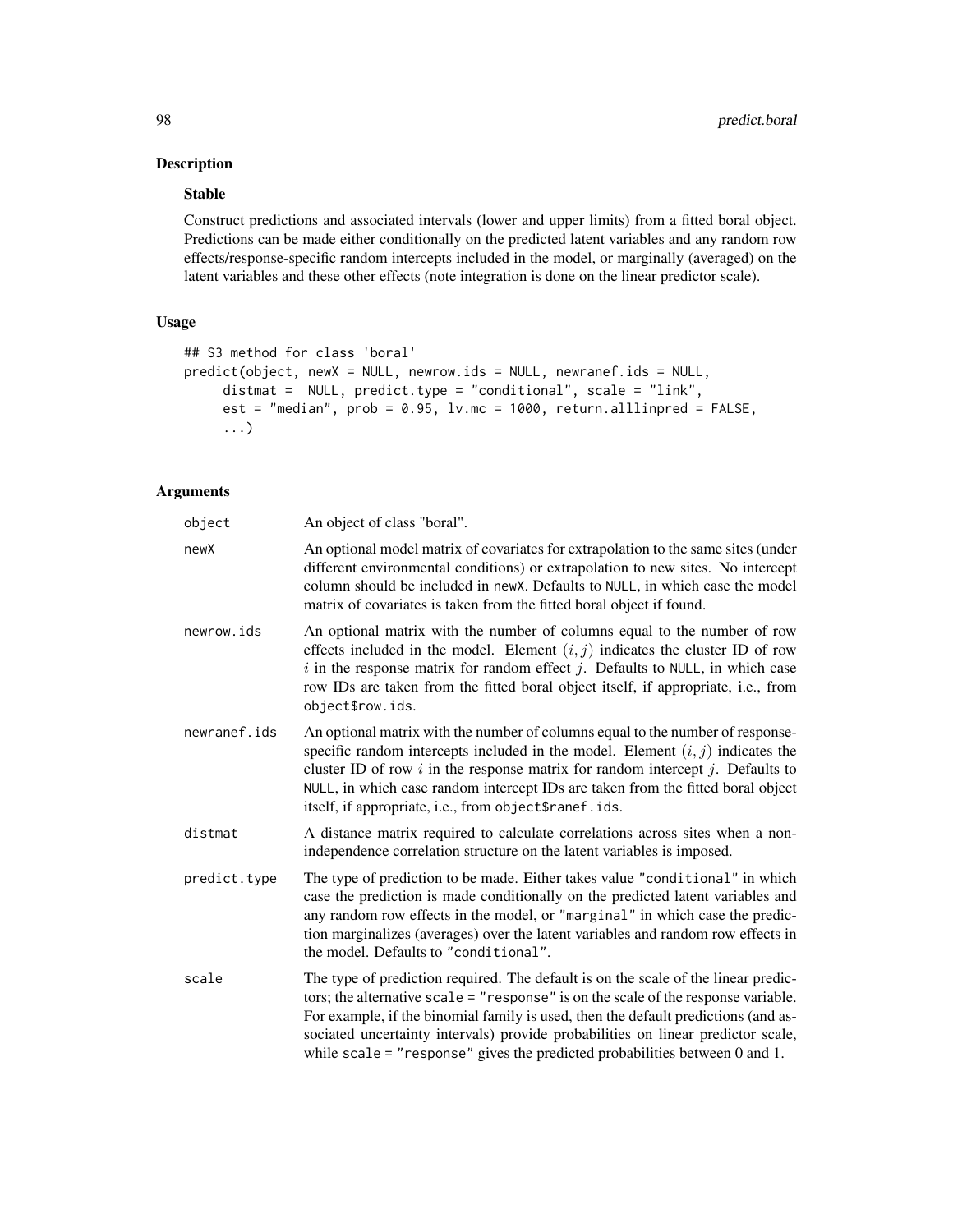|                   | Note things are slightly more complicated for zero truncated distributions be-<br>cause the log-link connects the mean of the <i>untruncated</i> distribution to the lin-<br>ear predictor. Therefore if $scale = "link", then the linear predictor is returned.$<br>But if scale = "response", then actual predicted mean is returned. |
|-------------------|-----------------------------------------------------------------------------------------------------------------------------------------------------------------------------------------------------------------------------------------------------------------------------------------------------------------------------------------|
| est               | A choice of either whether to print the posterior median (est $=$ "median") or<br>posterior mean (est = $"mean")$ of the parameters.                                                                                                                                                                                                    |
| prob              | A numeric scalar in the interval $(0,1)$ giving the target probability coverage of<br>the intervals. Defaults to 0.95.                                                                                                                                                                                                                  |
| $lv$ .mc          | If the predictions are made marginalizing over the latent variables, then number<br>of Monte-Carlo samples to take when performing the relevant integration.                                                                                                                                                                            |
| return.alllinpred |                                                                                                                                                                                                                                                                                                                                         |
|                   | If TRUE, then the full array of predictions, on the linear predictor scale, across<br>all MCMC samples is predicted. This is useful if the user wants to transform<br>the predictions onto a different scale or for further manipulation, say. Defaults<br>to FALSE.                                                                    |
|                   | Not used.                                                                                                                                                                                                                                                                                                                               |

#### Details

In the Bayesian MCMC framework, predictions are based around the posterior predictive distribution, which is the integral of the quantity one wants to predict on, integrated or averaged over the posterior distribution of the parameters and latent variables. For example, on the linear predictor scale, predictions are made as,

$$
\eta_{ij} = \alpha_i + \beta_{0j} + \boldsymbol{x}_i^{\top} \boldsymbol{\beta}_j + \boldsymbol{z}_i^{\top} \boldsymbol{b}_j + \boldsymbol{u}_i^{\top} \boldsymbol{\theta}_j; \quad i = 1, \ldots, n; j = 1, \ldots, p,
$$

where  $\beta_{0j} + \bm{x}_i^{\top} \bm{\beta}_j$  is the component of the linear predictor due to the covariates  $\bm{X}$  plus an intercept,  $z_i^{\top}b_j$  is the component due to response-specific random intercept,  $u_i^{\top}\theta_j$  is the component due to the latent variables, and  $\alpha_i$  is the component due to one or more fixed or random row effects. Not all of these components may be included in the model, and the above is just representing the general case.

Note that for the above to work, one must have saved the MCMC samples in the fitted boral object, that is, set save.model = TRUE when fitting.

Two types of predictions are possible using this function:

- The first type is predict.type = "conditional", meaning predictions are made conditionally on the predicted latent variables and any (random) row effects and response-specific random intercepts included in the model. This is mainly used when predictions are made onto the *same* set of sites that the model was fitted to, although a newX can be supplied in this case if we want to extrapolate on to the same set of sites but under different environmental conditions.
- The second type of prediction is predict. type  $=$  "marginal", meaning predictions are made marginally or averaging over the latent variables and any (random) row effects and responsespecific random intercepts included in the model. This is mainly used when predictions are made onto a *new* set of sites where the latent variables/row effects/response-specific random intercepts are unknown. Consequently, arguments newX, newrow.ids and newranef.ids are often supplied in such a setting since we are extrapolating to new observational units. The integration over the latent variables and random row effects is done via Monte-Carlo integration. Please note however that the integration is done on the linear predictor scale.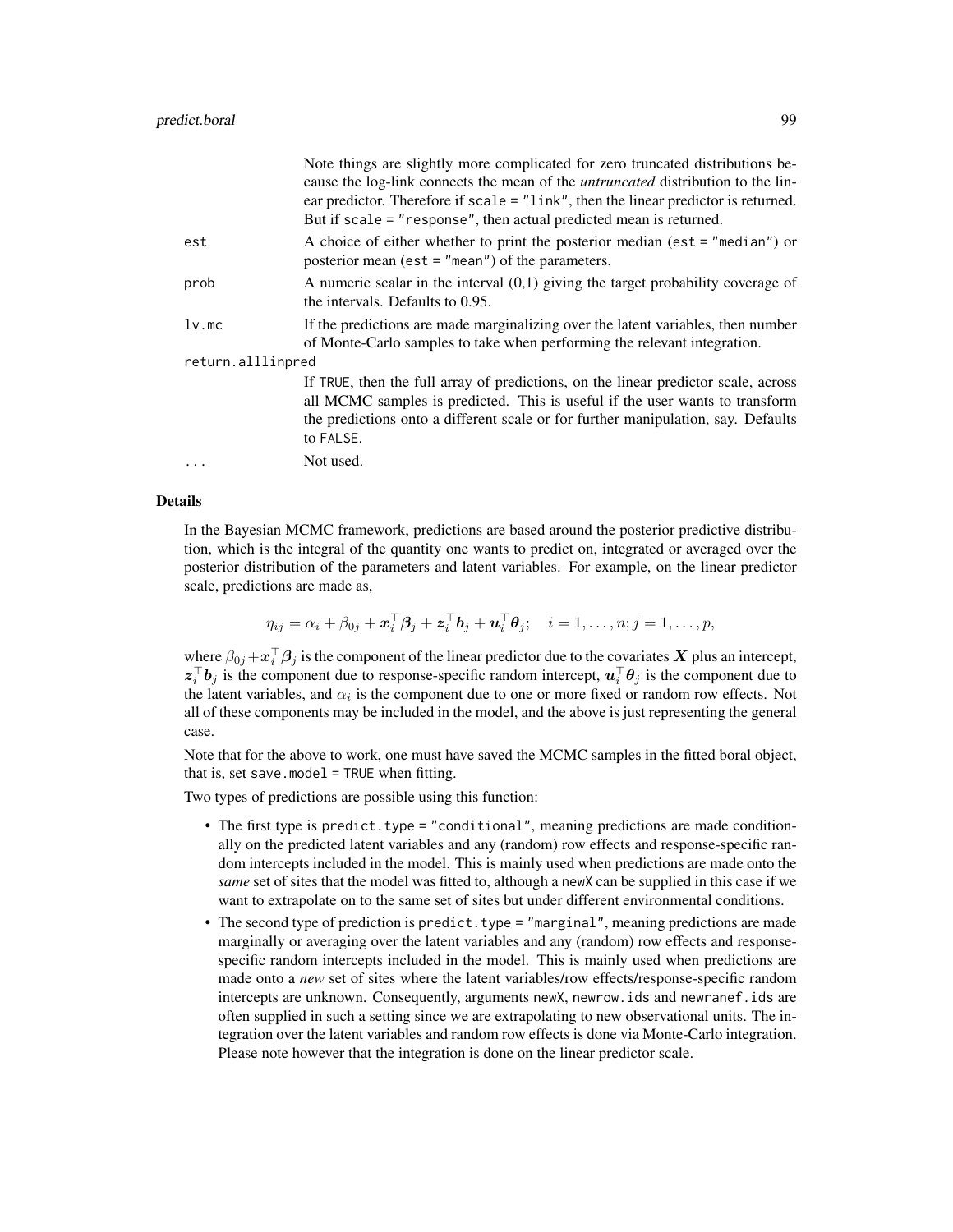More information on conditional versus marginal predictions in latent variable models can be found in Warton et al., (2015). In both cases, and if return.alllinpred = FALSE, the function returns a point prediction (either the posterior mean or median depending on est) and the lower and upper bounds of a ( $100\times$ prob) % interval of the posterior prediction. All of these quantities are calculated empirically based across the MCMC samples.

#### Value

A list containing the following components:

| linpred     | A matrix containing posterior point predictions (either posterior mean or median<br>depending on est), on the linear predictor scale.       |
|-------------|---------------------------------------------------------------------------------------------------------------------------------------------|
| lower       | A matrix containing the lower bound of the $(100 \times prob)$ % interval of the pos-<br>terior predictions, on the linear predictor scale. |
| upper       | A matrix containing the upper bound of the $(100 \times prob)$ % interval of the pos-<br>terior predictions, on the linear predictor scale. |
| all.linpred | If return all line of $=$ TRUE, then only an array of predicted linear predic-<br>tions across all MCMC samples.                            |

### Warnings

• Marginal predictions can take quite a while to construct due to the need to perform Monte-Carlo integration to marginalize over the latent variables and any random row effects in the model.

#### Author(s)

Francis K.C. Hui [aut, cre], Wade Blanchard [aut]

Maintainer: Francis K.C. Hui <fhui28@gmail.com>

#### References

- Gelman et al. (2013) Bayesian Data Analysis. CRC Press.
- Warton et al. (2015). So Many Variables: Joint Modeling in Community Ecology. Trends in Ecology and Evolution, 30, 766-779.

# Examples

```
## Not run:
library(mvabund) ## Load a dataset from the mvabund package
library(mvtnorm)
data(spider)
y <- spider$abun
X <- scale(spider$x)
n \leq -nrow(y)p \leftarrow \text{ncol}(y)
```
## NOTE: The values below MUST NOT be used in a real application; ## they are only used here to make the examples run quick!!!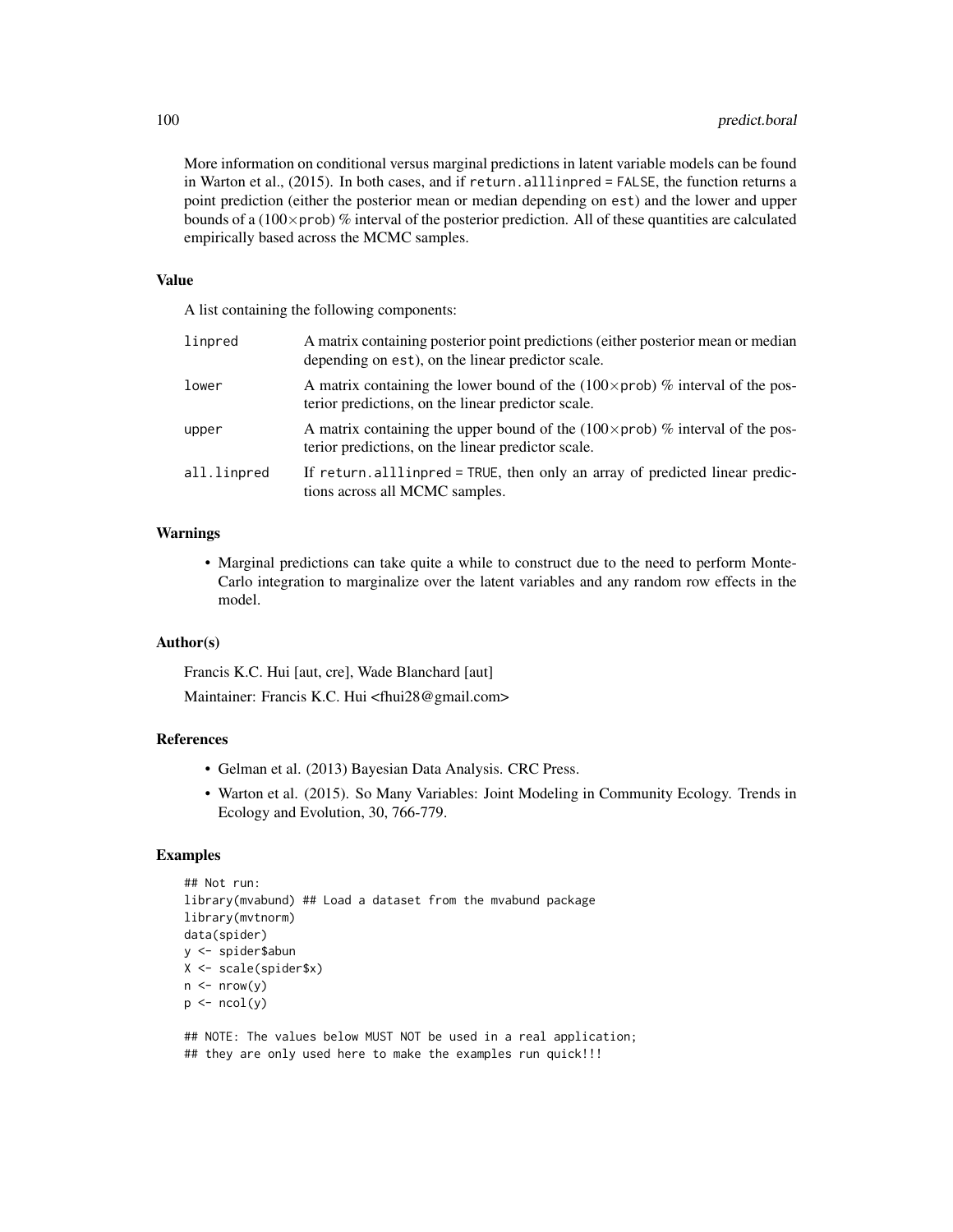```
example_mcmc_control <- list(n.burnin = 10, n.iteration = 100,
     n.thin = 1)
testpath <- file.path(tempdir(), "jagsboralmodel.txt")
## Example 1 - model with two latent variables, random site effects,
## and environmental covariates
spiderfit_nb <- boral(y, X = X, family = "negative.binomial",
    row.eff = "random", lv.contrib = list(num.lv = 2),
   mcmc.control = example_mcmc_control, save.model = TRUE,
   model.name = testpath)
## Predictions conditional on predicted latent variables
getcondpreds <- predict(spiderfit_nb)
## Predictions marginal on latent variables, random row effects
## The intervals for these will generally be wider than the
## conditional intervals.
getmargpreds <- predict(spiderfit_nb, predict.type = "marginal")
## Now suppose you extrpolate to new sites
newX <- rmvnorm(100, mean = rep(0, ncol(X)))## Below won't work since conditional predictions are made to the same sites
#getcondpreds <- predict(spiderfit_nb, newX = newX)
## Marginal predictions will work though, provided newrow.ids is set up
## properly. For example,
new_row_ids <- matrix(sample(1:28,100,replace=TRUE), 100, 1)
while(length(table(new_row_ids)) != 28) {
   new_row_ids <- matrix(sample(1:28,100,replace=TRUE), 100, 1)
    }
getmargpreds <- predict(spiderfit_nb, newX = newX, predict.type = "marginal",
     newrow.ids = new_row_ids)
## Example 1b - Similar to 1 except with no random site effects,
## and a non-independence correlation structure for the latent variables
## based on a fake distance matrix
fakedistmat <- as.matrix(dist(1:n))
spiderfit_nb \leftarrow boral(y, X = X, family = "negative.binomial",lv.contrib = list(type = "squared.evential", num.lv = 2,distmat = fakedistmat), model.name = testpath,
     mcmc.control = example_mcmc_control, save.model = TRUE)
getmargpreds <- predict(spiderfit_nb, predict.type = "marginal",
     distmat = fakedistmat)
## Now suppose you extrpolate to new sites
newfakedistmat <- as.matrix(dist(1:100))
```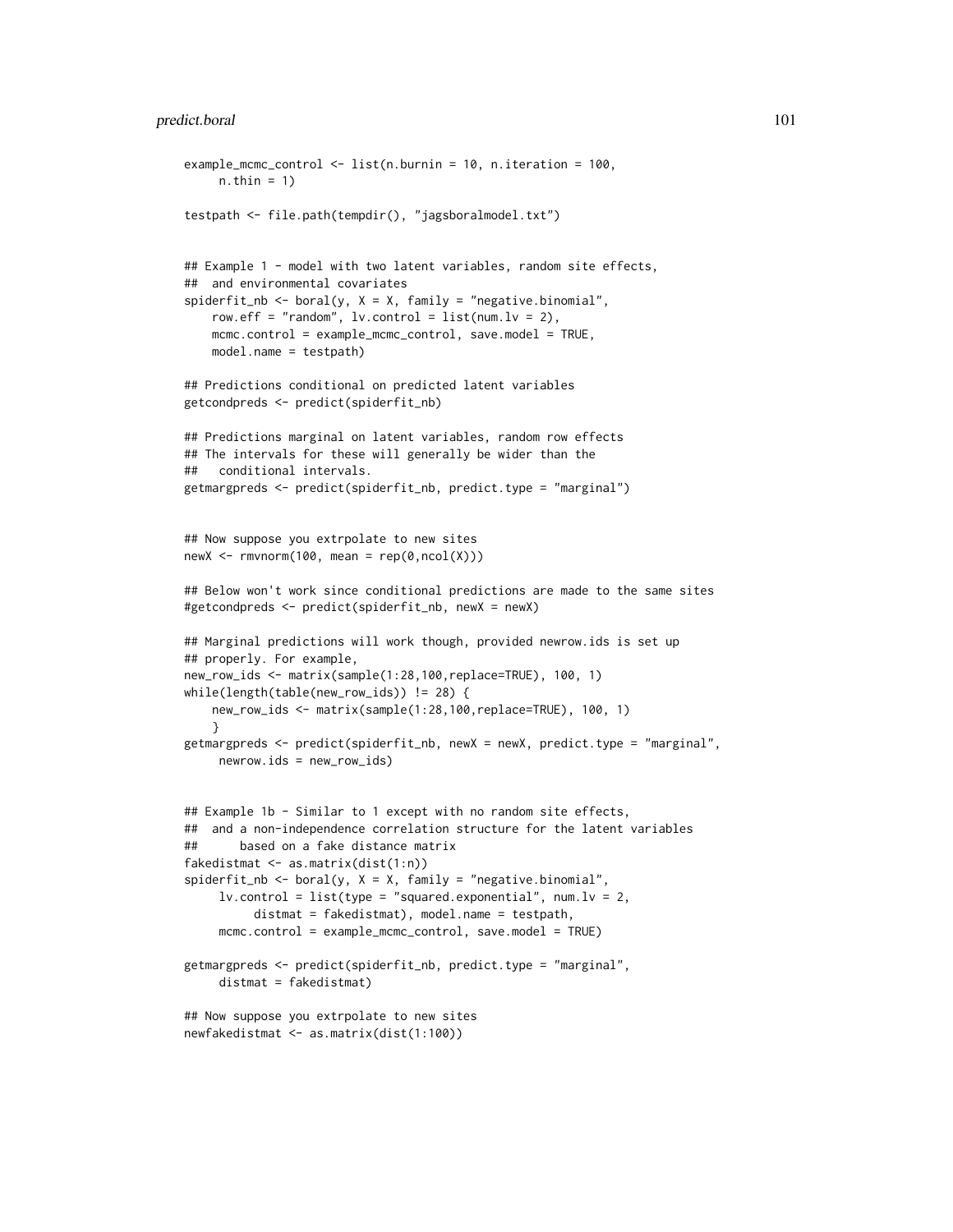```
getmargpreds <- predict(spiderfit_nb, newX = newX,
     predict.type = "marginal", distmat = newfakedistmat)
## Example 1c - similar to 1 except instead of random site effects,
## there are species-specific random intercepts at a so-called
## "region" level
y <- spider$abun
X <- scale(spider$x)
spiderfit_nb \leftarrow boral(y, X = X, family = "negative.binomial",lv. control = list(num.lv = 2),
    ranef.ids = data.frame(region = rep(1:7,each=4)),
    mcmc.control = example_mcmc_control, model.name = testpath,
    save.model = TRUE)
## Predictions conditional on predicted latent variables and
## random intercepts
getcondpreds <- predict(spiderfit_nb)
## Predictions marginal on latent variables, random intercepts
## The intervals for these will generally be wider than the
## conditional intervals.
getmargpreds <- predict(spiderfit_nb, predict.type = "marginal")
## Now suppose you extrpolate to new sites
newX <- rmorm(100, mean = rep(0, ncol(X)))## Marginal predictions will work though, provided newranef.ids is set up
## properly. For example,
new_ranef_ids <- matrix(sample(1:7,100,replace=TRUE), 100, 1)
getmargpreds <- predict(spiderfit_nb, newX = newX, predict.type = "marginal",
    newranef.ids = new_ranef_ids)
## Example 2 - simulate count data, based on a model with two latent variables,
## no site variables, with two traits and one environmental covariates
library(mvtnorm)
n <- 100; s <- 50
X <- as.matrix(scale(1:n))
colnames(X) <- c("elevation")
traits <- cbind(rbinom(s,1,0.5), rnorm(s))
## one categorical and one continuous variable
colnames(traits) <- c("thorns-dummy","SLA")
simfit \le list(true.lv = rmvnorm(n, mean = rep(0,2)),
lv.\text{coeffs} = \text{cbind}(rnorm(s), rmvnorm(s, mean = rep(0,2)), 1),traits.coefs = matrix(c(0.1,1,-0.5,0.1,0.5,0,-1,0.1), 2, byrow = TRUE))
rownames(simfit$traits.coefs) <- c("beta0","elevation")
colnames(simfit$traits.coefs) <- c("kappa0","thorns-dummy","SLA","sigma")
simy = create.life(true.lv = simfit$true.lv, lv.coefs = simfit$lv.coefs, X = X,
```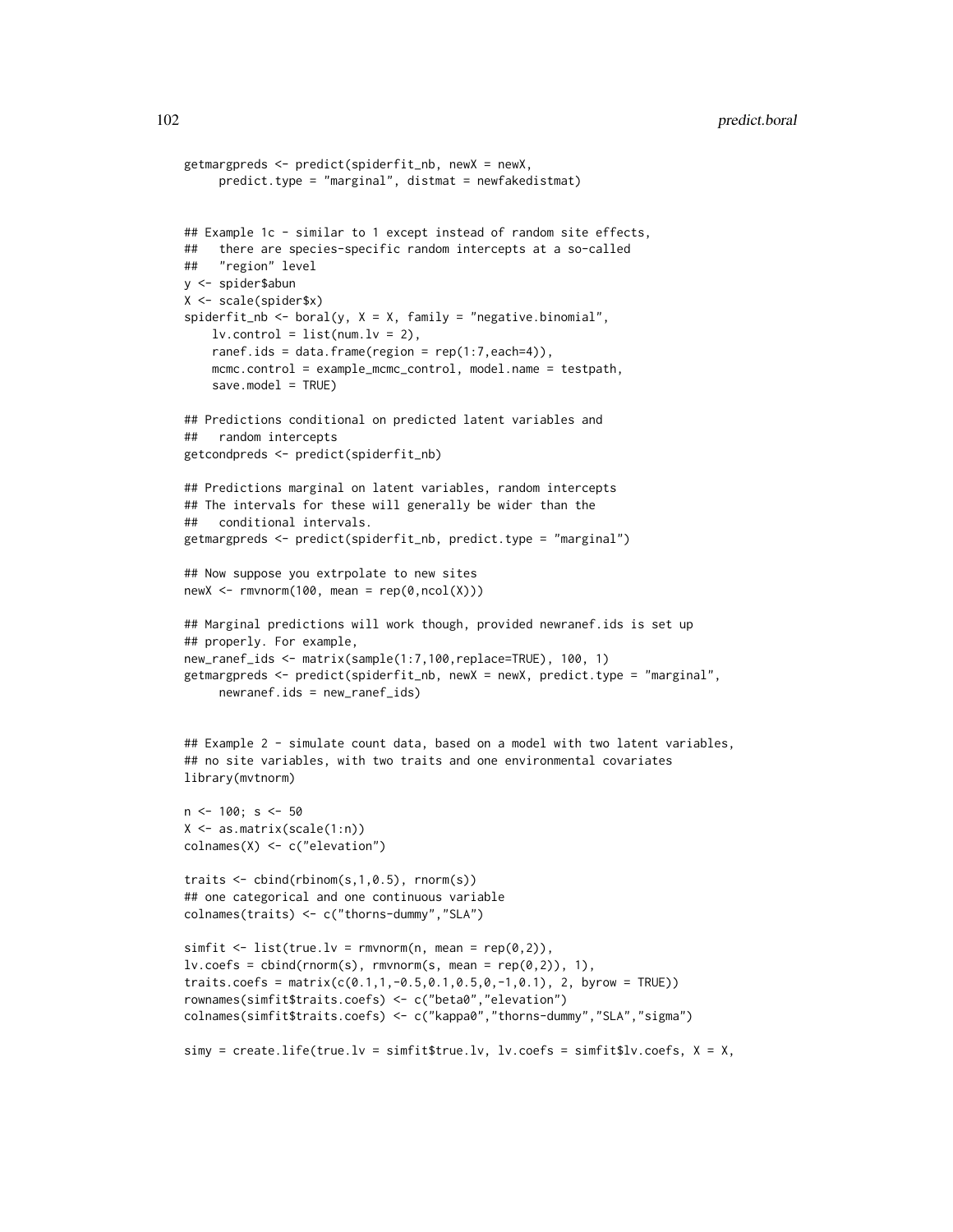```
traits = traits, traits.coefs = simfit$traits.coefs, family = "normal")
example_which_traits <- vector("list",ncol(X)+1)
for(i in 1:length(example_which_traits))
    example_which_traits[[i]] <- 1:ncol(traits)
fit_traits <- boral(y = simy, X = X, traits = traits,
     which.traits = example_which_traits, family = "normal",
    lv.contrib = list(num.lv = 2), save.model = TRUE,
    mcmc.control = example_mcmc_control,
    model.name = testpath)
## Predictions conditional on predicted latent variables
getcondpreds <- predict(fit_traits)
## Predictions marginal on latent variables
## The intervals for these will generally be wider than the
## conditional intervals.
getmargpreds <- predict(fit_traits, predict.type = "marginal")
## End(Not run)
```

| ranefsplot |       |  | Caterpillar plots of response-specific random effects from a fitted |  |  |  |
|------------|-------|--|---------------------------------------------------------------------|--|--|--|
|            | model |  |                                                                     |  |  |  |

# Description

# Stable

Constructs horizontal line plot (point estimate and HPD intervals), otherwise known as "caterpillar plots", for the response-specific random intercept predictions in the fitted model.

# Usage

```
ranefsplot(sel.spp, object, ordered = FALSE, est = "median", \ldots)
```

| sel.spp | A vector selecting which response' random intercept predictions are to be plot-    |
|---------|------------------------------------------------------------------------------------|
|         | ted. It can either be a numeric vector indexing the columns of object \$y to be    |
|         | plotted, or a character vector with each being an element in colnames (object \$y) |
|         | indexing the names of the responses of the plotted. Default is NULL, in which      |
|         | case plots are done for all responses, one response at a time.                     |
| object  | An object for class "boral".                                                       |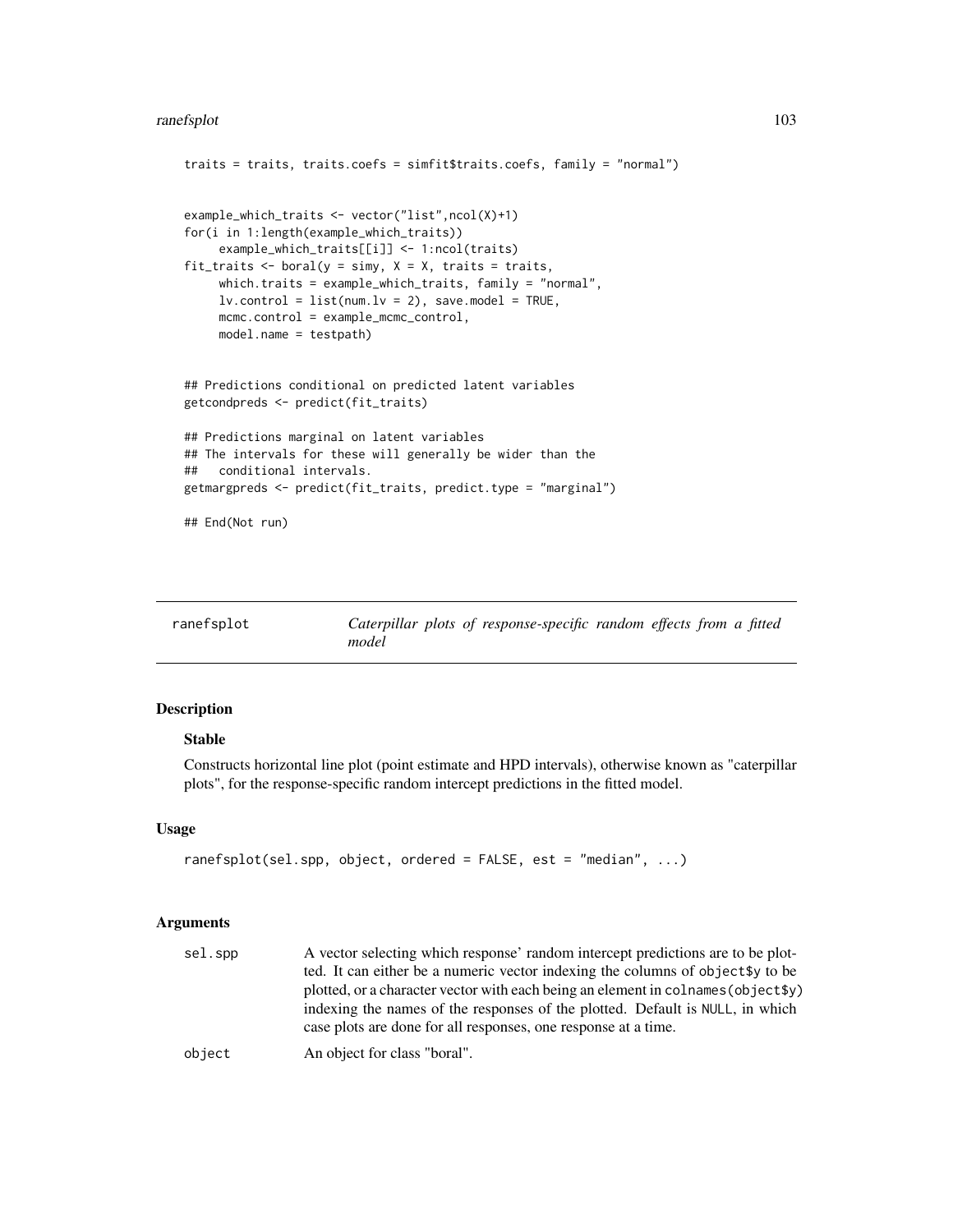| ordered | If set to TRUE, then the random intercept predictions in each caterpillar plot are<br>plotted from smallest to largest. Defaults to FALSE, in which case the caterpillar<br>plot is simply ordered as per the rows of objectobject\$ranef.ids. |
|---------|------------------------------------------------------------------------------------------------------------------------------------------------------------------------------------------------------------------------------------------------|
| est     | A choice of either the posterior median (est = "median") or posterior mean<br>(est = "mean"), which are then used as the point estimates in the lines. Default<br>is posterior median.                                                         |
| $\cdot$ | Additional graphical options to be included in. These include values for<br>cex, cex. lab, cex. axis, cex. main, lwd, and so on.                                                                                                               |

### Details

For each response (column of the response matrix) and random intercept, the horizontal line or "caterpillar" is constructed by first marking the point prediction (posterior mean or median) with an "x" symbol. Then the line is construed based on the lower and upper limits of the highest posterior density (HPD) intervals as found in object\$hpdintervals. By default, these are 95% HPD intervals. To complete the plot, a vertical dotted line is drawn to denote the zero value. All HPD intervals that include zero are colored gray, while HPD intervals that exclude zero are colored black.

By defaults, the plots are constructed one response at a time. That is, for a particular response, caterpillar plots of all the random intercepts (noting the number of plots is detemined by the number of random intercepts included in the model i.e., ncol(object\$ranef.ids) are constructed on a single page. Then it moves onto the next response, and so on. If the user is only interested in plots from a subset of responses, then please make use of the sel.spp argument. This may be recommended especially since, in community ecology for example, the number of responses may be very large and so plotting all graphs may take a lot time.

The graph is probably better explained by, well, plotting it using the toy example below!

#### Author(s)

Francis K.C. Hui [aut, cre], Wade Blanchard [aut]

Maintainer: Francis K.C. Hui <fhui28@gmail.com>

# See Also

[coefsplot](#page-47-0) for horizontal line or "caterpillar plot" of the regression coefficients corresponding to the covariate matrix (if applicable), the help file for ranef function in the lme4 package, for other examples of caterpillar plots of random effect predictions, caterplot from the mcmcplots package, as well as the ggpubr package, for other, sexier caterpillar plots.

```
## Not run:
library(mvabund) ## Load a dataset from the mvabund package
data(spider)
y <- spider$abun
X <- scale(spider$x)
n \leq -nrow(y)p \leftarrow \text{ncol}(y)
```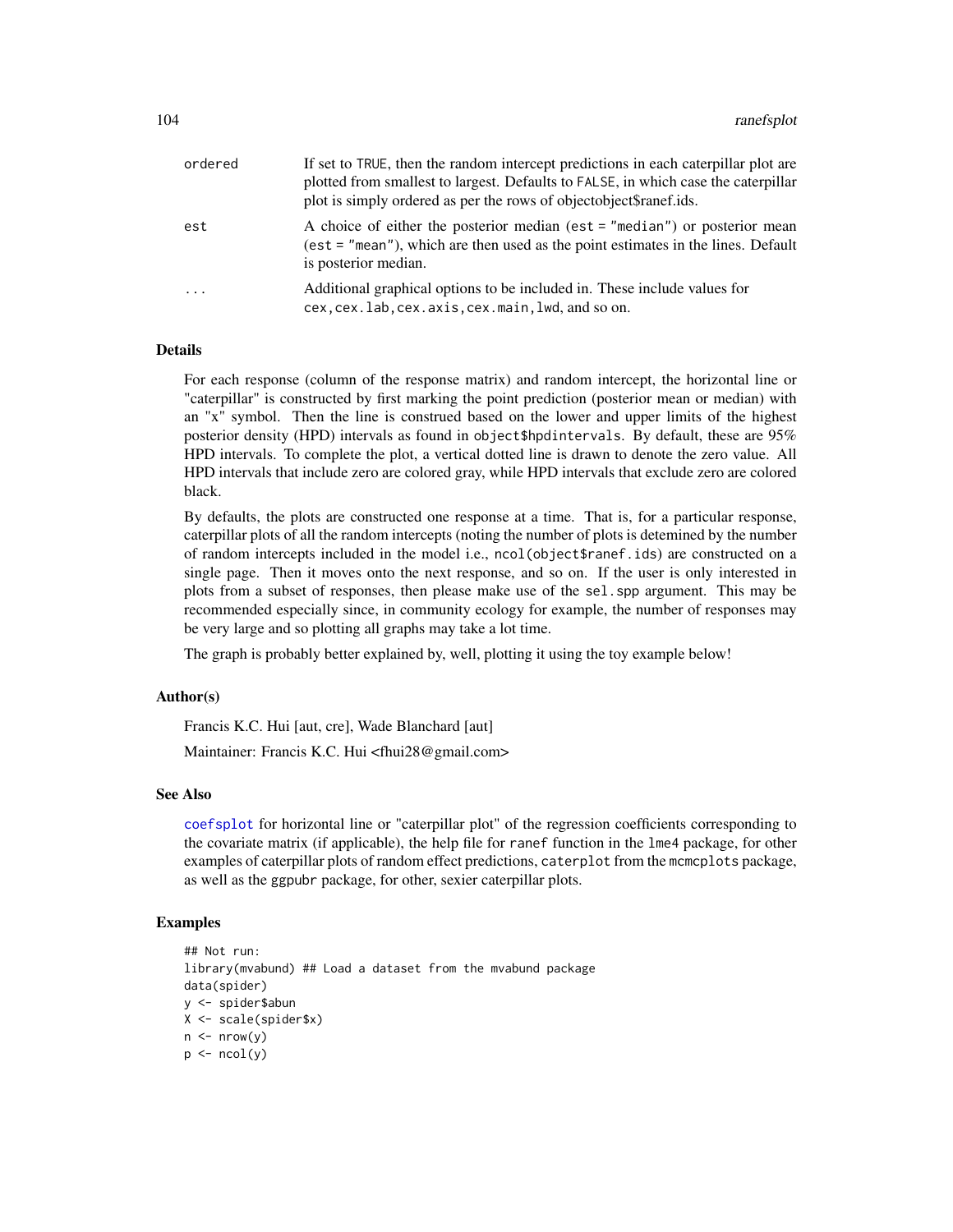```
## NOTE: The values below MUST NOT be used in a real application;
## they are only used here to make the examples run quick!!!
example_mcmc_control <- list(n.burnin = 10, n.iteration = 100,
    n.thin = 1)
testpath <- file.path(tempdir(), "jagsboralmodel.txt")
spiderfit_nb <- boral(y, X = X, family = "negative.binomial",
    ranef.ids = data.frame(region = rep(1:7,each=4)),
   mcmc.control = example_mcmc_control, model.name = testpath)
ranefsplot(sel.spp = 1:5, object = spiderfit_nb)
ranefsplot(sel.spp = 1:5, object = spiderfit_nb, ordered = TRUE)
ranefsplot(sel.spp = c("Alopacce","Zoraspin"), object = spiderfit_nb, ordered = TRUE)
## End(Not run)
```
summary.boral *Summary of fitted boral object*

# Description

#### Stable

A summary of the fitted boral objects including the type of model fitted e.g., error distribution, number of latent variables parameter estimates, and so on.

### Usage

```
## S3 method for class 'boral'
summary(object, est = "median", ...)
## S3 method for class 'summary.boral'
```

```
print(x, \ldots)
```
## **Arguments**

| object   | An object of class "boral".                                                                                                          |
|----------|--------------------------------------------------------------------------------------------------------------------------------------|
| X.       | An object of class "boral".                                                                                                          |
| est      | A choice of either whether to print the posterior median (est $=$ "median") or<br>posterior mean (est $=$ "mean") of the parameters. |
| $\cdots$ | Not used.                                                                                                                            |

#### Value

Attributes of the model fitted, parameter estimates, and posterior probabilities of including individual and/or grouped coefficients in the model based on SSVS if appropriate.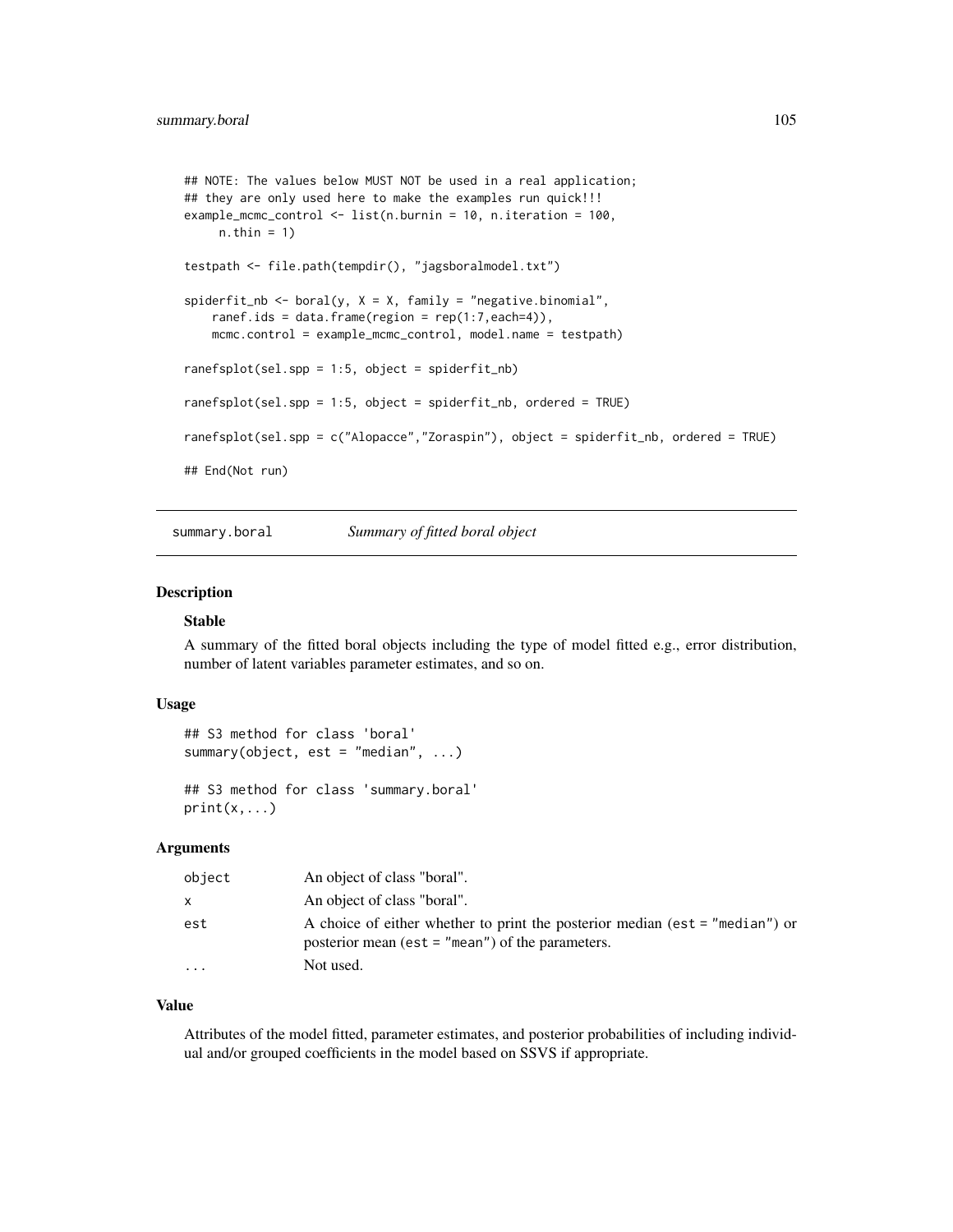106 tidyboral control of the control of the control of the control of the control of the control of the control of the control of the control of the control of the control of the control of the control of the control of th

#### Author(s)

Francis K.C. Hui [aut, cre], Wade Blanchard [aut]

Maintainer: Francis K.C. Hui <fhui28@gmail.com>

### See Also

[boral](#page-16-0) for the fitting function on which summary is applied.

# Examples

```
## Not run:
## NOTE: The values below MUST NOT be used in a real application;
## they are only used here to make the examples run quick!!!
example_mcmc_control <- list(n.burnin = 10, n.iteration = 100,
   n.thin = 1)
testpath <- file.path(tempdir(), "jagsboralmodel.txt")
library(mvabund) ## Load a dataset from the mvabund package
data(spider)
y <- spider$abun
spiderfit_nb <- boral(y, family = "negative.binomial",
     lv. control = list(num.lv = 2), row.eff = "fixed",
     mcmc.control = example_mcmc_control, model.name = testpath)
summary(spiderfit_nb)
## End(Not run)
```
tidyboral *Reformats output from a boral fit*

### Description

## **Maturing**

Reformats estimates from a fitted boral model to be in a slightly tidier format, meaning everything is presented as a long data frame.

# Usage

tidyboral(object)

#### Arguments

object An object of class "boral".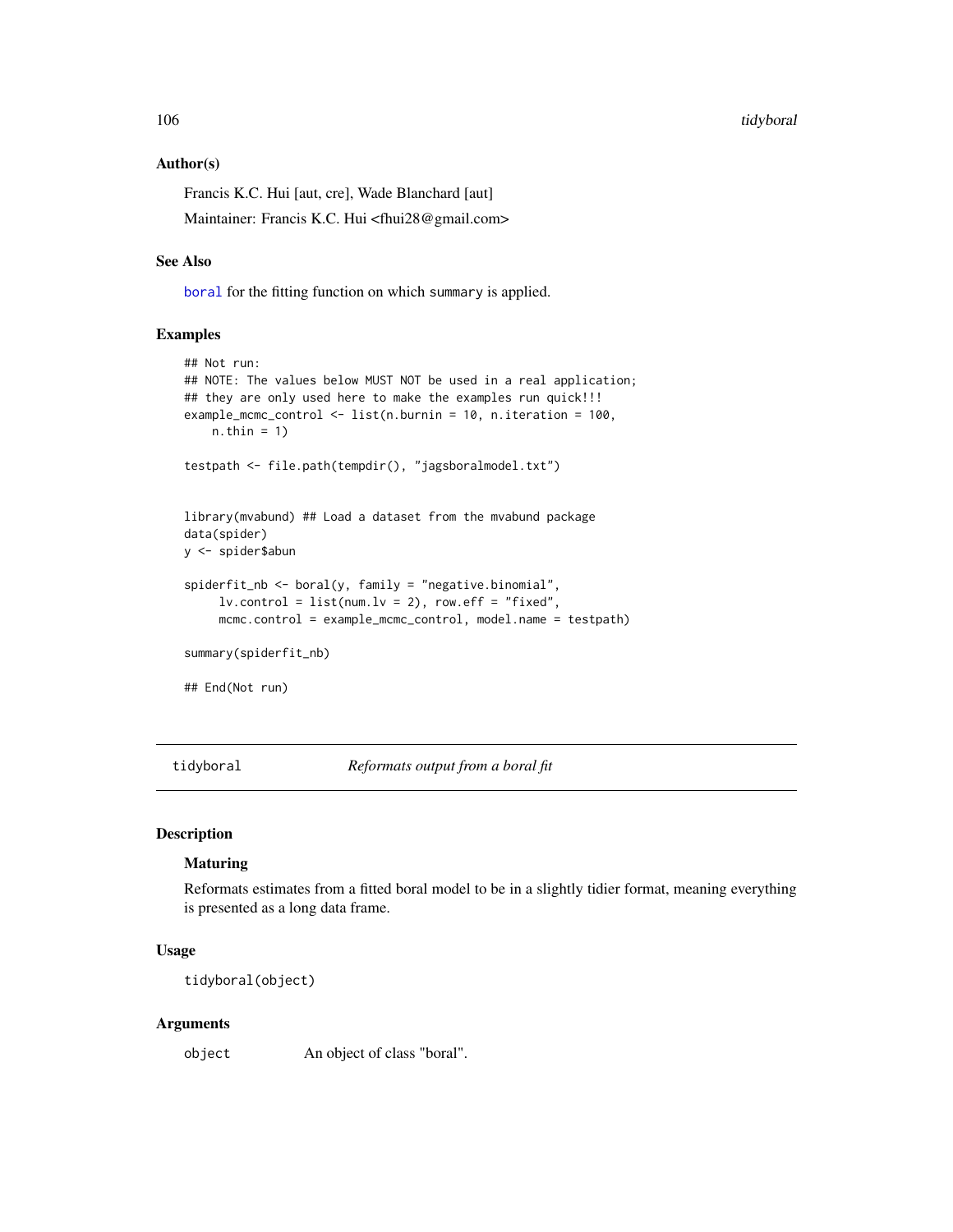### tidyboral 107

# Details

Formatting the output into a long data frame maybe useful if one wishes to take the estimated parameters (namely the posterior mean/median/interquartile range/standard deviation, and the lower and upper limits of the HPD intervals), and subsequently wrangle them for presentation purposes using packages from the tidyverse package e.g., Wickham and Henry (2018), construct plots from them using the ggplot2 package (Wickham, 2016), and so on.

It is important to note that this function is solely designed to format output from a fitted boral model relating to the estimated parameters. It does not an additional information like model call and MCMC samples. Please do NOT erase the original fitted model in place of this!

# Value

A a list containing the following components, where applicable:

| lv.coefs       | A long format data frame containing the mean/median/standard deviation/interquartile<br>range of the posterior distributions of the latent variable coefficients. This also<br>includes the response-specific intercepts, and dispersion parameters if appropri-<br>ate.                                                                         |
|----------------|--------------------------------------------------------------------------------------------------------------------------------------------------------------------------------------------------------------------------------------------------------------------------------------------------------------------------------------------------|
| 1 <sub>v</sub> | A long format data frame containing the mean/median/standard deviation/interquartile<br>range of the posterior distributions of the latent variables.                                                                                                                                                                                            |
| lv.covparams   | A long format data frame containing the mean/median/standard deviation/interquartile<br>range of the posterior distributions for the parameters characterizing the correla-<br>tion structure of the latent variables when they are assumed to be non-independent<br>across rows.                                                                |
| X.coefs        | A long format data frame containing the mean/median/standard deviation/interquartile<br>range of the posterior distributions of the response-specific coefficients relating<br>to the covariate matrix.                                                                                                                                          |
| traits.coefs   | A long format data frame containing the mean/median/standard deviation/interquartile<br>range of the posterior distributions of the coefficients and standard deviation re-<br>lating to the species traits; please see about. traits.                                                                                                           |
| cutoffs        | A long format data frame containing the mean/median/standard deviation/interquartile<br>range of the posterior distributions of the common cutoffs for ordinal responses<br>(please see the not-so-brief tangent on distributions above).                                                                                                        |
| ordinal.sigma  | A long format data frame containing the mean/median/standard deviation/interquartile<br>range of the posterior distributions of the standard deviation for the random in-<br>tercept normal distribution corresponding to the ordinal response columns.                                                                                          |
| powerparam     | A long format data frame containing the mean/median/standard deviation/interquartile<br>range of the posterior distributions of the common power parameter for tweedie<br>responses (please see the not-so-brief tangent on distributions above).                                                                                                |
| row.coefs      | A list with each element being a long format data frame containing the mean/median/standard<br>deviation/interquartile range of the posterior distributions of the row effects. The<br>length of the list is equal to the number of row effects included i.e., object \$ncol (row.ids).                                                          |
| row.sigma      | A list with each element being a long format data frame containing the mean/median/standard<br>deviation/interquartile range of the posterior distributions of the standard devi-<br>ation for the row random effects normal distribution. The length of the list is<br>equal to the number of row effects included i.e., object\$ncol(row.ids). |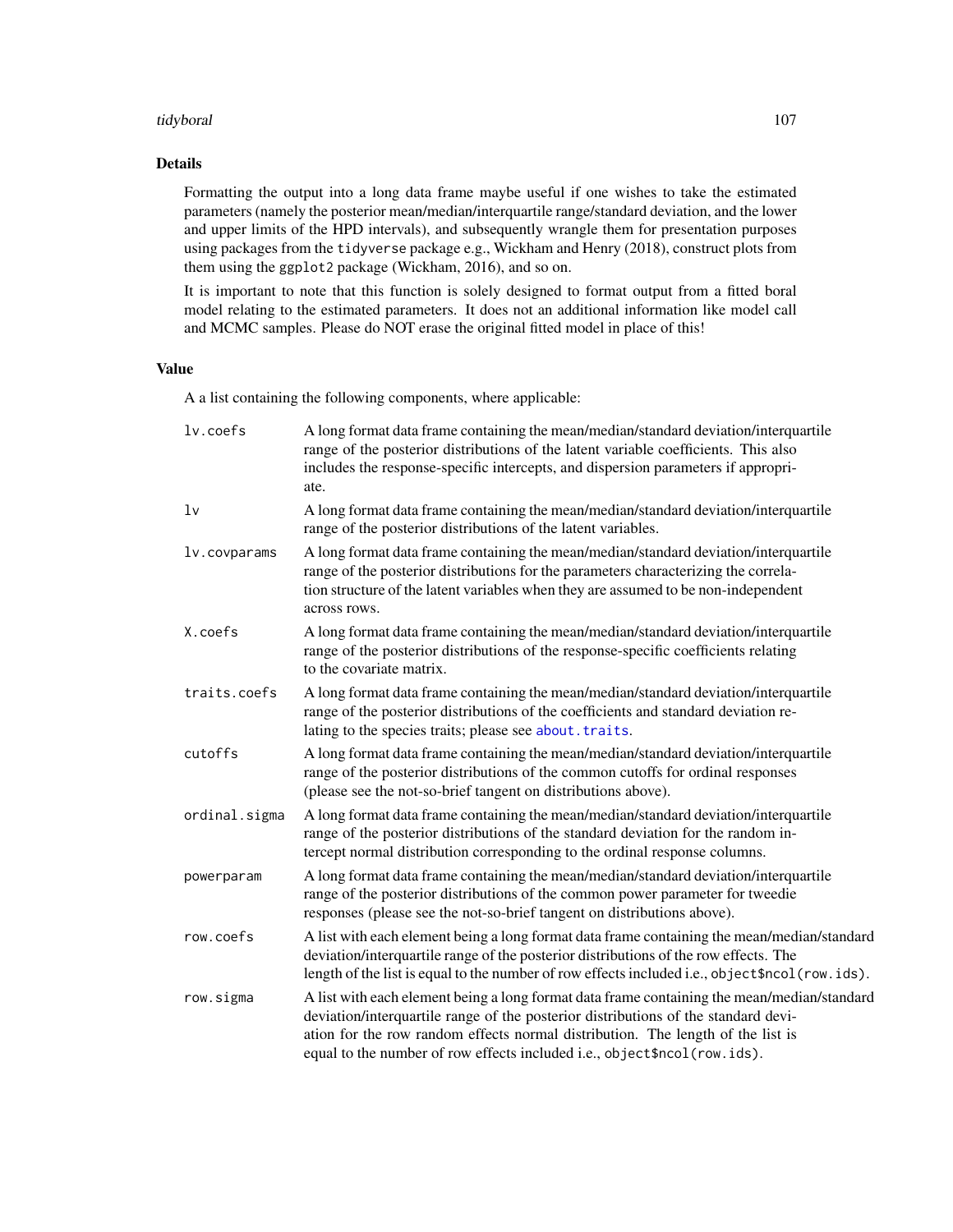| ranef.coefs      | A list with each element being a long format data frame containing the mean/median/standard<br>deviation/interquartile range of the posterior distributions of the response-specific<br>random intercepts. The length of the list is equal to the number of row effects<br>included i.e., ncol(object\$ranef.ids).                                                    |
|------------------|-----------------------------------------------------------------------------------------------------------------------------------------------------------------------------------------------------------------------------------------------------------------------------------------------------------------------------------------------------------------------|
| ranef.sigma      | A list with each element being a long format data frame containing the mean/median/standard<br>deviation/interquartile range of the posterior distributions of the standard devi-<br>ation for the response-specific random intercept normal distributions. The length<br>of the list is equal to the number of row effects included i.e., object \$ncol (ranef.ids). |
| ssys.indcoefs    | A long format data frame containing posterior probabilities and associated stan-<br>dard deviation for individual SSVS of coefficients in the covariate matrix.                                                                                                                                                                                                       |
| ssvs.gpcoefs     | A long format data frame containing posterior probabilities and associated stan-<br>dard deviation for group SSVS of coefficients in the covariate matrix.                                                                                                                                                                                                            |
| ssys.traitscoefs |                                                                                                                                                                                                                                                                                                                                                                       |
|                  | A long format data frame containing posterior probabilities and associated stan-<br>dard deviation for individual SSVS of coefficients relating to species traits.                                                                                                                                                                                                    |
| hpdintervals     | A list containing long format data frames corresponding to the lower and up-<br>per bounds of highest posterior density (HPD) intervals for all the parameters<br>indicated above. Please see get. hpdintervals for more details.                                                                                                                                     |

# Warnings

• This function is solely designed to format output from a fitted boral model relating to the estimated parameters. It does not an additional information like model call and MCMC samples. Please do NOT erase the original fitted model in place of this!

# Author(s)

Francis K.C. Hui [aut, cre], Wade Blanchard [aut] Maintainer: Francis K.C. Hui <fhui28@gmail.com>

# References

- Wickham, H. (2016). ggplot2: elegant graphics for data analysis. Springer.
- Wickham, H., & Henry, L. (2017). Tidyr: Easily tidy data with 'spread ()' and 'gather ()' functions.

### See Also

[boral](#page-16-0) for the fitting function on which tidyboral can be applied.

```
## Not run:
## NOTE: The values below MUST NOT be used in a real application;
## they are only used here to make the examples run quick!!!
example_mcmc_control <- list(n.burnin = 10, n.iteration = 100,
   n.thin = 1)
```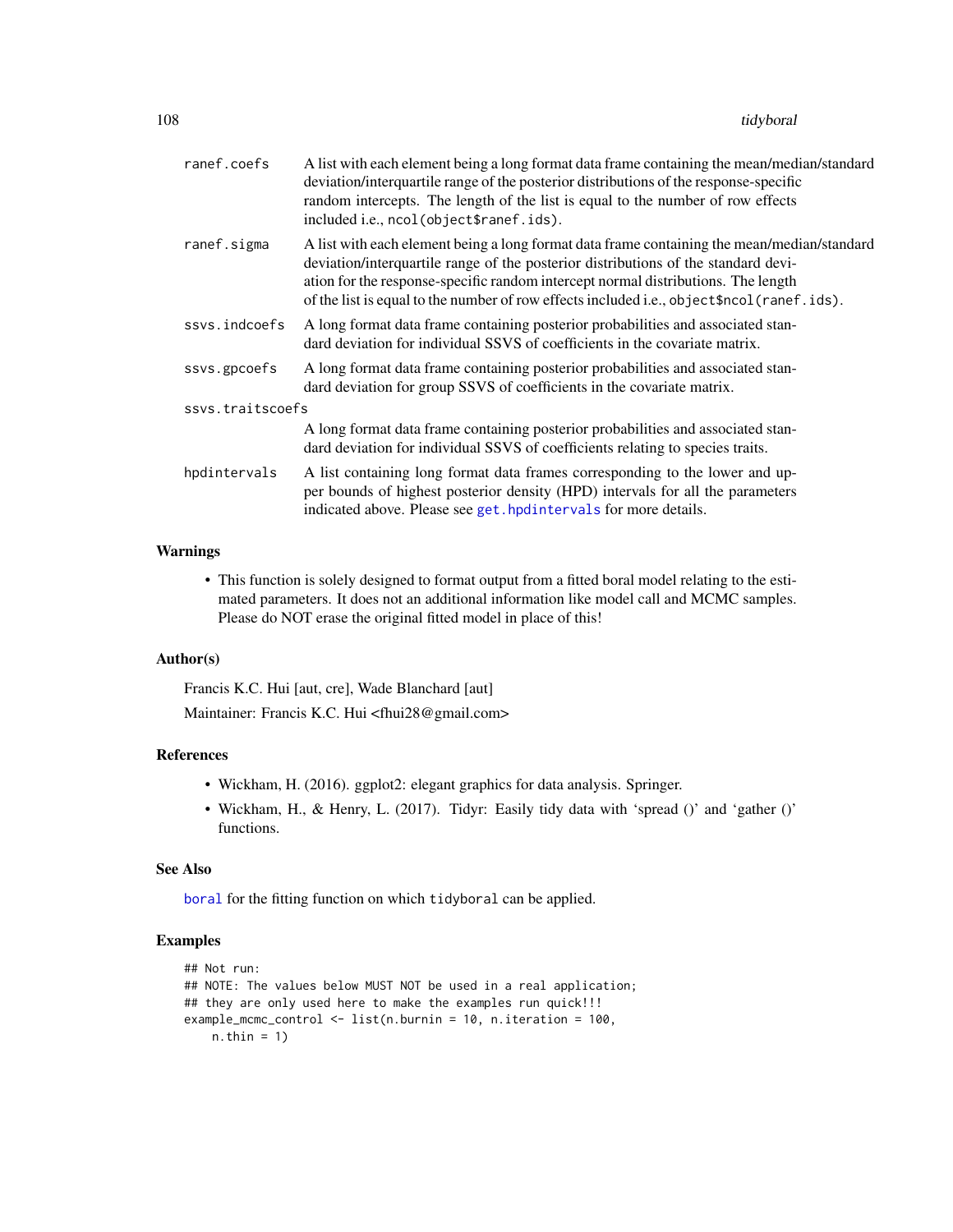## tidyboral 109

```
testpath <- file.path(tempdir(), "jagsboralmodel.txt")
library(mvabund) ## Load a dataset from the mvabund package
data(spider)
y <- spider$abun
X <- spider$x
spiderfit_nb <- boral(y, family = "negative.binomial",
     lv.contrib = list(num.lv = 2), row.eff = "fixed",
     mcmc.control = example_mcmc_control, model.name = testpath)
spiderfit_nb_tidy <- tidyboral(spiderfit_nb)
spiderfit_nb \leftarrow boral(y, X = X, family = "negative.binomial",ranef.ids = data.frame(region = rep(1:7,each=4)),
    mcmc.control = example_mcmc_control, model.name = testpath)
spiderfit_nb_tidy <- tidyboral(spiderfit_nb)
## End(Not run)
```